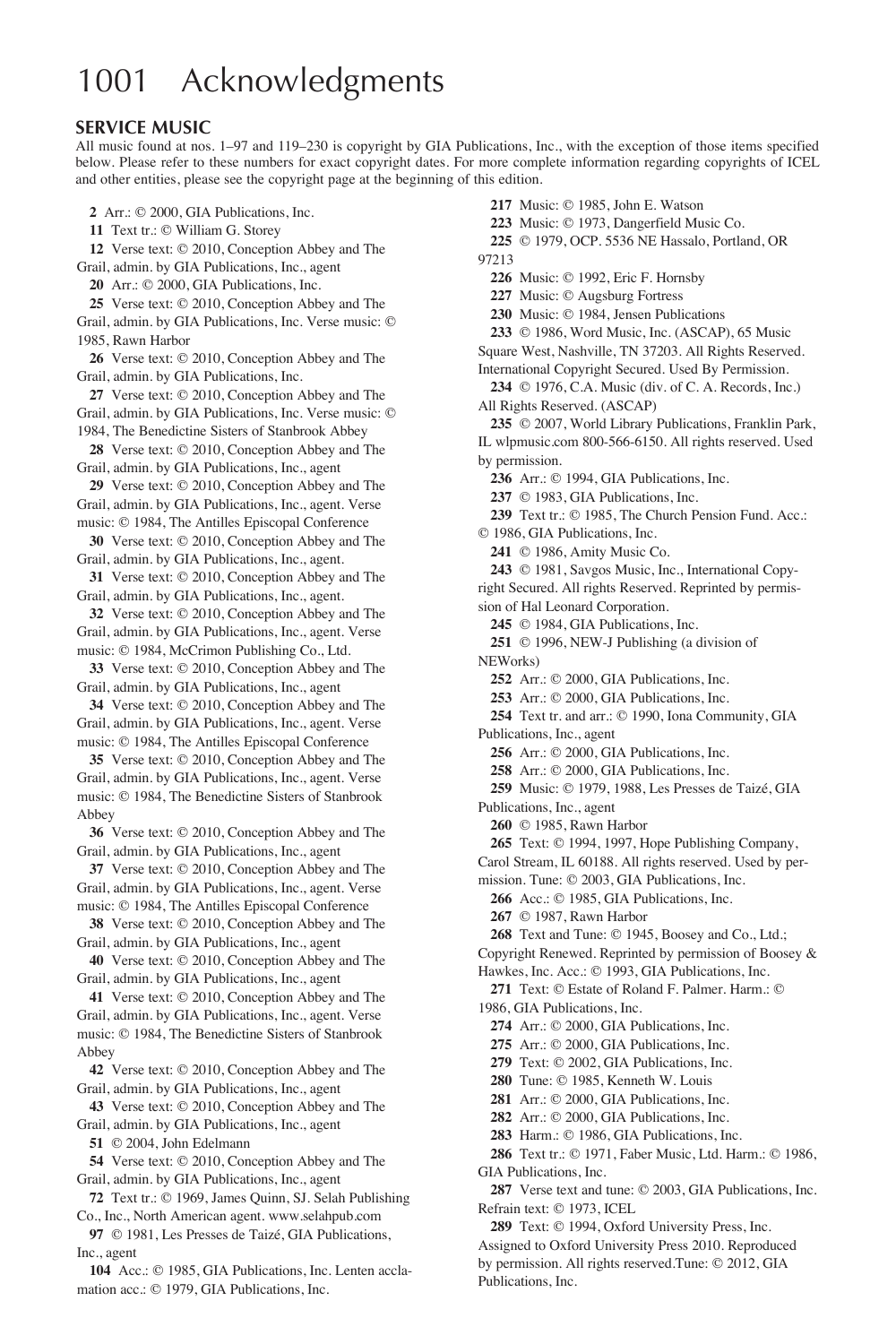**290** Text: © 1993, GIA Publications, Inc.

**291** © 1993, GIA Publications, Inc.

**293** Text: Verses 3-9, © 1991, GIA Publications, Inc.

Harm.: © 1987, GIA Publications, Inc.

**294** © 1969, and Arr. © 1982, Hope Publishing Co., Carol Stream, IL 60188. All rights reserved. Used by permission.

**295** Text tr.: © 1975, 1986, GIA Publications, Inc. Acc.: © 1986, GIA Publications, Inc.

**297** Tune: © 1983, GIA Publications, Inc.

**298** © 1986, Kenneth W. Louis

**300** Harm.: © 1981, Abingdon Press (Administered

By THE COPYRIGHT COMPANY, Nashville, TN) All Rights Reserved. International Copyright Secured. Used By Permission.

**301** Harm.: © 1940, 1943, 1961, Church Pension Fund **302** © 1998, Patrick D. Bradley. Arr.: © 2012, GIA Publications, Inc.

**303** © 1971, Hanna Street Music. All rights controlled by Gaither Copyright Management. Used by permission.

**305** Tune: © 1967, Scripture in Song (ASCAP), admin. by Music Services. All Rights reserved. International

Copyright Secured. Used by Permission.

**306** Arr.: © 2000, GIA Publications, Inc.

**307** Arr.: © 2000, GIA Publications, Inc.

**310** © 1986, Kenneth W. Louis

**312** Acc.: © 1975, GIA Publications, Inc.

**313** Text: © Desmond Tutu. Tune: © 1996, Iona Community, GIA Publications, Inc., agent.

**314** Text: © 1977, Augsburg Publishing House. Arr.: © Svein and Anne Rustad, admin. Augsburg Publishing House

**319** Text tr. and arr.: © 1984, Peace of Music Publishing AB, All Rights Administered by Walton Music Corporation. International Copyright Secured. All Rights Reserved.

**320** © 1981, 1982, Word Music, Inc. (ASCAP), 65 Music Square West, Nashville, TN 37203, admin. by Warner/Chappell

**321** Text: © 1991, GIA Publications, Inc.

**322** © 2012, GIA Publications, Inc.

**324** Harm.: © 1986, GIA Publications, Inc.

**325** © 1935, Birdwing Music (ASCAP), admin. at

EMICMGPublishing.com. All Rights Reserved. Used by Permission.

**326** © 1979, Les Presses de Taizé, GIA Publications, Inc. agent

**327** © 1962, renewed 1990, Manna Music, Inc./ASCAP (admin. by ClearBox Rights). All Rights Reserved. Used by Permission.

**328** Acc.: © 1975, GIA Publications, Inc.

**329** © 1974, Heartwarming Music Co./ BMI. All rights reserved. Used by permission of the Zondervan Music Group, Nashville.

**330** Text and tune: © 1996, Word Music, Inc. (ASCAP), 65 Music Square West, Nashville, TN 37203, admin. by Warner/Chappell, and May Sun Music. Arr.: © 2012, GIA Publications, Inc.

**331** Text tr. and par.: © 1990, Iona Community, GIA Publications, Inc., agent

**333** © 1969, Hope Publishing Company, Carol Stream, IL 60188. Used by permission.

**335** Arr.: © 2000, GIA Publications, Inc.

**336** © 1972, Maranatha! Music, admin. by Music Services. All Rights Reserved. International Copyright Secured. Used By Permission.

**337** Text tr.: © 1959, 1977, Order of Saint Benedict, Admin. Liturgical Press. Harm.: © 1958, Ralph Jusko Publications, Inc.

**338** Text: © 1999, 2003, GIA Publications, Inc. Tune: © 1984, GIA Publications, Inc.

**339** Text tr.: © 1982, ICEL. Acc.: © 1986, GIA Publications, Inc.

**340** © 1982, Singspiration Music (ASCAP). A div. of Brentwood-Benson Music Publishing, Inc., admin. by

Music Services. All Rights Reserved. Used by Permission. **341** Text: © 1966, 1982, Willard F. Jabusch. Admin.

OCP. 5536 NE Hassalo, Portland, OR 97213. Harm.: © 1986, GIA Publications, Inc.

**343** Arr.: © 2000, GIA Publications, Inc.

**347** Text: © 1941, Irene C. Mueller. Harm.: © 1986, GIA Publications, Inc.

**348** Text: © 2001, 2003, GIA Publications, Inc.

**350** Arr.: © 2000, GIA Publications, Inc.

**352** © Crouch Music, admin. by Music Services. All Rights reserved. International Copyright Secured. Used by Permission.

**353** Arr.: © 1936 (renewed), Paul A. Schmitt Music Co., c/o Belwin-Mills Publishing Corp. All Rights Controlled and Administered by Warner Bros. Publications U.S. Inc. All Rights Reserved.

**354** © 1975, Bridgeport Music, Inc. (BMI). Arr.: © 2006, GIA Publications, Inc.

**355** Arr.: © Wyatt Tee Walker, admin. by GIA Publications, Inc.

**356** © 1987, Hanna Street Music and Century Oak / Richwood Music. All rights reserved. Used by permission.

**357** Text and tune: © 1963, Beatrice Brown's Music House. Arr.: © 2000, GIA Publications, Inc.

**358** © 1983, Amity Music Co.

**359** Text: © 1991, GIA Publications, Inc. Harm.: © 1986, GIA Publications, Inc.

**360** Arr.: © 2000, GIA Publications, Inc.

**362** Arr.: © 2000, GIA Publications, Inc.

**367** Text and tune: © 1981, Bridgeport Music Inc.

(BMI). Arr.: © 2000, GIA Publications, Inc.

**368** Arr.: © 2000, GIA Publications, Inc.

**369** © 1985, Mountain Spring Music (ASCAP)/Straightway Music (ASCAP), admin. at EMICMGPublishing.com.

All Rights Reserved. Used by Permission.

**371** © 2007, Lilly Mack Publishing, admin. at EMIC-MGPublishing.com. All Rights Reserved. Used by Permission.

**372** © 1959, renewed 1987, Manna Music, Inc.,

35255 Brooten Road, Pacific City, OR 97135. All Rights Reserved. Used by Permission. (ASCAP)

**373** Arr.: © 2000, GIA Publications, Inc.

**374** © 1982, Bob Jay Music Co.

**376** Arr.: © 2000, GIA Publications, Inc.

**377** Text and tune: © 1989, Brenda Joyce Moore. Arr.: © 2000, GIA Publications, Inc.

**378** © 1976, Latter Rain Music (ASCAP), admin. at EMICMGPublishing.com. All Rights Reserved. Used by Permission.

**379** Arr.: © 2000, GIA Publications, Inc.

**380** © 1970, Hanna Street Music. All rights controlled

by Gaither Copyright Management. Used by permission.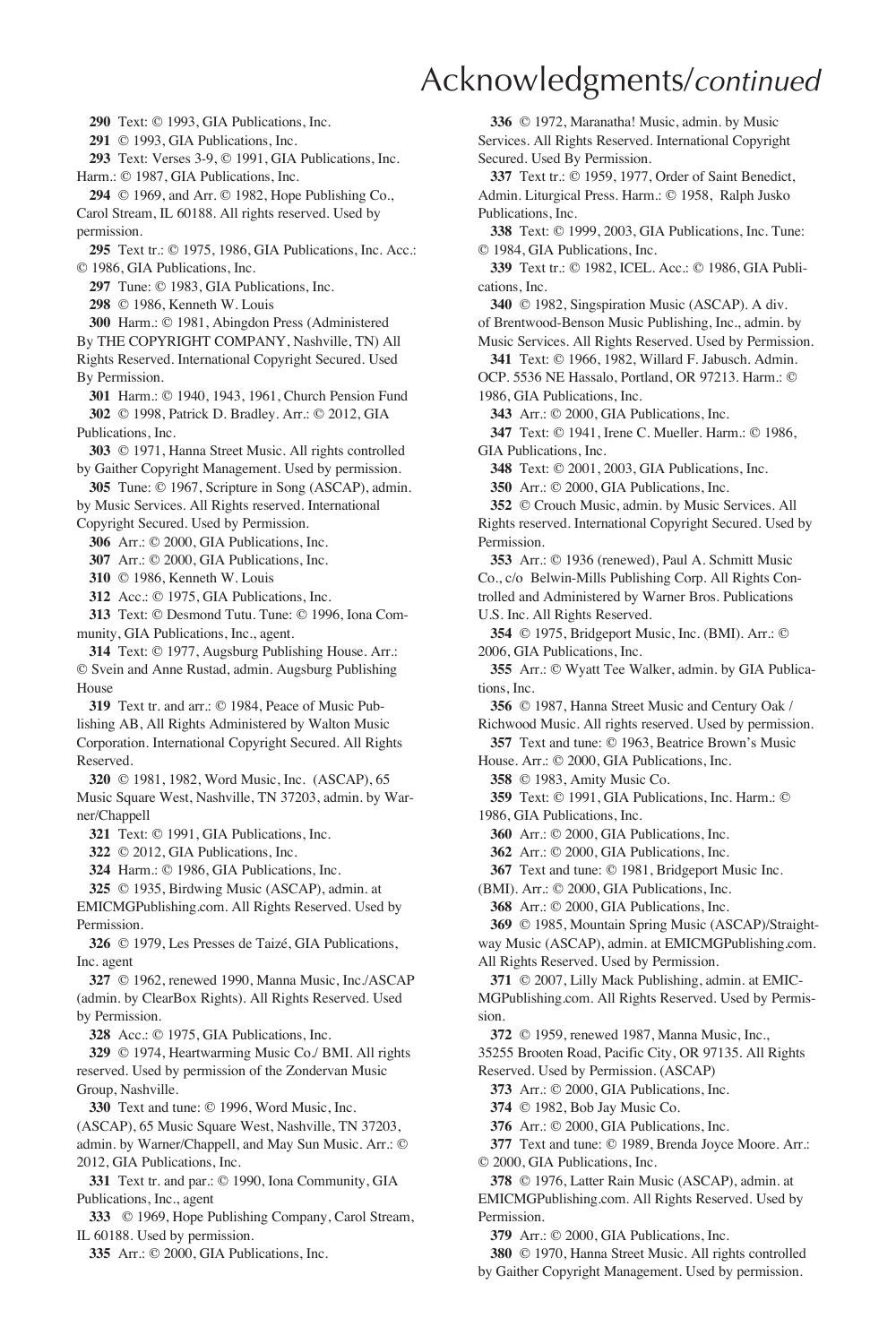**382** Arr.: © 2000, GIA Publications, Inc. **383** Text and tune: © 1966, renewed 1994, Manna Music, Inc. , 35255 Brooten Road, Pacific City, OR 97135. All Rights Reserved. Used by Permission. (ASCAP). Arr.: © 2000, GIA Publications, Inc. **385** Arr.: © 2000, GIA Publications, Inc. **386** Arr.: © 1992, Carl Haywood **388** Arr.: © 2000, GIA Publications, Inc. **389** Arr.: © 2000, GIA Publications, Inc. **390** Text and tune: © 1978, 1984, by Malaco, Inc. d/b/a Savgos Music, Inc., International Copyright Secured. All rights Reserved. Reprinted by permission of Hal Leonard Corporation. **391** Arr.: © 2012, GIA Publications, Inc. **392** Text and tune: © 1976, Robert J. Fryson; Arr.: © 2000, GIA Publications, Inc. **393** Arr.: © 2000, GIA Publications, Inc. **394** Arr.: © 2000, GIA Publications, Inc. **395** Arr.: © 2000, GIA Publications, Inc. **396** Arr.: © 2000, GIA Publications, Inc. **397** Text and tune: © Geraldine Woods. Tune adapt.: © 2000, GIA Publications, Inc. **398** © 1978, Bob Kilpatrick Music. Assigned 1998 to The Lorenz Corporation. **399** Arr.: © 2000, GIA Publications, Inc. **400** © 2002, JL Zwane Memorial Congregation **401** © 1959 (renewed), Martin and Morris, Inc. All Rights Administered by Unichappell Music, Inc. Used by Permission of Alfred Publishing Co., Inc. **402** © 1987, 1988, 1991, GIA Publications, Inc. **403** © 1987, 1988, 1991, GIA Publications, Inc. **404** Text: Additional text and arr. © 2003, Patrick D. Bradley. Acc.: © 2012, GIA Publications, Inc. **405** © 1949, 1953, The Stuart Hine Trust. All rights in the U.S.A. except print rights administered by EMI CMG. U.S.A. print rights administered by Hope Publishing Co., Carol Stream, IL 60188. All rights reserved. Used by permission. **406** Harm.: © 1966, Singspiration, Inc. (ASCAP). A div. of Brentwood-Benson Music Publishing, Inc., admin. by Music Services. All Rights Reserved. Used by Permission. **408** Text and tune: © 1989, Bridgeport Music, Inc. (BMI). Arr.: © 2000, GIA Publications, Inc. **411** Arr.: © 1990, Hezekiah Brinson, Jr. **412** Arr.: © 2000, GIA Publications, Inc. **413** © 1988, BMG Songs, Inc. (ASCAP), admin. by Music Services. All rights reserved. Used by permission. Arr.: © 2000, GIA Publications, Inc. **414** Arr.: © 2000, GIA Publications, Inc. **415** Text and tune: © Geraldine Woods. Arr.: © 2000, GIA Publications, Inc. **416** © 1982, Lanny Wolfe Music. All rights controlled

by Gaither Copyright Management. Used by permission. **417** © 1984, Bob Jay Music Co.

**418** © 2002, Damian D. Price and Price-n-Praise Publishing

**419** © 1984, Peace of Music Publishing AB. All Rights Administered by Walton Music Corporation. International Copyright Secured. All Rights Reserved.

**420** Text and Tune: © 1970, 1975, Celebration. Acc.: © 1987, GIA Publications, Inc.

**421** © 1998, Antilles Episcopal Conference

**422** © 1998, GIA Publications, Inc.

**423** Text: © 1988, 2003, GIA Publications, Inc. Tune: © 1983, GIA Publications, Inc. **424** © 1983, Birdwing Music (ASCAP)/BMG Songs (ASCAP), admin. at EMICMGPublishing.com. All Rights Reserved. Used by Permission. **426** © 1983, Songchannel Music Co. (ASCAP)/Meadowgreen Music (ASCAP), admin. at EMICMGPublishing. com. All Rights Reserved. Used by Permission. **427** Arr.: © 2000, GIA Publications, Inc. **428** © 1999, Norris Garner/BMI **429** © 1983, Meadowgreen Music Co./Songchannel Music Co. (ASCAP) Admin. by EMI Christian Music Publishing. International Copyright Secured. All Rights Reserved. Used by Permission **430** Arr.: © 2000, GIA Publications, Inc. **434** © 1991, Leslie Parker Barnes **437** © 1978, House of Mercy Music, admin. by Music Services. All Rights Reserved. International Copyright Secured. Used By Permission. **440** Arr.: © 2000, GIA Publications, Inc. **443** © 1994, NEW-J Publishing (a division of NEWorks) **445** Arr.: © 2000, GIA Publications, Inc. **446** © 1986, Bud John Tunes (SESAC), admin. at EMICMGPublishing.com. All Rights Reserved. Used by **Permission 447** Arr.: © 2000, GIA Publications, Inc. **448** Arr.: © 1968, Roberta Martin **449** © 1984, John T. Benson Publishing Co. (ASCAP). A div. of Brentwood-Benson Music Publishing, Inc., admin. by Music Services. All Rights Reserved. Used by Permission. **450** © 1981, Meadowgreen Music Co. (ASCAP), admin. at EMICMGPublishing.com. All Rights Reserved. Used by Permission. **451** © 1973, Bud John Songs (ASCAP), admin. at EMICMGPublishing.com. All Rights Reserved. Used by Permission **452** © 1984, Peace of Music Publishing AB, All Rights Administered by Walton Music Corporation. International Copyright Secured. All Rights Reserved. **453** Arr.: © 1990, Iona Community, GIA Publications, Inc., agent **454** Text and tune: © 1989, Rev. Earl Pleasant Publishing, Arr.: © 2000, GIA Publications, Inc. **455** © 1993, New Spring Publishing, Inc. (ASCAP). A div. of Brentwood-Benson Music Publishing, Inc. All Rights Reserved. Used by Permission. **456** Text and tune: © 1992, Joy Publishing Co. (SESAC) Arr.: © 2000, GIA Publications, Inc. **457** © 1996, T. Autumn Music. This arrangement © 2010 by T. Autumn Music All Rights Administered by Universal Music - Z Songs. International Copyright Secured. All Rights Reserved. Reprinted by permission of Hal Leonard Corporation. **458** Text and tune: © 1981, Sound III, Inc.. Co-owned

by MCA Music Publishing, 2440 Sepulveda Blvd., Suite 100, Los Angeles, CA 90064-1712 and The Lorenz Corporation, P.O. Box 802, Dayton, OH 45401-0802. All Rights Reserved. International Copyright Secured. Arr.: © 2000, GIA Publications, Inc.

**459** © 1985, Chinwah Songs (SESAC)

**460** Text: © 1972, Hope Publishing Company, Carol Stream, IL 60188. All rights reserved. Used by permission.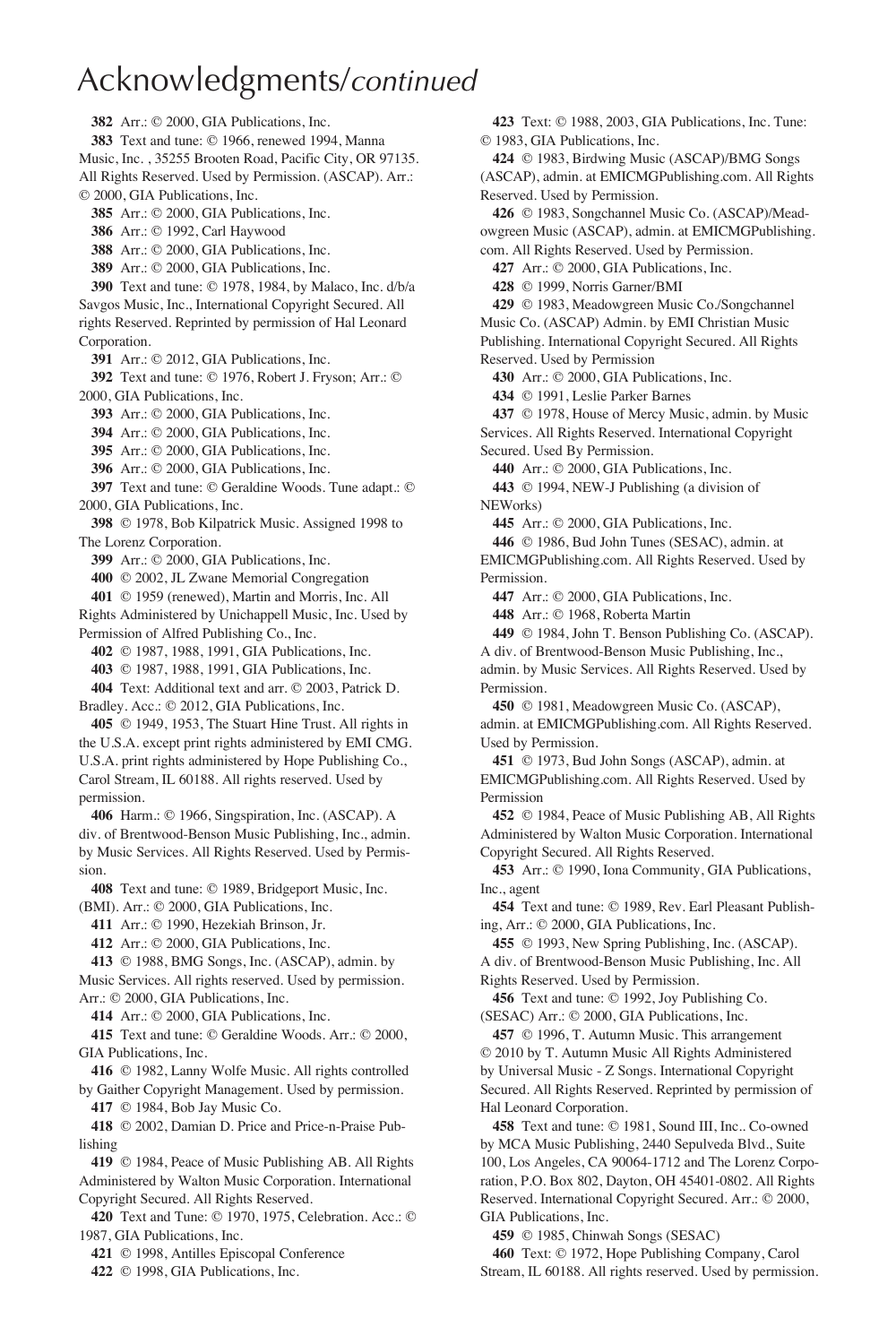**461** Arr.: © 2008, Iona Community, GIA Publications, Inc., agent

**462** © 1997, 2003, GIA Publications, Inc.

**463** © 1979, Les Presses de Taizé, GIA Publications, Inc., agent.

**466** © 2012, GIA Publications, Inc.

**467** © 1982, Bob Jay Music Co.

**468** © 2002, World Library Publications, Franklin Park, IL wlpmusic.com 800-566-6150 All rights reserved. Used by permission.

**469** Text and Tune: © 2003, Mr. Que Publishing (BMI). Arr. © 2012, GIA Publications, Inc.

**470** Tune: © 1987, Timothy Gibson

**471** Arr.: © 2012, GIA Publications, Inc.

**472** © 2002, Integrity's Praise! Music and Pace's Vision Music, admin. at EMICMGPublishing.com. All Rights Reserved. Used by Permission.

**474** © 1998, Leon Roberts. Published by OCP Publications, 5536 NE Hassalo, Portland, OR 97213. All rights reserved. Used with permission.

**476** © 1971, Bud John Songs (ASCAP), admin. at EMICMGPublishing.com. All Rights Reserved. Used by **Permission** 

**477** © 1940, Singspiration Music (ASCAP). A div. of Brentwood-Benson Music Publishing, Inc., admin. by

Music Services. All Rights Reserved. Used by Permission. **478** Arr.: © 2000, GIA Publications, Inc.

**479** Text and tune: © 1970, New Song Music. Arr.: © 2000, GIA Publications, Inc.

**482** © 1996, GBGMusik

**483** © 1948 (renewed), Martin and Morris Studio, Inc. All Rights Administered by Unichappell Music, Inc. This arr. © 2011, Martin and Morris Studio, Inc. All Rights Reserved. Used by Permission of Alfred Publishing Co., Inc.

**484** © 1984, Bernadette B. Salley. Administered by GIA Publications, Inc.

**485** Text and tune: © Rev. Earl Pleasant Publishing, Arr.: © 2000, GIA Publications, Inc.

**486** Text: © 1939, 1966, E. C. Schirmer Music Co., Boston Massachusetts. Harm.: © The Royal School of Church Music, 19 The Close, Salisbury SP1 2EB, UK. www.rscm.com

**487** Text: English adapt., © 2000, GIA Publications, Inc. Tune: © 1990, Christ Church Gospel Band. Arr.: © 1990, Iona Community, GIA Publications, Inc., agent

**489** Arr.: © 2000, GIA Publications, Inc.

**490** © Legré Publishing Co. (BMI)

**492** © 1923, renewed 1951, Hope Publishing Co., Carol Stream, IL 60188. All rights reserved. Used by permission.

**493** Text: © 1968, John T. Benson Publishing Co. (ASCAP). A div. of Brentwood-Benson Music Publishing, Inc., admin. by Music Services. All Rights Reserved. Used by Permission.

**495** Arr.: © 2000, GIA Publications, Inc.

**496** Arr.: © 2000, GIA Publications, Inc.

**497** © 1975, Word Music, Inc. (ASCAP), 65 Music Square West, Nashville, TN 37203, admin. by Warner/ Chappell

**498** Arr.: © 2000, GIA Publications, Inc.

**499** © 1973, 2000, Davike Music Co./Fricon Music Co.

**500** Harm.: © 1975, GIA Publications, Inc.

**502** Arr.: © 2000, GIA Publications, Inc.

**504** © 1993, Malaco Music, Inc. International Copyright Secured. All Rights Reserved. Reprinted by permission of Hal Leonard Corporation.

**505** © 1982, Bud John Songs (ASCAP), admin. at EMICMGPublishing.com. All Rights Reserved. Used by Permission.

**506** Arr.: © 2012, GIA Publications, Inc.

**507** Arr.: © 2000, GIA Publications, Inc.

**508** © Rev. Maceo Woods. Administered by GIA Publications, Inc.

**509** Text and tune: © Dixon Music, Inc. Arr.: © 2000, GIA Publications, Inc.

**510** Arr.: © 2000, GIA Publications, Inc.

**512** © 2001, GIA Publications, Inc.

**519** © 1994, Betty Gadling. Administered by GIA Publications, Inc.

**521** © 1989, Chenaniah Publications, Inc.

**522** Arr.: © 2000, GIA Publications, Inc.

**523** © 1982, Full Armor Music and Whole Armor

Music. Admin. by the Kruger Organization, Inc. International Copyright Secured. All rights reserved. Used by Permission.

**524** Arr.: © 2000, GIA Publications, Inc.

**526** Harm.: © 1981, GIA Publications, Inc.

**527** © 1991, Glenn Burleigh (Burleigh Inspirations Music)

**528** Arr.: © 2000, GIA Publications, Inc.

**531** Arr.: © 2000, GIA Publications, Inc.

**532** © 1953, 1981, Clara Ward. Assigned to Gertrude Music (SESAC). This is a new arrangement.

**533** © 1982, Les Presses de Taizé, GIA Publications,

Inc., agent **534** Text adapt. and arr. © 1978, Mar-Vel.

**535** Arr.: © 2000, GIA Publications, Inc.

**536** Text and tune: © 1978, Bridgeport Music, Inc.

(BMI). Arr.: © 2000, GIA Publications, Inc.

**537** Harm.: © Estate of Wendell Whalum

**538** © 1953 (renewed), Doris M. Akers. All Rights Administered by Chappell & Co., Inc. This arr. © 2011, Doris M. Akers. All Rights Reserved. Used by Permission of Alfred Publishing Co., Inc.

**540** © 1987, 1988, 1991, GIA Publications, Inc.

**541** © 1980, 2012, Savgos Music, Inc. and Grundy Boys Music. International Copyright Secured. All Rights Reserved. Reprinted by permission of Hal Leonard Corporation.

**542** Text: © Lutheran World Federation. Tune: © Peace of Music Publishing AB, All Rights Administered by Walton Music Corporation. International Copyright Secured. All Rights Reserved.

**543** Text tr.: © 1990, Iona Community, GIA Publications, Inc., agent

**544** Text: © 1997, GIA Publications, Inc.

**546** Text and tune: © 1940 (renewed), Warner-Tamerlane Publishing Corp. This arr. © 2011, Warner-Tamerlane Publishing Corp. All Rights Reserved. Used by Permission of Alfred Publishing Co., Inc.

**547** © StepKey Music

**548** © 1965, renewed 1993, Manna Music, Inc./ASCAP (admin. by ClearBox Rights). All Rights Reserved. Used by Permission.

**549** © 1944 (renewed), Martin and Morris. All Rights Administered by Unichappell Music, Inc. This arr. © 2011, Martin and Morris. All Rights Reserved. Used by Permission of Alfred Publishing Co., Inc.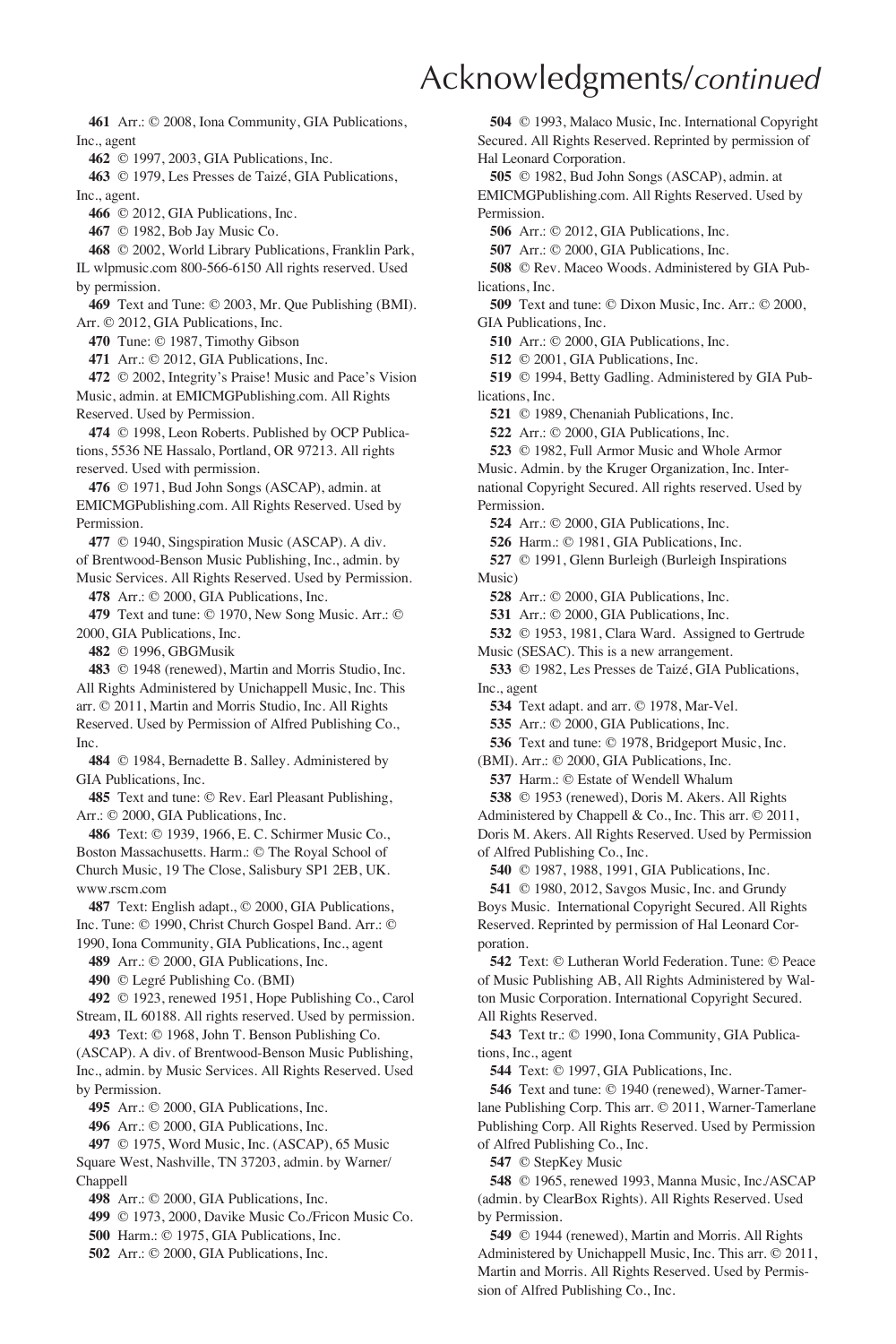Tune: © 1984, GIA Publications, Inc. Arr.: © 2000, GIA Publications, Inc. Text: sts. 2–4, © 1981, Joseph R. Alfred © 1989, GIA Publications, Inc. © 1987, 1988, 1991, GIA Publications, Inc. Text tr.: © 1978, Lutheran Book of Worship, admin. by Augsburg Fortress Arr.: © 1992, Horace Clarence Boyer © 1937, Stamps-Baxter Music (BMI). A div. of Brentwood-Benson Music Publishing, Inc., admin. by Music Services. All Rights Reserved. Used by Permission. Arr.: © 2000, GIA Publications, Inc. Arr.: © 2000, GIA Publications, Inc. Arr.: © 2000, GIA Publications, Inc. Text and tune: © Donald Vails. Arr.: © 2000, GIA Publications, Inc. © 1974, Planemar Music Co. © 1983, Shepherd's Fold Music (BMI)/River Oaks Music Co. (BMI), admin. at EMICMGPublishing.com. All Rights Reserved. Used by Permission. Arr.: © 2000, GIA Publications, Inc. © 1981 by Peermusic III, Ltd. and Savgos Music, Inc. All Rights Administered by Peermusic III, Ltd. International Copyright Secured All Rights Reserved. Reprinted by permission of Hal Leonard Corporation. © 1967, 1986, Amity Music Co. Arr.: © 2000, GIA Publications, Inc. Arr.: © 2012, GIA Publications, Inc. Arr.: © 2000, GIA Publications, Inc. Text and tune: © 1964, Lion Publishing Co. Arr.: © 2000, GIA Publications, Inc. Text and tune: © 1968, Greater Detroit Music and Record Mart. Arr.: © 2000, GIA Publications, Inc. Text and Tune: © Margaret Jenkins. Arr.: © 2000, GIA Publications, Inc. Arr.: © 2000, GIA Publications, Inc. © 1980, Bridgeport Music, Inc. (BMI) © 1975, 1978, Robert J. Dufford, SJ, and OCP. 5536 NE Hassalo, Portland, OR 97213 © 1971, Manna Music, Inc./ASCAP (admin. by ClearBox Rights). All Rights Reserved. Used by Permission. © 1979, OCP. 5536 NE Hassalo, Portland, OR 97213 © 1992, Grayson Warren Brown. Published by OCP. 5536 NE Hassalo, Portland, OR 97213 © 2002, Gowens Music © 1990, Century Oak Publishing Group/Richwood Music (BMI), admin. by Conexion Media Group, Inc. © 1972, Hope Publishing Company, Carol Stream, IL 60188. All rights reserved. Used by permission. © 1971, Multisongs (SESAC)/His Eye Music (SESAC)/Joy of the Lord Publishing, admin. at EMICMG-Publishing.com. All Rights Reserved. Used by Permission. Arr.: © 2000, GIA Publications, Inc. Arr.: © 2000, GIA Publications, Inc. Arr.: © 2000, GIA Publications, Inc. Text: ©, Charles A. Tindley and Donald Vails. Tune: ©, Donald Vails. Arr.: © 2000, GIA Publications, Inc. Arr.: © 2000, GIA Publications, Inc. Arr.: © 2000, GIA Publications, Inc. © 2001, GIA Publications, Inc. Tr. and Arr.: © 2008, Iona Community, GIA Publi-

cations, Inc., agent

**601** Harm.: © The Trustees of Downside Abbey, Bath BA3 4RH, UK **602** © 1985, GIA Publications, Inc. **603** Text: © 1995, 2003, GIA Publications, Inc. **604** Text and tune trans.: © Swedish Youth Exchange Project. Text tr.: © 2002, The Iona Community, GIA Publications, Inc., agent. **607** © 1988, Hanna Street Music (all rights controlled by Gaither Copyright Management) and Century Oak/ Richwood Music. All rights reserved. Used by permission. **608** © 1994, Malaco Music, Inc. International Copyright Secured. All Rights Reserved. Reprinted by permission of Hal Leonard Corporation. **609** Original words by K. L. Cober, © 1960, Kenneth L. Cober, renewed 1985, Judson Press. 1-800-4-JUDSON. www.judsonpress.com. **610** © 1998, Antilles Episcopal Conference **611** Text: © 2009, Hope Publishing Company, Carol Stream, IL 60188. All rights reserved. Used by permission. **612** Text: © 2009, GIA Publications, Inc. **613** © 1963, Singspiration Music (ASCAP). A div. of Brentwood-Benson Music Publishing, Inc., admin. by Music Services. All Rights Reserved. Used by Permission. **618** Arr.: © 2000, GIA Publications, Inc. **619** © 1995, Iona Community, GIA Publications, Inc., agent **620** Adapt.: © 2000, GIA Publications, Inc. **622** Text and arr.: © 1987, Iona Community, GIA Publications, Inc., agent **623** © 1985, Sanabella Music (ASCAP)/Bud John Songs (ASCAP), admin. at EMICMGPublishing.com. All Rights Reserved. Used by Permission. **624** Arr.: © 2000, GIA Publications, Inc. **625** Text and tune: © 1970, Rev. Earl Pleasant Publishing, Arr.: © 2000, GIA Publications, Inc. **627** Text and Tune: © 1979, Cesáreo Gabaráin. Sole U.S. Agent: OCP. English text: © 1982, Willard Francis Jabusch. Admin. OCP. 5536 NE Hassalo, Portland, OR 97213 **628** Arr.: © 2012, GIA Publications, Inc. **630** © 1981, Rev. Earl Pleasant Publishing Co. Arr.: © 2006, GIA Publications, Inc. **631** Text: © 1991, GIA Publications, Inc. **633** Adapt.: © 2000, GIA Publications, Inc. **634** Arr.: © 2000, GIA Publications, Inc. **635** Text and tune: © Dixon Music, Inc. Arr.: © 2000, GIA Publications, Inc. **636** © NEW-J Publishing (a division of NEWorks) **637** Arr.: © 2000, GIA Publications, Inc. **638** © 1984, Peace of Music Publishing AB, All Rights Administered by Walton Music Corporation. International Copyright Secured. All Rights Reserved. **640** Arr.: © 2000, GIA Publications, Inc. **641** Arr.: © 2000, GIA Publications, Inc. **642** Text and tune: © KCL Music. Arr.: © 2000, GIA Publications, Inc. **643** © 1981, OCP. 5536 NE Hassalo, Portland, OR 97213. All rights reserved. Used with permission. **644** © 1988, Moodeasy Music and Word Music (a div. of WORD, INC.) All Rights Reserved. International Copyright Secured. Used by Permission. **645** Text: © 1988, Oxford University Press, from *The* 

*English Hymnal*. Reproduced by permission. All rights reserved. Harm.: © 1978, Lutheran Book of Worship, admin. by Augsburg Fortress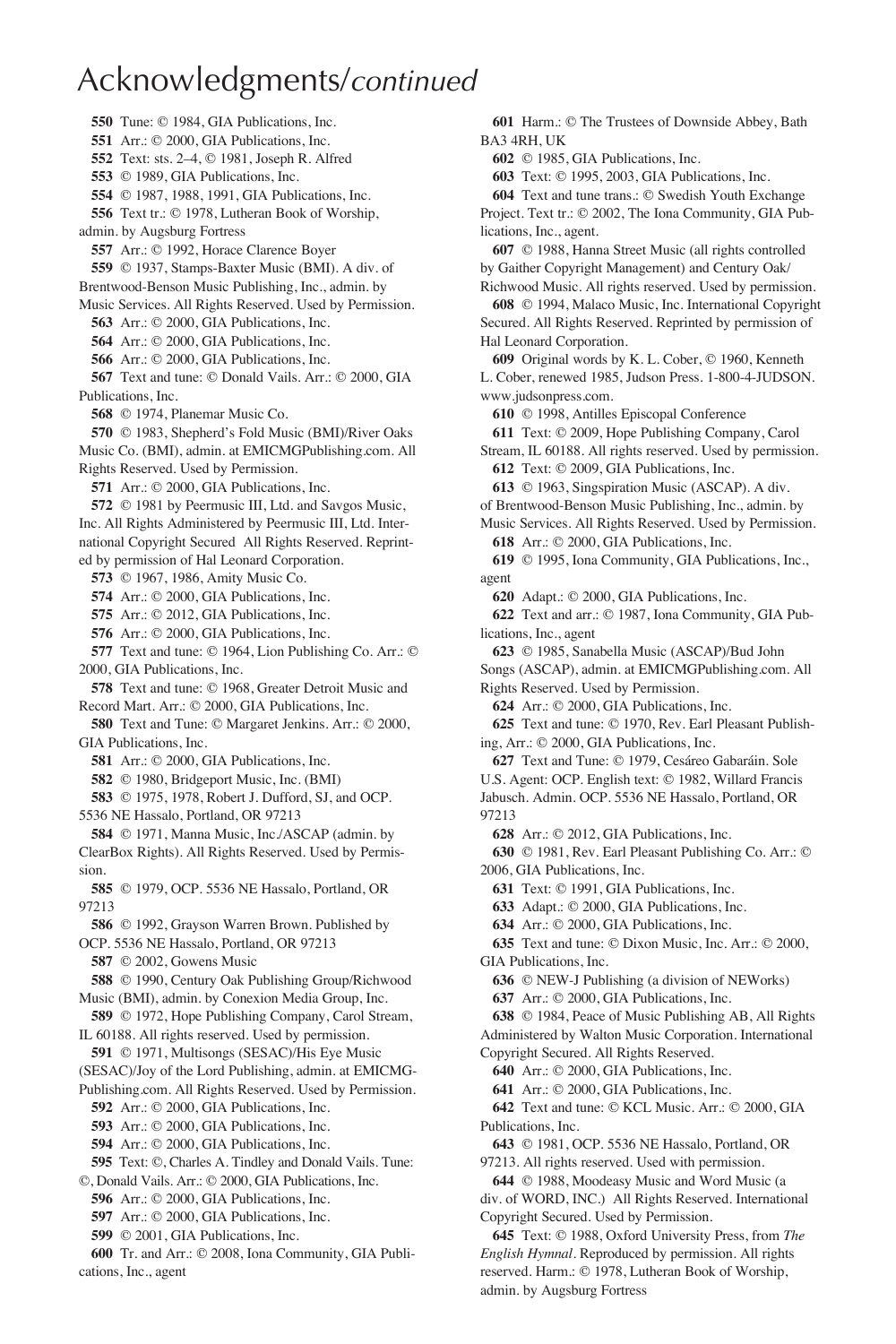**646** Text: © 1964, Abingdon Press. (Admin. The Copyright Company, Nashville, TN) All rights reserved. International copyright secured. Used by permission.

**647** © 1987, 1988, 1991, GIA Publications, Inc.

**648** © 2011, GIA Publications, Inc.

**651** Arr.: © 2000, GIA Publications, Inc.

**652** Arr. © 2000, GIA Publications, Inc.

**653** Arr.: © 1991, Iona Community, GIA Publications, Inc., agent

**654** Arr.: © 2012, GIA Publications, Inc.

**655** Arr.: © 2012, GIA Publications, Inc.

**656** © 1986, Robert Manuel

**657** © 1984, Peace of Music Publishing AB, All Rights Administered by Walton Music Corporation. International

Copyright Secured. All Rights Reserved.

**658** Text and Tune: © 1978, Ruth Manier. Arr.: © 2012, GIA Publications, Inc.

**659** Text and Tune: © 1975, Rev. Earl Pleasant Publishing, Arr.: © 2000, GIA Publications, Inc.

**660** Arr.: © 2000, GIA Publications, Inc.

**662** Text and tune: © 1955, 1983, Jan-Lee Music.

ASCAP. International Copyright Secured. Used with permission. Acc.: © 1993, GIA Publications, Inc.

**663** Text: © 1958, 1986, The Hymn Society (Admin. Hope Publishing Company, Carol Stream, IL 60188). All rights reserved. Used by permission.

**665** Text: © Timothy Wright. Arr.: © 2000, GIA Publications, Inc.

**666** Text and tune: © 1989, Glorraine Moone. Published by Professionals for Christ Publications (BMI). Adapt.: © 2000, GIA Publications, Inc.

**668** © God's Music, Inc.

**670** Text and Tune: © 1976, Sound III, Inc. Co-owned by MCA Music Publishing, 2440 Sepulveda Blvd., Suite 100, Los Angeles, CA 90064-1712 and The Lorenz Corporation, P.O. Box 802, Dayton, OH 45401-0802. All Rights Reserved. International Copyright Secured. Arr.: © 2000, GIA Publications, Inc.

**671** © 1990, Patrick Matsikenyiri

**673** © 1993, StepKey Music

**675** © 1975, Paragon Music

**676** © 1982, GIA Publications, Inc.

**677** © 1998, Antilles Episcopal Conference

**678** Arr.: © 1994, Iona Community, GIA Publications, Inc., agent

**679** © 1998, Antilles Episcopal Conference

**680** © 2002, GIA Publications, Inc.

**681** © 1999, Kenneth W. Louis

**682** Text.: © 2006, GIA Publications, Inc.

**683** © 1994, GIA Publications, Inc.

**684** © 2002, GIA Publications, Inc.

**685** Text: © 1989, Hope Publishing Company, Carol

Stream, IL 60188. All rights reserved. Used by permission. **686** Text: © 2006, GIA Publications, Inc.

**688** Text: © 1969, James Quinn, SJ. Selah Publishing

Co., Inc., North American agent. www.selahpub.com. **689** © 1993, GIA Publications, Inc.

**690** Text: © 1985, 1994, GIA Publications, Inc. Harm.: © 1985, GIA Publications, Inc.

**691** © 1976, Crouch Music (ASCAP)/Bud John Songs (ASCAP), admin. at EMICMGPublishing.com. All Rights

Reserved. Used by Permission.

**692** Arr.: © 2000, GIA Publications, Inc.

**693** Arr.: © 1990, Melva Costen

**695** Arr.: © 2000, GIA Publications, Inc.

**696** © 1979, 2000, GIA Publications, Inc.

**698** © 1980, John T. Benson Publishing Co. (ASCAP), a div. of Brentwood-Benson Music Publishing, Inc., admin. by Music Services. All Rights Reserved. Used by Permission.

**699** © 1987, 1988, 1991, GIA Publications, Inc.

**700** © 1977, Bud John Music (BMI), admin. EMICMG-Publishing.com. All Rights Reserved. Used by Permission. **702** Arr.: © Edyth Ethelynn Woodruff

**704** Arr.: © 1936 (renewed), Paul A. Schmitt Music Co. Copyright assigned to Belwin-Mills Publishing Corp. All Rights Controlled and Administered by Alfred Publishing Co., Inc. All Rights Reserved. Used by Permission of Alfred Publishing Co., Inc.

**707** Arr.: © 2000, GIA Publications, Inc.

**708** Arr.: © 1982, Bob Jay Music Co.

**709** © 1932 in "Wonderful Message" by Hartford Music Co. Renewed 1960 by Albert E. Brumley & Sons/ SESAC (admin. by ClearBox Rights). All rights reserved.

Used by permission. **710** Arr.: © 2000, GIA Publications, Inc.

**711** Arr.: © 2000, GIA Publications, Inc. **712** Arr.: © 2000, GIA Publications, Inc.

**713** Arr.: © 1968, Singspiration Music (ASCAP). A div.

of Brentwood-Benson Music Publishing, Inc., admin. by

Music Services. All Rights Reserved. Used by Permission.

**714** Arr.: © 2000, GIA Publications, Inc.

**715** Arr.: © 2000, GIA Publications, Inc.

**719** © 1987, GIA Publications, Inc.

**720** © 1987, 1988, 1991, GIA Publications, Inc.

**721** © 1987, 1988, 1991, GIA Publications, Inc.

**722** Text: © 1993, GIA Publications, Inc. Harm.: © 1986, GIA Publications, Inc.

**723** Text tr.: © 1954, GIA Publications, Inc. Acc.: © 1986, GIA Publications, Inc.

**724** Harm.: © Willis Music Co.

**726** © 1974, Hope Publishing Company, Carol Stream,

IL 60188. All rights reserved. Used by permission.

**729** Arr.: © 2000, GIA Publications, Inc.

**731** Arr. and Adapt.: © 1998, Iona Community, GIA

Publications, Inc., agent

**732** Text: sts. 2–7, © 1971, Faber Music Ltd.

**733** Acc.: © 1986, GIA Publications, Inc.

**734** Text tr.: © 1994, 2011, GIA Publications, Inc.

**735** Text and Tune: © 1962, Paragon Music Corp. Arr.: © 2000, GIA Publications, Inc.

**736** Arr.: © 2000, GIA Publications, Inc.

**737** Text: © 1989, The United Methodist Publishing House. (Administered by The Copyright Company, Nashville, TN) All Rights Reserved. International Copyright Secured. Used By Permission. Harm.: © 1978, Lutheran Book of Worship. Reprinted by permission of Augsburg Fortress.

**738** Arr.: © 2000, GIA Publications, Inc.

**739** Text and tune: © 1995, Mo'Berries Music

(ASCAP) / Y'Shua Publishing (ASCAP), distributed by the NOAH Company, P.O. Box 11243, Jackson, Mississippi 39283-1243; Arr.: © 2000, GIA Publications, Inc.

**740** Arr.: © 2012, GIA Publications, Inc.

**741** © 1987, 1988, 1991, GIA Publications, Inc.

**742** © 1977, Augsburg Publishing House

**743** Arr.: © 2000, GIA Publications, Inc.

**744** Arr.: © 2012, GIA Publications, Inc.

**745** © 1984, Les Presses de Taizé, GIA Publications,

Inc., agent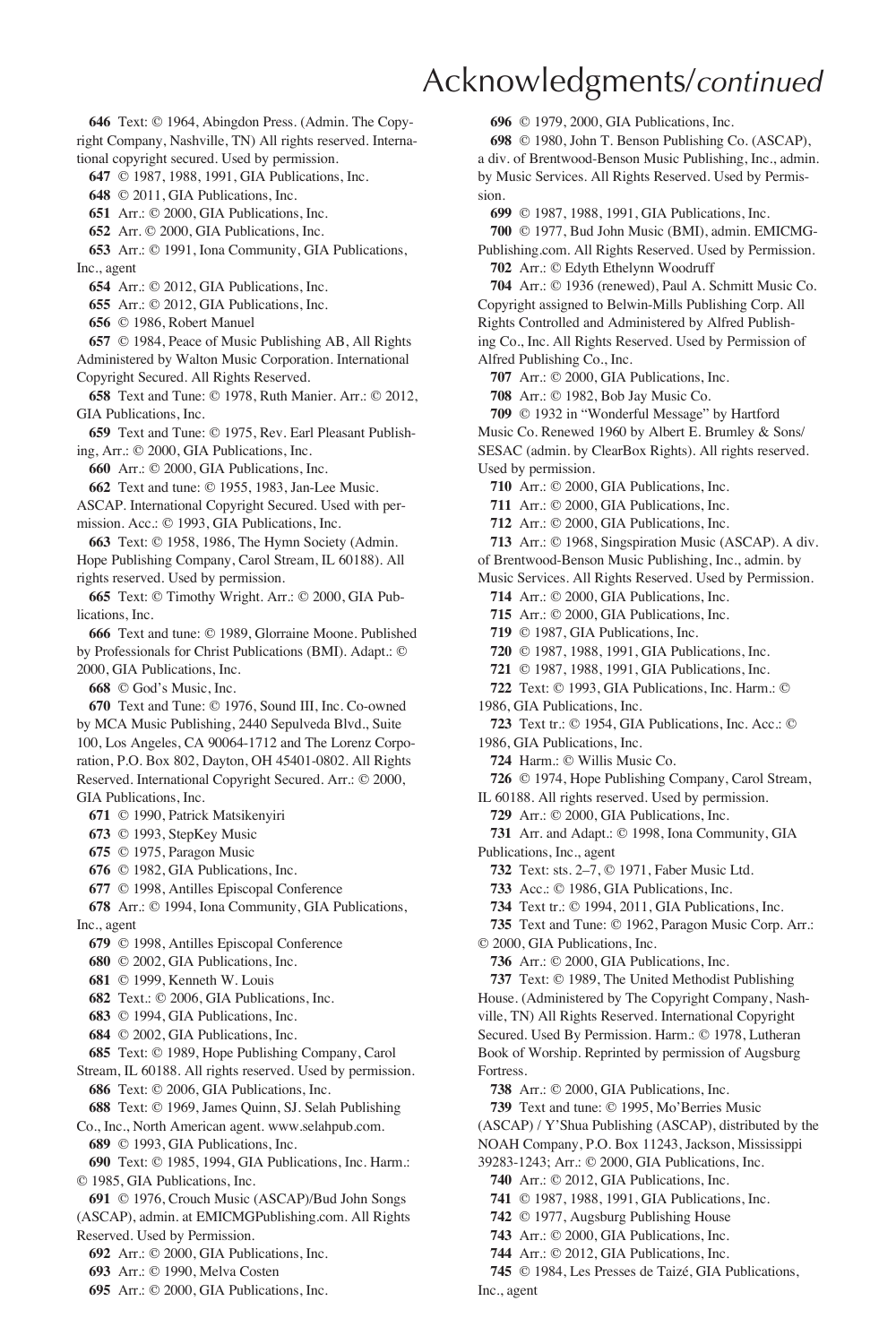Text: © 1982, The Jubilate Group. Administered by Hope Publishing Company, Carol Stream, IL 60188. All rights reserved. Used by permission. Acc.: © 1999, GIA Publications, Inc.

Text adapt.: © 2009, GIA Publications, Inc. Arr.: © 2000, 2009, GIA Publications, Inc.

© Century Oak Publishing Group/Richwood Music (BMI), admin. by Conexion Media Group, Inc.

Text and Tune: © 1985, 1987, Amity Music Co. Arr.: © 2012, GIA Publications, Inc.

©1983, GIA Publications, Inc.

© 1986, GIA Publications, Inc.

© 1984, Les Presses de Taizé, GIA Publications, Inc., agent

Text: © 1971, rev. 1995, Hope Publishing Co., Carol Stream, IL 60188. All rights reserved. Used by permission. Harm.: © 1938 (Renewed) The H. W. Gray Company. All Rights Controlled and Administered by Belwin-Mills Publishing Corp., a Division of Alfred Music Publishing. All Rights Reserved. Used by Permission of Alfred Publishing Co., Inc.

© 1966, 1970, 1986, 1993, GIA Publications, Inc. © 1977, Archdiocese of Philadelphia. Published by International Liturgy Publications, PO Box 50476, Nash-

ville, TN 37205. www.ILPmusic.org © 1975, Hope Publishing Company, Carol Stream,

IL 60188. All rights reserved. Used by permission. © 1998, Antilles Episcopal Conference

© 1995, 1997, GIA Publications, Inc.

© 1988, Bob Hurd and Pia Moriarty. Published by OCP. 5536 NE Hassalo, Portland, OR 97213. All rights reserved. Used with permission.

Verse Text: © 1969, James Quinn, SJ, Selah Publishing Co., Inc., North American agent. www.selahpub. com. Refrain Text, and Tune: © 1989, GIA Publications, Inc.

Harm. © 1979, George E. Mims

Harm.: © 1992, Carl Haywood

Text: © 1980, ICEL

Tune: © 2012, GIA Publications, Inc.

Text and tune: © S. Boddie. Arr.: © 2000, GIA Publications, Inc.

Arr.: © 2012, GIA Publications, Inc.

© 1994, 1997, GIA Publications, Inc.

Text: © 1997, GIA Publications, Inc.

© 1994, Malaco Music, Inc. International Copyright Secured. All Rights Reserved. Reprinted by permission of Hal Leonard Corporation.

© 1963, Hanna Street Music. All rights controlled by Gaither Copyright Management. Used by permission.

© 1938 (renewed), arr. © 1994, Warner-Tamerlane Publishing Corp. All Rights Reserved. Used by Permission of Alfred Publishing Co., Inc.

Arr.: © 2000, GIA Publications, Inc.

Text: © 1983, 2003, GIA Publications, Inc. Arr.: © 2000, GIA Publications, Inc.

© 1998, Antilles Episcopal Conference

Music: © 1981, 1997, GIA Publications, Inc.

Music: © 1996, 2012, Leon C. Roberts. Published by OCP. 5536 NE Hassalo, Portland, OR 97213. All rights reserved. Used with permission.

Music: © 1997, 2012, GIA Publications, Inc.

Music: © 2001, Light the Fire! Music

Music: © 1987, GIA Publications, Inc.

Music: © 2007, GIA Publications, Inc. Music: © 2012, GIA Publications, Inc. Music: © 2012, GIA Publications, Inc. Music: © 2012, GIA Publications, Inc. Music: © 1996, GIA Publications, Inc. Music: © 2012, GIA Publications, Inc. Music: © 2007, GIA Publications, Inc. Music: © 2007, GIA Publications, Inc. Music: © 1987, GIA Publications, Inc. Music: © 1963, The Grail, GIA Publications, Inc., agent Music: © 2012, GIA Publications, Inc. Music: © 2012, GIA Publications, Inc. Music: © 2012, GIA Publications, Inc. Music: © 1987, GIA Publications, Inc. Music: © 2005, 2012, World Library Publications, Franklin Park, IL wlpmusic.com 800-566-6150 All rights reserved. Used by permission. Music: © 2012, GIA Publications, Inc. Music: © 2012, GIA Publications, Inc. Music: © 2012, GIA Publications, Inc. Music: © 2012, GIA Publications, Inc. Music: © 1980, GIA Publications, Inc. Music: © 1993, GIA Publications, Inc. Music: © 2012, GIA Publications, Inc. Music: © 1983, GIA Publications, Inc. Music: © 2008, World Library Publications, Franklin Park, IL wlpmusic.com 800-566-6150 All rights reserved. Used by permission. Music: © 2012, GIA Publications, Inc. Music: © 2012, GIA Publications, Inc. Music: © 1987, GIA Publications, Inc. Music: © 2012, GIA Publications, Inc. Music: © 1983, GIA Publications, Inc. Music: © 1987, GIA Publications, Inc. Music: © 2012, GIA Publications, Inc. Text and music: © 2010, ICEL. Acc.: © 1985, 2011, GIA Publications, Inc. Music: © 1987, GIA Publications, Inc. Music: © 2012, GIA Publications, Inc. Text tr.: © 1969, James Quinn, SJ. Selah Publishing Co., Inc., North American agent. www.selahpub.com. Acc.: © 1964, GIA Publications, Inc. Music: © 2012, GIA Publications, Inc. **839A** Music: © 1987, GIA Publications, Inc. **839B** Music: © 2012, GIA Publications, Inc. Music: © 2012, GIA Publications, Inc. Music: © 2012, GIA Publications, Inc. Music: © 2012, GIA Publications, Inc. Music: © 2012, GIA Publications, Inc. Music: © 1981, GIA Publications, Inc. © 2010, ICEL Text and music: © 2010, ICEL. Acc.: © 2011, GIA Publications, Inc. Music: © 1997, GIA Publications, Inc. Text tr.: © 1983, Peter J. Scagnelli. Acc.: © 1975, GIA Publications, Inc. Music: © 2012, GIA Publications, Inc. Music: © 1998, GIA Publications, Inc. Music: © 2007, World Library Publications, Franklin Park, IL wlpmusic.com 800-566-6150 All rights reserved. Used by permission.

Music: © 2012, GIA Publications, Inc.

Music: © 2012, GIA Publications, Inc.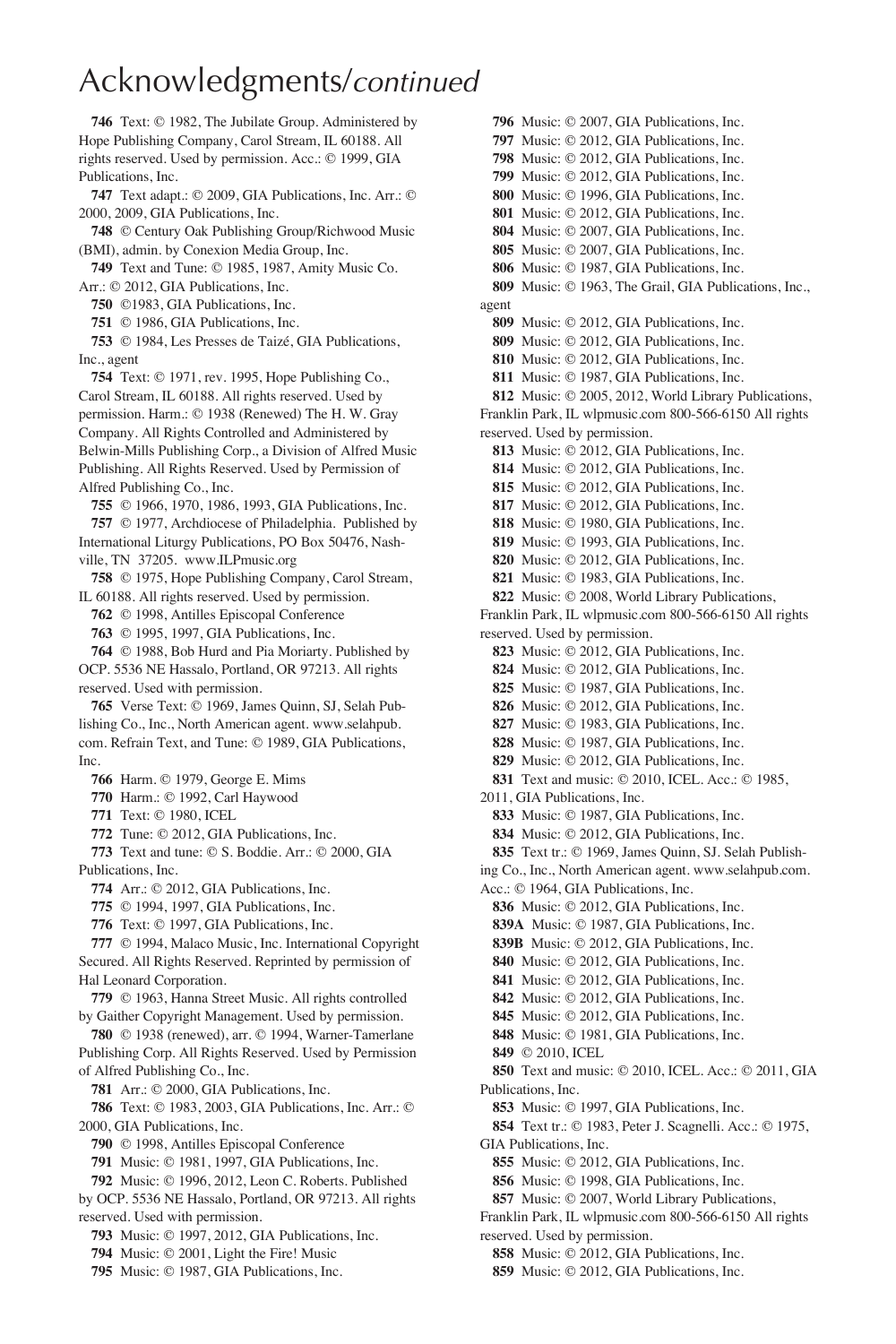Music: © 2012, GIA Publications, Inc. Music: © 2003, GIA Publications, Inc. Music: © 2012, GIA Publications, Inc. Music: © 2012, GIA Publications, Inc. Music: © 2012, GIA Publications, Inc. Music: © 1994, 1998, GIA Publications, Inc. Music: © 2009, World Library Publications, Franklin Park, IL wlpmusic.com 800-566-6150 All rights reserved. Used by permission. Music: © 1987, GIA Publications, Inc. Music: © 2012, GIA Publications, Inc. Music: © 2012, GIA Publications, Inc. Music: © 2012, GIA Publications, Inc. Text: ©1983, Peter J. Scagnelli. Acc.: © Interkerkelijke Stichting voor het Kerklied Music: © 2012, GIA Publications, Inc. Music: © 2012, GIA Publications, Inc. Music: © 2012, GIA Publications, Inc. Music: © 2012, GIA Publications, Inc. Music: © 2012, GIA Publications, Inc. Music: © 2012, GIA Publications, Inc. Music: © 2012, GIA Publications, Inc. Music: © 1994, 1998, GIA Publications, Inc. Music: © 2012, GIA Publications, Inc. Music: © 1987, GIA Publications, Inc. Music: © 2012, GIA Publications, Inc. Music: © 2012, GIA Publications, Inc. Music: © 2012, GIA Publications, Inc. Music: © 1993, 2012, GIA Publications, Inc. Music: © 2012, GIA Publications, Inc. Music: © 1975, GIA Publications, Inc. Music: © 2012, GIA Publications, Inc. Music: © 2012, GIA Publications, Inc. Music: © 2012, GIA Publications, Inc. Music: © 1993, 2012, GIA Publications, Inc. Music: © 2012, GIA Publications, Inc. Music: © 2012, GIA Publications, Inc. Music: © 1975, GIA Publications, Inc. Music: © 2012, GIA Publications, Inc. Music: © 2012, GIA Publications, Inc. Music: © 2012, GIA Publications, Inc. Music: © 2012, GIA Publications, Inc. Music: © 2012, GIA Publications, Inc. Music: © 2012, GIA Publications, Inc. Music: © 2012, GIA Publications, Inc. Music: © 2012, GIA Publications, Inc. Music: © 1993, 2012, GIA Publications, Inc. Music: © 2005, 2012, World Library Publications, Franklin Park, IL wlpmusic.com 800-566-6150 All rights reserved. Used by permission. Music: © 2012, GIA Publications, Inc. Music: © 2007, World Library Publications, Franklin Park, IL wlpmusic.com 800-566-6150 All rights reserved. Used by permission. Music: © 2012, GIA Publications, Inc. Music: © 2012, GIA Publications, Inc.

Music: © 2012, GIA Publications, Inc.

Music: © 2012, GIA Publications, Inc.

Music: © 1993, 2012, GIA Publications, Inc.

Music: © 2012, GIA Publications, Inc. Music: © 1993, GIA Publications, Inc. Music: © 1994, 1998, GIA Publications, Inc. Music: © 2012, GIA Publications, Inc. Music: © 2012, GIA Publications, Inc. Music: © 2012, GIA Publications, Inc. Music: © 2012, GIA Publications, Inc. Music: © 2012, GIA Publications, Inc. Music: © 2012, GIA Publications, Inc. Music: © 2012, GIA Publications, Inc. Music: © 2012, GIA Publications, Inc. Music: © 2012, GIA Publications, Inc. Music: © 2012, GIA Publications, Inc. Music: © 2012, GIA Publications, Inc. Music: © 2012, GIA Publications, Inc. Music: © 2012, GIA Publications, Inc. Music: © 2012, GIA Publications, Inc. Music: © 2012, GIA Publications, Inc. Music: © 2012, GIA Publications, Inc. Music: © 2012, GIA Publications, Inc. Music: © 2001, 2012, GIA Publications, Inc. Music: © 2012, GIA Publications, Inc. Music: © 2012, GIA Publications, Inc. Music: © 2012, GIA Publications, Inc. Music: © 2012, GIA Publications, Inc. Music: © 2012, GIA Publications, Inc. Music: © 2012, GIA Publications, Inc. Music: © 1993, GIA Publications, Inc. Music: © 2012, GIA Publications, Inc. Music: © 2005, 2012, World Library Publications, Franklin Park, IL wlpmusic.com 800-566-6150 All rights reserved. Used by permission. Music: © 2005, World Library Publications, Franklin Park, IL wlpmusic.com 800-566-6150 All rights reserved. Used by permission. Antiphon text and music: © 2010, ICEL. Antiphon acc.: © 2011, GIA Publications, Inc. Verse text: © 2010, Conception Abbey and The Grail, admin. by GIA Publications, Inc., agent. Verse acc.: © 1985, GIA Publications, Inc. Text and antiphon music: © 2010, ICEL. Antiphon acc.: © 2011, GIA Publications, Inc. Acc.: © 1985, GIA Publications, Inc. Music: © 2012, GIA Publications, Inc. Music: © 2012, GIA Publications, Inc. Music: © 2012, GIA Publications, Inc. Music: © 2012, GIA Publications, Inc. Music: © 2012, GIA Publications, Inc. Music: © 2012, GIA Publications, Inc. Music: © 2012, GIA Publications, Inc. Music: © 2012, GIA Publications, Inc. Music: © 2012, GIA Publications, Inc. Music: © 2012, GIA Publications, Inc. Music: © 2012, GIA Publications, Inc. Music: © 2012, GIA Publications, Inc.

Music: © 2012, GIA Publications, Inc.

Music: © 2012, GIA Publications, Inc. Music: © 1994, 1998, GIA Publications, Inc.

Music: © 2012, GIA Publications, Inc.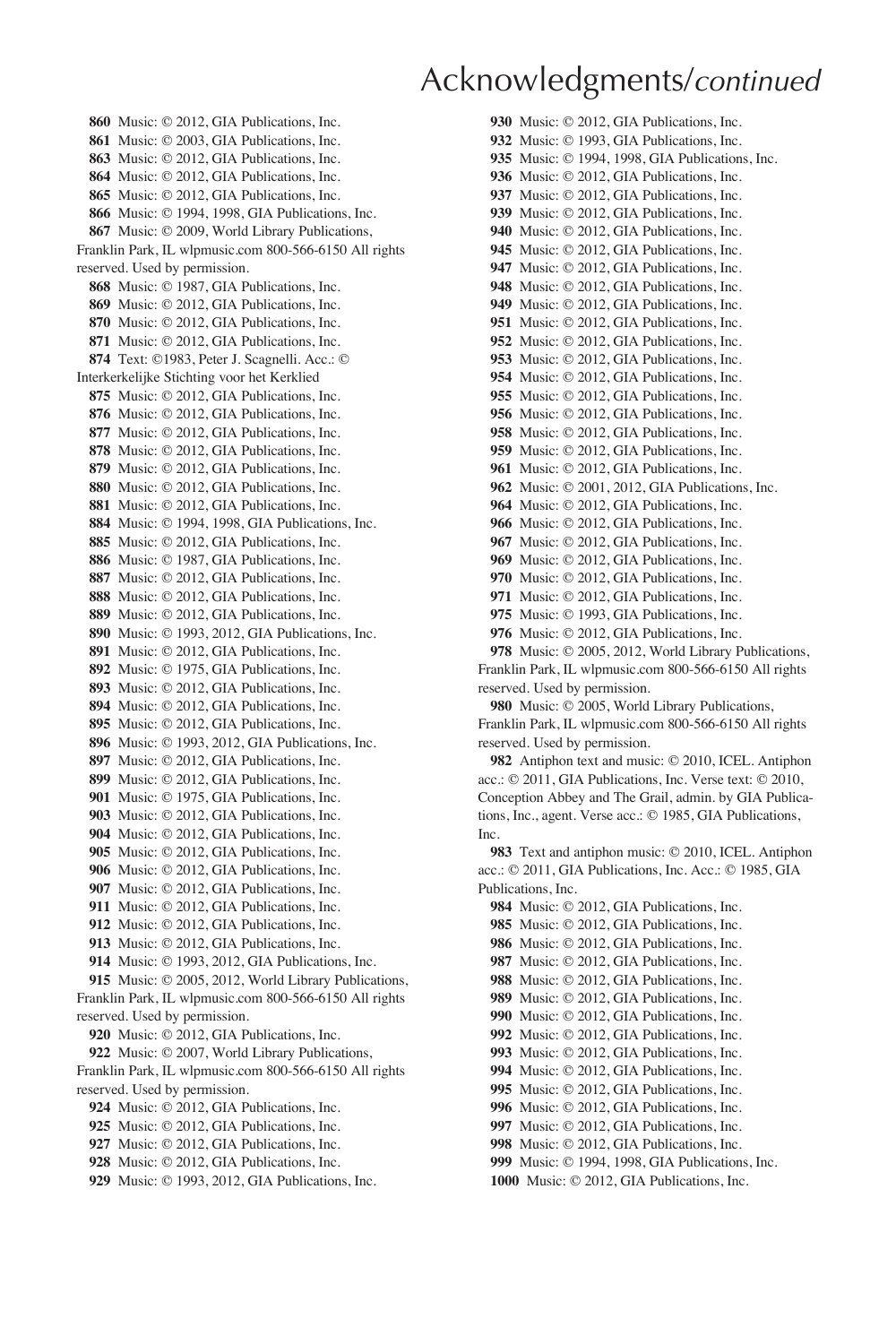## 1002 Scripture Passages Related to Hymns

#### **GENESIS**

| $1:2-3$<br>Eternal Father, Strong to Save 539  |  |
|------------------------------------------------|--|
| 5:27<br>You Better Run 721                     |  |
| 8:22<br>Great Is Thy Faithfulness 492          |  |
| $28:10-22$<br>Nearer, My God, to Thee 784      |  |
| 28:12<br>Blessed Assurance, Jesus Is Mine! 431 |  |
| 28:12<br>Calvary 296                           |  |
| 28:12<br>We Are Climbing Jacob's Ladder 617    |  |

### **EXODUS**

| 3:5        | This Is Holy Ground 429                    |
|------------|--------------------------------------------|
| 3:5        | We Are Standing on Holy Ground 426         |
| $3:7-12$   | You Better Run 721                         |
| 6:10       | Go Down, Moses 650                         |
| $11:4-8$   | Go Down, Moses 650                         |
| 14:13      | Stand Firm 731                             |
| 14:14      | Be Still, God Will Fight Your Battles 414  |
| 15:        | At the Lamb's High Feast We Sing 316       |
| 15:1       | Lift Every Voice and Sing 649              |
| 15:3       | Sinner, Please Don't Let This Harvest Pass |
|            | 774                                        |
| $16:13-15$ | God Be with You Till We Meet Again 545     |
| 16:31      | All the Way My Savior Leads Me 410         |
| $17:5-7$   | All the Way My Savior Leads Me 410         |
| 19:5       | Trust and Obey 565                         |
| 19:20      | The Glory of These Forty Days 284          |
| 20:        | O Come, O Come, Emmanuel 231               |
| $32:1-6$   | Cast Down, O God, the Idols 776            |
| 33:11      | I Am Thine 525                             |
| $33:18-23$ | Holy, Holy, Holy! Lord God Almighty! 335   |
|            |                                            |

#### **NUMBERS**

| $20:1-13$ | Jesus Is a Rock in a Weary Land 355     |
|-----------|-----------------------------------------|
| 32:27     | I Am on the Battlefield for My Lord 640 |

#### **DEUTERONOMY**

| 3:25     | Deep River 702                         |
|----------|----------------------------------------|
| $5:6-7$  | Cast Down, O God, the Idols 776        |
| 5:11     | Yield Not to Temptation 770            |
| $31:6-8$ | God Never Fails 578                    |
| 33:27    | God Be with You Till We Meet Again 545 |

#### **JOSHUA**

| $1:2-4$ | On Jordan's Stormy Banks 713       |
|---------|------------------------------------|
| 1:16    | Children. Go Where I Send Thee 641 |
| 21:45   | Standing on the Promises 562       |

#### **1 SAMUEL**

| Here I Am. Lord 643                     |
|-----------------------------------------|
| I'll Be Somewhere Listening for My Name |
| 620                                     |
| Come, Thou Fount of Every Blessing 433  |
| Brightest and Best 272                  |
| Great Is Thy Faithfulness 492           |
|                                         |

### **2 SAMUEL**

| 22:47 | I Will Call upon the Lord 458            |
|-------|------------------------------------------|
| 22:50 | Halleluya! Pelo Tsa Rona / Halleluya! We |
|       | Sing Your Praises 452                    |

#### **1 KINGS**

| 8:30  | Make of Our Life a House of Praise 611   |
|-------|------------------------------------------|
| 19:12 | Renew Thy Church, Her Ministries Restore |
|       | 609                                      |

#### **2 KINGS**

| 2:11 | Good News! 718               |  |
|------|------------------------------|--|
| 2:11 | Swing Low, Sweet Chariot 704 |  |

| 2:11 |  |  |  | The Glory of These Forty Days 284 |  |  |  |
|------|--|--|--|-----------------------------------|--|--|--|
|------|--|--|--|-----------------------------------|--|--|--|

#### **1 CHRONICLES**

| 16: |  |  |  | When in Our Music God Is Glorified 460 |  |
|-----|--|--|--|----------------------------------------|--|
|     |  |  |  |                                        |  |

#### **2 CHRONICLES**

| 5:14 | Oh, the Glory of Your Presence 424     |
|------|----------------------------------------|
| 6:39 | Make of Our Life a House of Praise 611 |

#### **JOB**

| $3:17-18$ | Jesus Shall Reign 345                    |
|-----------|------------------------------------------|
| 8:1       | How Majestic Is Your Name 450            |
| 12:10     | He's Got the Whole World in His Hand     |
|           | 411                                      |
| 14:1      | Abide with Me 20                         |
| 16:20     | I've Been 'Buked 386                     |
| 19:25     | I Know That My Redeemer Lives! 309       |
| 19:25     | Sinner, Please Don't Let This Harvest    |
|           | Pass 774                                 |
| 38:7      | Brightest and Best 272                   |
| $42:1-6$  | I Say "Yes," Lord / Digo "Sí," Señor 553 |

#### **PSALMS**

| 1:3        | I Shall Not Be Moved 639                         |
|------------|--------------------------------------------------|
| 2:6        | We're Marching to Zion 706                       |
| 5:9        | Lead Me, Lord 530                                |
| 8:         | How Great Thou Art 405                           |
| 8:1        | How Excellent Is Thy Name 462                    |
| 8:1        | Perfect Praise 377                               |
| 8:1        | Psalm 8: O Lord, How Excellent 440               |
| 11:7       | We Shall Behold Him 698                          |
| 12:8       | God Be with You Till We Meet Again               |
|            | 545                                              |
| 13:6       | Lift Every Voice and Sing 649                    |
| 16:8       | I Shall Not Be Moved 639                         |
| 16:11      | When We All Get to Heaven 715                    |
| 18:2       | Praise the Name of Jesus 378                     |
| 18:3       | I Will Call upon the Lord 458                    |
| 18:3       | Praise Him! 446                                  |
| 19:2       | When Morning Gilds the Sky 687                   |
| 19:4-6     | Jesus Shall Reign 345                            |
| 19:15      | Acceptable to You 521                            |
| 19:15      | Rock of Ages 503                                 |
| 23:        | The King of Love My Shepherd Is 601              |
| 23:        | We Shall Rise Again 719                          |
| $23:2 - 4$ | Savior, Lead Me Lest I Stray 575                 |
| 23:3       | All the Way My Savior Leads Me 410               |
| 23:4       | Close to Thee 618                                |
| 23:4       | God Will Take Care of You 409                    |
| 23:4       | I Want Jesus to Walk with Me 388                 |
| 23:4       | Is There Anybody Here Who Loves My<br>Jesus? 368 |
| 23:4       | Lamb of God 369                                  |
| 23:4       | My Heavenly Father Watches over Me<br>579        |
| 24:        | The King of Glory 341                            |
| $24:7-10$  | All Glory, Laud, and Honor 292                   |
| 25:5       | Jesus in the Morning 391                         |
| 27:        | The Lord Is My Light 572                         |
| 27:1       | Leaning on the Everlasting Arms 592              |
| 27:11      | Lead Me, Guide Me 538                            |
| 29:        | All Glory, Laud, and Honor 292                   |
| 31:4       | Lead Me, Guide Me 538                            |
| 31:4       | Savior, Lead Me Lest I Stray 575                 |
| 31:6       | Into Your Hands 586                              |
| 31:17      | Shine on Me 597                                  |
| 32:8       | All the Way My Savior Leads Me 410               |
|            |                                                  |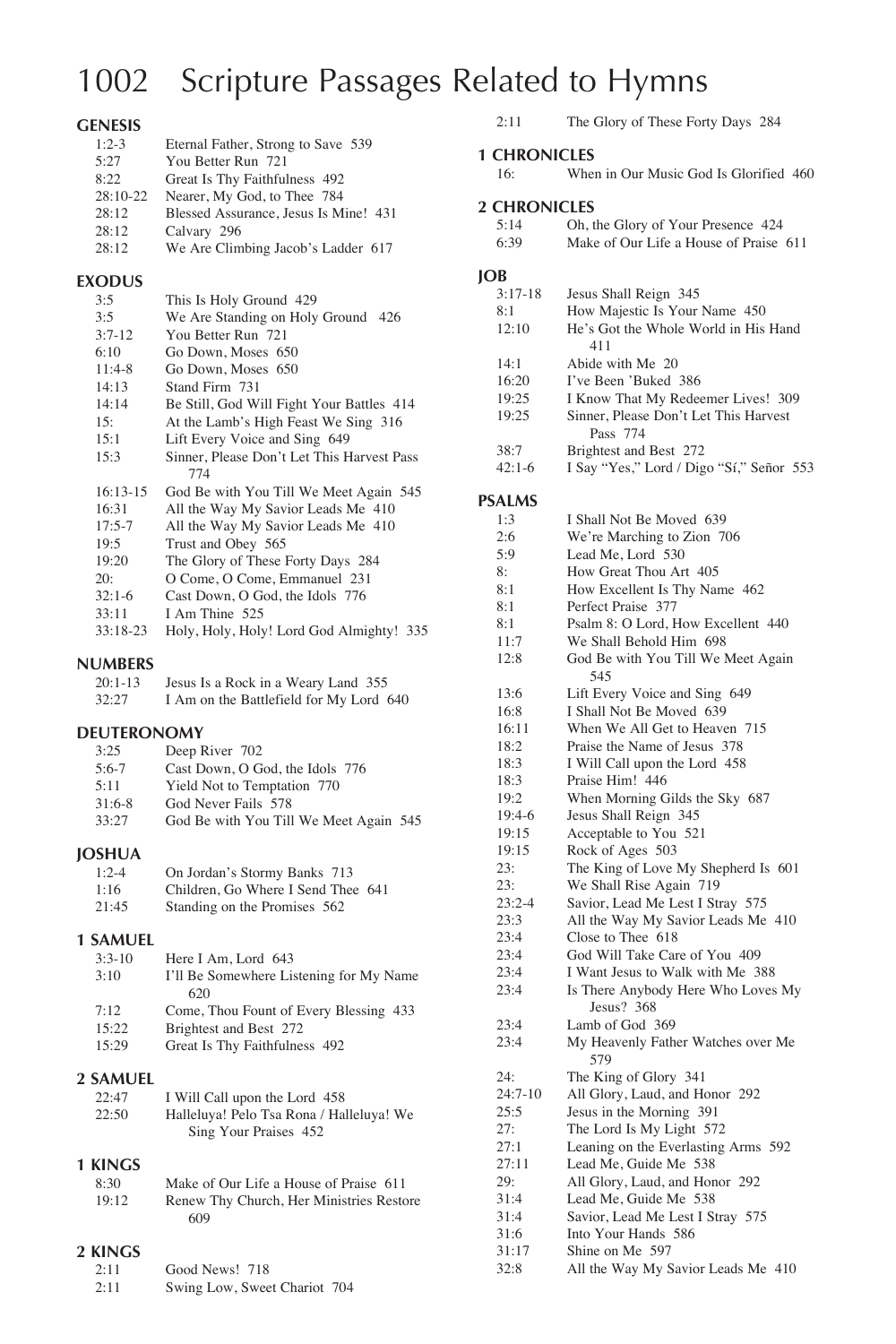| 32:8             | We'll Understand It Better By and By 574                 |
|------------------|----------------------------------------------------------|
| 33:              | There's a Wideness in God's Mercy 511                    |
| 33:4             | Great Is Thy Faithfulness 492                            |
| 34:              | Taste and See 750                                        |
| 34:2             | I Will Bless the Lord 445                                |
| 34:2             | Taste and See 512                                        |
| 34:2             | When Morning Gilds the Sky 687                           |
| $34:2 - 7$       | Come, Magnify the Lord with Me 468                       |
| 34:7             | God Hears Me When I Pray 587                             |
| 34:9             | Taste and See 512                                        |
| 34:18            | Leave It There 593                                       |
| 35:28            | Jesus in the Morning 391                                 |
| 37:16            | Leave It There 593                                       |
| 37:23            | Order My Steps 527                                       |
| 38:12            | What a Friend We Have in Jesus 361                       |
| 40:6             | Count Your Blessings 478                                 |
| $40:8-9$         | I Say "Yes," Lord / Digo "Sí," Señor 553                 |
| 42:6<br>$44:1-9$ | Be Still, My Soul 778<br>God of Our Fathers 787          |
| $45:3 - 4$       | Come Now, Almighty King 334                              |
| 45:4             | Ride On, King Jesus 692                                  |
| 46:              | A Mighty Fortress Is Our God 556                         |
| 46:              | How Firm a Foundation 555                                |
| 46:10            | Crown Him with Many Crowns 344                           |
| 46:11            | Be Still, My Soul 778                                    |
| 47:2             | Praise to the Lord 466                                   |
| 51:3             | Oh Lord, Have Mercy 531                                  |
| 51:12            | Anoint Us 775                                            |
| 51:12            | Give Me a Clean Heart 625                                |
| 51:12-13         | Come Now, Almighty King 334                              |
| 51:13            | Spirit of God, Descend upon My Heart 323                 |
| 51:14            | The Joy of the Lord 591                                  |
| 55:7             | I'll Fly Away 709                                        |
| 55:23            | Leave It There 593                                       |
| 56:5             | I Will Trust in the Lord 576                             |
| 61:3-4           | Rock of Ages 503                                         |
| 65:6-14          | America the Beautiful 788                                |
| 67:2             | God Has Smiled on Me 499                                 |
| $67:6-7$         | Come, You Thankful People, Come 481                      |
| 67:8             | We Gather Together 669                                   |
| 71:9             | Stand by Me 782                                          |
| 71:18            | Stand by Me 782                                          |
| 72:<br>72:       | Hail to the Lord's Anointed 232<br>Jesus Shall Reign 345 |
| 72:              | To Jesus Christ, Our Sovereign King 347                  |
| $72:5-17$        | Crown Him with Many Crowns 344                           |
| 72:15            | Praise God from Whom All Blessings Flow                  |
|                  | 448                                                      |
| 73:28            | Nearer, My God, to Thee 784                              |
| $85:2 - 8$       | Lift Every Voice and Sing 649                            |
| 86:5             | Revive Us Again 444                                      |
| $90:1-5$         | O God, Our Help in Ages Past 560                         |
| 90:10            | Abide with Me 20                                         |
| 91:              | On Eagle's Wings 585                                     |
| 91:1-11          | Into Your Hands 586                                      |
| 91:4             | God Will Take Care of You 409                            |
| 91:11            | The Angels Keep A-Watchin' 596                           |
| 94:22            | Rock of Ages 503                                         |
| 95:              | Rejoice, the Lord Is King! 349                           |
| 95:1             | Praise Him! Praise Him! 441                              |
| 96:8             | To God Be the Glory 442                                  |
| 96:13-14         | The King Shall Come When Morning                         |
|                  | Dawns 236                                                |
| 98:4-9           | Joy to the World 249                                     |
| 98:9             | The King Shall Come When Morning<br>Dawns 236            |
| 100:             | All People That on Earth Do Dwell 674                    |
|                  |                                                          |

100: Praise to the Lord, the Almighty 439

|                    | Jubiláte, Sérvite / Raise a Song of Glad-                                       |
|--------------------|---------------------------------------------------------------------------------|
|                    | ness $463$                                                                      |
| $100:1-2$          | Praise God from Whom All Blessings                                              |
|                    | Flow 448                                                                        |
| 100:1-3            | Praise to the Lord 466                                                          |
| 100:2              | We Have Come into This House 670                                                |
| 102:2<br>103:      | O Lord, Hear My Prayer 533                                                      |
|                    | Praise to the Lord, the Almighty 439<br>Praise, My Soul, the King of Heaven 464 |
| 103:<br>103:1      | Bless the Lord 451                                                              |
| 104:               | Joyful, Joyful, We Adore You 435                                                |
| 105:               | All Creatures of Our God and King 407                                           |
| 105:               | For the Beauty of the Earth 480                                                 |
| 106:4              | Love Divine, All Loves Excelling 494                                            |
| 107:20             | Is There a Word from the Lord? 422                                              |
| 107:23-30          | Eternal Father, Strong to Save 539                                              |
| 107:31             | Count Your Blessings 478                                                        |
| 110:4              | Great Is Thy Faithfulness 492                                                   |
| 111:7              | Great Is Thy Faithfulness 492                                                   |
| 113:1-3            | Praise Him! 446                                                                 |
| 113:1-6            | With Hands Lifted Up 474                                                        |
| 115:12-15          | Bless This House 519                                                            |
| 116:12             | My Tribute 476                                                                  |
| 116:12             | What Shall I Render 659                                                         |
| 118:5              | Free at Last 654                                                                |
| 118:19-20          | Make of Our Life a House of Praise 611                                          |
| 118:22             | The Church's One Foundation 606                                                 |
| 118:24             | Rejoice! 310                                                                    |
| 118:24             | This Is the Day 305                                                             |
| 118:25-27          | All Glory, Laud, and Honor 292                                                  |
| 118:29             | Imela 487                                                                       |
| 119:10             | Savior, Lead Me Lest I Stray 575                                                |
| 119:105            | Renew Thy Church, Her Ministries<br>Restore 609                                 |
| 119:133            | Order My Steps 527                                                              |
| 121:               | My Help Cometh from the Lord 415                                                |
| 121:1              | Total Praise 457                                                                |
| 121:2              | All My Help Comes from the Lord 577                                             |
| 122:1              | Oh, Happy Day 772                                                               |
|                    |                                                                                 |
|                    |                                                                                 |
| 122:1-2<br>126:2-3 | Enter into Jerusalem 679                                                        |
| 126:3              | To God Be the Glory 442                                                         |
| 133:1              | He Has Done Great Things for Me 635<br>Unity (Psalm 133:1) 666                  |
| 139:5              | I Know the Lord Has Laid His Hands on                                           |
|                    | Me 781                                                                          |
| 139:10             | Precious Lord, Take My Hand 780                                                 |
| 142:6              | Amazing Grace! 495                                                              |
| 143:6-7            | Father, I Stretch My Hands to Thee 563                                          |
| 143:6-7            | Father, I Stretch My Hands to Thee                                              |
|                    | (meter) $564$                                                                   |
| 145:               | Let All Things Now Living 486                                                   |
| 145:               | To Jesus Christ, Our Sovereign King 347                                         |
| 145:10             | Joyful, Joyful, We Adore You 435                                                |
| 145:10-12          | O for a Thousand Tongues to Sing 438                                            |
| 145:13             | Great Is Thy Faithfulness 492                                                   |
| 145:18-20          | My Heavenly Father Watches over Me<br>579                                       |
| 146:2              | Blessed Assurance, Jesus Is Mine! 431                                           |
| 146:6              | Great Is Thy Faithfulness 492                                                   |
| 147:3              | The Joy of the Lord 591                                                         |
| 148:               | All Creatures of Our God and King<br>407                                        |
| 148:               | All People That on Earth Do Dwell<br>674                                        |
| 148:               | For the Beauty of the Earth 480                                                 |
| 149:2              | We're Marching to Zion 706                                                      |
| 150:               | All People That on Earth Do Dwell 674                                           |
| 150:<br>150:       | Praise to the Lord, the Almighty 439<br>When in Our Music God Is Glorified 460  |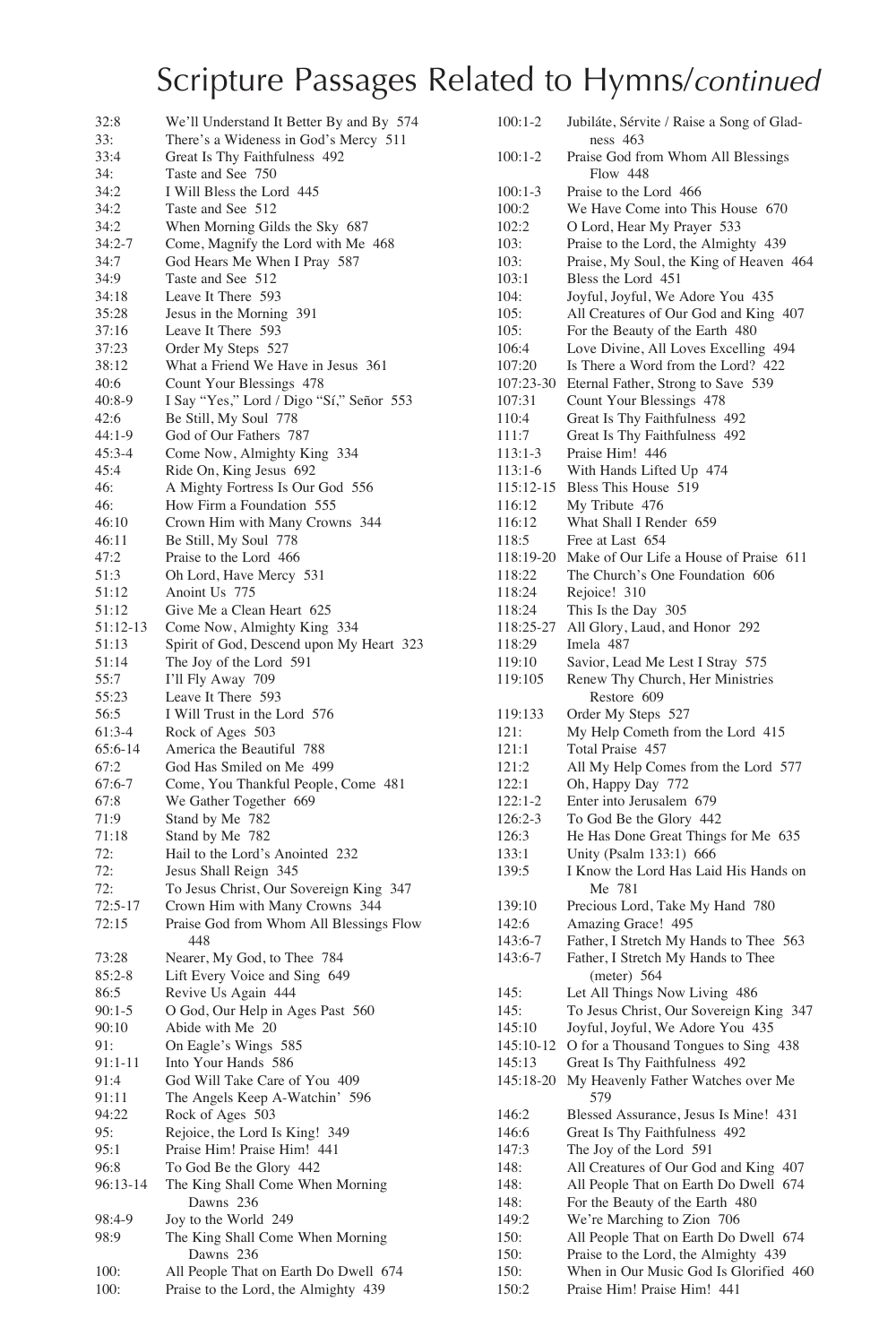| 150:3-4<br>150:6                          | Praise to the Lord 466<br>How Excellent Is Thy Name 462                                                                                |
|-------------------------------------------|----------------------------------------------------------------------------------------------------------------------------------------|
| <b>PROVERBS</b><br>8:22<br>16:20<br>18:24 | 3:5-4:18 Leaning on the Everlasting Arms 592<br>O Come, O Come, Emmanuel 231<br>Trust and Obey 565<br>Jesus Is All the World to Me 370 |
| SONG OF SONGS                             |                                                                                                                                        |
| 2:4                                       | God Be with You Till We Meet Again 545                                                                                                 |
| 50:22                                     | SIRACH (ECCLESIASTICUS)<br>Now Thank We All Our God 488                                                                                |
| <b>WISDOM</b><br>18:14-15                 | Creator of the Stars of Night 239                                                                                                      |
| ISAIAH                                    |                                                                                                                                        |
| $2:2-3$                                   | Holy, Holy, Holy! Lord God Almighty! 335                                                                                               |
| 2:4                                       | O God of Every Nation 663                                                                                                              |
| $6:2-3$                                   | All Hail the Power of Jesus' Name! 342                                                                                                 |
| $6:2-3$                                   | All Hail the Power of Jesus' Name! 343                                                                                                 |
| $6:2-3$                                   | Holy God, We Praise Thy Name 465                                                                                                       |
| $6:2-3$                                   | Holy, Holy, Holy! Lord God Almighty! 335                                                                                               |
| 6:8                                       | Here Am I 636                                                                                                                          |
| 6:8                                       | Here I Am, Lord 643                                                                                                                    |
| 7:14                                      | Emmanuel, Emmanuel 234                                                                                                                 |
| 7:14                                      | O Come, O Come, Emmanuel 231                                                                                                           |
| 7:14                                      | The King of Glory 341                                                                                                                  |
| $9:1-3$                                   | Goodness Is Stronger than Evil 313                                                                                                     |
| 9:2                                       | Brightest and Best 272<br>Hark! The Herald Angels Sing 247                                                                             |
| 9:5<br>9:5                                | His Name Is Wonderful 372                                                                                                              |
| 9:5                                       | Jesus, the Light of the World 274                                                                                                      |
| 9:5                                       | Wonderful Counselor 256                                                                                                                |
| $9:5 - 7$                                 | O God of Every Nation 663                                                                                                              |
| 11:1                                      | All Hail the Power of Jesus' Name! 342                                                                                                 |
| 11:1                                      | All Hail the Power of Jesus' Name! 343                                                                                                 |
| 11:1                                      | Lo, How a Rose E'er Blooming 263                                                                                                       |
| 11:1                                      | O Come, O Come, Emmanuel 231                                                                                                           |
| 22:22                                     | O Come, O Come, Emmanuel 231                                                                                                           |
| $25:6-9$                                  | Come to the Feast 684                                                                                                                  |
| 34:4                                      | It Is Well with My Soul 569                                                                                                            |
| 35:1                                      | Lo, How a Rose E'er Blooming 263                                                                                                       |
| 35:4                                      | Be Strong 573                                                                                                                          |
| 35:6                                      | O for a Thousand Tongues to Sing 438                                                                                                   |
| 35:10                                     | We're Marching to Zion 706                                                                                                             |
| $40:3-4$                                  | Prepare Ye the Way of the Lord! 235                                                                                                    |
| $40:3-4$                                  | Prepare Ye the Way of the Lord 237                                                                                                     |
| $40:3-5$                                  | On Jordan's Bank 240                                                                                                                   |
| 40:9                                      | Behold Your God 280                                                                                                                    |
| 40:9                                      | Prepare Ye the Way of the Lord 237                                                                                                     |
| 40:10                                     | How Firm a Foundation 555                                                                                                              |
| 40:11<br>40:25-26                         | Praise Him! Praise Him! 441<br>God of Our Fathers 787                                                                                  |
| 41:13                                     | Precious Lord, Take My Hand 780                                                                                                        |
| 43:1                                      | Hush, Hush, Somebody's Callin' My Name<br>624                                                                                          |
| $43:1-2$                                  | Precious Lord, Take My Hand 780                                                                                                        |
| $43:1 - 2$                                | The Solid Rock 561                                                                                                                     |
| $43:1 - 7$                                | Eternal Father, Strong to Save 539                                                                                                     |
| $43:2-3$                                  | Be Not Afraid 583                                                                                                                      |
| 43:19                                     | I Will Do a New Thing 535                                                                                                              |
| 49:                                       | In Christ There Is No East or West 664                                                                                                 |
| 49:7                                      | Great Is Thy Faithfulness 492                                                                                                          |
| 49:13-16                                  | Wash, O God, Our Sons and Daughters 737                                                                                                |

|       |  |  | . |                        |  |
|-------|--|--|---|------------------------|--|
| 49:15 |  |  |   | We Gather Together 669 |  |

| 51:11      | We're Marching to Zion 706                |
|------------|-------------------------------------------|
| 52:7       | Come, O Long-Expected Jesus 238           |
| 52:7       | O Holy Night! 255                         |
| 53:4       | Praise Him! Praise Him! 441               |
| 53:4       | What a Friend We Have in Jesus 361        |
| 54:7       | Come, Ye Disconsolate 590                 |
| $55:8-9$   | O Dawn of All Creation 338                |
| 55:8-9     | We'll Understand It Better By and By      |
|            | 574                                       |
| 57:19      | Nearer, My God, to Thee 784               |
| 61:1       | Hold Us in Your Mercy: Penitential Litany |
|            | 291                                       |
| $61:1-2$   | Come, O Long-Expected Jesus 238           |
| $61:1-2$   | O for a Thousand Tongues to Sing 438      |
| 62:3       | All Hail the Power of Jesus' Name! 342    |
| 62:3       | All Hail the Power of Jesus' Name! 343    |
| 63:3       | Mine Eyes Have Seen the Glory 694         |
| 66:1       | Mine Eyes Have Seen the Glory 694         |
| $66:10-11$ | Wash, O God, Our Sons and Daughters       |
|            | 737                                       |

#### **JEREMIAH**

| 8.22  | There Is a Balm in Gilead 502      |
|-------|------------------------------------|
| 29.11 | Great Is Thy Faithfulness 492      |
| 37:17 | Is There a Word from the Lord? 422 |

#### **LAMENTATIONS**

| $3:22-23$ | Great Is Thy Faithfulness 492 |  |
|-----------|-------------------------------|--|
| 3:23      | Jesus in the Morning 391      |  |

#### **EZEKIEL**

| 11:19<br>$21:14-15$<br>36:27                     | Here I Am. Lord 643<br>Mine Eyes Have Seen the Glory 694<br>Spirit of God, Descend upon My Heart<br>323                                                             |
|--------------------------------------------------|---------------------------------------------------------------------------------------------------------------------------------------------------------------------|
| 43:5                                             | The Glory of the Lord 607                                                                                                                                           |
| <b>DANIEL</b>                                    |                                                                                                                                                                     |
| $6:1 - 7:28$<br>7:9<br>$7:13-14$<br>7:22<br>12:3 | The Glory of These Forty Days 284<br>Come Now, Almighty King 334<br>O Christ, What Can It Mean for Us 348<br>Come Now, Almighty King 334<br>We Gather in Memory 686 |
| <b>HOSEA</b><br>6:3                              | Mine Eyes Have Seen the Glory 694                                                                                                                                   |
| <b>IOEL</b><br>$2:12-18$                         | Remember You Are Dust 287                                                                                                                                           |
| <b>JONAH</b><br>$1 \cdot$<br>$1:15-16$           | You Better Run 721<br>The Storm Is Passing Over 595                                                                                                                 |
| MICAH<br>5:2<br>7:18                             | O Little Town of Bethlehem 250<br>Love Divine, All Loves Excelling 494                                                                                              |
| <b>HABAKKUK</b><br>2:20                          | The Lord Is in His Holy Temple 672                                                                                                                                  |
| <b>HAGGAI</b><br>2:7                             | Angels, from the Realms of Glory 264                                                                                                                                |

### 2:7 Come, O Long-Expected Jesus 238

| 2:7 |  |  | O Come, O Come, Emmanuel 231 |  |
|-----|--|--|------------------------------|--|

#### **MALACHI**

3:1 Love Divine, All Loves Excelling 494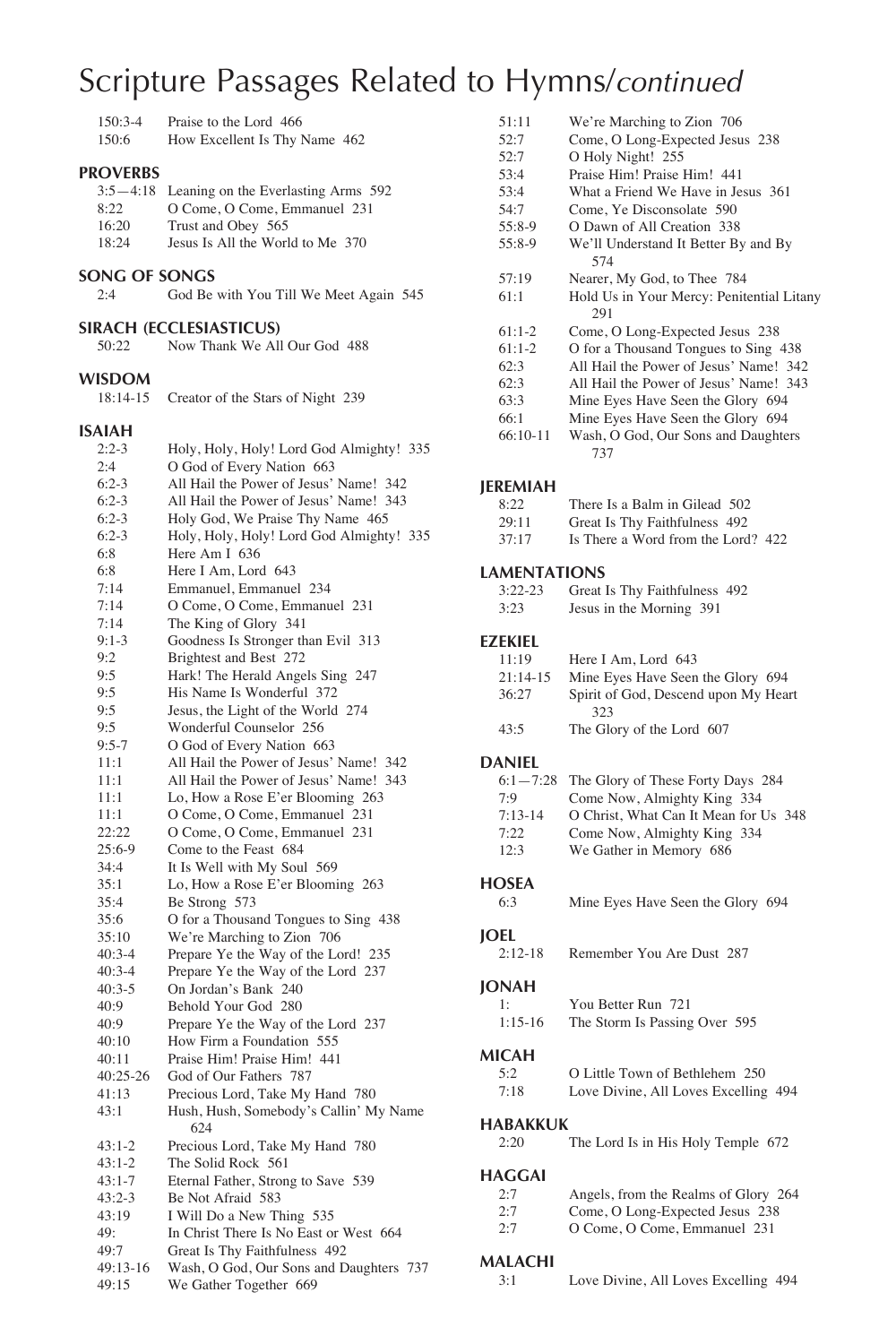|                      | 11 L.<br>-- -<br>$\sim$ $\circ$                                       |
|----------------------|-----------------------------------------------------------------------|
| 3:1                  | On Jordan's Bank 240                                                  |
| 3:6                  | Abide with Me 20                                                      |
| 3:6                  | Be Still, My Soul 778                                                 |
| 3:6                  | Great Is Thy Faithfulness 492                                         |
| 4:2                  | Hark! The Herald Angels Sing 247                                      |
| 4:2                  | Jesus, the Light of the World 274                                     |
| <b>MATTHEW</b>       |                                                                       |
| 1:21                 | Alleluia! The Lord Has Come 267                                       |
| 1:21                 | He's Here! 269                                                        |
| 1:23                 | Emmanuel, Emmanuel 234                                                |
| 2:                   | Night of Silence 245                                                  |
| $2:1-2$              | Behold the Star! 275                                                  |
| $2:1-2$              | O Little Town of Bethlehem 250                                        |
| $2:1-10$             | Rise Up, Shepherd, and Follow 258                                     |
| $2:1 - 11$           | The Virgin Mary Had a Baby Boy 268                                    |
| 2:1-12               | Angels, from the Realms of Glory 264                                  |
| $2:1-12$<br>$2:1-12$ | Brightest and Best 272                                                |
| $2:1-12$             | Songs of Thankfulness and Praise 278<br>The First Nowell 276          |
| $2:1-12$             | We Three Kings of Orient Are 273                                      |
| 2:1-12               | O Holy Night! 255                                                     |
| 2:2                  | Star-Child 265                                                        |
| $2:10-11$            | O Come, All Ye Faithful / Adéste Fidéles<br>262                       |
| 2:11                 | What Child Is This 277                                                |
| 3:3                  | Christ Is Coming: Prepare the Way 241                                 |
| 3:3                  | On Jordan's Bank 240                                                  |
| $3:13-17$            | Songs of Thankfulness and Praise 278                                  |
| $4:1-2$              | Forty Days and Forty Nights 288                                       |
| $4:1-2$<br>4:1-11    | The Glory of These Forty Days 284<br>Jesus, Tempted in the Desert 290 |
| $4:1-11$             | Lord, Who throughout These Forty Days                                 |
|                      | 285                                                                   |
| $4:18-22$            | Lord, When You Came / Pescador de<br>Hombres 627                      |
| 4:20                 | I Have Decided to Follow Jesus 613                                    |
| 4:24                 | The King of Glory 341                                                 |
| 5:3                  | If You Live Right 395                                                 |
| $5:3-12$<br>5:8      | Blest Are They 602<br>Take Me to the Water 736                        |
| 5:13-14              | Gather Us In 676                                                      |
| 5:13-14              | Renew Thy Church, Her Ministries                                      |
|                      | Restore 609                                                           |
| 5:14-16              | This Little Light of Mine 637                                         |
| 5:43-44              | O Holy Night! 255                                                     |
| 6:8                  | He Knows Just What I Need 417                                         |
| 6:10                 | Mayenziwe / Your Will Be Done 543<br>Thy Way, O Lord 518              |
| 6:10<br>6:11         | This Day 524                                                          |
| 6:21                 | I've Decided to Make Jesus My Choice<br>626                           |
| 6:24                 | Cast Down, O God, the Idols 776                                       |
| 6:25                 | I've Got a Feelin' 571                                                |
| 6:26                 | His Eye Is on the Sparrow 557                                         |
| 6:34-44              | Your Sacrifice 761                                                    |
| 7:7                  | I Will Do a New Thing 535                                             |
| 7:7                  | Spirit of God, Descend upon My Heart<br>323                           |
| $7:13-14$            | To God Be the Glory 442                                               |
| 7:14                 | Close to Thee 618                                                     |
| 7:24-27              | The Solid Rock 561                                                    |
| 8:19                 | I Have Decided to Follow Jesus 613                                    |
| $8:23-27$            | Eternal Father, Strong to Save 539                                    |
| 8:23-27              | Stand by Me 782                                                       |
| $9:1-8$              | Sing Praise to God for Friends 544                                    |

9:1-8 Sing Praise to God for Friends 544<br>9:9 I Have Decided to Follow Jesus 61 I Have Decided to Follow Jesus 613

9:9-13 I Will Arise 766

| 9:20-22           | He Touched Me 779                                         |
|-------------------|-----------------------------------------------------------|
| 10:11             | Pass Me Not, O Gentle Savior 767                          |
| 10:29-31          | Leave It There 593                                        |
| 10:34             | You, Lord, Are Both Lamb and Shepherd                     |
|                   | 359                                                       |
|                   |                                                           |
| 10:37-39          | The Summons 622                                           |
| 11:5              | O for a Thousand Tongues to Sing 438                      |
| 11:25-30          | I Heard the Voice of Jesus Say 598                        |
| 11:28             | Come, Bring Your Burdens to God / Woza                    |
|                   | Nomthwalo Wakho 600                                       |
| 11:28             | Come, Ye Disconsolate 590                                 |
| 11:28             | Shine on Me 597                                           |
| 11:28             | Softly and Tenderly Jesus Is Calling 769                  |
| 11:28             | What a Friend We Have in Jesus 361                        |
|                   |                                                           |
| 11:28-30          | Jesus, You Brought Me All the Way 599                     |
| 11:29-30          | We Shall Rise Again 719                                   |
| 13:21-43          | Come, You Thankful People, Come 481                       |
| 13:24-33          | The Reign of God 603                                      |
| 13:44-49          | The Reign of God 603                                      |
| 14:13-21          | Your Sacrifice 761                                        |
| 14:14             | Love Divine, All Loves Excelling 494                      |
| 14:15-21          | Let Us Talents and Tongues Employ 758                     |
| 14:22-25          | Hail Our Savior's Glorious Body / Pange                   |
|                   | Lingua 835                                                |
|                   |                                                           |
| 14:22-32          | Stand by Me 782                                           |
| 14:22-33          | How Firm a Foundation 555                                 |
| 14:22-33          | Precious Lord, Take My Hand 780                           |
| 14:24-25          | Eternal Father, Strong to Save 539                        |
| 15:22-32          | Sinner, Please Don't Let This Harvest                     |
|                   | Pass 774                                                  |
| 16:24             | I Have Decided to Follow Jesus 613                        |
| 16:24             | Where He Leads Me 621                                     |
| $17:1-9$          | Transform Us As You, Transfigured<br>- 722                |
|                   | You, Lord, Are Both Lamb and Shepherd                     |
| 17:2              |                                                           |
|                   | 359                                                       |
| 18:10-14          | The King of Love My Shepherd Is 601                       |
| 18:20             | Jesu Tawa Pano / Jesus, We Are Here                       |
|                   | 671                                                       |
| 18:20             | Jesus Is Here Right Now 751                               |
| 19:13-15          | Wash, O God, Our Sons and Daughters                       |
|                   | 737                                                       |
| 19:27             | I Have Decided to Follow Jesus 613                        |
|                   | O Sacred Head, Sore Wounded 297                           |
| 20:19             |                                                           |
| 20:25-28          | Lord, Whose Love in Humble Service                        |
|                   | 645                                                       |
| 21:1-17           | All Glory, Laud, and Honor 292                            |
| 21:9              | Praise Him! Praise Him! 441                               |
| 21:16             | Praise Him, All Ye Little Children 436                    |
| 21:22             | I Will Do a New Thing 535                                 |
| 21:28-32          | Done Made My Vow to the Lord 629                          |
| $22:1-14$         | As We Gather at Your Table 685                            |
| 22:37-39          | Renew Thy Church, Her Ministries                          |
|                   | Restore 609                                               |
|                   |                                                           |
| 22:39             | O Holy Night! 255                                         |
| 24:30-31          | The King Shall Come When Morning                          |
|                   | Dawns 236                                                 |
| $25:1-10$         | Keep Your Lamps Trimmed and Burning                       |
|                   | 699                                                       |
| 25:31-40          | Lord, Whose Love in Humble Service                        |
|                   | 645                                                       |
| 25:31-46          | As We Gather at Your Table 685                            |
| 25:32             | He Understands; He'll Say, "Well Done"                    |
|                   |                                                           |
|                   | 785                                                       |
| 25:34-40          | The Church of Christ Cannot Be Bound                      |
|                   | 612                                                       |
| 25:39-40          |                                                           |
|                   | God of Day and God of Darkness 690                        |
| 26:26<br>26:26-28 | Take and Eat 765<br>Let Us Talents and Tongues Employ 758 |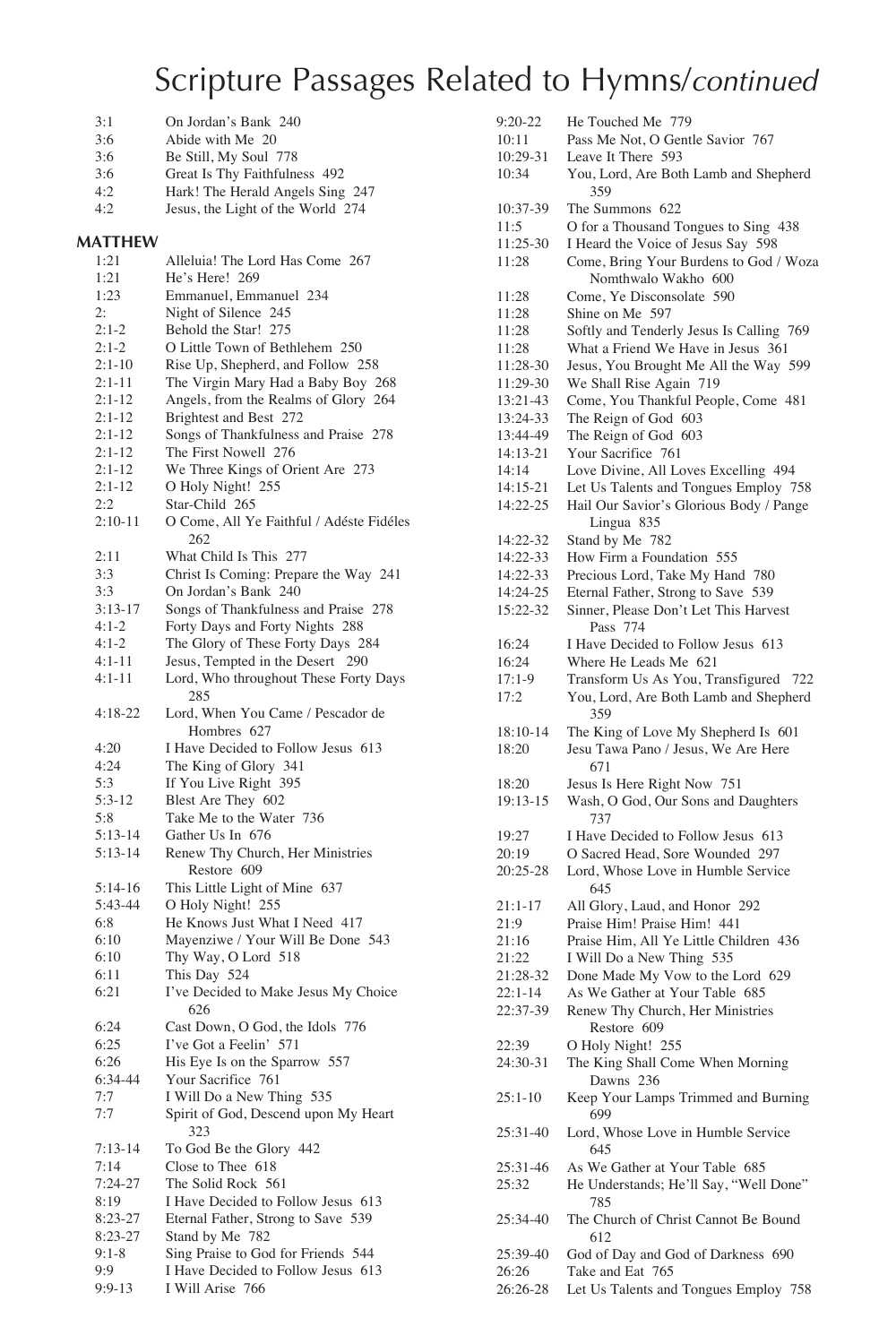| 26:28      | Down at the Cross 282                    |
|------------|------------------------------------------|
| 26:30      | When in Our Music God Is Glorified 460   |
| $27:1-66$  | Stations of the Cross 289                |
| 27:27-45   | O Sacred Head, Sore Wounded 297          |
| 27:35      | Sinner, Please Don't Let This Harvest    |
|            | Pass 774                                 |
| 27:35      | The Old Rugged Cross 727                 |
| 27:50      | Calvary 296                              |
| 27:54-55   | Jesus, Keep Me near the Cross 300        |
| 28:        | He Arose 307                             |
| $28:5-7$   | Go and Tell Mary and Martha 306          |
| $28:5-9$   | Christ Has Arisen, Alleluia / Mfurahini, |
|            | Haleluya 314                             |
| $28:6-9$   | Christ the Lord Is Risen Today 311       |
| $28:6-9$   | Jesus Christ Is Risen Today 315          |
| $28:18-20$ | Alleluia! Sing to Jesus 752              |
| $28:18-20$ | Go to the World! 321                     |
| $28:18-20$ | Halleluya! Pelo Tsa Rona / Halleluya! We |
|            | Sing Your Praises 452                    |
| 28:19-20   | Go 320                                   |
| $28:19-20$ | Go Make of All Disciples 646             |
| 28:19-20   | Go Ye Therefore 322                      |
| 28:20      | Close to Thee 618                        |

### **MARK**

| IAKK       |                                            |
|------------|--------------------------------------------|
| $1:1-3$    | Christ Is Coming: Prepare the Way 241      |
| 1:3        | On Jordan's Bank 240                       |
| $1:4-5$    | Come Out the Wilderness 506                |
| $1:12-13$  | The Glory of These Forty Days 284          |
| $1:12-15$  | Lord, Who throughout These Forty Days      |
|            | 285                                        |
| $1:14-20$  | You Walk along Our Shoreline 631           |
| $1:16-20$  | Lord, When You Came / Pescador de          |
|            | Hombres 627                                |
| $2:1 - 12$ | I Will Arise 766                           |
| $2:1-12$   | Sing Praise to God for Friends 544         |
| $2:1-12$   | Songs of Thankfulness and Praise 278       |
| $4:26-34$  | The Reign of God 603                       |
| 4:35-41    | How Firm a Foundation 555                  |
| $4:35-41$  | Savior, Lead Me Lest I Stray 575           |
| 4:35-41    | Stand by Me 782                            |
| 4:41       | The Storm Is Passing Over 595              |
| 5:25-34    | He Touched Me 779                          |
| 6:30-34    | I Heard the Voice of Jesus Say 598         |
| 6:30-34    | There's a Wideness in God's Mercy 511      |
| 6:34-44    | Let Us Talents and Tongues Employ 758      |
| $6:45-51$  | Eternal Father, Strong to Save 539         |
| $6:45-52$  | Stand by Me 782                            |
| 8:33       | Victory Is Mine 777                        |
| $9:2 - 10$ | Transform Us As You, Transfigured 722      |
| 9:30-39    | Lord, Whose Love in Humble Service         |
|            | 645                                        |
| $10:13-16$ | Wash, O God, Our Sons and Daughters<br>737 |
| 10:14      | Jesus Loves Me 491                         |
| 10:14      | Jesus Loves the Little Children 667        |
| 10:35-45   | O Christ, What Can It Mean for Us 348      |
| 10:39      | I Receive the Living God 759               |
| 10:42-45   | Lord, Whose Love in Humble Service         |
|            | 645                                        |
| $11:1-10$  | All Glory, Laud, and Honor 292             |
| 11:9       | Praise Him! Praise Him! 441                |
| 11:9       | Ride On, Jesus, Ride 293                   |
| 11:24      | Leave It There 593                         |
| $13:5-13$  | Go Make of All Disciples 646               |
| 13:26      | The King Shall Come When Morning           |
|            | Dawns 236                                  |

| 13:32             | Are You Ready? 243                       |
|-------------------|------------------------------------------|
| 14:22-24          | Let Us Talents and Tongues Employ 758    |
| 14:22-26          | This Is My Body 749                      |
| 14:26             | When in Our Music God Is Glorified 460   |
| $15:1 - 47$       | Stations of the Cross 289                |
| 15:16-39          | O Sacred Head, Sore Wounded 297          |
| 15:17-18          | O Sacred Head, Surrounded 299            |
| 15:22             | Lead Me to Calvary 614                   |
| 15:22-32          | The Old Rugged Cross 727                 |
| 15:37             | Calvary 296                              |
| 15:39-41          | Jesus, Keep Me near the Cross 300        |
| 16:1-6            | Lead Me to Calvary 614                   |
| 16:1-7            | Christ Has Arisen, Alleluia / Mfurahini, |
|                   | Haleluya 314                             |
| 16:3-4            | Were You There 301                       |
| 16:6-7            | Go and Tell Mary and Martha 306          |
| 16:15-20          | Go Make of All Disciples 646             |
|                   |                                          |
| LUKE              |                                          |
| 1:26-31           | Hail Our Savior's Glorious Body / Pange  |
|                   | Lingua 835                               |
| 1:26-37           | Ave María 733                            |
| 1:26-38           | I Say "Yes," Lord / Digo "Sí," Señor 553 |
| $1:26-38-2:10-14$ | Immaculate Mary 732                      |
| 1:40-42           | Hail, Holy Queen Enthroned Above 724     |
| 1:40-42           | Salve Regína / Hail, Queen of Heaven     |
|                   | 723                                      |
| 1:46-55           | Luke 1:46-53 / My Soul Gives Glory 44    |
| 1:46-55           | Mary's Canticle 689                      |
| 1:68-79           | Luke 1:68-79 / Now Bless the God of      |
|                   | Israel 45                                |
| 1:78-79           | O Come, O Come, Emmanuel 231             |
| 2:                | Night of Silence 245                     |
| $2:1-10$          | The First Nowell 276                     |
| 2:4-14            | He's Here! 269                           |
| $2:6-14$          | Silent Night 244                         |
|                   |                                          |
| $2:6-18$          | Angels, from the Realms of Glory 264     |
| $2:6-18$          | Go Tell It on the Mountain 253           |
| $2:6-18$          | What Child Is This 277                   |
| 2:7               | Away in a Manger 261                     |
| 2:7               | Away in a Manger 261                     |
| 2:7               | Lo, How a Rose E'er Blooming 263         |
| 2:7               | Once in Royal David's City 270           |
| 2:7               | Sing of Mary, Pure and Lowly 271         |
| 2:7-17            | Behold the Star! 275                     |
| $2:7 - 21$        | The Virgin Mary Had a Baby Boy 268       |
| $2:8-15$          | Rise Up, Shepherd, and Follow 258        |
| $2:8-16$          | O Holy Night! 255                        |
| $2:10-11$         | It Came upon the Midnight Clear 248      |
| $2:10-11$         | O Come, All Ye Faithful / Adéste Fidéles |
|                   | 262                                      |
| $2:13-15$         | O Come, All Ye Faithful / Adéste Fidéles |
|                   | 262                                      |
| $2:13-18$         | Angels We Have Heard on High 246         |
| 2:14              | Glória, Glória 259                       |
| 2:14              | Star-Child 265                           |
| 2:29-35           | Now Let Your Servant Go in Peace 46      |
| 2:34-35           | At the Cross Her Station Keeping 286     |
| 2:40              | Sing of Mary, Pure and Lowly 271         |
| 3:4               | Christ Is Coming: Prepare the Way 241    |
| $3:4-6$           | On Jordan's Bank 240                     |
| 3:21-22           | Songs of Thankfulness and Praise 278     |
| $4:1-2$           | Lord, Who throughout These Forty Days    |
|                   | 285                                      |
| $4:1-2$           | The Glory of These Forty Days 284        |
| $4:1-13$          | Forty Days and Forty Nights 288          |
| 4:1-13            | Jesus, Tempted in the Desert<br>290      |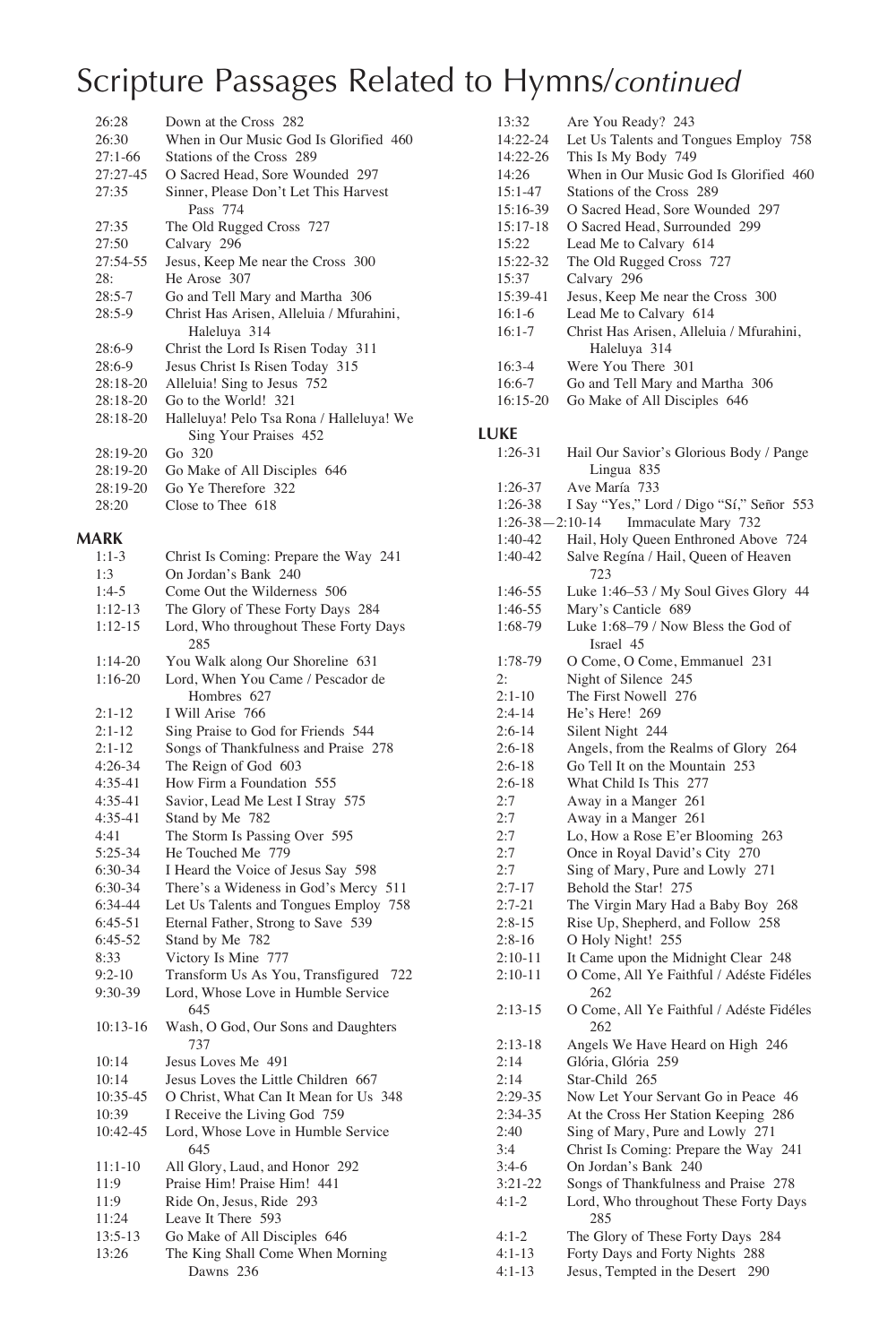| 4:18                   | Hold Us in Your Mercy: Penitential Litany<br>291                        |
|------------------------|-------------------------------------------------------------------------|
| $4:18-19$              | O for a Thousand Tongues to Sing 438                                    |
| $5:1 - 11$             | Lord, When You Came / Pescador de                                       |
|                        | Hombres 627                                                             |
| 5:17-26                | Sing Praise to God for Friends 544                                      |
| 6:20                   | Be Not Afraid 583<br>Sing Praise to God for Friends 544                 |
| $7:1-10$<br>$8:22-25$  | Be Still, My Soul 778                                                   |
| 8:22-25                | Eternal Father, Strong to Save 539                                      |
| $8:22-25$              | How Firm a Foundation 555                                               |
| 8:22-25                | Stand by Me 782                                                         |
| 8:43-48                | He Touched Me 779                                                       |
| 8:43-48                | Oh, It Is Jesus 352                                                     |
| $9:11-17$              | Risen Lord, We Gather Round You 682                                     |
| $9:12-17$<br>$9:12-17$ | Let Us Talents and Tongues Employ 758<br>Your Sacrifice 761             |
| 9:23                   | Lead Me to Calvary 614                                                  |
| 9:23                   | Must Jesus Bear the Cross Alone 615                                     |
| $9:28-36$              | Transform Us As You, Transfigured 722                                   |
| 10:39                  | Trust and Obey 565                                                      |
| 11:1                   | Renew Thy Church, Her Ministries                                        |
|                        | Restore 609                                                             |
| 11:3                   | This Day 524<br>I Will Do a New Thing 535                               |
| 11:9<br>11:9-10        | This Day 524                                                            |
| 11:9-13                | If You Believe and I Believe 653                                        |
| 11:13                  | Sweet Hour of Prayer 517                                                |
| 11:28                  | Trust and Obey 565                                                      |
| 12:6-7                 | Leave It There 593                                                      |
| 14:15-33               | I Call You to My Father's House 786                                     |
| 14:21-24<br>$15:1-3$   | As We Gather at Your Table 685                                          |
| 15:3-7                 | Our Father, We Have Wandered 771<br>The King of Love My Shepherd Is 601 |
| 15:11-24               | I Call You to My Father's House 786                                     |
| 15:11-31               | Cast Down, O God, the Idols 776                                         |
| 15:11-31               | Our Father, We Have Wandered 771                                        |
| 15:11-32               | Softly and Tenderly Jesus Is Calling 769                                |
| 16:13                  | Cast Down, O God, the Idols 776                                         |
| 18:9-14                | Gather Us In 676                                                        |
| 18:15-17               | Wash, O God, Our Sons and Daughters<br>737                              |
| 18:29-30               | I Surrender All 616                                                     |
| 18:38                  | Pass Me Not, O Gentle Savior 767                                        |
| 19:9                   | Oh, Happy Day 772                                                       |
| 19:10                  | Come, Thou Fount of Every Blessing 433                                  |
| 19:37-38<br>21:25-28   | All Glory, Laud, and Honor 292<br>The King Shall Come When Morning      |
|                        | Dawns 236                                                               |
| 21:36                  | We Gather Together 669                                                  |
| 22:1-71                | Stations of the Cross 289                                               |
| $22:17-20$             | Let Us Talents and Tongues Employ 758                                   |
| 22:19                  | Do This in Remembrance of Me 763                                        |
| 22:40                  | Sweet Hour of Prayer 517                                                |
| 22:42                  | He Understands; He'll Say, "Well Done"<br>785                           |
| 22:42                  | Thy Way, O Lord 518                                                     |
| 22:69                  | You, Lord, Are Both Lamb and Shepherd<br>359                            |
| $23:1 - 56$            | Stations of the Cross 289                                               |
| 23:26-49               | O Sacred Head, Sore Wounded 297                                         |
| 23:33                  | Were You There 301                                                      |
| 23:33-43               | Sinner, Please Don't Let This Harvest<br>Pass 774                       |
| 23:33-43               | The Old Rugged Cross 727                                                |
| 23:35-43<br>23:40-43   | O Christ, What Can It Mean for Us 348<br>There Is a Fountain 381        |
|                        |                                                                         |

| 23:40-43     | To God Be the Glory 442                                              |
|--------------|----------------------------------------------------------------------|
| 23:42        | Jesus, Remember Me 97                                                |
| 23:42        | Remember Me 526                                                      |
| 23:44        | Were You There 301                                                   |
| 23:46        | Calvary 296                                                          |
| 23:46        | Into Your Hands 586                                                  |
| 23:47-49     | Jesus, Keep Me near the Cross 300                                    |
| 23:50-53     | Were You There 301                                                   |
| 24:1-12      | Christ Has Arisen, Alleluia / Mfurahini,                             |
|              | Haleluya 314                                                         |
| 24:1-12      | O Sons and Daughters 312                                             |
| 24:5-12      | Go and Tell Mary and Martha 306                                      |
| 24:13-31     | Hamba Nathi / Come, Walk with Us 542                                 |
| 24:13-35     | Trust and Obey 565                                                   |
| 24:29        | Abide with Me 20                                                     |
| 24:34        | Christ the Lord Is Risen Today 311                                   |
| 24:46-48     | Go Make of All Disciples 646                                         |
| 24:50-53     | Alleluia! Sing to Jesus 752                                          |
| 24:51-53     | Love Divine, All Loves Excelling 494                                 |
|              |                                                                      |
| JOHN         |                                                                      |
| $1:1-5$      |                                                                      |
|              | O Come, All Ye Faithful / Adéste Fidéles                             |
|              | 262                                                                  |
| 1:1-14       | From the Dawning of Creation 423                                     |
| 1:1-14       | O Dawn of All Creation 338                                           |
| 1:9          | I Heard the Voice of Jesus Say 598                                   |
| 1:14         | He Came Down 254                                                     |
| 1:14         | He Is King of Kings 346                                              |
| 1:14         | O Come, All Ye Faithful / Adéste Fidéles<br>262                      |
| 1:14         | Of the Father's Love Begotten 266                                    |
| 1:15-28      | On Jordan's Bank 240                                                 |
| 1:29         | Lamb of God 369                                                      |
| 1:29         | Now Behold the Lamb 371                                              |
| 1:35-42      | Lord, When You Came / Pescador de<br>Hombres 627                     |
| 1:36         | Let Us Enter Into Covenant 762                                       |
| 1:43         | The Summons 622                                                      |
| 2:1-11       | Songs of Thankfulness and Praise 278                                 |
| 3:5          | Hark! The Herald Angels Sing 247                                     |
| 3:5          | The Church's One Foundation 606                                      |
| $3:14-15$    | Let Us Enter Into Covenant 762                                       |
| 3:16         | For God So Loved the World 416                                       |
| 3:16         | Lamb of God 369                                                      |
| 3:16         | To God Be the Glory 442                                              |
| 3:16         | What Wondrous Love Is This 500                                       |
| $4:5-42$     | I Heard the Voice of Jesus Say 598                                   |
| $4:5-42$     | I've Just Come from the Fountain 740                                 |
| $4:9-10$     | What Wondrous Love Is This 500                                       |
| 4:13         | All the Way My Savior Leads Me 410                                   |
| 4:14         | The Joy of the Lord 591                                              |
| $5:1-5$      | Wade in the Water 738                                                |
| 6:           | Eat This Bread 753                                                   |
| 6:           | I Am the Bread of Life 755                                           |
| $6:1-13$     | Your Sacrifice 761                                                   |
| $6:1-15$     | Risen Lord, We Gather Round You 682                                  |
| $6:5-13$     | Let Us Talents and Tongues Employ 758                                |
| $6:16-21$    |                                                                      |
| 6:37         | Eternal Father, Strong to Save 539<br>Let Us Enter Into Covenant 762 |
|              |                                                                      |
| 6:41-58      | Alleluia! Sing to Jesus 752<br>Oh, Happy Day 772                     |
| 6:44         | I Receive the Living God 759                                         |
| 6:51<br>6:51 | Take and Eat 765                                                     |
| 6:51-58      | Halleluya! Pelo Tsa Rona / Halleluya! We                             |
|              |                                                                      |
|              | Sing Your Praises 452                                                |
| 6:56         | Jesus Is Here Right Now 751                                          |

6:68 Is There a Word from the Lord? 422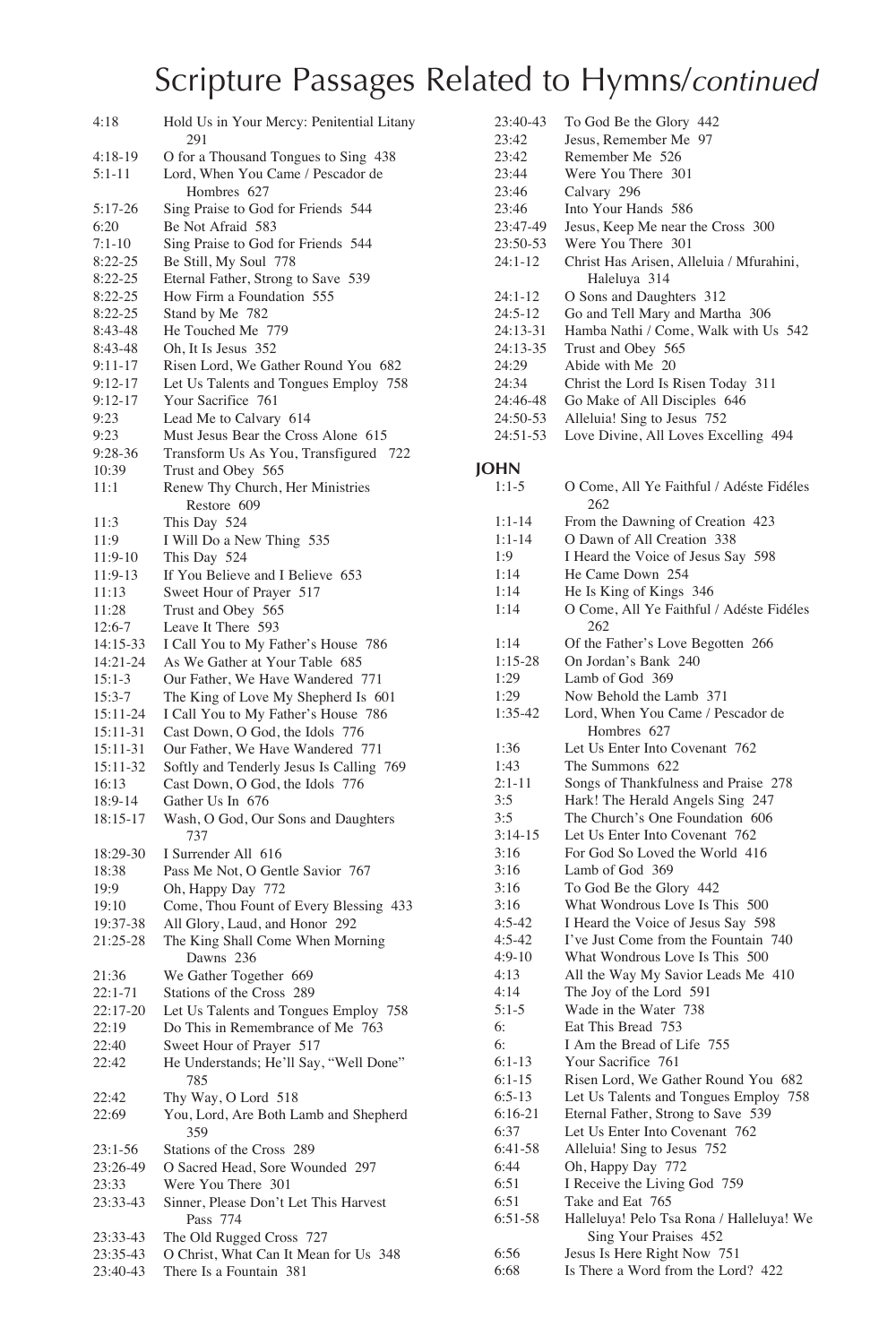| 8:12                 | I Have Decided to Follow Jesus 613                                 |
|----------------------|--------------------------------------------------------------------|
| 8:12                 | I Heard the Voice of Jesus Say 598                                 |
| 8:12                 | I Receive the Living God 759                                       |
| 8:31                 | A Living Faith 552                                                 |
| 8:32                 | I Receive the Living God 759                                       |
| $9:1-41$             | Amazing Grace! 495                                                 |
| 9:25                 | Amazing Grace (meter hymn) 496                                     |
| 10:                  | The King of Love My Shepherd Is 601                                |
| $10:1-6$             | You Satisfy the Hungry Heart 757                                   |
| 10:11                | Praise Him! Praise Him! 441                                        |
| 10:14-16             | You, Lord, Are Both Lamb and Shepherd                              |
|                      | 359                                                                |
| 10:27                | I Am Thine 525                                                     |
| 11:                  | We Shall Rise Again 719                                            |
| 11:23-40             | Go and Tell Mary and Martha 306                                    |
| 11:25                | Jesus Is the Resurrection 680                                      |
| 11:25-27             | I Am the Bread of Life 755                                         |
| 11:43-44             | Jesus Is a Rock in a Weary Land 355                                |
| 12:12-16             | All Glory, Laud, and Honor 292                                     |
| 12:13                | Praise Him! Praise Him! 441<br>Ride On, Jesus, Ride 293            |
| 12:13<br>12:32       | Lift Him Up 633                                                    |
| 12:46                | I Want to Walk as a Child of the Light                             |
|                      | 420                                                                |
| 12:46                | Jesus, the Light of the World 274                                  |
| 13:1-15              | O Christ, What Can It Mean for Us 348                              |
| 13:3-15              | Jesu, Jesu, Fill Us with Your Love 294                             |
| 13:4-5               | Jesus Is a Rock in a Weary Land 355                                |
| 13:4-5               | Risen Lord, We Gather Round You 682                                |
| 13:13-14             | Pan de Vida 764                                                    |
| 14:1-1               | I Know That My Redeemer Lives! 309                                 |
| $14:1 - 4$           | All the Way My Savior Leads Me 410                                 |
| $14:1 - 7$           | I Call You to My Father's House 786                                |
| 14:2                 | Plenty Good Room 714                                               |
| 14:2                 | The Sweet By and By 705                                            |
| 14:2                 | When We All Get to Heaven 715                                      |
| 14:3                 | The Old Rugged Cross 727                                           |
| 14:6                 | Go Now in Peace 51                                                 |
| 14:6                 | I Receive the Living God 759                                       |
| 14:6                 | Jesus Christ Is the Way 700                                        |
| 14:6                 | To God Be the Glory 442                                            |
| 14:15-21             | Come Down, O Love Divine 332                                       |
| 14:18<br>14:18       | Alleluia! Sing to Jesus 752                                        |
| 14:19                | Come, Ye Disconsolate 590<br>Because He Lives 303                  |
| 14:24-26             | Come, Holy Ghost 324                                               |
| 14:24-26             | Veni Creátor Spíritus 328                                          |
| 14:25-27             | When We All Get to Heaven 715                                      |
| 14:27                | I Receive the Living God 759                                       |
| 14:27                | Let There Be Peace on Earth 662                                    |
| 14:27                | Take and Eat 765                                                   |
| 15:5                 | I Receive the Living God 759                                       |
| 15:5                 | Let Us Talents and Tongues Employ 758                              |
| 15:5                 | To Be the Body 610                                                 |
| 15:9                 | I Receive the Living God 759                                       |
| 15:10                | Trust and Obey 565                                                 |
| 15:12                | O Holy Night! 255                                                  |
| 15:13-15             | What a Friend We Have in Jesus 361                                 |
| 15:14-15             | Jesus Is All the World to Me 370                                   |
| 15:15                | No, Not One! 351                                                   |
| 16:13                | Come Now, Almighty King 334                                        |
| 17:20-26             | Lord, Who at Your First Eucharist 756<br>O God of Every Nation 663 |
| 17:21-23<br>18:33-37 | O Christ, What Can It Mean for Us 348                              |
| 19:                  | O Sacred Head, Surrounded 299                                      |
| 19:                  | What Wondrous Love Is This 500                                     |
| 19:2                 | When I Survey the Wondrous Cross 725                               |
|                      |                                                                    |

| 19:17-22   | Sinner, Please Don't Let This Harvest |
|------------|---------------------------------------|
|            | Pass 774                              |
|            |                                       |
| 19:17-22   | The Old Rugged Cross 727              |
| 19:17-37   | O Sacred Head, Sore Wounded 297       |
| 19:18      | Lamb of God 369                       |
| 19:25      | At the Cross Her Station Keeping 286  |
| 19:25      | Immaculate Mary 732                   |
| 19:25      | Jesus, Keep Me near the Cross 300     |
| $19:25-27$ | O Sanctíssima / O Most Holy One 734   |
| 19:30      | Calvary 296                           |
| 19:30-34   | <b>Iust For Me. 298</b>               |
| 19:34      | Rock of Ages 503                      |
| 19:34      | There Is a Fountain 381               |
| 19:34      | Were You There 301                    |
| 20:        | O Sons and Daughters 312              |
| $20:1-2$   | He Arose 307                          |
| $20:11-18$ | Christ the Lord Is Risen Today 311    |
| $20:11-18$ | In the Garden 425                     |
| $20:27-29$ | We Walk by Faith 550                  |
| 21:15      | Is There Anybody Here Who Loves My    |
|            | Jesus? $368$                          |
| 21:15      | My Jesus, I Love Thee 364             |
| $21:15-17$ | Go 320                                |

#### **ACTS**

| 1:8           | Come Down, O Love Divine 332              |
|---------------|-------------------------------------------|
| 1:8           | Come, Holy Ghost 324                      |
| 1:8           | Veni Creátor Spíritus 328                 |
| 1:9           | Alleluia! Sing to Jesus 752               |
| 1:14          | Sweet Hour of Prayer 517                  |
| $2:1 - 11$    | Veni Sancte Spíritus 326                  |
| 2:42          | Make of Our Life a House of Praise 611    |
| 3:8           | O for a Thousand Tongues to Sing 438      |
| 3:16          | O for a Thousand Tongues to Sing 438      |
| 4:11          | The Church's One Foundation 606           |
| 8:36          | Take Me to the Water 736                  |
| 10:37         | On Jordan's Bank 240                      |
| 10:44         | Spirit of the Living God 325              |
| 16:25         | Sweet Hour of Prayer 517                  |
| 17:28         | Cast Down, O God, the Idols 776           |
| 20:32         | God Be with You Till We Meet Again<br>545 |
| $20:37-38$    | Blest Be the Tie That Binds 605           |
| <b>ROMANS</b> |                                           |
| $5-1$         | O for a Thousand Tongues to Sing 438      |
| $5:2-11$      | Amazing Grace! 495                        |

| $5:2-11$  | Amazing Grace! 495                     |
|-----------|----------------------------------------|
| 5:5       | Spirit of God, Descend upon My Heart   |
|           | 323                                    |
| 5:8       | O How He Loves You and Me 497          |
| $6:1-4$   | Baptized in Water 746                  |
| $6:3-11$  | I Know That My Redeemer Lives! 309     |
| 8:1       | I've Got the Joy, Joy, Joy 384         |
| $8:14-17$ | In Christ There Is No East or West 664 |
| $8:16-17$ | Blessed Assurance, Jesus Is Mine! 431  |
| $8:18-39$ | There's a Wideness in God's Mercy 511  |
| 8:25      | Keep Hope Alive 567                    |
| 8:26      | A Praying Spirit 536                   |
| 8:26      | Spirit of God, Descend upon My Heart   |
|           | 323                                    |
| 8:28      | Christ Is Our Peace 681                |
| 8:37      | Yield Not to Temptation 770            |
| 11:33-35  | There's a Wideness in God's Mercy 511  |
| 11:33-36  | I Am Thine 525                         |
| 11:33-36  | Wash, O God, Our Sons and Daughters    |
|           | 737                                    |
| 12:1      | Is Your All on the Altar 660           |

12:5 I Need You to Survive 668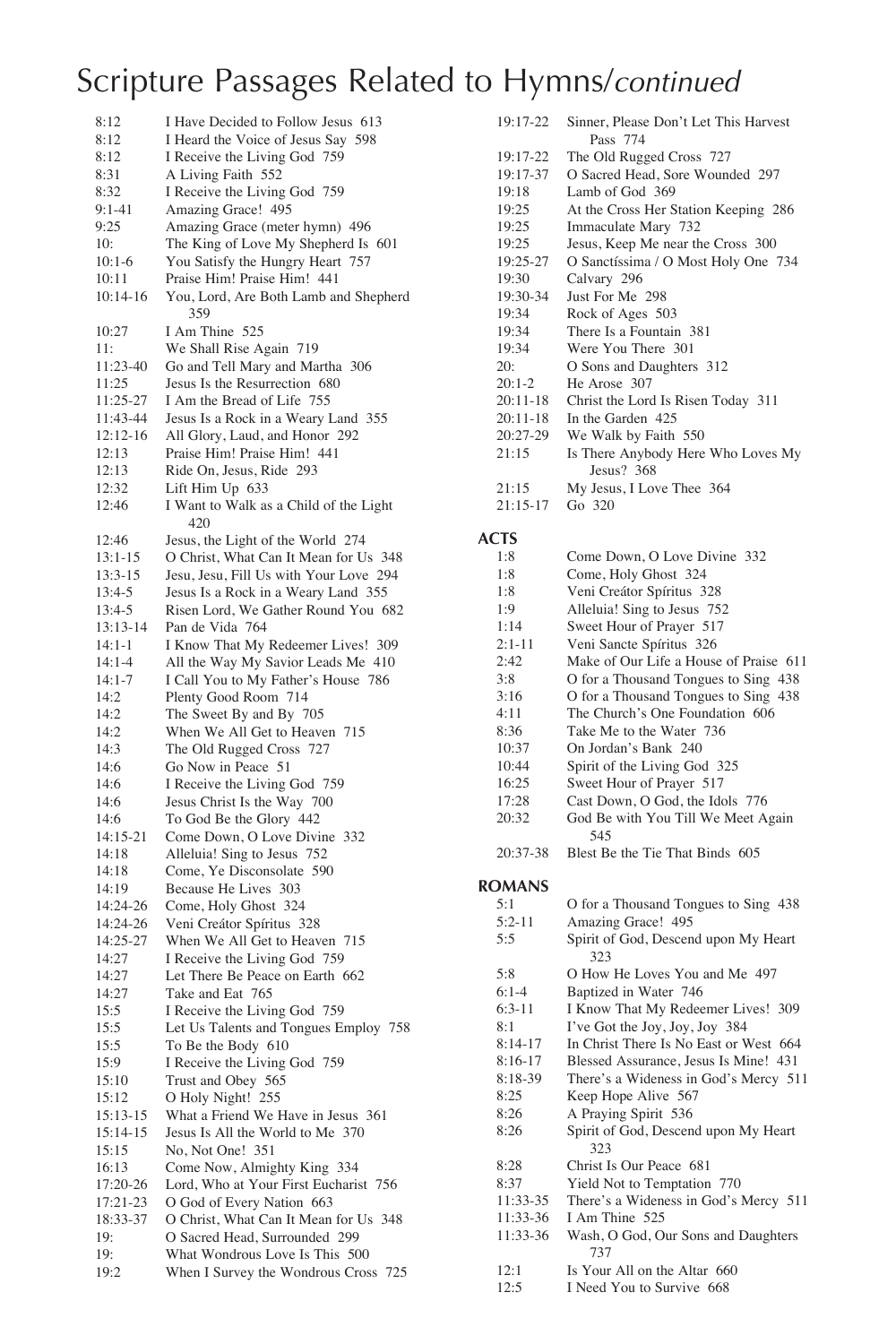- 12:12 What a Friend We Have in Jesus 361<br>13:14 The Solid Rock 561
- 13:14 The Solid Rock 561<br>14:17 Come and Go with M
- Come and Go with Me 711
- 15:13 Holy Spirit 748
- 16:20 Victory Is Mine 777 18:26-27 O Dawn of All Creation 338

#### **1 CORINTHIANS**

| 1:18       | Lift High the Cross 726                  |
|------------|------------------------------------------|
| $1:18-25$  | O Dawn of All Creation 338               |
| $1:22-25$  | The Old Rugged Cross 727                 |
| 1:27       | Just a Closer Walk with Thee 783         |
| 2:12       | Something Within 427                     |
| 3:11       | The Church's One Foundation 606          |
| $3:13-15$  | Come, You Thankful People, Come 481      |
| 4:2        | When We All Get to Heaven 715            |
| 7:31       | Abide with Me 20                         |
| $10:16-17$ | Let Us Enter Into Covenant 762           |
| $10:16-17$ | Risen Lord, We Gather Round You 682      |
| $10:16-17$ | To Be the Body 610                       |
| $10:16-17$ | You Satisfy the Hungry Heart 757         |
| $10:16-17$ | One Bread, One Body 760                  |
| 11:23-26   | I Come with Joy 754                      |
| 11:23-26   | Let Us Talents and Tongues Employ 758    |
| 11:23-26   | This Is My Body 749                      |
| 11:24-26   | Do This in Remembrance of Me 763         |
| 11:25      | Let Us Enter Into Covenant 762           |
| 11:26      | Your Sacrifice 761                       |
| 12:        | In Christ There Is No East or West 664   |
| 12:        | There Is One Lord 745                    |
| 12:4       | One Bread, One Body 760                  |
| 12:4-11    | Come, Holy Ghost 324                     |
| $12:4-11$  | Veni Creátor Spíritus 328                |
| 12:12      | Your Sacrifice 761                       |
| $13:1-3$   | The Gift of Love 589                     |
| 13:2-8     | Where True Love and Charity Are Found /  |
|            | Ubi Cáritas 295                          |
| 13:12      | Love Divine, All Loves Excelling 494     |
| 13:12      | To God Be the Glory 442                  |
| 13:12      | We'll Understand It Better By and By 574 |
| 13:12      | When We All Get to Heaven 715            |
| 15:10      | Amazing Grace! 495                       |
| 15:20      | Sing with All the Saints in Glory 317    |
| 15:20-23   | Christ the Lord Is Risen Today 311       |
| 15:51-52   | My Lord, What a Morning 693              |
| 15:51-54   | The Strife Is O'er 308                   |
| 15:52      | It Is Well with My Soul 569              |
| 15:52      | Sign Me Up 696                           |
| 15:52      | Steal Away to Jesus 701                  |
| 15:52      | The Solid Rock 561                       |
| 15:52      | We Shall Behold Him 698                  |
| 15:53-55   | Abide with Me 20                         |
| 15:54      | Goodness Is Stronger than Evil 313       |
| 15:55      | Christ the Lord Is Risen Today 311       |
| 15:57      | In the Name of Jesus 376                 |
|            |                                          |

#### **2 CORINTHIANS**

| 1.20    | Standing on the Promises 562           |
|---------|----------------------------------------|
| 3:18    | Love Divine, All Loves Excelling 494   |
| 4:16    | My Faith Looks Up to Thee 514          |
| 5:1     | Lord, Keep Me Day by Day 401           |
| 5:2     | All the Way My Savior Leads Me 410     |
| 5:5     | Blessed Assurance, Jesus Is Mine! 431  |
| $5:6-8$ | Steal Away to Jesus 701                |
| 5:7     | Just a Closer Walk with Thee 783       |
| 5:7     | We Walk by Faith 550                   |
| 5:7     | We've Come This Far by Faith 548       |
| 5:14    | Come, Thou Fount of Every Blessing 433 |
|         |                                        |

| 5:17             | Love Divine, All Loves Excelling 494      |
|------------------|-------------------------------------------|
| 5:17             | The Church's One Foundation 606           |
| $5:20-6:2$       | Remember You Are Dust 287                 |
| 7:1              | Standing on the Promises 562              |
| $9:10-14$        | Come, You Thankful People, Come 481       |
| 9:14             | Amazing Grace! 495                        |
| 12:9             | Amazing Grace! 495                        |
|                  |                                           |
| 12:9             | Be Still, My Soul 778                     |
| 12:9             | Your Grace and Mercy 504                  |
| $12:9-10$        | Just a Closer Walk with Thee 783          |
| 13:11            | Sweet, Sweet Spirit 327                   |
|                  |                                           |
| <b>GALATIANS</b> |                                           |
| 2:20             | I Heard the Voice of Jesus Say 598        |
| $3:16-20$        | Renew Thy Church, Her Ministries          |
|                  | Restore 609                               |
| $3:27-29$        | Wash, O God, Our Sons and Daughters       |
|                  | 737                                       |
| 3:28             | In Christ There Is No East or West 664    |
| 3:28             | Let Us Enter Into Covenant 762            |
| 3:28             |                                           |
|                  | One Bread, One Body 760                   |
| 3:28             | Risen Lord, We Gather Round You 682       |
| $3:28-29$        | Pan de Vida 764                           |
| 4:4              | Hark! The Herald Angels Sing 247          |
| 4:4              | Jesus, the Light of the World 274         |
| 5:1              | Oh, Freedom 651                           |
| 5:25             | Spirit of God, Descend upon My Heart      |
|                  | 323                                       |
| 6:2              | Blest Be the Tie That Binds 605           |
| 6:14             | Jesus, Keep Me near the Cross 300         |
| 6:14             | Rock of Ages 503                          |
| 6:14             | The Old Rugged Cross 727                  |
|                  |                                           |
| 6:14             | When I Survey the Wondrous Cross 725      |
|                  |                                           |
|                  |                                           |
| <b>EPHESIANS</b> |                                           |
| $1:3-14$         | Amazing Grace (meter hymn) 496            |
| $1:3-14$         | Amazing Grace! 495                        |
| 1:7              | To God Be the Glory 442                   |
| 1:14             | Blessed Assurance, Jesus Is Mine! 431     |
| $1:19-23$        | Holy God, We Praise Thy Name 465          |
| 1:20             | You, Lord, Are Both Lamb and Shepherd     |
|                  | 359                                       |
|                  |                                           |
| $1:22-23$        | The Church's One Foundation 606           |
| 2:8              | Amazing Grace! 495                        |
| 2:8              | Amazing Grace (meter hymn) 496            |
| 2:8              | Rock of Ages 503                          |
| $2:8-9$          | Something on the Inside 403               |
| $2:8-10$         | All Hail the Power of Jesus' Name! 342    |
| $2:8-10$         | All Hail the Power of Jesus' Name!<br>343 |
| $2:14-17$        | As We Gather at Your Table 685            |
| $2:14-18$        | Renew Thy Church, Her Ministries          |
|                  | Restore 609                               |
| $2:14-18$        | You, Lord, Are Both Lamb and Shepherd     |
|                  | 359                                       |
|                  |                                           |
| 2:20             | The Church's One Foundation 606           |
| 3:16             | Spirit of God, Descend upon My Heart      |
|                  | 323                                       |
| 4:               | There Is One Lord 745                     |
| $4:1-6$          | In Christ There Is No East or West 664    |
| $4:3-4$          | We Are One 665                            |
| $4:4-6$          | The Church's One Foundation 606           |
| 4:30             | Come, Thou Fount of Every Blessing 433    |
| $4:30-32$        | Something on the Inside 403               |
| 4:32             | As We Gather at Your Table 685            |
| 4:32             | Blest Be the Tie That Binds 605           |

5:8-10 I Want to Walk as a Child of the Light 420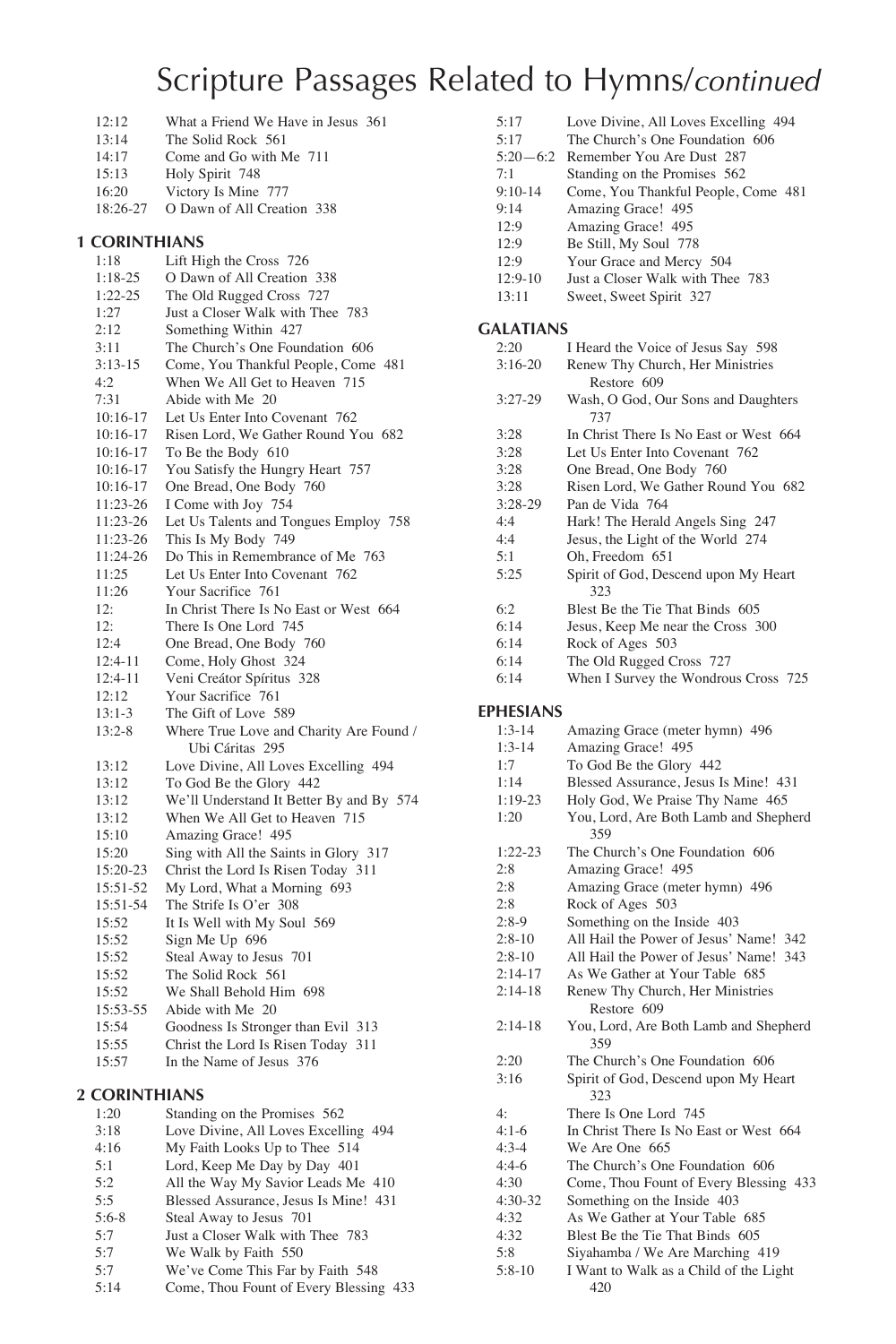| 5:16      | We Gather in Memory 686                |
|-----------|----------------------------------------|
| $5:19-20$ | When in Our Music God Is Glorified 460 |
| $5:25-27$ | The Church's One Foundation 606        |
| 5:27      | Love Divine, All Loves Excelling 494   |
| 6:10      | Just a Closer Walk with Thee 783       |
| $6:14-17$ | Standing on the Promises 562           |
| 6:18      | A Praying Spirit 536                   |
|           |                                        |

#### **PHILIPPIANS**

| 1:9       | More Love to Thee 363                  |
|-----------|----------------------------------------|
| 1:21      | Jesus Is All the World to Me 370       |
| $2:6-8$   | You, Lord, Are Both Lamb and Shepherd  |
|           | 359                                    |
| $2:6-11$  | O Christ, What Can It Mean for Us 348  |
| 2:8       | Hark! The Herald Angels Sing 247       |
| 2:8       | Jesus, the Light of the World 274      |
| 2:9       | Bless That Wonderful Name of Jesus 373 |
| $2:9-10$  | All Hail the Power of Jesus' Name! 342 |
| $2:9-10$  | All Hail the Power of Jesus' Name! 343 |
| 2:10      | O Holy Night! 255                      |
| $2:10-11$ | Creator of the Stars of Night 239      |
| $2:10-11$ | He Is Lord 304                         |
| $2:10-11$ | Perfect Praise 377                     |
| 2:13      | Something on the Inside 403            |
| $3:7-11$  | When I Survey the Wondrous Cross 725   |
| 3:14      | When We All Get to Heaven 715          |
| 4:4       | Oh, Happy Day 772                      |
| $4:4-5$   | Rejoice, the Lord Is King! 349         |
| 4:6       | I Must Tell Jesus 558                  |
| 4:6       | What a Friend We Have in Jesus 361     |
| 4:7       | I've Got the Joy, Joy, Joy 384         |
| 4:7       | It Is Well with My Soul 569            |
| 4.13      | I Can Do All Things through Christ 582 |

4:13 I Can Do All Things through Christ 582<br>4:19 Jesus Is All the World to Me 370 Jesus Is All the World to Me 370

#### **COLOSSIANS**

| 1:16 | Ye Watchers and Ye Holy Ones 730       |
|------|----------------------------------------|
| 1:18 | Christ the Lord Is Risen Today 311     |
| 1:18 | The Church's One Foundation 606        |
| 1:28 | Something on the Inside 403            |
| 2:14 | It Is Well with My Soul 569            |
| 2:14 | O for a Thousand Tongues to Sing 438   |
| 3:1  | You, Lord, Are Both Lamb and Shepherd  |
|      | 359                                    |
| 3:11 | Renew Thy Church, Her Ministries       |
|      | Restore 609                            |
| 3:14 | Blest Be the Tie That Binds 605        |
| 3:16 | When in Our Music God Is Glorified 460 |
| 3:17 | Take the Name of Jesus with You 375    |
| 4:2  | Sweet Hour of Prayer 517               |
| 4:5  | We Gather in Memory 686                |
|      |                                        |

#### **1 THESSALONIANS**

| 4:14<br>Let Us Enter Into Covenant 762 |  |
|----------------------------------------|--|
|----------------------------------------|--|

| In That Great Gittin' Up Mornin' 695<br>4:16 |
|----------------------------------------------|
|----------------------------------------------|

- 4:16-17 Sign Me Up 696
- 4:16-17 We Shall Behold Him 698
- 4:16-18 How Great Thou Art 405

| 4:17 | My Faith Looks Up to Thee 514 |
|------|-------------------------------|
|------|-------------------------------|

#### **2 THESSALONIANS**

| 3:3      | Yield Not to Temptation 770 |
|----------|-----------------------------|
| $3:7-12$ | We Must Work 642            |

#### **1 TIMOTHY**

| 1:15 | Alleluia! The Lord Has Come 267 |
|------|---------------------------------|
| 2:5  | Star-Child 265                  |

| 6:12 | A Living Faith 552              |  |
|------|---------------------------------|--|
| 6.15 | $\mathbf{u}$ Le Ving of Vinge 2 |  |

6:15 He Is King of Kings 346<br>6:15 We Will Glorify 340 We Will Glorify 340

#### **2 TIMOTHY**

| 1:5          | Old Time Religion 551                         |
|--------------|-----------------------------------------------|
| 1:12         | Come, Thou Fount of Every Blessing 433        |
| $2:10-13$    | We Shall Rise Again 719                       |
| $4:3-7$      | A Living Faith 552                            |
| 4.7          | Lord, Keep Me Day by Day 401                  |
| $4:7-8$      | He Understands; He'll Say, "Well Done"<br>785 |
| 4:8          | The Old Rugged Cross 727                      |
| <b>TITUS</b> |                                               |
| 2:11         | Alleluia! The Lord Has Come 267               |
| 2:13         | Blessed Assurance, Jesus Is Mine! 431         |
| $3:4-7$      | Wash, O God, Our Sons and Daughters<br>737    |
| 3:5          | Rock of Ages 503                              |

#### **HEBREWS**

| HEBKEWS      |                                              |
|--------------|----------------------------------------------|
| 1:3          | Rejoice, the Lord Is King! 349               |
| 2:4          | O for a Thousand Tongues to Sing 438         |
| 3:2          | Renew Thy Church, Her Ministries             |
|              | Restore 609                                  |
| 3:3          | You, Lord, Are Both Lamb and Shepherd<br>359 |
| 4:9          | All the Way My Savior Leads Me 410           |
| $4:14-15$    | Yield Not to Temptation 770                  |
| $4:14-16$    | Come, Ye Disconsolate 590                    |
| $4:14-16$    | Sweet Hour of Prayer 517                     |
| 4:16         | Blest Be the Tie That Binds 605              |
| 6:19         | The Solid Rock 561                           |
| 7:21         | Great Is Thy Faithfulness 492                |
| 9:10:        | The King of Glory 341                        |
| $9:11-14$    | Alleluia! Sing to Jesus 752                  |
| 9:22         | There Is a Fountain 381                      |
| 10:20        | Alleluia! Sing to Jesus 752                  |
| 10:22        | I Am Thine 525                               |
| 10:23        | Standing on the Promises 562                 |
| 11:          | A Living Faith 552                           |
| 12:1         | For All the Saints 728                       |
| 12:1         | I Want to Walk as a Child of the Light       |
|              | 420                                          |
| $12:1-2$     | My Faith Looks Up to Thee 514                |
| $12:1-2$     | Now Behold the Lamb 371                      |
| $12:1-3$     | Holy God, We Praise Thy Name 465             |
| $12:1-3$     | I Have Decided to Follow Jesus 613           |
| 12:2         | The Old Rugged Cross 727                     |
| $12:2-3$     | How Great Thou Art 405                       |
| 12:14        | Lord, Make Me More Holy 529                  |
| 13:8         | Hold to God's Unchanging Hand 581            |
| 13:8         | I Know That My Redeemer Lives! 309           |
| 13:15        | We Bring the Sacrifice of Praise 449         |
| 13:15        | When Morning Gilds the Sky 687               |
| <b>JAMES</b> |                                              |
| 1:12         | Yield Not to Temptation 770                  |
| 1:17         | America the Beautiful 788                    |
| 1:17         | For the Beauty of the Earth 480              |
| 1:17         | Great Is Thy Faithfulness 492                |
| 1:17         | Praise God from Whom All Blessings           |

- Flow 448
- 
- 1:21 Yield Not to Temptation 770<br>5:13 Sweet Hour of Prayer 517
- 5:13 Sweet Hour of Prayer 517<br>5:13 What a Friend We Have in What a Friend We Have in Jesus 361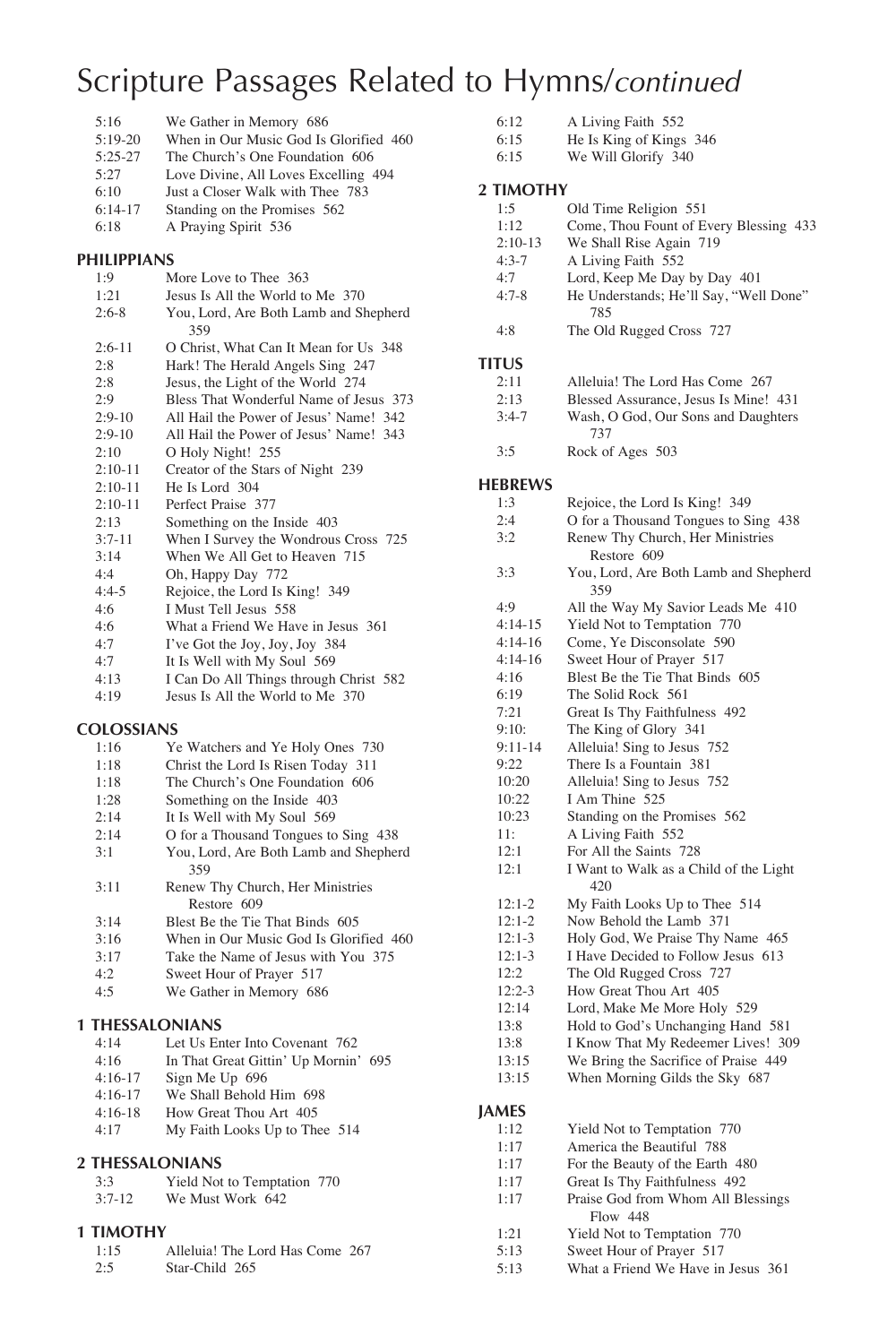| 1 PETER           |                                            |
|-------------------|--------------------------------------------|
| 1:4               | How Firm a Foundation 555                  |
| 1:8               | Blessed Assurance, Jesus Is Mine! 431      |
| 1:8               | I've Got the Joy, Joy, Joy 384             |
| 2:2               | Wash, O God, Our Sons and Daughters 737    |
|                   |                                            |
| 2:5               | Lord, Keep Me Day by Day 401               |
| 2:5               | Make of Our Life a House of Praise 611     |
| 2:5               | Take and Eat 765                           |
| 3:12              | What a Friend We Have in Jesus 361         |
| $5:6-11$          | A Mighty Fortress Is Our God 556           |
| 2 PETER           |                                            |
| 1:4               | Standing on the Promises 562               |
| $1:16-18$         | Transform Us As You, Transfigured 722      |
| 1:19              | Take and Eat 765                           |
| 1:19              | The King Shall Come When Morning           |
|                   | Dawns 236                                  |
|                   |                                            |
| 1 JOHN            |                                            |
| $1:1-3$           | From the Dawning of Creation 423           |
| 1:5               | I Want to Walk as a Child of the Light 420 |
| 1:5               | O Radiant Light 11                         |
| 1:7               | Trust and Obey 565                         |
| 1:9               | Fix Me, Jesus 710                          |
| 1:9               | Softly and Tenderly Jesus Is Calling 769   |
| 2:2               | To God Be the Glory 442                    |
| 2:27              | Anointing 735                              |
| 2:27              | Come, Holy Ghost 324                       |
| 2:27              | Veni Creátor Spíritus 328                  |
| $3:1-3$           | Blessed Assurance, Jesus Is Mine! 431      |
| 3:18              | A Living Faith 552                         |
| $4:7 - 17$        | Love Divine, All Loves Excelling 494       |
| $4:9-10$          | O God of Every Nation 663                  |
| $4:10-16$         | Where True Love and Charity Are Found /    |
|                   | Ubi Cáritas 295                            |
| 4:19              | O How I Love Jesus 365                     |
| $5:2-3$           | Trust and Obey 565                         |
| 5:4               | Yield Not to Temptation 770                |
| $5:4-5$           | We Shall Overcome 652                      |
| 5:6               | Rock of Ages 503                           |
|                   |                                            |
| 3 JOHN            |                                            |
| 4:                | Walk Together, Children 399                |
| <b>JUDE</b>       |                                            |
| 14-15             | When the Saints Go Marching In 729         |
|                   |                                            |
| <b>REVELATION</b> |                                            |
| 1:5               | Oh, Happy Day 772                          |
| 1:8               | Of the Father's Love Begotten 266          |
| 1:17              | When We All Get to Heaven 715              |
| 1:18              | Rejoice, the Lord Is King! 349             |
| 1:18              | The Strife Is O'er 308                     |
| 2:10              | For All the Saints 728                     |
| 2:10              | The Old Rugged Cross 727                   |
| 2:17              | New Name in Glory 708                      |
| 2:28              | Brightest and Best 272                     |
| 3:11              | The Old Rugged Cross 727                   |
| 3:20              | Just Let Him In 773                        |
| 3:20              | Somebody's Knockin' 283                    |
| 4:                | Holy God, We Praise Thy Name 465           |

| 4:            | Holy, Holy, Holy! Lord God Almighty! 335 |
|---------------|------------------------------------------|
| 4:6           | Alleluia! Sing to Jesus 752              |
| $\Lambda$ . Q | $Coma Now \LambdalmiohtU Vino 224$       |

- 4:8 Come Now, Almighty King 334<br>4:8 Of the Father's Love Begotten 2 Of the Father's Love Begotten 266
- 4:10 Love Divine, All Loves Excelling 494<br>4:11 He's Worthy 467
- He's Worthy 467

| 4:11<br>4:11             | Holy Is the Lord 469<br>You, Lord, Are Both Lamb and Shepherd<br>359                                                             |
|--------------------------|----------------------------------------------------------------------------------------------------------------------------------|
| 5:9<br>5:9<br>5:9<br>5:9 | Alleluia! Sing to Jesus 752<br>At the Lamb's High Feast We Sing 316<br>Crown Him with Many Crowns 344<br>There Is a Fountain 381 |
| 5:9<br>$5:9-10$          | To Jesus Christ, Our Sovereign King 347<br>When the Saints Go Marching In 729                                                    |
| 5:11-14                  | All Hail the Power of Jesus' Name! 342                                                                                           |
| $5:11-14$                | All Hail the Power of Jesus' Name! 343                                                                                           |
| 5:13                     | All Glory, Laud, and Honor 292                                                                                                   |
| 5:13                     | Blessing and Honor and Glory and Power<br>470                                                                                    |
| 5:13                     | O for a Thousand Tongues to Sing 438                                                                                             |
| 5:13<br>6:2              | When Morning Gilds the Sky 687<br>Ride On, Jesus, Ride 293                                                                       |
| $6:9-11$                 | All Hail the Power of Jesus' Name! 342                                                                                           |
| $6:9-11$                 | All Hail the Power of Jesus' Name! 343                                                                                           |
| 6:9-11                   | Holy God, We Praise Thy Name 465                                                                                                 |
| 6:12-17                  | My Lord, What a Morning 693                                                                                                      |
| 6:14                     | It Is Well with My Soul 569                                                                                                      |
| $7:2-4$                  | For All the Saints 728                                                                                                           |
| $7:9-14$                 | For All the Saints 728                                                                                                           |
| 7:14<br>7:17             | There Is a Fountain 381<br>Be Still, My Soul 778                                                                                 |
| 7:17                     | Blest Be the Tie That Binds 605                                                                                                  |
| 7:17                     | We're Marching to Zion 706                                                                                                       |
| 11:17                    | Awesome God 413                                                                                                                  |
| 11:18                    | Where Shall I Be? 697                                                                                                            |
| 12:11                    | There Is a Fountain 381                                                                                                          |
| 14:1                     | When the Saints Go Marching In 729                                                                                               |
| 14:4<br>14:17-20         | I Have Decided to Follow Jesus 613<br>Mine Eyes Have Seen the Glory 694                                                          |
| 15:4                     | Holy, Holy, Holy! Lord God Almighty!<br>335                                                                                      |
| 17:14                    | He Is King of Kings 346                                                                                                          |
| 17:14                    | We Will Glorify 340                                                                                                              |
| 18:23                    | O Radiant Light 11                                                                                                               |
| 19:7                     | O Come, Let Us Adore Him 430                                                                                                     |
| 19:11-16<br>19:12        | Come Now, Almighty King 334<br>Crown Him with Many Crowns 344                                                                    |
| 19:16                    | He Is King of Kings 346                                                                                                          |
| 20:10                    | Satan, We're Gonna Tear Your Kingdom                                                                                             |
|                          | Down 281                                                                                                                         |
| $21:2-4$                 | On Jordan's Stormy Banks 713                                                                                                     |
| 21:4                     | Be Still, My Soul 778                                                                                                            |
| 21:4<br>21:4             | Blest Be the Tie That Binds 605<br>Savior, Lead Me Lest I Stray 575                                                              |
| 21:4                     | We're Marching to Zion 706                                                                                                       |
| 21:16-18                 | I Wanna Be Ready 712                                                                                                             |
| 21:23                    | I Want to Walk as a Child of the Light                                                                                           |
| 21:23                    | 420                                                                                                                              |
|                          | O Radiant Light 11                                                                                                               |
| 22:1                     | Shall We Gather at the River 716                                                                                                 |
| 22:1                     | The Sweet By and By 705                                                                                                          |
| 22:14                    | Close to Thee 618                                                                                                                |
| 22:14                    | Let Us Enter Into Covenant 762                                                                                                   |
| 22:16                    | Brightest and Best 272                                                                                                           |
| 22:16                    | Jesus, Keep Me near the Cross 300                                                                                                |
| 22:17<br>22:17           | Come, Lord, and Tarry Not! 242<br>I Heard the Voice of Jesus Say 598                                                             |
| 22:20                    | Soon and Very Soon 691                                                                                                           |
| 22:20                    | The King Shall Come When Morning                                                                                                 |
| 22:20                    | Dawns 236<br>While We Are Waiting, Come 233                                                                                      |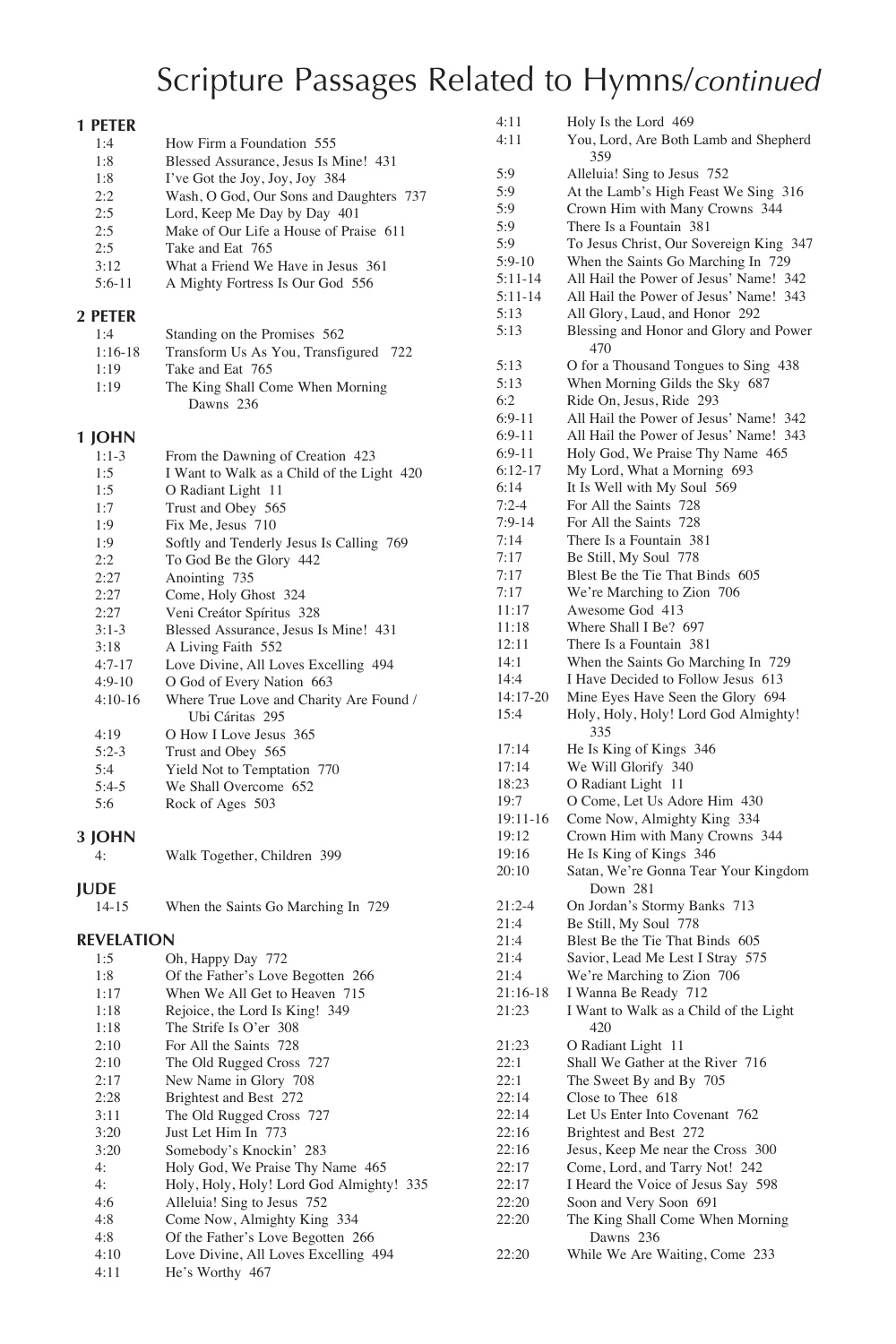### 1003 Liturgical Index

#### **SEASONS AND FEASTS**

#### **ADVENT SEASON**

- Are You Ready?
- Be Strong
- Christ Is Coming: Prepare the Way
- Come, Lord, and Tarry Not!
- Come, O Long-Expected
- Jesus
- Creator of the Stars of Night
- Emmanuel, Emmanuel
- Hail to the Lord's Anointed
- I Want to Walk as a Child of the Light
- Lo, How a Rose E'er Blooming
- Love Divine, All Loves Excelling
- Luke 1:46–53 / My Soul Gives Glory
- Mary's Canticle
- O Come, O Come, Emmanuel
- On Jordan's Bank
- Prepare Ye the Way of the Lord!
- Prepare Ye the Way of the Lord
- Soon and Very Soon
- The King of Glory
- The King Shall Come When Morning Dawns
- While We Are Waiting, Come

#### **CHRISTMAS SEASON**

- Alleluia! The Lord Has Come
- Angels, from the Realms of Glory
- Angels We Have Heard on High
- Away in a Manger
- Behold Your God
- Glória, Glória
- Go Tell It on the Mountain
- Hark! The Herald Angels Sing
- He Came Down
- He's Here!
- Heaven's Christmas Tree
- It Came upon the Midnight Clear
- Jesus, the Light of the World
- Joy to the World
- Lo, How a Rose E'er Blooming
- Messiah Now Has Come
- Night of Silence
- O Come, All Ye Faithful / Adéste Fidéles
- O Come, Let Us Adore Him
- O Holy Night!
- O Little Town of Bethlehem
- Of the Father's Love Begotten
- Once in Royal David's City
- Rise Up, Shepherd, and Follow
- Silent Night
- Singing Glory Be to Jesus
- Star-Child
- The First Nowell
- The Virgin Mary Had a Baby
	- Boy
- What Child Is This
- Wonderful Counselor

#### **HOLY FAMILY**

 Luke 1:68–79 / Now Bless the God of Israel

 Oh Lord, Have Mercy Our Father, We Have Wandered Remember You Are Dust Satan, We're Gonna Tear Your Kingdom Down Somebody's Knockin' Stations of the Cross The Glory of These Forty Days The Lord Is My Light This Little Light of Mine What Wondrous Love Is This **PALM SUNDAY OF THE PASSION OF THE LORD** All Glory, Laud, and Honor Crown Him with Many Crowns Jesus, Remember Me O Christ, What Can It Mean

for Hs O Sacred Head, Sore Wounded O Sacred Head, Surrounded Ride On, Jesus, Ride The King of Glory **CHRISM MASS**

 Go Make of All Disciples Lord, Whose Love in Humble

Risen Lord, We Gather Round

 Hail Our Savior's Glorious Body / Pange Lingua Jesu, Jesu, Fill Us with Your

Risen Lord, We Gather Round

 Where True Love and Charity Are Found / Ubi Cáritas

 At the Cross Her Station Keeping Calvary Down at the Cross I Know It Was the Blood Jesus, Keep Me near the Cross

Service

You **PASCHAL TRIDUUM THURSDAY OF THE LORD'S** 

Love Lift High the Cross Lord, Who at Your First Eucharist Pan de Vida

You

**GOOD FRIDAY**

 Just For Me O Sacred Head, Sore Wounded O Sacred Head, Surrounded

 Only Love Stations of the Cross Were You There What Wondrous Love Is This When I Survey the Wondrous

Cross

**SUPPER**

- Now Let Your Servant Go in Peace
- Once in Royal David's City
- The Virgin Mary Had a Baby Boy
- What Child Is This

#### **MARY, MOTHER OF GOD**

- Angels We Have Heard on High
- He's Here!
- Lo, How a Rose E'er Blooming
- Of the Father's Love Begotten
- Once in Royal David's City
- Sing of Mary, Pure and Lowly The Virgin Mary Had a Baby
- Boy What Child Is This
- *Also Blessed Virgin Mary*

### **EPIPHANY OF THE LORD**

- Angels, from the Realms of Glory
- Behold the Star!
- Behold Your God
- Brightest and Best
- Epiphany Carol
- Jesus, the Light of the World
- O Holy Night!
- O Little Town of Bethlehem Songs of Thankfulness and Praise
- The First Nowell
- We Three Kings of Orient Are
- 277 What Child Is This
- Wonderful Counselor
- *Also Christmas Season*

### **BAPTISM OF THE LORD**

- On Jordan's Bank
- Songs of Thankfulness and Praise

#### **ASH WEDNESDAY**

- Forty Days and Forty Nights
- Lord, Who throughout These Forty Days
- Remember You Are Dust
- Somebody's Knockin'
- The Glory of These Forty Days

#### **LENTEN SEASON**

- At the Cross Her Station Keeping
- Down at the Cross
- For God So Loved the World Forty Days and Forty Nights Hold Us in Your Mercy:

Penitential Litany Jesus, Remember Me Jesus, Tempted in the Desert Lead Me, Guide Me Lord, Who throughout These Forty Days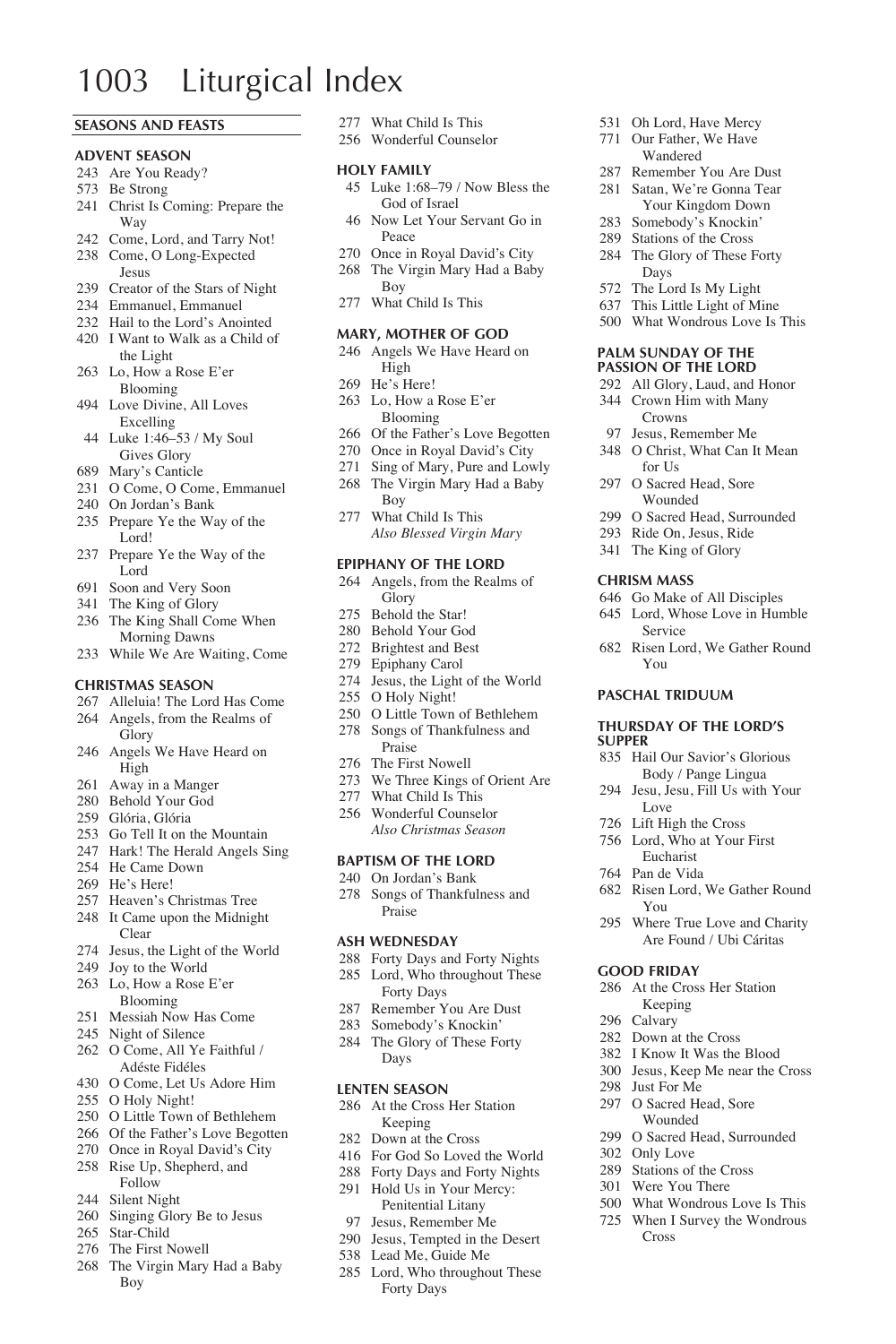#### **EASTER VIGIL**

- Come to the Feast
- Jesus Christ Is Risen Today
- Litany of the Saints
- Sing with All the Saints in Glory  *Also Easter Season*

### **EASTER SEASON**

- Alleluia! Alleluia! Let the Holy Anthem Rise
- Alleluia! Sing to Jesus
- At the Lamb's High Feast We Sing
- Because He Lives
- Christ Has Arisen, Alleluia / Mfurahini, Haleluya
- Christ the Lord Is Risen Today
- Crown Him with Many Crowns
- For God So Loved the World
- Go and Tell Mary and Martha
- Goodness Is Stronger than Evil
- Hamba Nathi / Come, Walk with  $H_2$
- He Arose
- He Is Lord
- I Know That My Redeemer Lives!
- In the Garden
- Jesus Christ Is Risen Today
- Jesus Is the Resurrection
- Jesus Shall Reign
- Lead Me to Calvary
- Lift High the Cross
- Must Jesus Bear the Cross Alone
- O Sons and Daughters
- Rejoice!
- 854 Sequence for Easter
- Sing with All the Saints in Glory
- The Strife Is O'er
- This Is the Day
- We Walk by Faith
- We Walk His Way / Ewe, Thina

#### **ASCENSION OF THE LORD**

- Alleluia! Sing to Jesus
- Crown Him with Many Crowns
- Go
- Go to the World!
- Go Ye Therefore
- Jesus Shall Reign
- Rejoice, the Lord Is King! Ye Watchers and Ye Holy
- Ones

#### **PENTECOST SUNDAY**

- Come Down, O Love Divine
- Come, Holy Ghost
- God Sends Us His Spirit
- Holy Spirit, Come and Fill
- Holy Spirit, Flow through Me
- Sequence for Pentecost
- Spirit of God, Descend upon My Heart

Spirit of the Living God

Liturgical Index/*continued*

**(February 2)**

**(March 25)** Ave María

**(August 15)**

**LORD (August 6)**

Peace Procession (A light for revelation)

**FEASTS**

**Other SOLEMNITIES and**

**PRESENTATION OF THE LORD** 

 Blessing of Candles (Behold, our Lord) Luke 1:68–79 / Now Bless the God of Israel Now Let Your Servant Go in

**ANNUNCIATION OF THE LORD** 

**TRANSFIGURATION OF THE** 

 The Glory of These Forty Days Transform Us

 You, Lord, Are Both Lamb and Shepherd **ASSUMPTION OF MARY** 

 Hail, Holy Queen Enthroned Above Luke 1:46–53 / My Soul Gives Glory Mary's Canticle

Salve Regína / Hail, Queen of

Heaven **EXALTATION OF THE HOLY CROSS (September 14)** Alleluia! Alleluia! Let the Holy Anthem Rise For God So Loved the World Lift High the Cross Must Jesus Bear the Cross Alone The Old Rugged Cross When I Survey the Wondrous

Cross **ALL SAINTS (November 1)** Blest Are They For All the Saints Litany of the Saints Sing Praise to God for Friends Sing with All the Saints in Glory Stand Firm We Shall Rise Again When the Saints Go Marching

In

*See Funeral*

**(December 8)**

 Ye Watchers and Ye Holy Ones **ALL SOULS (November 2)**

**IMMACULATE CONCEPTION** 

 Hail, Holy Queen Enthroned Above Immaculate Mary **DEDICATION OF A CHURCH** All Are Welcome

- Sweet, Sweet Spirit
- Veni Creátor Spíritus
- Veni Sancte Spíritus Wa Wa Wa Emimimo /
	- Come, O Holy Spirit

#### **SOLEMNITIES OF THE LORD**

#### **MOST HOLY TRINITY**

- Come Now, Almighty King
- Father, I Adore You
- Holy, Holy, Holy! Lord God Almighty!
- 11 Hymn (O Radiant Light)
- O Dawn of All Creation
- O God, Almighty Father

#### **BODY AND BLOOD OF CHRIST**

- Hidden Here before Me / Adóro Te Devóte
- Lord, Who at Your First Eucharist
- Take and Eat
- You Satisfy the Hungry Heart  *Also Eucharist*

### **SACRED HEART OF JESUS**

- At the Lamb's High Feast We Sing
- I Heard the Voice of Jesus Say
- The King of Love My Shepherd Is

#### **CHRIST THE KING**

- All Hail the Power of Jesus' Name!
- Alleluia! Sing to Jesus
- Baptized in Water
- Blessing and Honor and Glory and Power
- Come Now, Almighty King
- Crown Him with Many
- Crowns For All the Saints
- 
- Hail to the Lord's Anointed He Is King of Kings
- 
- He Is Lord He's Worthy
- High Praise
- His Name Is Wonderful
- Jesus Shall Reign
- O Christ, What Can It Mean for Us
- Perfect Praise
- Praise Him! Praise Him!
- Praise, My Soul, the King of Heaven
- Rejoice, the Lord Is King!
- Ride On, King Jesus
- Soon and Very Soon
- The King of Glory
- The King Shall Come When Morning Dawns

 You, Lord, Are Both Lamb and Shepherd

- To Jesus Christ, Our Sovereign King
- We Shall Behold Him We Will Glorify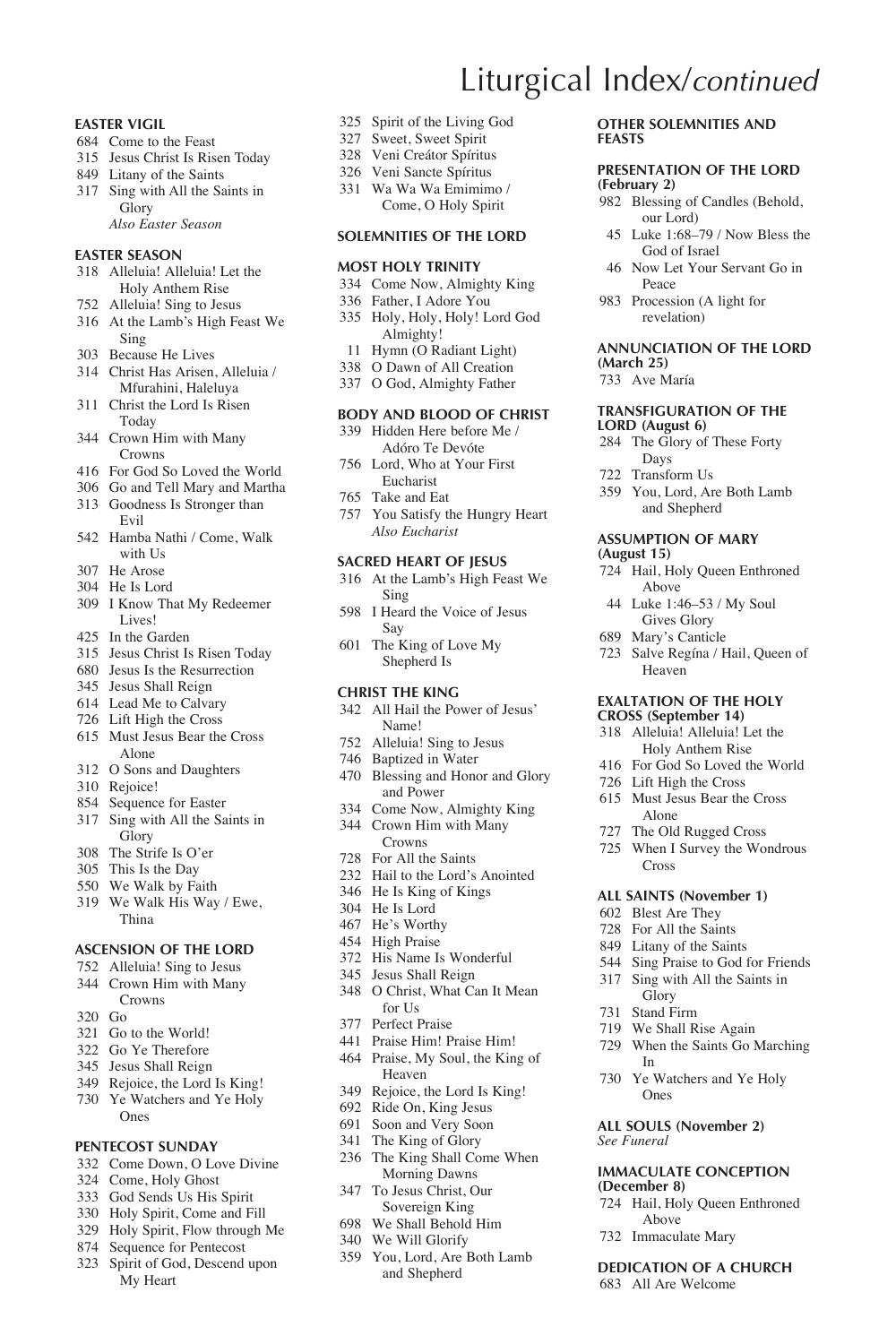### Liturgical Index/*continued*

- All People That on Earth Do Dwell
- Bless This House
- Litany of the Saints
- Make of Our Life a House of Praise
- The Church of Christ Cannot Be Bound
- The Church's One Foundation

#### **BLESSED VIRGIN MARY**

- At the Cross Her Station Keeping
- Ave María
- Hail, Holy Queen Enthroned Above
- I Say "Yes," Lord / Digo "Sí," Señor
- Immaculate Mary
- Luke 1:46–53 / My Soul Gives Glory
- Mary's Canticle
- O Sanctíssima / O Most Holy One
- Risen Lord, We Gather Round You
- Salve Regína / Hail, Queen of Heaven
- Sing of Mary, Pure and Lowly
- The Virgin Mary Had a Baby Boy

#### **RITES OF THE CHURCH**

#### **CHRISTIAN INITIATION / BAPTISM**

- A Follower of Christ
- Anointing
- At the Lamb's High Feast We Sing
- Baptized in Water
- Certainly, Lord!
- Certainly, Lord! (RENEWAL OF BAPTISMAL PROMISES)
- Changed Mah Name
- Come Out the Wilderness
- Come to Jesus
- Come to the Feast
- Go Make of All Disciples
- Go Now in Peace
- Great Change Since I've Been Born
- I Heard the Voice of Jesus Say
- I Know My Name Is Written There
- I Say "Yes," Lord / Digo "Sí," Señor
- I've Decided to Make Jesus My Choice
- I've Just Come from the Fountain
- Lift High the Cross
- Litany of the Saints
- Mold Me, Lord
- Risen Lord, We Gather Round You
- Something on the Inside
- Take Me to the Water
- The Lord Is My Light
- There Is a Fountain
- There Is One Lord
- Wade in the Water
- Wash, O God, Our Sons and Daughters
- We Offer Christ

#### **CONFIRMATION**

- Anointing
- Come, Holy Ghost
- Go to the World!
- God Sends Us His Spirit
- Holy Spirit
- Holy Spirit, Come and Fill
- Holy Spirit, Flow through Me
- Sequence for Pentecost Take, O Take Me As I Am
- Veni Creátor Spíritus
- Veni Sancte Spíritus
- Wash, O God, Our Sons and **Daughters** 
	- *Also Pentecost*

### **EUCHARIST**

- All Are Welcome
- Alleluia! Sing to Jesus
- As We Gather at Your Table At the Lamb's High Feast We
- Sing Come to the Feast
- Come, Ye Disconsolate
- Do This in Remembrance of Me
- Eat This Bread
- Gather Us In
- Hail Our Savior's Glorious Body / Pange Lingua
- Hamba Nathi / Come, Walk with Us
- Hidden Here before Me / Adóro Te Devóte
- I Am the Bread of Life
- I Come with Joy
- I Receive the Living God
- I Say "Yes," Lord / Digo "Sí," Señor
- I Want to Walk as a Child of the Light
- Jesu, Jesu, Fill Us with Your Love
- Jesus Is Here Right Now Jubiláte, Sérvite / Raise a
- Song of Gladness
- Let Us Enter into Covenant Let Us Talents and Tongues
- Employ Lord, Who at Your First
- Eucharist
- One Bread, One Body
- Pan de Vida
- Risen Lord, We Gather Round You
- Take and Eat
- Taste and See (Louis)
- Taste and See (Moore)
- The King of Love My Shepherd Is
- The Lord Is My Light
- This Is My Body
- To Be the Body
- Where True Love and Charity Are Found / Ubi Cáritas

 You Satisfy the Hungry Heart Your Sacrifice

**PASTORAL CARE OF THE SICK** Amazing Grace! Be Not Afraid Be Still, My Soul Come to the Feast He Touched Me Hold Us in Your Mercy: Penitential Litany I Heard the Voice of Jesus Say I Know the Lord Has Laid His Hands on Me Jesus in the Morning Lead Me, Guide Me Oh, It Is Jesus On Eagle's Wings Precious Lord, Take My Hand

 Stand by Me Steal Away to Jesus The King of Love My Shepherd Is The Lord Is My Light There Is a Balm in Gilead We Shall Rise Again What Wondrous Love Is This

**PENANCE** Amazing Grace! Anoint Us

 I Will Arise Just As I Am Just Let Him In Lead Me, Guide Me O God of Every Nation Oh, Happy Day Oh Lord, Have Mercy Our Father, We Have Wandered Pass Me Not, O Gentle Savior Precious Lord, Take My Hand Sinner, Please Don't Let This Harvest Pass Softly and Tenderly Jesus Is Calling Somebody's Knockin' The Lord Is My Light There Is a Balm in Gilead There Is a Fountain There's a Wideness in God's

Mercy Victory Is Mine

Praise

**MARRIAGE**

 What Wondrous Love Is This Yield Not to Temptation

 For the Beauty of the Earth Joyful, Joyful, We Adore You Love Divine, All Loves Excelling Make of Our Life a House of

 Cast Down, O God, the Idols Come Here, Jesus, If You Please Come to the Feast Dear Lord, Forgive! Hold Us in Your Mercy: Penitential Litany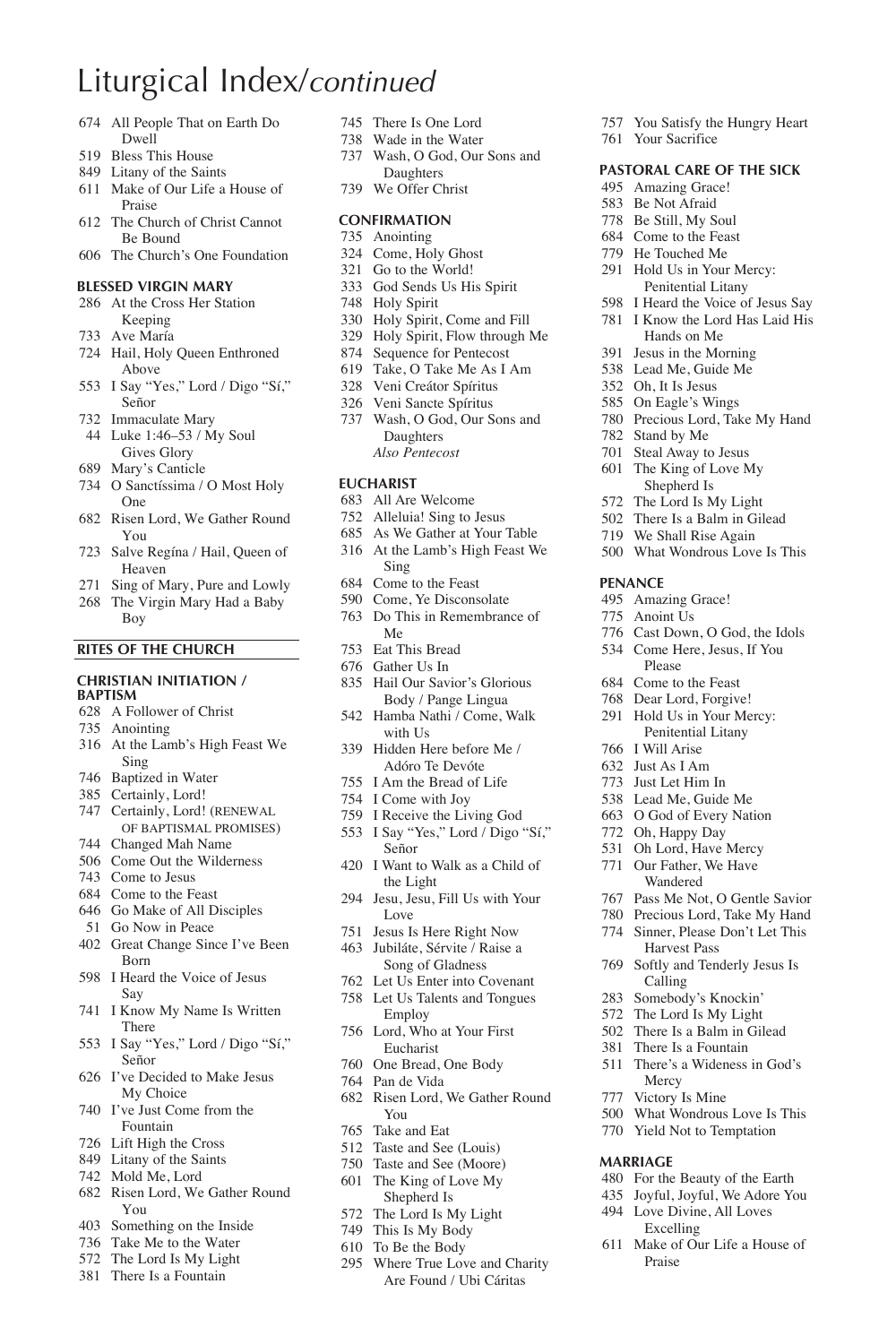- Praise God from Whom All Blessings Flow
- The Gift of Love

#### **HOLY ORDERS**

- Go
- Go Make of All Disciples
- Go Ye Therefore
- Litany of the Saints
- Risen Lord, We Gather Round You
- Take, O Take Me As I Am
- Veni Creátor Spíritus

#### **FUNERAL**

- Abide with Me
- Amazing Grace!
- Be Not Afraid
- Blessed Assurance, Jesus Is Mine!
- Blest Are They
- Come and Go with Me
- Deep River
- Fix Me, Jesus
- For All the Saints
- For God So Loved the World
- He Understands; He'll Say, "Well Done"
- His Eye Is on the Sparrow
- How Great Thou Art
- Hymn (O Radiant Light)
- I Am the Bread of Life
- I Call You to My Father's House
- I Heard the Voice of Jesus Say I Know That My Redeemer
	- Lives!
- I Receive the Living God
- I'll Be Singing Up There
- I'll Be Somewhere Listening for My Name
- I'll Fly Away
- In Paradísum / May Choirs of Angels
- Jesus Is Here Right Now
- Jesus, Remember Me
- Just a Closer Walk with Thee
- Lead Me, Guide Me
- Nearer, My God, to Thee
- New Name in Glory
- On Eagle's Wings
- On Jordan's Stormy Banks
- Precious Lord, Take My Hand
- Shall We Gather at the River Sing with All the Saints in Glory
- Song of Farewell
- Soon-a Will Be Done
- Steal Away to Jesus
- Swing Low, Sweet Chariot
- Liturgical Index/*continued*
	- The King of Love My Shepherd Is
	- The Lord Is My Light
	- The Solid Rock
	- The Strife Is O'er
	- The Sweet By and By
	- There Is a Balm in Gilead
	- Total Praise
	- We Shall Rise Again
	- We're Marching to Zion
	- When the Saints Go Marching In
	- When We All Get to Heaven
	- Ye Watchers and Ye Holy Ones  *Also Eternal Life, Heaven*

#### **EUCHARISTIC ADORATION AND BENEDICTION**

- Come Adore / Tantum Ergo
- Hail Our Savior's Glorious Body / Pange Lingua
- O Saving Victim / O Salutáris

#### **STATIONS OF THE CROSS**

- At the Cross Her Station Keeping
- Stations of the Cross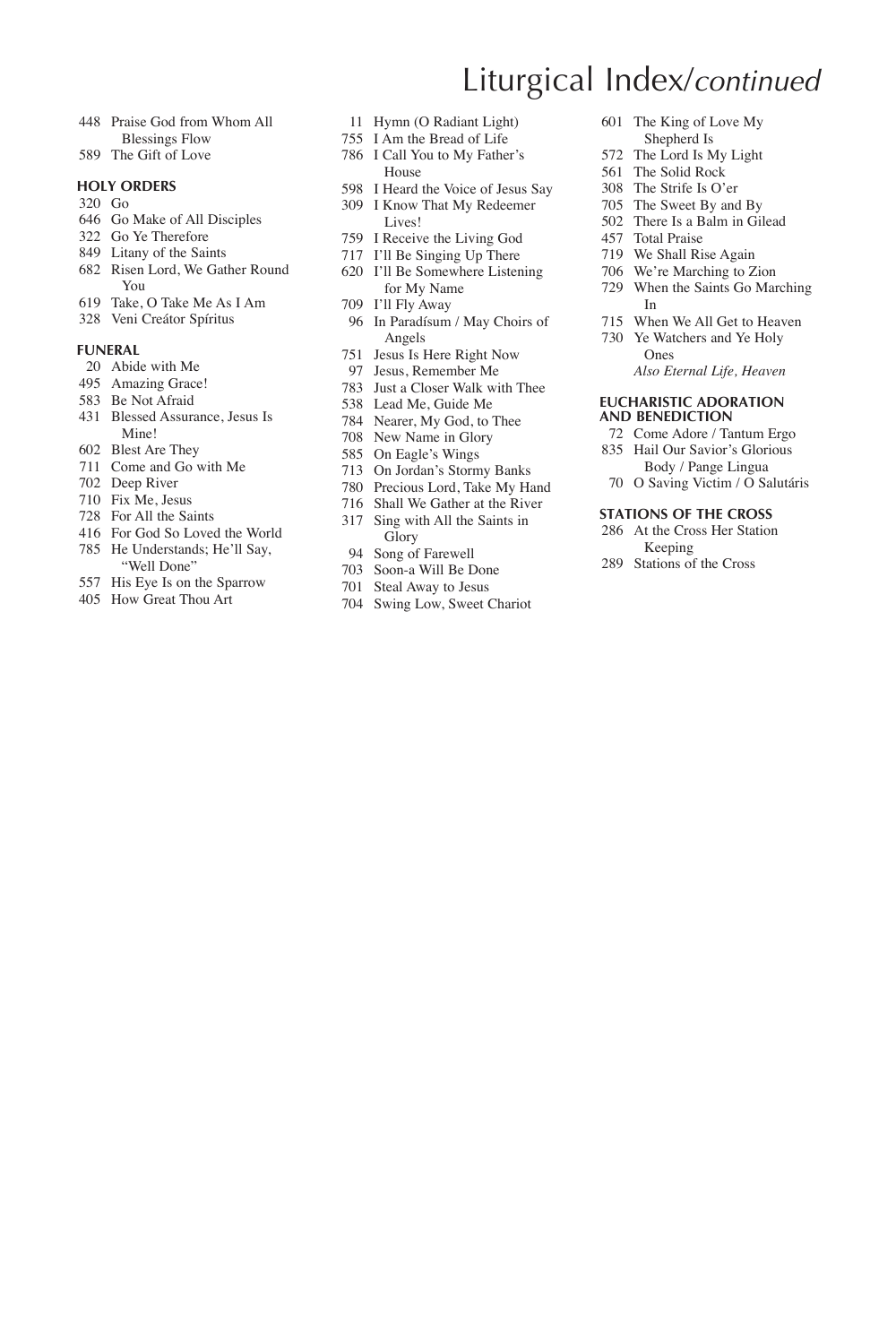### 1004 Topical Index

#### **African Hymns**

- Amen Siakudumisa
- Bambelela / Never Give Up
- Bless the Lord
- Christ Has Arisen, Alleluia / Mfurahini, Haleluya
- Come, Bring Your Burdens to God / Woza Nomthwalo Wakho
- Freedom Is Coming
- God Sends Us His Spirit
- Halleluya! Pelo Tsa Rona / Halleluya! We Sing Your Praises
- Hamba Nathi / Come, Walk with He
- He Came Down
- If You Believe and I Believe
- Imela / We Thank You, God
- Jesu, Jesu, Fill Us with Your Love
- Jesu Tawa Pano / Jesus, We Are Here
- Know That God Is Good / Mungu Ni Mwema
- Mayenziwe / Your Will Be Done
- Mold Me, Lord
- Siyahamba / We Are Marching
- Stand Firm
- Thuma Mina / Send Me, Jesus
- Tino Tenda Jesu / Thank You, Jesus, Amen!
- Wa Wa Wa Emimimo / Come, O Holy Spirit
- We Walk His Way / Ewe, Thina We Will Walk with God /
- Sizohamba

#### **Alienation**

- Cast Down, O God, the Idols
- God of Day and God of Darkness
- I've Been 'Buked
- Lord, Who at Your First Eucharist
- There's a Wideness in God's Mercy

#### **Angels**

- All Hail the Power of Jesus' Name! (CORONATION)
- All Hail the Power of Jesus' Name! (DIADEM)
- Angels, from the Realms of Glory
- Angels We Have Heard on High
- Count Your Blessings
- Forty Days and Forty Nights
- Glória, Glória
- Hail, Holy Queen Enthroned Above
- Hark! The Herald Angels Sing
- Holy God, We Praise Thy Name Holy, Holy, Holy! Lord God Almighty!
- Immaculate Mary
- In Paradísum / May Choirs of Angels
- Into Your Hands
- It Came upon the Midnight Clear
- Lead Me to Calvary
- Must Jesus Bear the Cross Alone
- Nearer, My God, to Thee
- O Sons and Daughters
- Of the Father's Love Begotten On Eagle's Wings

 Wash, O God, Our Sons and Daughters We Gather Together **Brotherhood and Sisterhood**

 America the Beautiful Blest Be the Tie That Binds He Had a Dream I Need You to Survive In Christ There Is No East or

Jesu, Jesu, Fill Us with Your

 We Will Walk with God / Sizohamba

All My Help Comes from the

All the Way My Savior Leads

Be Still, God Will Fight Your

West

Love Keep the Dream Alive Stand Firm

Lord

Me

Battles Be Still, My Soul Blest Be the Tie That Binds Come, Bring Your Burdens to God / Woza Nomthwalo

Wakho Come, Ye Disconsolate Count Your Blessings Glory, Glory, Hallelujah! (Williams) Glory, Glory, Hallelujah! (Bradley) God Will Take Care of You Have Thine Own Way, Lord! He Touched Me He's Sweet, I Know I Must Tell Jesus I Shall Not Be Moved I Will Arise I've Been 'Buked I've Decided to Make Jesus My

Choice I've Got a Feelin' It Is Well with My Soul Jesus Is a Rock in a Weary Land

Way

Oh, Freedom

 Shine on Me Something Within Standin' in the Need of Prayer

 Jesus Is All the World to Me Jesus Loves Me

Jesus, You Brought Me All the

 Just a Closer Walk with Thee Just a Little Talk with Jesus Just Let Him In Keep Me Every Day Leave It There

 Lord, Whose Love in Humble Service No, Not One! O Holy Night! O How I Love Jesus O Sacred Head, Sore Wounded

 Oh, What He's Done for Me Shall We Gather at the River

**Burdens** Abide with Me

- Praise Him! Praise Him!
- Praise, My Soul, the King of Heaven
- The Angels Keep A-Watchin'
- The Virgin Mary Had a Baby Boy
- We Are Standing on Holy Ground
- What a Mighty God We Serve
- Ye Watchers and Ye Holy Ones

#### **Anniversaries**

- How Firm a Foundation
- O God, Our Help in Ages Past
- Renew Thy Church, Her Ministries Restore
- Risen Lord, We Gather Round You
- The Church's One Foundation
- We Gather in Memory

#### **Atonement** *See Reconciliation*

#### **Beauty**

- All Creatures of Our God and King
- For the Beauty of the Earth
- In the Beauty of Holiness
- Shall We Gather at the River
- This Is My Father's World

#### **Blessing**

- America the Beautiful
- Bless This House
- Blessed Quietness
- Come, Thou Fount of Every Blessing
- Count Your Blessings
- Day Is Done
- Every Day Is a Day of Thanksgiving
- Give Me a Clean Heart Go in Peace, Go in Love
- God Be with You
- God Be with You Till We Meet
- Again
- He's Blessing Me
- He's So Freely Passing Out Blessings
- I Need Thee Every Hour
- I Surrender All
- Is Your All on the Altar
- Jesus Is All the World to Me
- Jesus Shall Reign
- Let All the People Praise Thee Luke 1:46–53 / My Soul Gives Glory
- Mary's Canticle
- Now Let Your Servant Go in Peace
- One Bread, One Body
- Praise God from Whom All Blessings Flow
- The Lord Is Blessing Me Right Now
- The Sweet By and By
- Till We Gather Again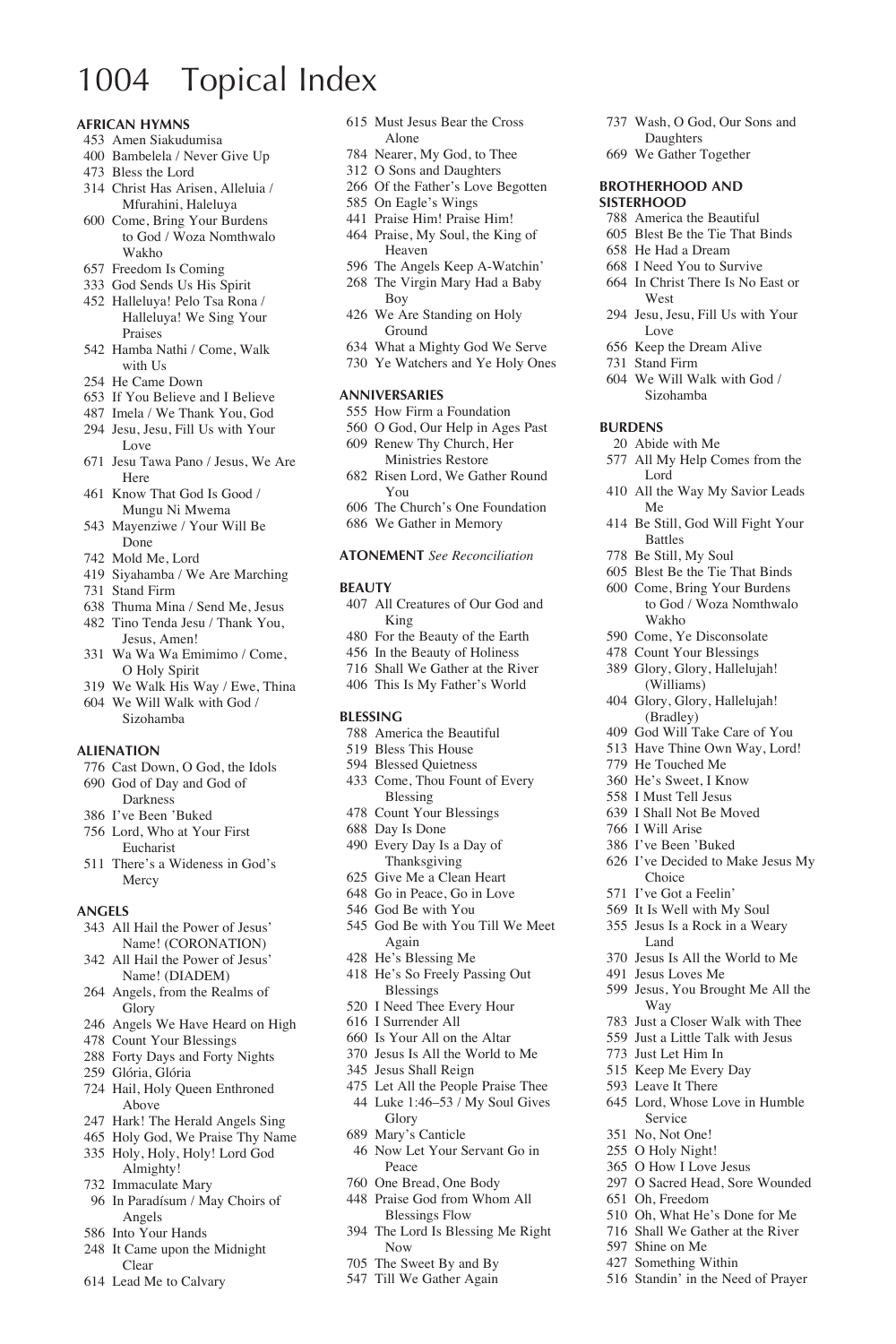- Sweet Hour of Prayer
- The Blood Will Never Lose Its Power
- There's a Bright Side Somewhere
- Trust and Obey
- We Shall Rise Again
- We'll Understand It Better By and By
- We've Come a Long Way, Lord
- We've Come This Far by Faith
- What a Friend We Have in Jesus
- When Morning Gilds the Sky

#### **Captivity** *See Exile*

#### **Celebration**

- All Creatures of Our God and King
- At the Lamb's High Feast We Sing
- Enter into Jerusalem
- Gather, Christians
- Let Us Enter into Covenant
- Praise to the Lord

#### **Challenge of Gospel**

- Cast Down, O God, the Idols
- Epiphany Carol
- Hold Us in Your Mercy:
- Penitential Litany
- Pan de Vida
- Star-Child
- The Church of Christ Cannot Be Bound
- The Summons

#### **Children's Hymns**

- *(particularly suitable for children)*
- All Creatures of Our God and King
- All Glory, Laud, and Honor
- Away in a Manger (CRADLE SONG)
- Away in a Manger (MUELLER) Children, Go Where I Send
- Thee
- Come All You People
- Father, I Adore You
- For the Beauty of the Earth
- Glória, Glória
- Go Tell It on the Mountain
- God Is So Good
- God Sends Us His Spirit
- He's Got the Whole World in His Hand
- I Come with Joy
- I Just Came to Praise the Lord
- I Receive the Living God
- I Want to Walk as a Child of the Light
- I've Got the Joy, Joy, Joy
- Jesu, Jesu, Fill Us with Your Love
- Jesus Loves Me
- Jesus Loves the Little Children
- Jubiláte, Sérvite / Raise a Song of Gladness
- Know That God Is Good / Mungu Ni Mwema
- Let Us Talents and Tongues Employ

Once in Royal David's City

Topical Index/*continued*

Battles Blessed Quietness Center of My Joy Come, Bring Your Burdens to God / Woza Nomthwalo

Wakho Come Down, O Love Divine Come, Holy Ghost Come, O Long-Expected Jesus Come, Ye Disconsolate Count Your Blessings Day Is Done Gather Us In

Again God Never Fails God Will Take Care of You He Knows Just What I Need He's Sweet, I Know His Eye Is on the Sparrow How Firm a Foundation I Heard the Voice of Jesus Say I Know That My Redeemer Lives! I Must Tell Jesus I'll Fly Away

Angels In That Great Gittin' Up Mornin' It Is Well with My Soul It's Alright

Way

 Night of Silence No, Not One!

Peace O Holy Savior! O How I Love Jesus O Sanctíssima / O Most Holy

One

Shine on Me

God Be with You Till We Meet

In Paradísum / May Choirs of

 Jesus Is All the World to Me Jesus, Remember Me Jesus, You Brought Me All the

 Just a Little Talk with Jesus Just Let Him In Leaning on the Everlasting Arms Leave It There

 Luke 1:68–79 / Now Bless the God of Israel My Heavenly Father Watches over Me

My Help Cometh from the Lord

Now Let Your Servant Go in

 O Saving Victim / O Salutáris On Eagle's Wings On Jordan's Stormy Banks Pass Me Not, O Gentle Savior People Need the Lord Praise, My Soul, the King of Heaven

 Salve Regína / Hail, Queen of Heaven Shall We Gather at the River

 Softly and Tenderly Jesus Is Calling Song of Farewell Soon and Very Soon Soon-a Will Be Done Steal Away to Jesus

 Alleluia! Sing to Jesus Be Still, God Will Fight Your

- Praise Him, All Ye Little Children
- Somebody's Knockin'
- Star-Child
- Take, O Take Me As I Am
- The Master's Love
- This Little Light of Mine
- Tino Tenda Jesu / Thank You, Jesus, Amen!
- Wa Wa Wa Emimimo / Come, O Holy Spirit We Will Walk with God /
- Sizohamba

#### **Christian Life** *See Life in Christ*

#### **Church**

- A Living Faith
- All Are Welcome
- Blest Be the Tie That Binds
- For All the Saints
- For the Beauty of the Earth
- Here Am I
- I Need You to Survive
- I Receive the Living God I Shall Not Be Moved
- In Christ There Is No East or West
- Jesu Tawa Pano / Jesus, We Are Here
- Lord, Be Glorified
- Lord, Who at Your First Eucharist
- Make of Our Life a House of Praise
- O for a Thousand Tongues to Sing
- Renew Thy Church, Her Ministries Restore
- Somebody Prayed for Me
- The Church of Christ Cannot Be Bound
- The Church's One Foundation
- The Glory of the Lord
- The Word
- To Be the Body
- Unity (Psalm 133:1)
- We Are One
- We Gather Together
- We Have Come into This House
- We're Marching to Zion
- When the Saints Go Marching In

#### **City of God**

- I Wanna Be Ready
- I Want to Walk as a Child of the Light
- In Paradísum / May Choirs of Angels
- 706 We're Marching to Zion
- 715 When We All Get to Heaven

All Creatures of Our God and

All My Help Comes from the

All the Way My Savior Leads

#### **Comfort**

 A Living Faith A Mighty Fortress Is Our God Abide with Me

King

Lord

Me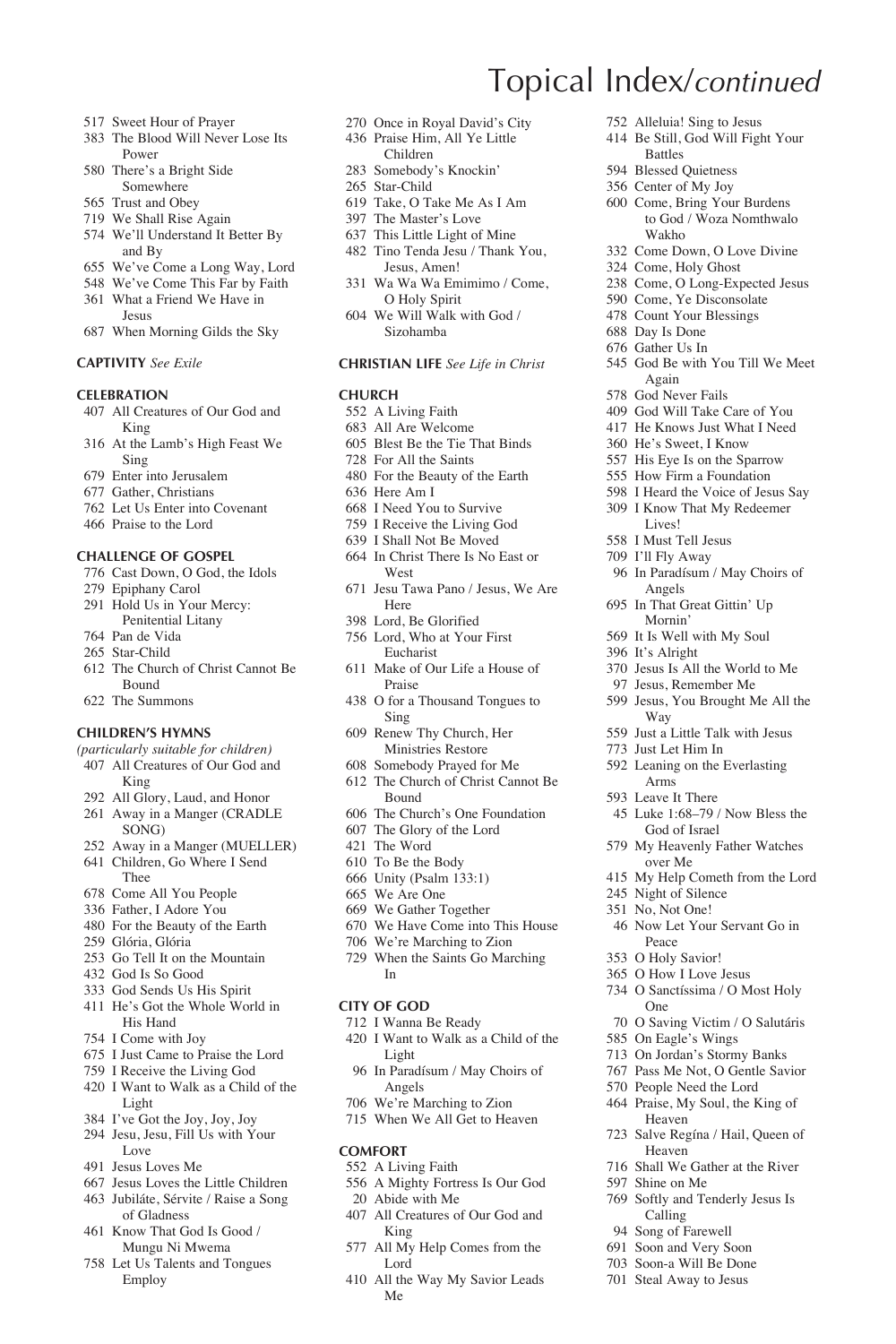### Topical Index/*continued*

- Sweet Hour of Prayer
- Sweet, Sweet Spirit
- Swing Low, Sweet Chariot
- Take the Name of Jesus with You
- The Angels Keep A-Watchin'
- The Blood Will Never Lose Its Power
- The Joy of the Lord
- The King of Glory
- The King of Love My Shepherd Is
- The Lord Is My Light
- The Solid Rock
- The Storm Is Passing Over
- The Sweet By and By
- There Is a Balm in Gilead
- There's a Wideness in God's Mercy
- This Little Light of Mine
- Through It All
- Trust and Obey
- Until I Found the Lord
- We Shall Overcome
- What a Friend We Have in Jesus
- What Wondrous Love Is This
- When Morning Gilds the Sky
- Yield Not to Temptation

#### **Commissioning**

- Go Make of All Disciples
- Go to the World!
- Go Ye Therefore
- Here I Am, Lord
- I Say "Yes," Lord / Digo "Sí," Señor
- Lord, When You Came / Pescador de Hombres
- Lord, Whose Love in Humble Service
- Take, O Take Me As I Am
- The Summons

#### **Commitment**

- A Follower of Christ
- A Living Faith
- Ain't-a That Good News!
- Blessed Assurance, Jesus Is
- Mine! Certainly, Lord!
- Certainly, Lord! (RENEWAL OF BAPTISMAL
- PROMISES)
- Changed Mah Name
- Come to Jesus
- Come, Thou Fount of Every Blessing
- Completely Yes
- Done Made My Vow to the Lord
- Father, I Adore You
- Give Me a Clean Heart
- Give Me Jesus
- Go Make of All Disciples
- God Is
- Have Thine Own Way, Lord!
- He Understands; He'll Say, "Well Done"
- Here Am I
- Here I Am, Lord
- I Am on the Battlefield for My Lord
- I Am Thine
- I Have Decided to Follow Jesus I Say "Yes," Lord / Digo "Sí,"

 Where Shall I Be? Ye Watchers and Ye Holy Ones

**Community** All Are Welcome Bless the Lord Blest Be the Tie That Binds Enter into Jerusalem Gather, Christians Gather Us In I Come with Joy I Need You to Survive Jesu, Jesu, Fill Us with Your

Love One Bread, One Body Somebody Prayed for Me To Be the Body We Gather in Memory We Will Walk with God / Sizohamba Where True Love and Charity Are Found / Ubi Cáritas

**Compassion** Gather Us In

Peace

Pan de Vida

You Were You There **Complacency** God of Day and God of Darkness Sinner, Please Don't Let This Harvest Pass The Church of Christ Cannot Be

Bound

**Conversion** Amazing Grace! Can't Nobody Do Me Like Jesus Certainly, Lord! Certainly, Lord! (RENEWAL OF BAPTISMAL PROMISES) Changed Mah Name Glory, Glory, Hallelujah! (Williams) Glory, Glory, Hallelujah! (Bradley) Great Change Since I've Been

Born

 Precious Jesus Somebody's Knockin' Something on the Inside

 Holy Spirit, Flow through Me On Jordan's Bank Order My Steps

Our Father, We Have Wandered

**Confession** *See Repentance* **Confidence** *See Trust*

 Lord, Whose Love in Humble Service Love Divine, All Loves Excelling Luke 1:68–79 / Now Bless the God of Israel Now Let Your Servant Go in

Our Father, We Have Wandered

Risen Lord, We Gather Round

- Señor
- I Shall Not Be Moved
- I Surrender All
- I Will Arise
- I Will Trust in the Lord
- I'll Be Somewhere Listening for My Name
- I've Been 'Buked
- I've Decided to Make Jesus My Choice
- Is Your All on the Altar Jesu Tawa Pano / Jesus, We Are Here
- Jesus Is All the World to Me
- Just Let Him In
- Keep Me Every Day
- Let There Be Peace on Earth
- Lord, Whose Love in Humble
	- Service
	- Morning Hymn
- My Faith Looks Up to Thee
- Order My Steps
- Rock of Ages
- Sanctuary
- Stations of the Cross
- Steal Away to Jesus Take, O Take Me As I Am
- 
- The Summons
- Thuma Mina / Send Me, Jesus Thy Way, O Lord
- Till I Die, Till I Die
- Trust and Obey
- We Must Work
- What a Friend We Have in Jesus
- What Shall I Render
- Where He Leads Me
- You Walk along Our Shoreline

**Communion** *See Liturgical Index: Eucharist*

#### **Communion of Saints**

- A Living Faith
- All Hail the Power of Jesus' Name! (CORONATION)
- All Hail the Power of Jesus' Name! (DIADEM)
- Alleluia! Sing to Jesus
- For All the Saints

Almighty! How Firm a Foundation Let Us Enter into Covenant Litany of the Saints Lord, Who at Your First Eucharist Shall We Gather at the River Sing Praise to God for Friends Sing with All the Saints in Glory

and By

 For the Beauty of the Earth He Is King of Kings Holy, Holy, Holy! Lord God

 The Church's One Foundation 'Tis the Ol' Ship of Zion Transform Us We Gather in Memory We Shall Rise Again We'll Understand It Better By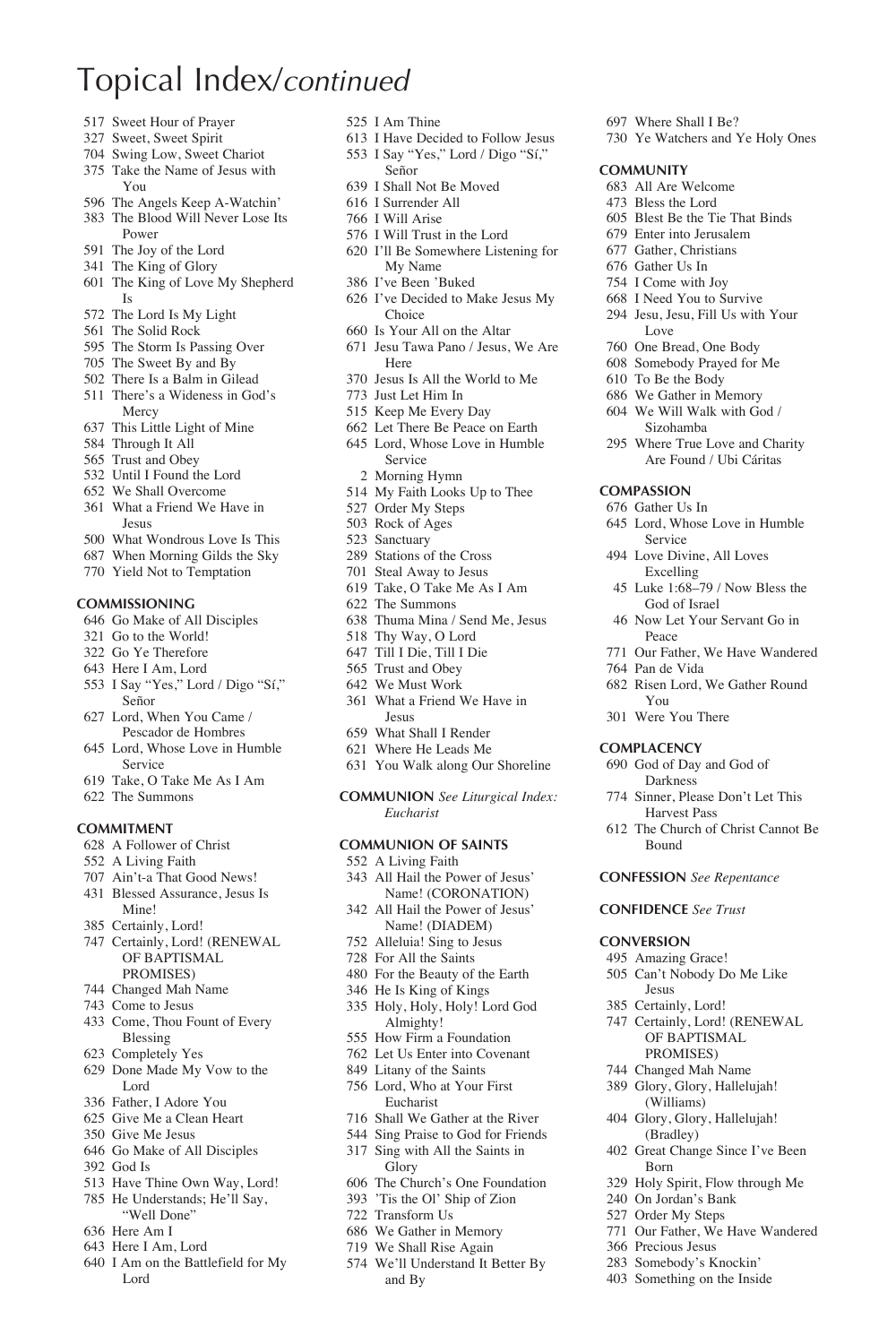- Something Within
- The Summons
- Transform Us

#### **Country** *See Nation*

#### **Courage**

- A Living Faith
- A Mighty Fortress Is Our God
- Abide with Me
- All My Help Comes from the Lord
- Be Not Afraid
- Be Strong
- Because He Lives
- Behold Your God
- Close to Thee
- Come to the Feast
- For All the Saints
- Gather Us In
- Go Make of All Disciples
- He Understands; He'll Say, "Well Done"
- Here I Am, Lord
- Hold Back the Night
- How Firm a Foundation
- I Have Decided to Follow Jesus
- I've Been 'Buked
- O Sacred Head, Sore Wounded
- Oh, Freedom
- On Eagle's Wings
- Ride On, King Jesus
- Satan, We're Gonna Tear Your Kingdom Down
- Stand Firm
- The King of Glory
- The King of Love My Shepherd Is
- The Lord Is My Light
- The Star-Spangled Banner
- The Storm Is Passing Over
- There Is a Balm in Gilead
- This Little Light of Mine
- Trust and Obey
- We Are Climbing Jacob's Ladder
- We Shall Overcome

#### **Covenant**

- Hail to the Lord's Anointed
- Let Us Enter into Covenant Luke 1:46–53 / My Soul Gives
- Glory
- We Shall Rise Again

#### **Creation**

- All Creatures of Our God and King
- All People That on Earth Do Dwell
- America the Beautiful
- Come, You Thankful People, Come
- Eternal Father, Strong to Save
- For the Beauty of the Earth
- From the Dawning of Creation
- Great Is Thy Faithfulness He's Got the Whole World in
- His Hand
- How Great Thou Art
- I Will Sing Hallelujah
- Joyful, Joyful, We Adore You

Let All Things Now Living

Topical Index/*continued*

Oh, Freedom

Go

 Go Make of All Disciples Go to the World! Guide My Feet Halleluya! Pelo Tsa Rona / Halleluya! We Sing Your

Praises Here Am I Here I Am, Lord Hush, Hush, Somebody's Callin' My Name I Have Decided to Follow Jesus I Receive the Living God I Say "Yes," Lord / Digo "Sí,"

Señor I Surrender All

Light I Will Trust in the Lord I'll Be Somewhere Listening for

My Name I'm Available to You I've Decided to Make Jesus My

Choice If You Live Right In Christ There Is No East or

West

Love

 Just As I Am Lead Me to Calvary Let Us Talents and Tongues Employ Lift High the Cross Lift Him Up

I Want to Walk as a Child of the

Jesu, Jesu, Fill Us with Your

 Jesus Is All the World to Me Jesus, Keep Me near the Cross

Lord, I Want to Be a Christian

 Hush, Hush, Somebody's Callin' My Name I'll Fly Away It's Alright Jesus Loves Me Just a Closer Walk with Thee

 On Jordan's Stormy Banks Plenty Good Room Precious Lord, Take My Hand Softly and Tenderly Jesus Is Calling Soon-a Will Be Done Stand by Me Steal Away to Jesus Swing Low, Sweet Chariot Till I Die, Till I Die We Shall Behold Him Where Shall I Be? **Dedication of a Church** *See Church; Liturgical Index: Dedication of a Church* **Discipleship** A Follower of Christ A Living Faith Be Not Afraid Close to Thee Completely Yes Done Made My Vow to the Lord Follow Jesus For All the Saints Give Me a Clean Heart

- My Heavenly Father Watches over Me
- O God, Almighty Father
- Of the Father's Love Begotten
- This Is My Father's World
- When in Our Music God Is Glorified
- **Cross**
- A Follower of Christ
	- Abide with Me
- At the Cross Her Station Keeping
- Count Your Blessings
- Down at the Cross
- Go to the World!
- He Looked beyond My Fault
- He Understands; He'll Say, "Well Done"
- Heaven's Christmas Tree
- I Have Decided to Follow Jesus
- I Know It Was the Blood
- I Shall Not Be Moved
- It Is Well with My Soul
- Jesus, Keep Me near the Cross
- Just For Me
- Lead Me to Calvary
- Lift High the Cross
- Lift Him Up
- Must Jesus Bear the Cross Alone
- Nearer, My God, to Thee
- O Christ, What Can It Mean for  $U_s$
- O Sacred Head, Sore Wounded
- Only Love
- Rock of Ages
- Sinner, Please Don't Let This Harvest Pass
- The King of Love My Shepherd Is
- The Old Rugged Cross
- We Are Climbing Jacob's Ladder
- When I Survey the Wondrous Cross

#### **Daily Life and Work**

- A Follower of Christ Close to Thee
- 
- Go in Peace, Go in Love Here Am I

 Lord, When You Came / Pescador de Hombres Morning Hymn O God of Every Nation Sing of Mary, Pure and Lowly The Right Hand of God We Must Work

 Praise to the Lord Siyahamba / We Are Marching

 Ain't-a That Good News! Fix Me, Jesus Free at Last

 He Understands; He'll Say, "Well Done"

**Dance**

**Death**

 Keep Your Lamps Trimmed and Burning Lord, Be Glorified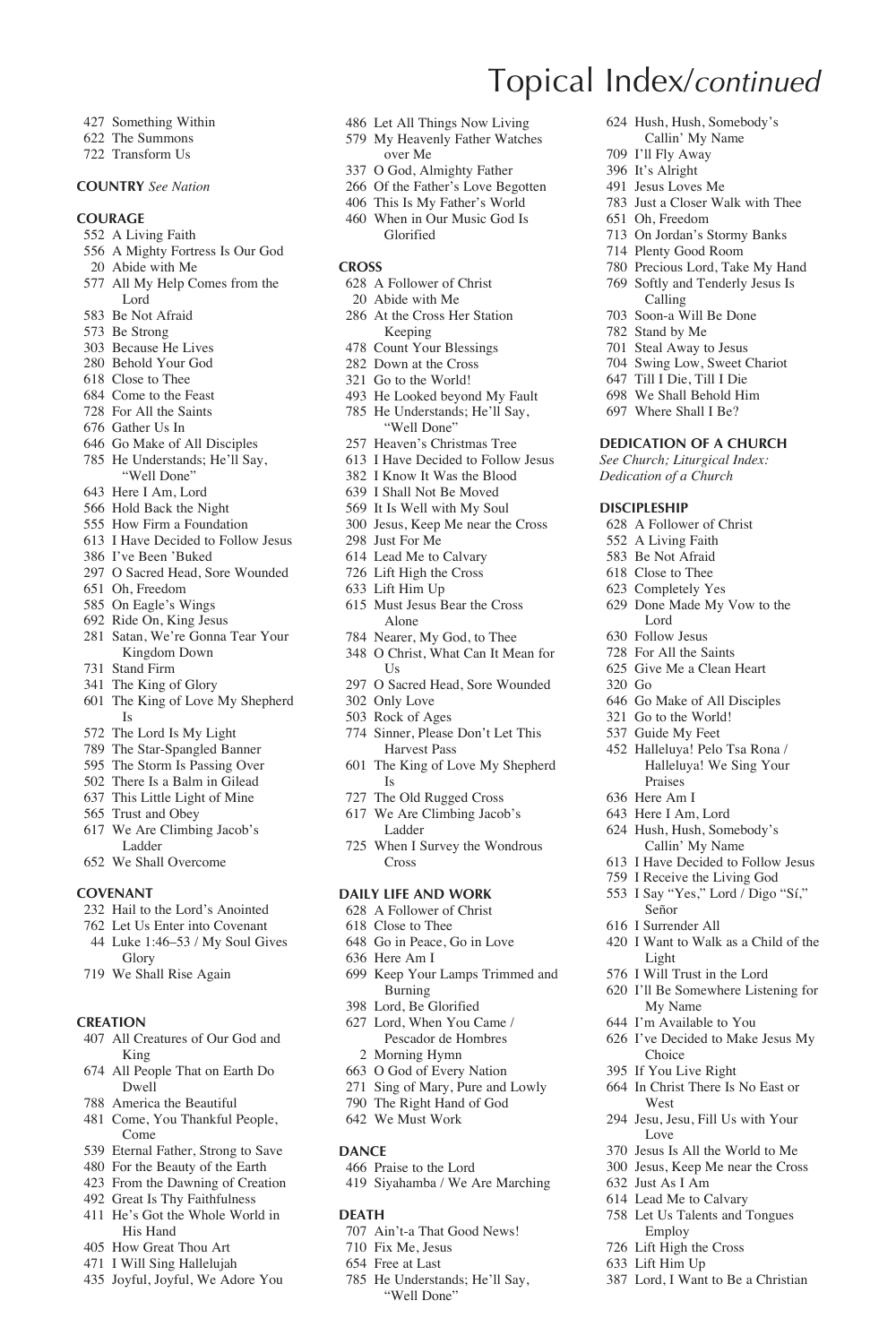### Topical Index/*continued*

- Lord, When You Came /
- Pescador de Hombres Lord, Whose Love in Humble Service
- Mold Me, Lord
- Must Jesus Bear the Cross Alone
- Old Time Religion
- Order My Steps
- Pan de Vida
- Renew Thy Church, Her Ministries Restore
- Rise Up, Shepherd, and Follow
- Risen Lord, We Gather Round
- You Take, O Take Me As I Am
- The Master's Love
- The Summons
- This Little Light of Mine
- Thuma Mina / Send Me, Jesus
- 'Tis the Ol' Ship of Zion
- Transform Us
- We Are Climbing Jacob's Ladder
- We Must Work
- We Shall Overcome
- We Walk His Way / Ewe, Thina
- Where He Leads Me Where True Love and Charity
- Are Found / Ubi Cáritas You Walk along Our Shoreline
- **Diversity**
- Enter into Jerusalem
- Gather Us In
- Jesu, Jesu, Fill Us with Your Love
- Jesus Loves the Little Children
- One Bread, One Body
- The Church's One Foundation

#### **Ecology**

- All Creatures of Our God and King
- Come, You Thankful People, Come
- For the Beauty of the Earth
- Joyful, Joyful, We Adore You

#### **Ecumenism**

- A Mighty Fortress Is Our God
- I Come with Joy
- I Say "Yes," Lord / Digo "Sí," Señor
- In Christ There Is No East or West
- Let There Be Peace on Earth
- O God of Every Nation
- The Church's One Foundation
- There Is One Lord

#### **Encouragement**

- All My Help Comes from the Lord
- Bambelela / Never Give Up
- Be Not Afraid
- Be Strong
- Call Him Up
- Center of My Joy
- Come, Ye Disconsolate
- Count Your Blessings
- Go Ye Therefore
- God Be with You Till We Meet Again
- Hamba Nathi / Come, Walk with Us
- He's Done So Much for Me

Jesus, Keep Me near the Cross

 Jesus Loves Me Jesus, Remember Me Just a Closer Walk with Thee Lift High the Cross Lord, Keep Me Day by Day Must Jesus Bear the Cross Alone My Jesus, I Love Thee Nearer, My God, to Thee New Name in Glory O God, Almighty Father O Saving Victim / O Salutáris

 Oh, Freedom On Jordan's Stormy Banks

Rock of Ages

You

and By We're Marching to Zion When Morning Gilds the Sky When the Saints Go Marching

*Funeral* **Evangelization** A Follower of Christ A Living Faith

 When We All Get to Heaven Where Shall I Be? You Better Run Your Sacrifice

 *See also Liturgical Index:* 

 As We Gather at Your Table Go and Tell Mary and Martha Go Make of All Disciples Go to the World! Go Ye Therefore Holy Spirit, Flow through Me I'm Available to You Lift Him Up Lord, When You Came / Pescador de Hombres Somebody's Knockin' This Little Light of Mine We Must Work

You Walk along Our Shoreline

**Evening** Abide with Me Creator of the Stars of Night

 Day Is Done God of Day and God of Darkness Hymn (O Radiant Light)

In

 Savior, Lead Me Lest I Stray Shall We Gather at the River Song of Farewell Soon-a Will Be Done Steal Away to Jesus Sweet Hour of Prayer Swing Low, Sweet Chariot Take the Name of Jesus with

 Talkin' 'bout a Good Time The King of Glory The King Shall Come When Morning Dawns The Sweet By and By 'Tis the Ol' Ship of Zion Walk Together, Children We Shall Behold Him We Shall Rise Again We Walk by Faith We'll Understand It Better By

- His Eye Is on the Sparrow
- I've Got a Feelin'
- Is There a Word from the Lord?
- It's Alright
- Keep Hope Alive
- 
- Keep Your Lamps Trimmed and Burning
- Precious Lord, Take My Hand
- Somebody Prayed for Me
- Stand Firm
- Steal Away to Jesus
- The Storm Is Passing Over There Is a Balm in Gilead
- There's a Bright Side
	- Somewhere
- 'Tis the Ol' Ship of Zion
- Walk Together, Children
- We Shall Overcome
- We've Come This Far by Faith What a Friend We Have in Jesus

#### **Eternal Life**

- Abide with Me
- Ain't-a That Good News!
- All the Way My Savior Leads Me
- Be Still, My Soul
- Because He Lives
- Close to Thee
- Come and Go with Me
- Come, You Thankful People, Come
- Deep River
- Done Made My Vow to the Lord
- Eat This Bread
- For God So Loved the World Free at Last
- Freedom Is Coming
- Give Me Jesus
- Glory, Glory, Hallelujah!
- Good News!
- He Arose
- He Touched Me
- He's Sweet, I Know
- Hold to God's Unchanging Hand
- Holy, Holy, Holy! Lord God Almighty!
- How Firm a Foundation
- Hush, Hush, Somebody's Callin' My Name I Am on the Battlefield for My

I Know That My Redeemer

Lord I Am the Bread of Life I Call You to My Father's

House

Lives! I Wanna Be Ready I'll Be Singing Up There I'll Fly Away If You Live Right In Paradísum / May Choirs of

Angels In That Great Gittin' Up Mornin' Jesus Is All the World to Me Jesus Is the Resurrection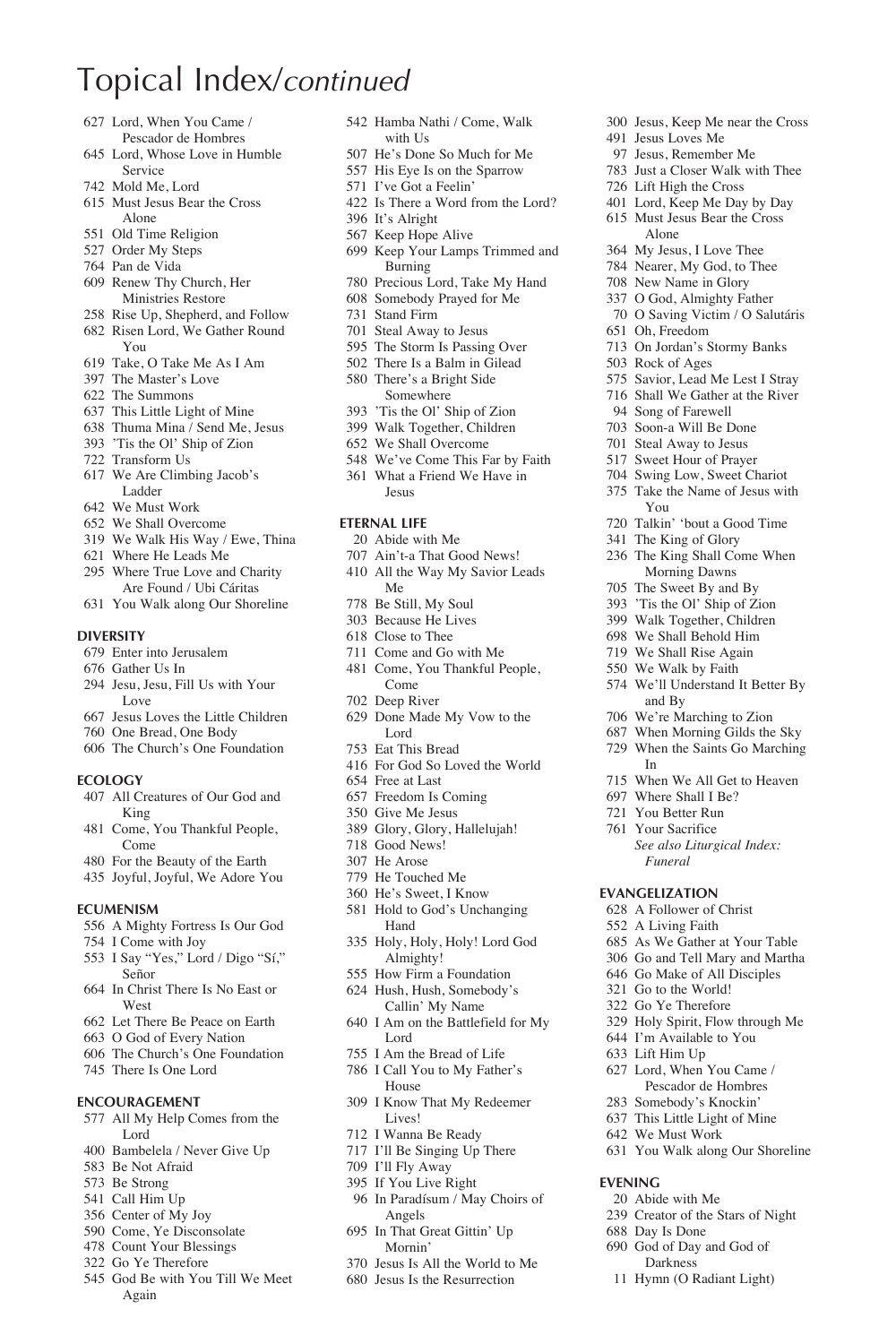- Jesus in the Morning
- Luke 1:46–53 / My Soul Gives Glory
- Mary's Canticle
- Now Let Your Servant Go in Peace
- Salve Regína / Hail, Queen of Heaven
- The Angels Keep A-Watchin'

#### **Exile**

- Come, O Long-Expected Jesus
- Go Down, Moses
- O Come, O Come, Emmanuel
- Our Father, We Have Wandered Salve Regína / Hail, Queen of Heaven

#### **Faith**

- A Living Faith
- A Mighty Fortress Is Our God
- All the Way My Savior Leads Me
- Alleluia! Sing to Jesus
- Amazing Grace!
- Blest Are They
- Call Him Up
- Changed Mah Name
- Christ the Lord Is Risen Today Come Adore / Tantum Ergo
- 
- Come, Holy Ghost Come, Ye Disconsolate
- Every Day Is a Day of
- Thanksgiving
- For All the Saints
- For God So Loved the World
- Gather Us In
- Hail Our Savior's Glorious
- Body / Pange Lingua Halleluya! Pelo Tsa Rona /
- Halleluya! We Sing Your Praises
- Heaven's Christmas Tree
- Hidden Here before Me / Adóro Te Devóte
- Hold to God's Unchanging Hand
- I Am the Bread of Life
- I Don't Feel No Ways Tired
- I Love to Tell the Story
- I Really Love the Lord!
- I Say "Yes," Lord / Digo "Sí," Señor
- I Will Arise
- I Will Do a New Thing
- If You Believe and I Believe
- Is Your All on the Altar
- It Is Well with My Soul
- Jesus Is Here Right Now
- Jubiláte, Sérvite / Raise a Song of Gladness
- Let Us Enter into Covenant
- Lord, Make Me More Holy Lord, Who at Your First
- Eucharist Luke 1:46–53 / My Soul Gives
- Glory
- My Faith Looks Up to Thee
- My Help Cometh from the Lord
- O Holy Savior!
- Old Time Religion
- On Eagle's Wings
- Pass Me Not, O Gentle Savior
- Rejoice!
- Sing with All the Saints in Glory
- The Church of Christ Cannot Be Bound

Topical Index/*continued*

 Remember Me Stand Firm

 Let All the People Praise Thee Luke 1:68–79 / Now Bless the God of Israel O Dawn of All Creation Old Time Religion On Eagle's Wings Praise, My Soul, the King of Heaven

Praise to the Lord, the Almighty

 Standing on the Promises Sweet Hour of Prayer Taste and See Thank You, Lord The Solid Rock There's a Bright Side Somewhere This Day

 We Gather in Memory We Won't Leave Here Like We

 We've Come This Far by Faith What a Friend We Have in Jesus **Family Life** Center of My Joy Enter into Jerusalem For the Beauty of the Earth Let There Be Peace on Earth Lord, Be Glorified Sing of Mary, Pure and Lowly Soon-a Will Be Done We Gather in Memory

 Forty Days and Forty Nights Lord, Who throughout These Forty Days The Glory of These Forty Days There's a Bright Side Somewhere

Came

**Fasting**

**Fear**

**Feast**

 Amazing Grace! Be Not Afraid Come to the Feast On Eagle's Wings The Lord Is My Light The Summons We Shall Overcome

 All Are Welcome As We Gather at Your Table At the Lamb's High Feast We

Sing Come to the Feast Come, Ye Disconsolate Here I Am, Lord I Call You to My Father's House Let Us Enter into Covenant Risen Lord, We Gather Round

You Take and Eat

 Alleluia! Sing to Jesus Eat This Bread I Call You to My Father's House

**Food**

- The Church's One Foundation The Reign of God
- The Summons
- The Sweet By and By
- The Virgin Mary Had a Baby Boy
- There Is a Fountain
- There Is One Lord
- There's a Bright Side Somewhere
- Through It All
- To God Be the Glory
- Veni Creátor Spíritus
- We Shall Overcome
- We Walk by Faith
- We'll Understand It Better By and By
- We've Come This Far by Faith Yes, God Is Real
- Yield Not to Temptation
- You Can't Make Me Doubt Him

#### **Faith in Jesus Christ**

- Center of My Joy
- Certainly, Lord!
- Certainly, Lord! (RENEWAL OF BAPTISMAL PROMISES)
- Give Me Jesus
- He's So Real
- I Know Jesus
- Jesus Is a Rock in a Weary Land
- Jesus Is Real to Me
- No, Not One!
- O Holy Savior!
- Oh, It Is Jesus
- You, Lord, Are Both Lamb and Shepherd

#### **Faithfulness of God**

- Abide with Me
- Be Still, My Soul
- Count Your Blessings Every Day Is a Day of Thanksgiving
- God Is
- God Never Fails
- Great Is Thy Faithfulness
- He's So Freely Passing Out
- **Blessings**
- Hold Back the Night

 I Must Tell Jesus I Thank You, Jesus I Will Do a New Thing I Worship Thee Imela / We Thank You, God Into Your Hands Keep Me Every Day Know That God Is Good / Mungu Ni Mwema

Leave It There

- Hold to God's Unchanging Hand
- Hold Us in Your Mercy: Penitential Litany I Don't Feel No Ways Tired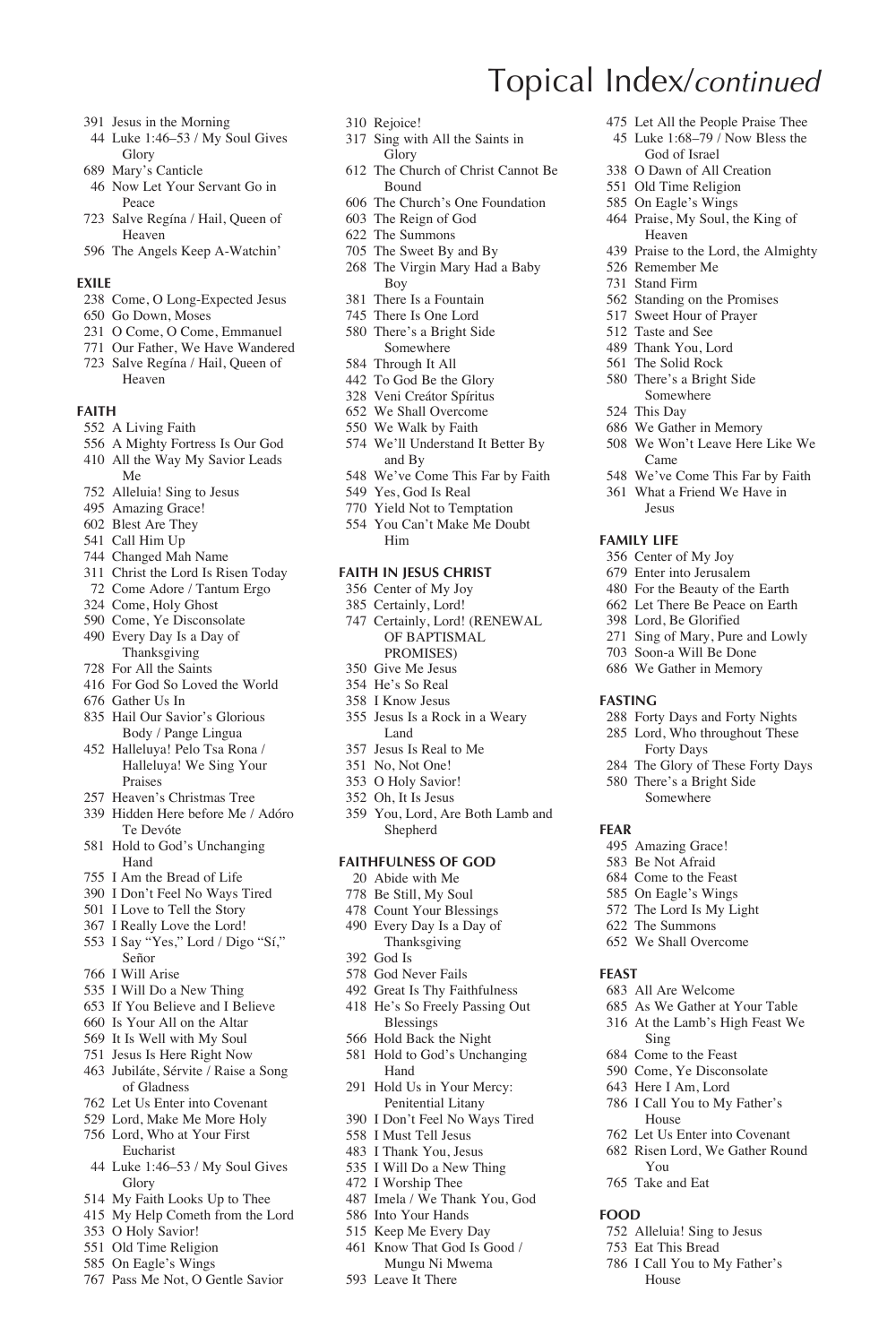### Topical Index/*continued*

- 471 I Will Sing Hallelujah
- The King of Love My Shepherd Is
- The Word

#### **Forgiveness**

*See Mercy, Reconciliation*

#### **Freedom**

- America the Beautiful
- Baptized in Water
- Behold the Star!
- Blest Be the Tie That Binds
- Come, Magnify the Lord with
- Me Come, O Long-Expected Jesus
- Come to the Feast
- Creator of the Stars of Night
- Free at Last
- Freedom Is Coming
- Go Down, Moses
- God Has Smiled on Me
- God of Our Fathers
- Hail to the Lord's Anointed He Had a Dream
- 
- He Looked beyond My Fault He's So Real
- 
- His Eye Is on the Sparrow
- Holy Spirit, Come and Fill I Am Redeemed
- I Come with Joy
- 
- I Receive the Living God If You Believe and I Believe
- Keep the Dream Alive
- Lift Every Voice and Sing
- Messiah Now Has Come
- Mine Eyes Have Seen the Glory
- Oh, Freedom
- On Jordan's Bank
- Soon and Very Soon
- Steal Away to Jesus
- Swing Low, Sweet Chariot
- Take and Eat
- Taste and See
- Thank You, Jesus
- The Star-Spangled Banner There's a Wideness in God's Mercy
- This Day
- Victory Is Mine
- We Gather Together
- We Shall Overcome
- We Walk His Way / Ewe, Thina
- We've Come a Long Way, Lord

#### **Friendship**

- For the Beauty of the Earth
- God Sends Us His Spirit
- He Had a Dream
- I Come with Joy
- Jesus Is All the World to Me
- There Is a Balm in Gilead

#### **Gathering**

- All Are Welcome
- All People That on Earth Do Dwell
- As We Gather at Your Table
- Bless This House
- Christ Is Our Peace
- Come All You People
- Come to the Feast
- Come, You Thankful People, Come

Crown Him with Many Crowns

 The Sweet By and By There Is One Lord This Is My Father's World To God Be the Glory **Going Forth** *See Sending Forth*

**Gospel** *See Word of God*

 Amazing Grace (meter hymn) America the Beautiful Ave María

 Can't Nobody Do Me Like Jesus

 Come Down, O Love Divine Come, Holy Ghost Come Out the Wilderness Come, Thou Fount of Every Blessing Fix Me, Jesus

 For God So Loved the World Go to the World! God Has Smiled on Me God Is a Good God Hail to the Lord's Anointed He Looked beyond My Fault He's Done So Much for Me He's So Freely Passing Out Blessings I Am Redeemed I Am Thine I Love to Tell the Story I Will Arise I'm So Glad Immaculate Mary Let All the People Praise Thee Lord, Keep Me Day by Day Love Divine, All Loves Excelling My Faith Looks Up to Thee

 No, Not One! Now Behold the Lamb Now Thank We All Our God O Dawn of All Creation O for a Thousand Tongues to

Sing

Mercy

Came

Cross

 O How He Loves You and Me Oh, What He's Done for Me On Jordan's Bank Praise, My Soul, the King of Heaven Renew Thy Church, Her Ministries Restore Rock of Ages Shine on Me Taste and See

 The Church's One Foundation The Glory of These Forty Days The Old Rugged Cross The Sweet By and By There Is a Balm in Gilead There's a Wideness in God's

 Wash, O God, Our Sons and Daughters We Won't Leave Here Like We

 What Wondrous Love Is This When I Survey the Wondrous

 Abide with Me Amazing Grace!

**Grace**

- Enter into Jerusalem
- Gather, Christians
- Gather Us In
- Holy God, We Praise Thy Name
- I Come with Joy
- I Just Came to Praise the Lord
- In the Beauty of Holiness
- Jesu Tawa Pano / Jesus, We Are Here
- Jesus Is the Resurrection
- Jubiláte, Sérvite / Raise a Song of Gladness
- Lord, Whose Love in Humble Service
- Praise God from Whom All Blessings Flow
- Praise to the Lord
- Praise to the Lord, the Almighty Risen Lord, We Gather Round
- You Shall We Gather at the River
- 
- The Glory of the Lord
- The Lord Is in His Holy Temple The Word
- This Is Holy Ground
- We Are Standing on Holy Ground
- We Bring the Sacrifice of Praise
- We Gather in Memory
- We Gather Together
- We Have Come into This House
- We've Come to Worship You

#### **Giving** *See Offering, Sharing*

#### **God the Father/Creator**

- A Mighty Fortress Is Our God All People That on Earth Do
- Dwell
- Baptized in Water Come All You People
- Come and Go with Me
- Come Now, Almighty King
- Creator of the Stars of Night
- Eternal Father, Strong to Save Father, I Stretch My Hands to

 Father, I Stretch My Hands to Thee (meter hymn) For God So Loved the World Great Is Thy Faithfulness He's Got the Whole World in His Hand He's So Freely Passing Out Blessings How Excellent Is Thy Name Hymn (O Radiant Light) Joyful, Joyful, We Adore You Let All Things Now Living Let There Be Peace on Earth My Heavenly Father Watches over Me O God, Almighty Father O God, Our Help in Ages Past O How I Love Jesus Of the Father's Love Begotten Plenty Good Room Praise to the Lord Praise, My Soul, the King of Heaven Revive Us Again

Father, I Adore You

Thee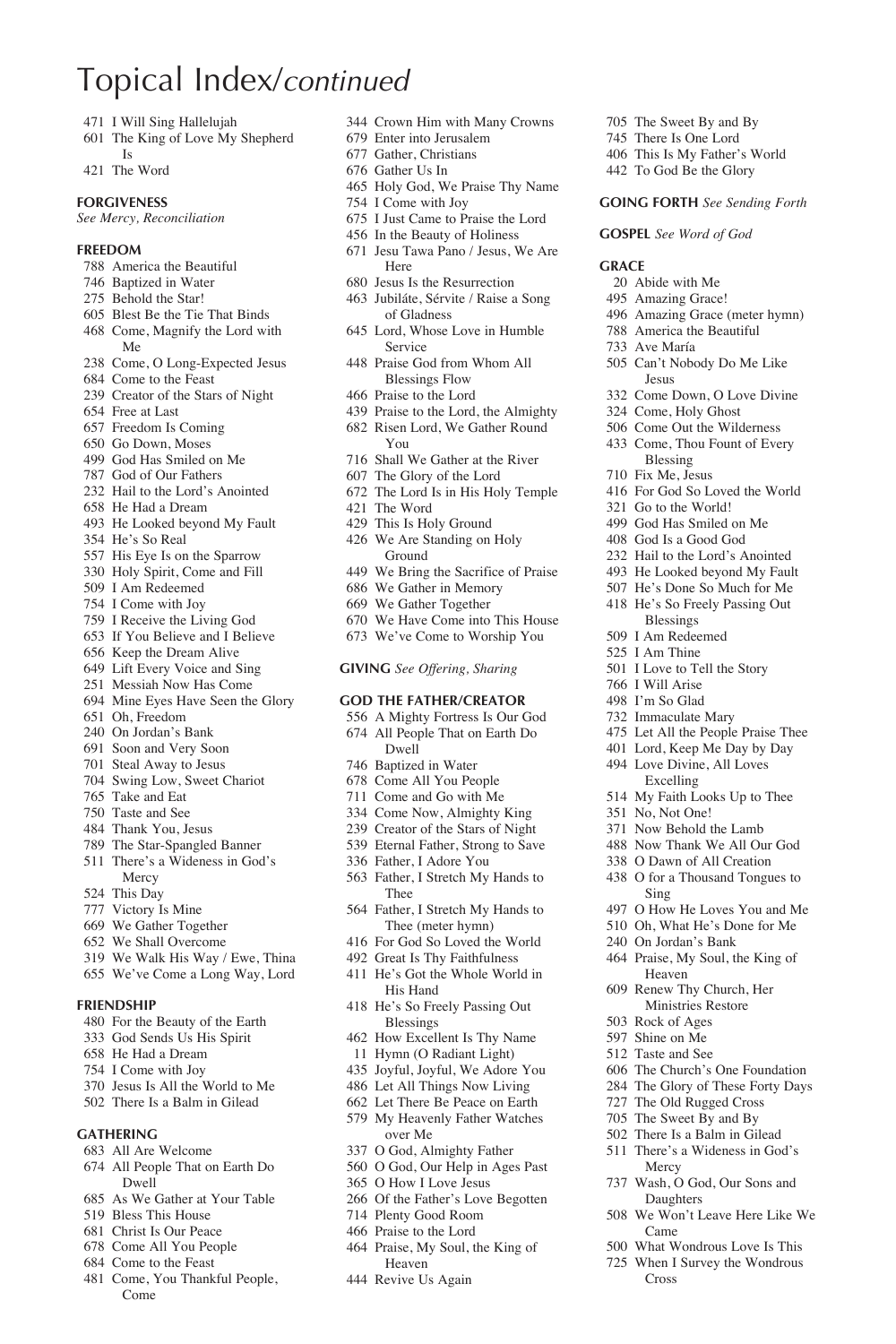- When We All Get to Heaven
- Where He Leads Me
- Your Grace and Mercy

#### **Gratitude** *See Thanksgiving*

#### **Grief**

- Be Still, My Soul
- Come to the Feast
- Come, Ye Disconsolate
- Done Made My Vow to the Lord
- It Is Well with My Soul
- Just Let Him In
- My Faith Looks Up to Thee
- Nearer, My God, to Thee
- Precious Lord, Take My Hand Soon and Very Soon
- Sweet Hour of Prayer
- Through It All
- What a Friend We Have in
- Jesus

#### **Guidance**

- A Praying Spirit
- Abide with Me All the Way My Savior Leads
- Me
- Center of My Joy
- Close to Thee
- Dear Lord, Forgive!
- Follow Jesus
- God Be with You Till We Meet Again
- God Has Smiled on Me
- God of Our Fathers
- God Sends Us His Spirit
- Guide My Feet
- He Has Done Great Things for Me
- He Knows Just What I Need
- He's Done So Much for Me
- How Firm a Foundation
- I Call You to My Father's House
- I Know Jesus
- I Want Jesus to Walk with Me
- In the Garden
- Lead Me, Guide Me
- Lead Me, Lord
- Let All Things Now Living Let Us Talents and Tongues
- Employ
- Lord, Help Me to Hold Out
- Mold Me, Lord
- My Faith Looks Up to Thee
- No, Not One!
- Now Thank We All Our God
- O God of Every Nation
- O God, Our Help in Ages Past
- O Holy Savior! Order My Steps
- 
- Pass Me Not, O Gentle Savior Precious Lord, Take My Hand
- Renew Thy Church, Her
- Ministries Restore
- Savior, Lead Me Lest I Stray
- Spirit of the Living God The King of Love My Shepherd
- Is
- The Master's Love
- There's a Bright Side Somewhere
- Thuma Mina / Send Me, Jesus
	- Thy Way, O Lord
	- Wash, O God, Our Sons and

Topical Index/*continued*

 For All the Saints Free at Last Good News! He Touched Me He's Sweet, I Know Heaven's Christmas Tree Hold to God's Unchanging Hand

 Holy God, We Praise Thy Name I Am the Bread of Life I Call You to My Father's House I Know That My Redeemer Lives! I Love to Tell the Story I Wanna Be Ready

I Want to Walk as a Child of the

 Jesus Is All the World to Me Jesus Is Here Right Now Jesus, Remember Me Joyful, Joyful, We Adore You Just a Closer Walk with Thee Just a Little Talk with Jesus Love Divine, All Loves Excelling Must Jesus Bear the Cross Alone My Faith Looks Up to Thee My Jesus, I Love Thee Nearer, My God, to Thee New Name in Glory No, Not One!

 Now Thank We All Our God O for a Thousand Tongues to

O Saving Victim / O Salutáris

 On Jordan's Stormy Banks Once in Royal David's City

 Salve Regína / Hail, Queen of Heaven Savior, Lead Me Lest I Stray Shall We Gather at the River Sing with All the Saints in Glory Song of Farewell Soon and Very Soon Soon-a Will Be Done Steal Away to Jesus Swing Low, Sweet Chariot Take the Name of Jesus with

Sing

Oh, Freedom

You

 Talkin' 'bout a Good Time The Church's One Foundation The Sweet By and By To God Be the Glory Walk Together, Children We Shall Behold Him

 One Day Plenty Good Room Praise Him! Praise Him! Precious Lord, Take My Hand Rejoice, the Lord Is King! Rock of Ages

Light I'll Be Singing Up There I'll Fly Away If You Live Right In Paradísum / May Choirs of

Angels In That Great Gittin' Up Mornin' It's Alright

- Daughters
- We Gather Together
- We'll Understand It Better By and By
- Yield Not to Temptation

#### **Harvest**

- Come, You Thankful People, Come
- Great Is Thy Faithfulness
- The Reign of God

#### **Healing**

- Amazing Grace
- Because He Lives
- Bless That Wonderful Name of Jesus
- Can't Nobody Do Me Like
	- Jesus
- Come to the Feast
- Come, Ye Disconsolate
- Fix Me, Jesus
- God Is
- Have Thine Own Way, Lord!
- Here Am I
- Hold Us in Your Mercy: Penitential Litany
- Holy Spirit, Come and Fill
- I Am on the Battlefield for My Lord
- I Know the Lord Has Laid His Hands on Me
- Is There a Word from the Lord?
- Leave It There
- Mold Me, Lord
- No, Not One!
- O for a Thousand Tongues to Sing
- O God of Every Nation
- Oh, It Is Jesus
- On Jordan's Bank
- Pass Me Not, O Gentle Savior Risen Lord, We Gather Round

 There Is a Balm in Gilead There's a Wideness in God's

- You Songs of Thankfulness and
	- Praise
- Thank You, Lord
- The Joy of the Lord The King of Glory

Mercy Veni Creátor Spíritus Your Sacrifice

 Abide with Me Ain't-a That Good News! All the Way My Savior Leads

Me At the Cross Her Station Keeping Be Still, My Soul Come and Go with Me Come, You Thankful People,

Come Count Your Blessings Day Is Done Deep River Fix Me, Jesus

**Heaven**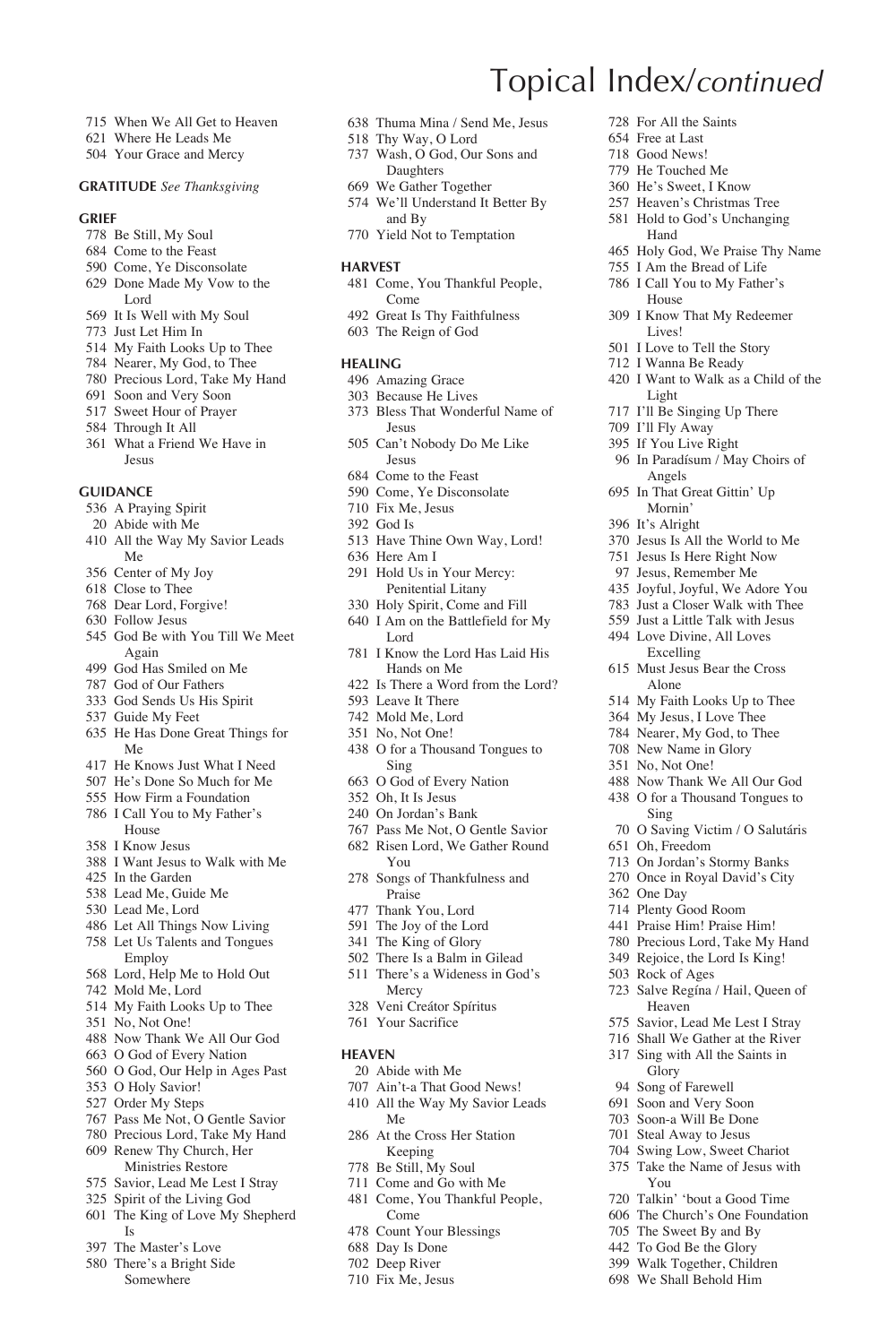### Topical Index/*continued*

- We Shall Rise Again
- We Walk by Faith
- We'll Understand It Better By and By
- We're Marching to Zion
- When Morning Gilds the Sky When the Saints Go Marching
- In
- When We All Get to Heaven
- Where Shall I Be?
- Where True Love and Charity Are Found / Ubi Cáritas
- With Hands Lifted Up
- You Better Run

#### **Holiness**

- Acceptable to You
- Bless This House
- Blest Are They
- Dear Lord, Forgive!
- Down at the Cross
- Fix Me, Jesus
- Gather Us In
- Give Me a Clean Heart
- Holy, Holy, Holy! Lord God Almighty!
- Holy Is the Lord
- If You Live Right
- In the Beauty of Holiness
- Lift Him Up
- Litany of the Saints
- Lord, I Want to Be a Christian
- Lord, Keep Me Day by Day
- Lord, Make Me More Holy
- O Holy Night!
- O Sanctíssima / O Most Holy One
- Order My Steps
- Plenty Good Room
- Rock of Ages
- Sanctuary
- Sing Praise to God for Friends
- Spirit of God, Descend upon My Heart
- Take Me to the Water
- The Lord Is in His Holy Temple
- The Solid Rock
- Wash, O God, Our Sons and Daughters
- We Have Come into This House
- Yield Not to Temptation

#### **Holy Name of God**

- Anoint Us
- Bless the Lord
- Christ Is Our Peace
- Come, Magnify the Lord with Me
- Come Now, Almighty King
- Enter into Jerusalem
- Every Day Is a Day of Thanksgiving
- Hallelujah, Amen
- Hold Back the Night
- Holy God, We Praise Thy Name
- How Excellent Is Thy Name
- How Majestic Is Your Name
- I Just Came to Praise the Lord
- I Will Sing Hallelujah
- Luke 1:46–53 / My Soul Gives
- Glory
- Mary's Canticle
- Psalm 8: O Lord, How Excellent

We've Come to Worship You

 Spirit of God, Descend upon My Heart Spirit of the Living God Standing on the Promises Sweet, Sweet Spirit The Gift of Love The Glory of the Lord To Be the Body Veni Creátor Spíritus Veni Sancte Spíritus Wa Wa Wa Emimimo / Come, O Holy Spirit Wade in the Water Wash, O God, Our Sons and Daughters We Are One **Homecoming** Amazing Grace! Come, Thou Fount of Every Blessing Deep River

I Am on the Battlefield for My

Lord I Receive the Living God Must Jesus Bear the Cross Alone On Jordan's Stormy Banks Our Father, We Have Wandered Precious Lord, Take My Hand Softly and Tenderly Jesus Is Calling Soon-a Will Be Done Steal Away to Jesus Swing Low, Sweet Chariot The King of Love My Shepherd

Is

A Living Faith

 Amazing Grace! Bambelela / Never Give Up Be Not Afraid

 Gather Us In Great Is Thy Faithfulness Hail to the Lord's Anointed He Had a Dream Hold to God's Unchanging Hand How Firm a Foundation I Am Thine

Señor I'll Fly Away Immaculate Mary In That Great Gittin' Up Mornin' Jesus Is a Rock in a Weary Land

A Mighty Fortress Is Our God

 Blest Be the Tie That Binds Come, Lord, and Tarry Not! Come, O Long-Expected Jesus Come, Ye Disconsolate Day Is Done Eat This Bread Forty Days and Forty Nights

 I Don't Feel No Ways Tired I Heard the Voice of Jesus Say I Know That My Redeemer Lives!

I Say "Yes," Lord / Digo "Sí,"

 Jesus, Keep Me near the Cross Jesus, Remember Me

**Hope**

- What a Mighty God We Serve What Wondrous Love Is This
- With Hands Lifted Up
- 

#### **Holy Name of Jesus**

- All Hail the Power of Jesus' Name! (CORONATION)
- All Hail the Power of Jesus' Name! (DIADEM)
- Bless That Wonderful Name of Jesus
- Call Him Up
- Creator of the Stars of Night
- Down at the Cross
- Emmanuel, Emmanuel
- For All the Saints
- Glorious Is the Name of Jesus
- Hail to the Lord's Anointed
- His Name Is Wonderful
- I Love You, Lord, Today
- I've Just Come from the Fountain
- In the Name of Jesus
- Jesus
- Jesus Shall Reign
- Lift High the Cross
- Must Jesus Bear the Cross Alone
- O Come, Let Us Adore Him
- O for a Thousand Tongues to Sing
- O Holy Night!
- O How I Love Jesus
- Perfect Praise
- Praise Him! Praise Him!
- Praise the Name of Jesus
- So Glad I'm Here
- Take Me to the Water
- Take the Name of Jesus with You
- The Master's Love

 Baptized in Water Blessed Quietness Come Down, O Love Divine Come, Holy Ghost Come Now, Almighty King Come, Ye Disconsolate Eternal Father, Strong to Save Every Time I Feel the Spirit Father, I Adore You God Sends Us His Spirit

- There's Something about That Name
- We Have Come into This House We Won't Leave Here Like We Came

#### **Holy Spirit** Anointing

Holy Spirit

 Holy Spirit, Come and Fill Holy Spirit, Flow through Me I Come with Joy I Surrender All I've Got a Feelin' If You Believe and I Believe Immaculate Mary Keep Me Every Day O God, Almighty Father Precious Jesus Revive Us Again Something on the Inside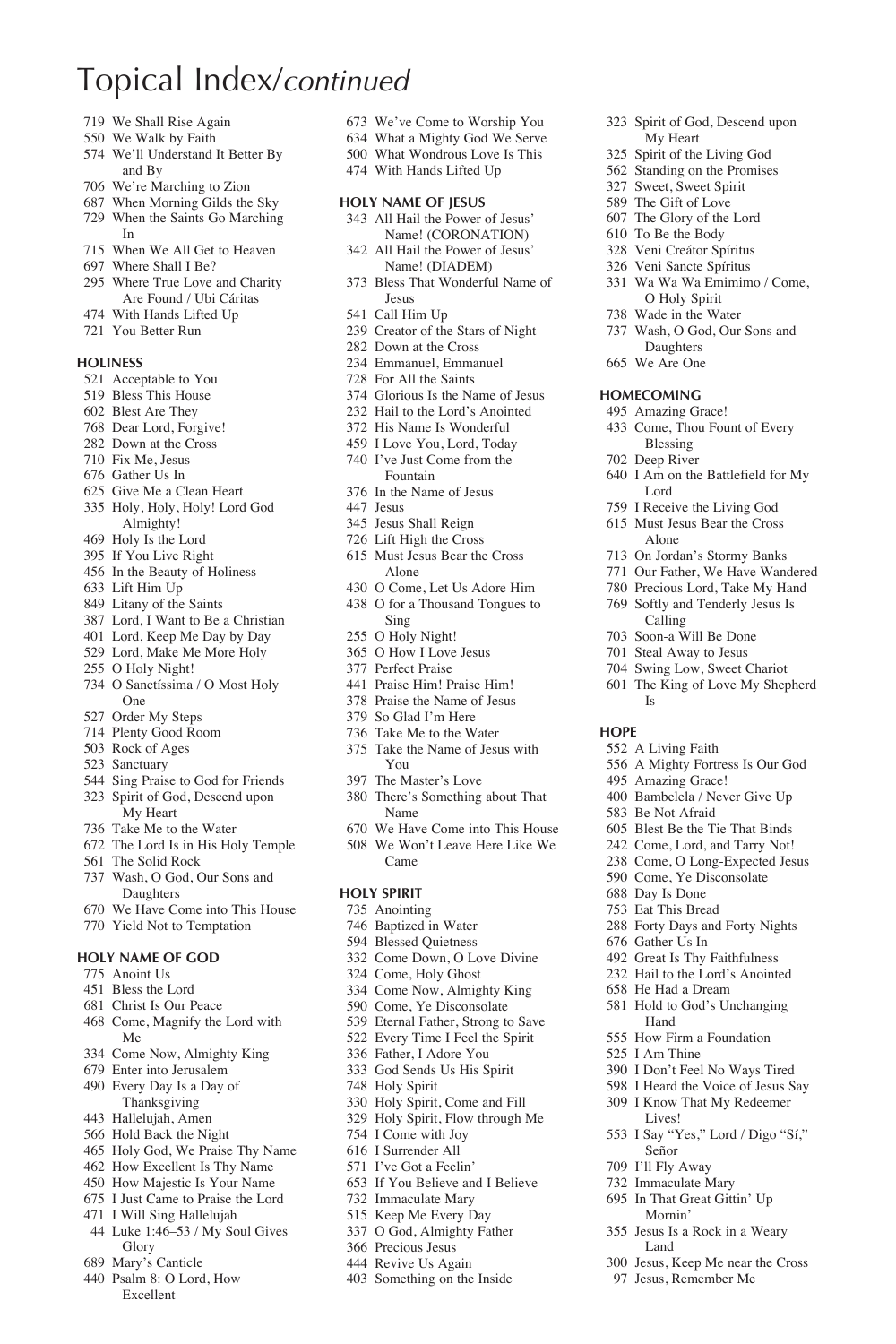- Joyful, Joyful, We Adore You
- Keep Hope Alive
- Keep the Dream Alive
- Lift Every Voice and Sing
- Make of Our Life a House of Praise
- Messiah Now Has Come
- Night of Silence
- O God of Every Nation
- O God, Our Help in Ages Past
- O Holy Savior!
- O How He Loves You and Me
- O Lord, Hear My Prayer On Eagle's Wings
- Salve Regína / Hail, Queen of Heaven
- Savior, Lead Me Lest I Stray
- Shall We Gather at the River
- Somebody's Knockin'
- Soon and Very Soon
- Star-Child
- Steal Away to Jesus
- Sweet Hour of Prayer
- Take the Name of Jesus with You
- Taste and See
- The King of Love My Shepherd Is
- The King Shall Come When Morning Dawns
- The Solid Rock
- There Is a Balm in Gilead
- There Is One Lord
- There's a Bright Side Somewhere
- We Gather Together
- We Shall Overcome
- We Shall Rise Again
- We Walk by Faith
- We'll Understand It Better By and By
- We're Marching to Zion

#### **Humility**

- Blest Are They
- Changed Mah Name
- Come Here, Jesus, If You Please
- Give Me a Clean Heart
- Have Thine Own Way, Lord!
- Just As I Am
- Lord, Make Me More Holy
- Luke 1:46–53 / My Soul Gives Glory
- Mary's Canticle
- O Christ, What Can It Mean for  $I\bar{S}$
- O Sanctíssima / O Most Holy One
- Order My Steps
- Pan de Vida
- There Is One Lord
- Thy Way, O Lord
- We Have Come into This House

#### **Hunger and Thirst**

- All the Way My Savior Leads Me
- Come to the Feast
- Eat This Bread
- Halleluya! Pelo Tsa Rona / Halleluya! We Sing Your Praises
- I Am the Bread of Life
- I Heard the Voice of Jesus Say

Topical Index/*continued*

Praise O Holy Savior! Order My Steps Renew Thy Church, Her Ministries Restore Shall We Gather at the River

 Shine on Me Something Within The Sweet By and By Until I Found the Lord

**Interfaith**

**Jesus Christ**

Sing Ave María Center of My Joy Christ Is Our Peace Christ the Lord Is Risen Today Come Adore / Tantum Ergo Come Now, Almighty King Come, O Long-Expected Jesus Eternal Father, Strong to Save Father, I Adore You Father, I Stretch My Hands to

Thee Follow Jesus

Give Me Jesus

Christ I Come with Joy

I Know Jesus

I Heard the Voice of Jesus Say

 I Know That My Redeemer Lives!

 For God So Loved the World Forty Days and Forty Nights Freedom Is Coming From the Dawning of Creation

 Hail, Holy Queen Enthroned Above Hail Our Savior's Glorious Body / Pange Lingua Hail to the Lord's Anointed He Is King of Kings He Is Lord He's Sweet, I Know Hold Us in Your Mercy: Penitential Litany How Firm a Foundation Hush, Hush, Somebody's Callin' My Name I Am the Bread of Life I Can Do All Things through

 It Is Well with My Soul Leaning on the Everlasting Arms

Make of Our Life a House of

 Jubiláte, Sérvite / Raise a Song of Gladness Let All Things Now Living Let There Be Peace on Earth Praise, My Soul, the King of Heaven

 Siyahamba / We Are Marching The Lord Is My Light

 A Mighty Fortress Is Our God All Glory, Laud, and Honor 318 Alleluia! Alleluia! Let the Holy Anthem Rise Alleluia! Sing to Jesus At the Cross Her Station Keeping At the Lamb's High Feast We

- I Receive the Living God
- Lift Him Up
- Risen Lord, We Gather Round You
- The Joy of the Lord
- 574 We'll Understand It Better By and By
- You Satisfy the Hungry Heart
- Your Sacrifice

#### **Images of God**

- From the Dawning of Creation God of Day and God of
	- Darkness
- I Thank You, Jesus
- O Christ, What Can It Mean for Us
- O Dawn of All Creation
- Star-Child
- Take and Eat
- To Be the Body
- You, Lord, Are Both Lamb and Shepherd

#### **Incarnation**

- Alleluia! Sing to Jesus
- Ave María
- Come Now, Almighty King
- Creator of the Stars of Night
- From the Dawning of Creation
- Hail, Holy Queen Enthroned Above
- Hail Our Savior's Glorious Body / Pange Lingua
- Hark! The Herald Angels Sing Hidden Here before Me / Adóro Te Devóte
- Hold Us in Your Mercy: Penitential Litany
- Lo, How a Rose E'er Blooming O Come, All Ye Faithful /
- Adéste Fidéles
- O God, Almighty Father
- Of the Father's Love Begotten
- Once in Royal David's City
- Rise Up, Shepherd, and Follow
- Sing of Mary, Pure and Lowly
- Songs of Thankfulness and Praise
- You, Lord, Are Both Lamb and Shepherd

#### **Inner Peace**

- Be Still, God Will Fight Your Battles
- Be Still, My Soul
- Blessed Assurance, Jesus Is Mine!
- Blessed Quietness

 I Am Thine I Love to Tell the Story I've Got Peace Like a River Is Your All on the Altar

 Cast Down, O God, the Idols Center of My Joy

 Come and Go with Me Forty Days and Forty Nights Hold Back the Night Holy Spirit, Come and Fill Hush, Hush, Somebody's Callin' My Name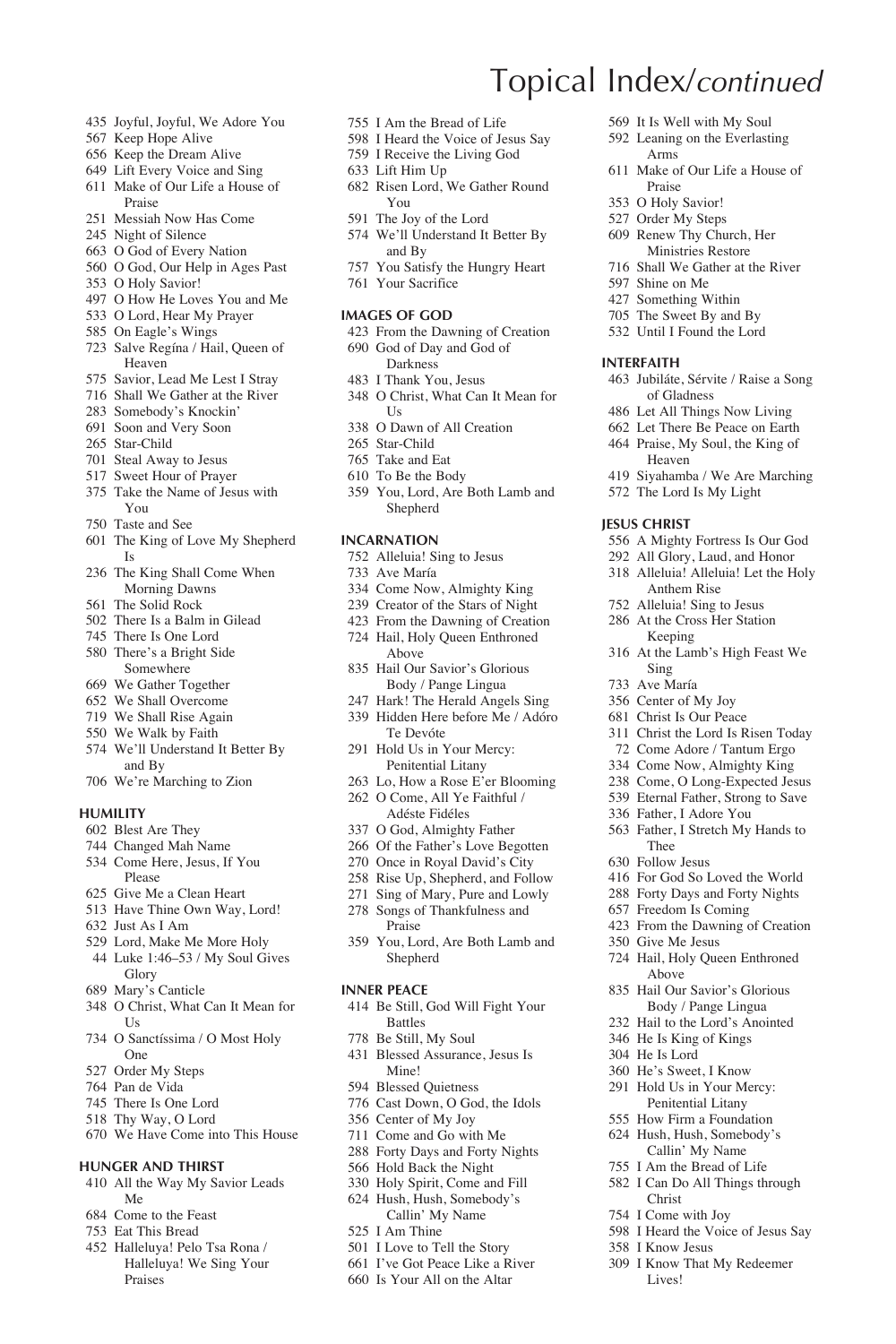### Topical Index/*continued*

- I Know the Lord Has Laid His Hands on Me
- I Must Tell Jesus
- I Receive the Living God
- I Shall Not Be Moved
- I Thank You, Jesus
- I Want Jesus to Walk with Me I Want to Walk as a Child of the
- Light
- I've Decided to Make Jesus My Choice
- Immaculate Mary
- Jesus Christ Is Risen Today
- Jesus Christ Is the Way
- Jesus in the Morning Jesus Is a Rock in a Weary Land
- Jesus Is All the World to Me
- Jesus Is Real to Me
- Jesus Is the Resurrection
- Jesus, Remember Me
- Jesus Shall Reign
- Jesus, Tempted in the Desert
- Love Divine, All Loves Excelling
- Luke 1:68–79 / Now Bless the God of Israel
- Messiah Now Has Come
- Mine Eyes Have Seen the Glory Morning Hymn
- Now Let Your Servant Go in Peace
- O Come, All Ye Faithful / Adéste Fidéles
- O God, Almighty Father
- O God of Every Nation
- O Holy Night!
- O Sacred Head, Surrounded
- O Saving Victim / O Salutáris
- Oh, It Is Jesus
- Precious Lord, Take My Hand
- Revive Us Again
- Ride On, Jesus, Ride
- Rise Up, Shepherd, and Follow
- Salve Regína / Hail, Queen of
- Heaven Sign Me Up
- Sing with All the Saints in Glory
- Softly and Tenderly Jesus Is Calling
- Somebody's Knockin'
- Songs of Thankfulness and Praise
- Star-Child
- Steal Away to Jesus
- Take and Eat
- Thank You, Jesus
- Thank You, Lord
- The Church's One Foundation
- The Glory of These Forty Days
- The Reign of God
- The Solid Rock
- The Summons
- There Is One Lord
- There's a Wideness in God's Mercy
- 'Tis the Ol' Ship of Zion
- To God Be the Glory
- To Jesus Christ, Our Sovereign King
- We Are Standing on Holy Ground
- We Must Work
- We Walk by Faith
- Wonderful Counselor
- Worship Him
- You, Lord, Are Both Lamb and Shepherd

 Hail, Holy Queen Enthroned Above Hail to the Lord's Anointed Halleluya! Pelo Tsa Rona / Halleluya! We Sing Your

 I Heard the Voice of Jesus Say I Know That My Redeemer Lives! I Love You, Lord I Receive the Living God I Want to Walk as a Child of the

 I've Got Peace Like a River I've Got the Joy, Joy, Joy Immaculate Mary In the Garden

 Is There Anybody Here Who Loves My Jesus? Jesus Is All the World to Me Jesus, the Light of the World Joy to the World Joyful, Joyful, We Adore You Leaning on the Everlasting Arms

 Let All the People Praise Thee Let All Things Now Living Let Us Talents and Tongues Employ Lift Every Voice and Sing Love Divine, All Loves Excelling Mary's Canticle Must Jesus Bear the Cross Alone Nearer, My God, to Thee Now Thank We All Our God O Come, O Come, Emmanuel O for a Thousand Tongues to

Sing Oh, Freedom Oh, Happy Day Praise God from Whom All Blessings Flow Praise Him! Praise Him!

Rejoice!

You The Joy of the Lord There's a Wideness in God's

Mercy This Day This Is the Day To God Be the Glory Victory Is Mine We Gather in Memory We Will Walk with God / Sizohamba

 Rejoice, the Lord Is King! Something Within Soon and Very Soon Take the Name of Jesus with

Praises He Came Down He Touched Me He's So Real His Eye Is on the Sparrow How Great Thou Art Hush, Hush, Somebody's Callin' My Name Hymn (O Radiant Light)

 I Am Thine I Come with Joy

Light I'll Fly Away I'm So Glad

#### **Journey**

- Close to Thee
- Come, Thou Fount of Every Blessing
- Count Your Blessings
- Fix Me, Jesus
- Go Down, Moses
- Hamba Nathi / Come, Walk with Us
- Hold to God's Unchanging Hand
- How Firm a Foundation
- I Heard the Voice of Jesus Say
- I Want Jesus to Walk with Me
- Is Your All on the Altar
- Keep Your Lamps Trimmed and Burning
- Leaning on the Everlasting Arms
- Let All Things Now Living
- Let There Be Peace on Earth
- Lift Every Voice and Sing
- Lord, Keep Me Day by Day
- Nearer, My God, to Thee
- O God, Our Help in Ages Past
- Rise Up, Shepherd, and Follow
- Shall We Gather at the River Siyahamba / We Are Marching
- 
- Stations of the Cross
- Take the Name of Jesus with You
- The King of Love My Shepherd Is
- The Storm Is Passing Over
- Trust and Obey
- Walk Together, Children
- We Walk His Way / Ewe, Thina We Will Walk with God /
- Sizohamba
- When We All Get to Heaven

#### **Joy**

- All People That on Earth Do Dwell
- All the Way My Savior Leads Me
- Alleluia! The Lord Has Come
- Angels We Have Heard on High

 Christ the Lord Is Risen Today Come and Go with Me Come, Magnify the Lord with

 Come Out the Wilderness Come, Ye Disconsolate Glorious Is the Name of Jesus Glory, Glory, Hallelujah! God Has Smiled on Me

 Be Still, My Soul Blessed Assurance, Jesus Is Mine!

 Blessed Quietness Blest Are They Blest Be the Tie That Binds Center of My Joy

Me

 God Is Good News!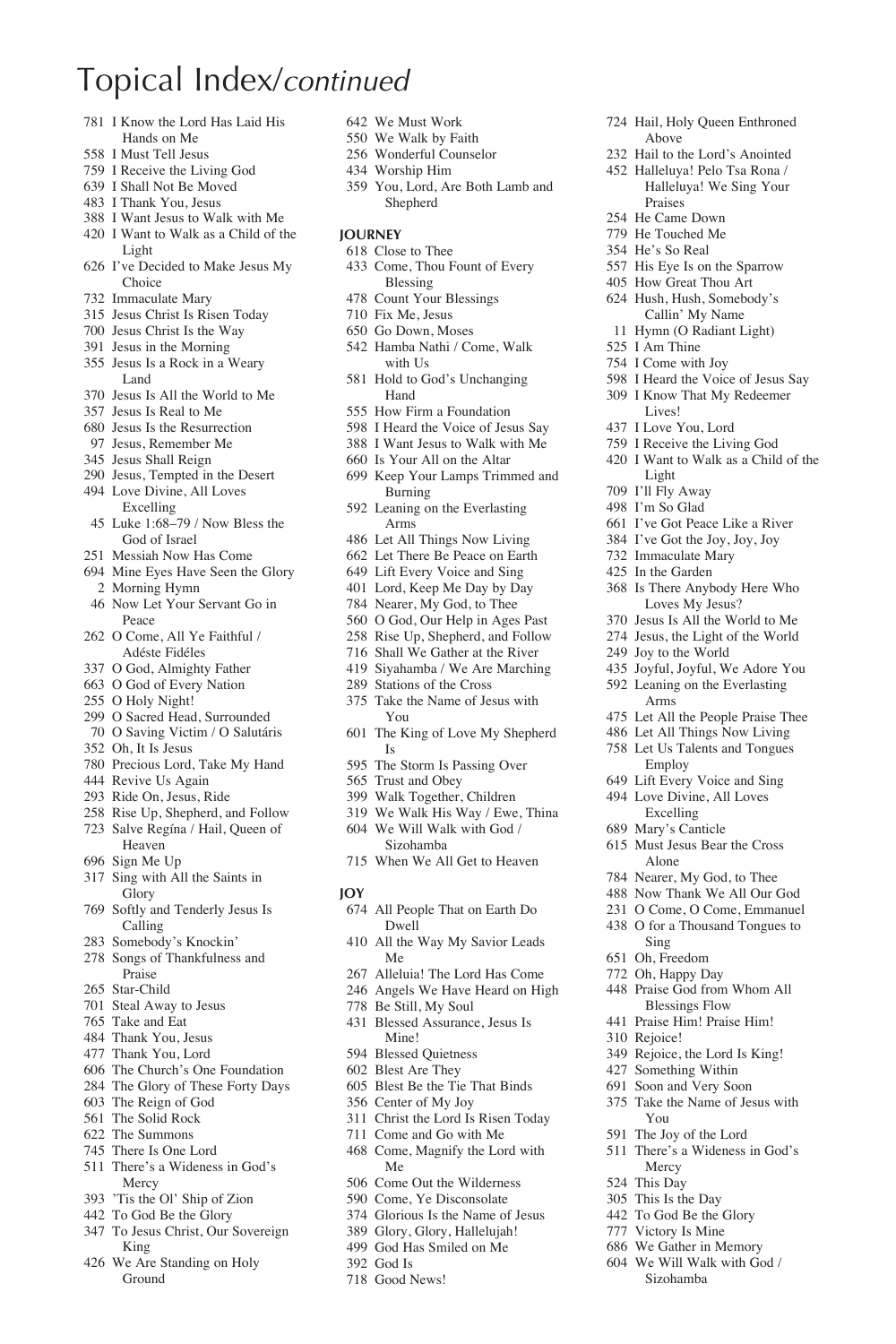- What Wondrous Love Is This
- When in Our Music God Is Glorified
- When Morning Gilds the Sky
- When We All Get to Heaven Where True Love and Charity
- Are Found / Ubi Cáritas
- Ye Watchers and Ye Holy Ones

#### **JUDGMENT**

- Come, You Thankful People, Come
- I Wanna Be Ready
- Mine Eyes Have Seen the Glory
- Plenty Good Room
- Rejoice, the Lord Is King!
- Stations of the Cross
- The Reign of God
- Where He Leads Me
- Where Shall I Be?

#### **Justice**

- Come to the Feast
- God of Day and God of **Darkness**
- I Say "Yes," Lord / Digo "Sí," Señor
- If You Believe and I Believe
- It Came upon the Midnight Clear
- Lead Me, Guide Me
- Luke 1:46–53 / My Soul Gives Glory
- Mine Eyes Have Seen the Glory O Christ, What Can It Mean for
- $I<sub>s</sub>$
- O Come, O Come, Emmanuel
- The Church of Christ Cannot Be Bound
- There's a Wideness in God's Mercy
- We Gather in Memory
- You Walk along Our Shoreline

#### **Kingdom** *See Reign of God*

**Labor** *See Daily Life and Work*

#### **Lamb of God**

- At the Lamb's High Feast We Sing
- Christ the Lord Is Risen Today
- Crown Him with Many Crowns
- I Receive the Living God
- I Want to Walk as a Child of the Light
- Jesus, Keep Me near the Cross
- Just As I Am
- Lamb of God
- Let Us Enter into Covenant
- My Faith Looks Up to Thee
- Now Behold the Lamb
- Revive Us Again
- Take and Eat
- The Old Rugged Cross
- There Is a Fountain
- We Will Glorify
- What Wondrous Love Is This You, Lord, Are Both Lamb and Shepherd
- **Lament**
- At the Cross Her Station Keeping

Cast Down, O God, the Idols

Topical Index/*continued*

 Lift Him Up Lord, Be Glorified Lord, I Want to Be a Christian Lord, Keep Me Day by Day Lord, Make Me More Holy Lord, Whose Love in Humble

Service Morning Hymn Renew Thy Church, Her Ministries Restore Sing Praise to God for Friends Something on the Inside The Gift of Love

Now The Master's Love The Summons The Word There Is One Lord This Little Light of Mine Thy Way, O Lord 'Tis the Ol' Ship of Zion To Be the Body Walk Together, Children We Will Walk with God / Sizohamba When in Our Music God Is Glorified Where True Love and Charity Are Found / Ubi Cáritas

**Light**

 Amazing Grace! Behold Your God Call Him Up Come, Ye Disconsolate Creator of the Stars of Night

 Day Is Done Epiphany Carol Every Day Is a Day of Thanksgiving From the Dawning of Creation

 Gather Us In God of Day and God of Darkness Hymn (O Radiant Light) I Heard the Voice of Jesus Say

 I Know Jesus I Receive the Living God I Want to Walk as a Child of the

Light

 Take and Eat The Lord Is My Light This Little Light of Mine Trust and Obey Veni Creátor Spíritus Veni Sancte Spíritus We Three Kings of Orient Are

**Loss** *See Grief*

 Jesus, the Light of the World Joyful, Joyful, We Adore You Just a Little Talk with Jesus Lead Me, Guide Me Let All Things Now Living My Faith Looks Up to Thee O Come, All Ye Faithful / Adéste Fidéles O Dawn of All Creation On Jordan's Bank Siyahamba / We Are Marching

The Lord Is Blessing Me Right

- Father, I Stretch My Hands to Thee
- Father, I Stretch My Hands to Thee (meter)
- I've Been 'Buked
- O Sacred Head, Sore Wounded Remember Me
- Stations of the Cross
- 
- Until I Found the Lord

#### **Liberation**

- Freedom Is Coming
- He Had a Dream
- Hold Us in Your Mercy: Penitential Litany
- If You Believe and I Believe
- Keep the Dream Alive
- Lift Every Voice and Sing
- We Shall Overcome

#### **Life**

- All Creatures of Our God and King
- Blessed Quietness
- Blest Are They
- Come to the Feast
- Crown Him with Many Crowns
- For the Beauty of the Earth
- Freedom Is Coming
- Goodness Is Stronger than Evil
- I Heard the Voice of Jesus Say
- Joyful, Joyful, We Adore You
- Let All Things Now Living
- Lord, Whose Love in Humble Service
- Make of Our Life a House of Praise
- Praise to the Lord, the Almighty
- Take and Eat
- This Little Light of Mine
- We Shall Rise Again

#### **Life in Christ**

- All Are Welcome
- Bambelela / Never Give Up
- Blest Are They
- Blest Be the Tie That Binds Certainly, Lord!
- Close to Thee
- Glory, Glory, Hallelujah!
- Go
- Go Make of All Disciples
- God Is
- Great Change Since I've Been Born
- Have Thine Own Way, Lord!

 I Don't Feel No Ways Tired I Need You to Survive I Surrender All

 I Want Jesus to Walk with Me I'm Available to You I've Been 'Buked

I've Decided to Make Jesus My

 He's Blessing Me I Come with Joy

Choice I've Got the Joy, Joy, Joy If You Live Right It's Alright Jesus in the Morning Jesus, Tempted in the Desert Let There Be Peace on Earth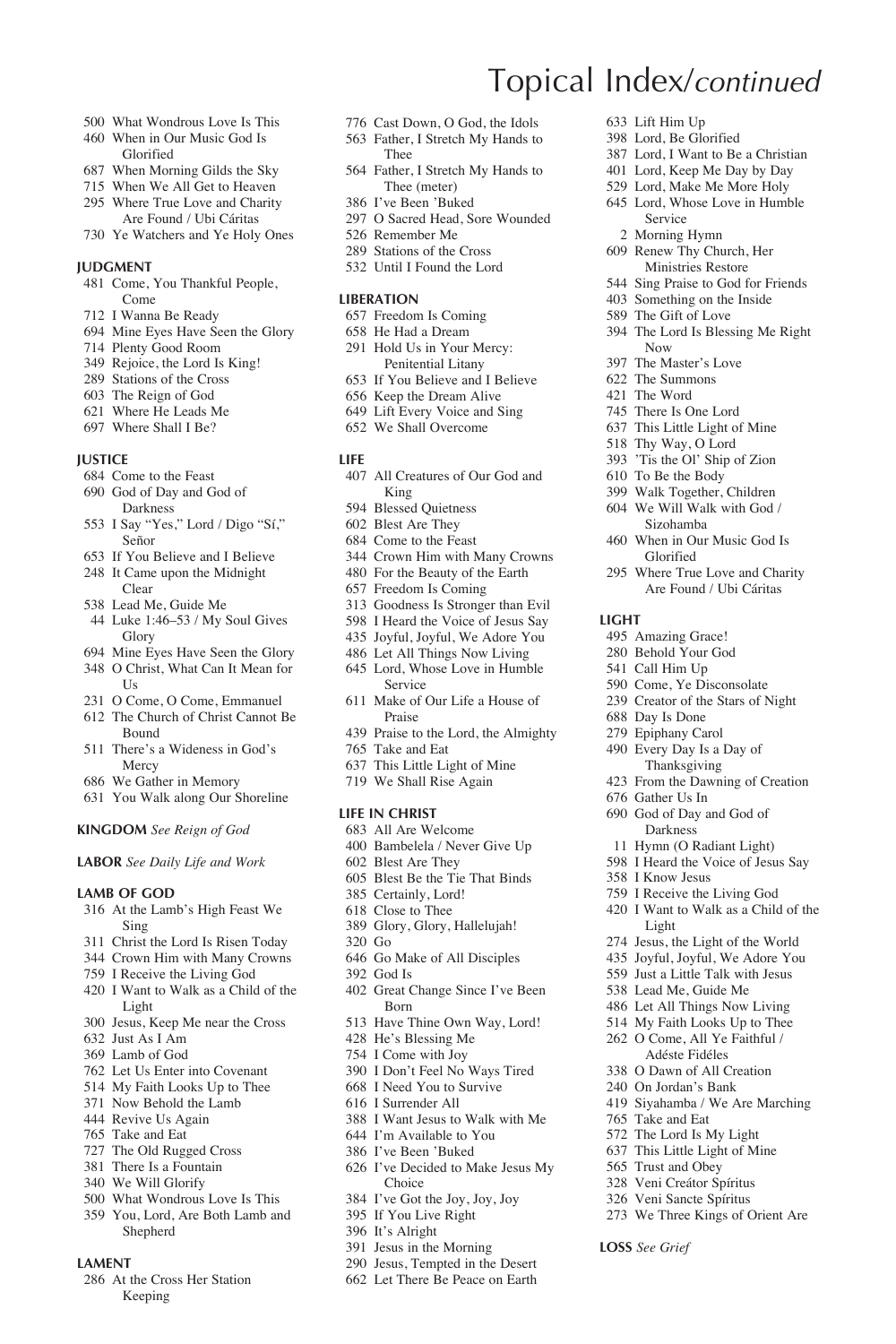### Topical Index/*continued*

#### **Love for God**

- Completely Yes
- Father, I Adore You
- God Is a Good God
- His Eye Is on the Sparrow
- I Just Came to Praise the Lord I Love the Lord, He Heard My
- Cry
- I Love You, Lord
- I've Got Peace Like a River Jesus in the Morning
- Praise Him, All Ye Little
- Children Praise, My Soul, the King of
- Heaven
- Something on the Inside
- Spirit of God, Descend upon My Heart

#### **Love for Jesus Christ**

- Blessed Assurance, Jesus Is Mine!
- Calvary
- Can't Nobody Do Me Like Jesus
- Close to Thee
- Give Me Jesus
- His Eye Is on the Sparrow
- His Name Is Wonderful
- I Am on the Battlefield for My Lord
- I Am Thine
- I Love You, Lord, Today
- I Really Love the Lord!
- I Surrender All
- I Thank You, Jesus I Want to Walk as a Child of the
- Light
- I've Just Come from the Fountain
- In the Garden
- Is There Anybody Here Who Loves My Jesus?
- Jesu Tawa Pano / Jesus, We Are Here
- Jesus
- Jesus Is All the World to Me
- Jesus Is Real to Me
- Jesus Loves Me
- Jesus, You Brought Me All the Way
- Just a Closer Walk with Thee
- Just a Little Talk with Jesus
- Lamb of God
- Leaning on the Everlasting Arms
- More Love to Thee
- My Faith Looks Up to Thee
- My Jesus, I Love Thee
- No, Not One!
- Now Behold the Lamb
- O Holy Savior!
- O How I Love Jesus
- O Sacred Head, Sore Wounded
- Precious Jesus
- Take Me to the Water
- Till I Die, Till I Die
- We Are Climbing Jacob's Ladder
- When I Survey the Wondrous Cross

#### **Love for Others**

- All Are Welcome
- Blest Be the Tie That Binds
- Certainly, Lord!
- Go in Peace, Go in Love
- God Be with You
- Goodness Is Stronger than Evil

I Love the Lord, He Heard My

 Jesus Loves the Little Children Joyful, Joyful, We Adore You Just a Little Talk with Jesus

Cry I Love to Tell the Story I Must Tell Jesus I Receive the Living God I've Got the Joy, Joy, Joy Is Your All on the Altar Jesu, Jesu, Fill Us with Your

Love Jesus Loves Me

 Lamb of God Lead Me to Calvary Let Us Enter into Covenant Lord, Keep Me Day by Day Lord, Who at Your First Eucharist Love Divine, All Loves Excelling Luke 1:68–79 / Now Bless the God of Israel Make of Our Life a House of

Praise

Peace

 $I<sub>g</sub>$  O Dawn of All Creation O for a Thousand Tongues to

Sing

Only Love

Pan de Vida

 My Heavenly Father Watches over Me My Tribute Now Behold the Lamb Now Let Your Servant Go in

 Now Thank We All Our God O Christ, What Can It Mean for

 O How He Loves You and Me O How I Love Jesus O Sacred Head, Surrounded

Our Father, We Have Wandered

Praise to the Lord, the Almighty

 The Angels Keep A-Watchin' The King of Love My Shepherd

There's a Wideness in God's

 What Wondrous Love Is This When I Survey the Wondrous

 Revive Us Again Softly and Tenderly Jesus Is Calling Standing on the Promises Sweet, Sweet Spirit Taste and See

Is The Master's Love The Summons

Mercy This Day Till We Gather Again To Be the Body To God Be the Glory Trust and Obey

Cross

 Praise God from Whom All Blessings Flow Praise Him, All Ye Little Children Praise Him! Praise Him! Praise, My Soul, the King of Heaven Praise to the Lord

- He Came Down
- He Had a Dream
- Here Am I
- Here I Am, Lord I Come with Joy
- I Know Jesus
- I Need You to Survive
- I Say "Yes," Lord / Digo "Sí," Señor
- I Will Trust in the Lord
- I'm Available to You
- I've Got Peace Like a River
- If You Live Right
- Jesu, Jesu, Fill Us with Your Love
- Joyful, Joyful, We Adore You Let Us Talents and Tongues
- Employ
- Lord, I Want to Be a Christian Lord, When You Came /
- Pescador de Hombres
- Lord, Who at Your First Eucharist
- Old Time Religion
- Renew Thy Church, Her Ministries Restore
- Risen Lord, We Gather Round You
- Somebody Prayed for Me
- The Church of Christ Cannot Be Bound
- The Gift of Love
- There Is One Lord
- There's a Wideness in God's Mercy
- This Day
- Till We Gather Again Where True Love and Charity
- Are Found / Ubi Cáritas
- You Satisfy the Hungry Heart
- You Walk along Our Shoreline

#### **Love of God for Us**

- All Are Welcome At the Lamb's High Feast We
- Sing
- Come Down, O Love Divine

 Goodness Is Stronger than Evil Great Is Thy Faithfulness He Has Done Great Things for

 Hidden Here before Me / Adóro Te Devóte Hold Us in Your Mercy: Penitential Litany How Firm a Foundation How Great Thou Art I Am Thine I Come with Joy

I Heard the Voice of Jesus Say

Day Is Done

Me He's So Real Here I Am, Lord

- For the Beauty of the Earth
- God Has Smiled on Me God of Our Fathers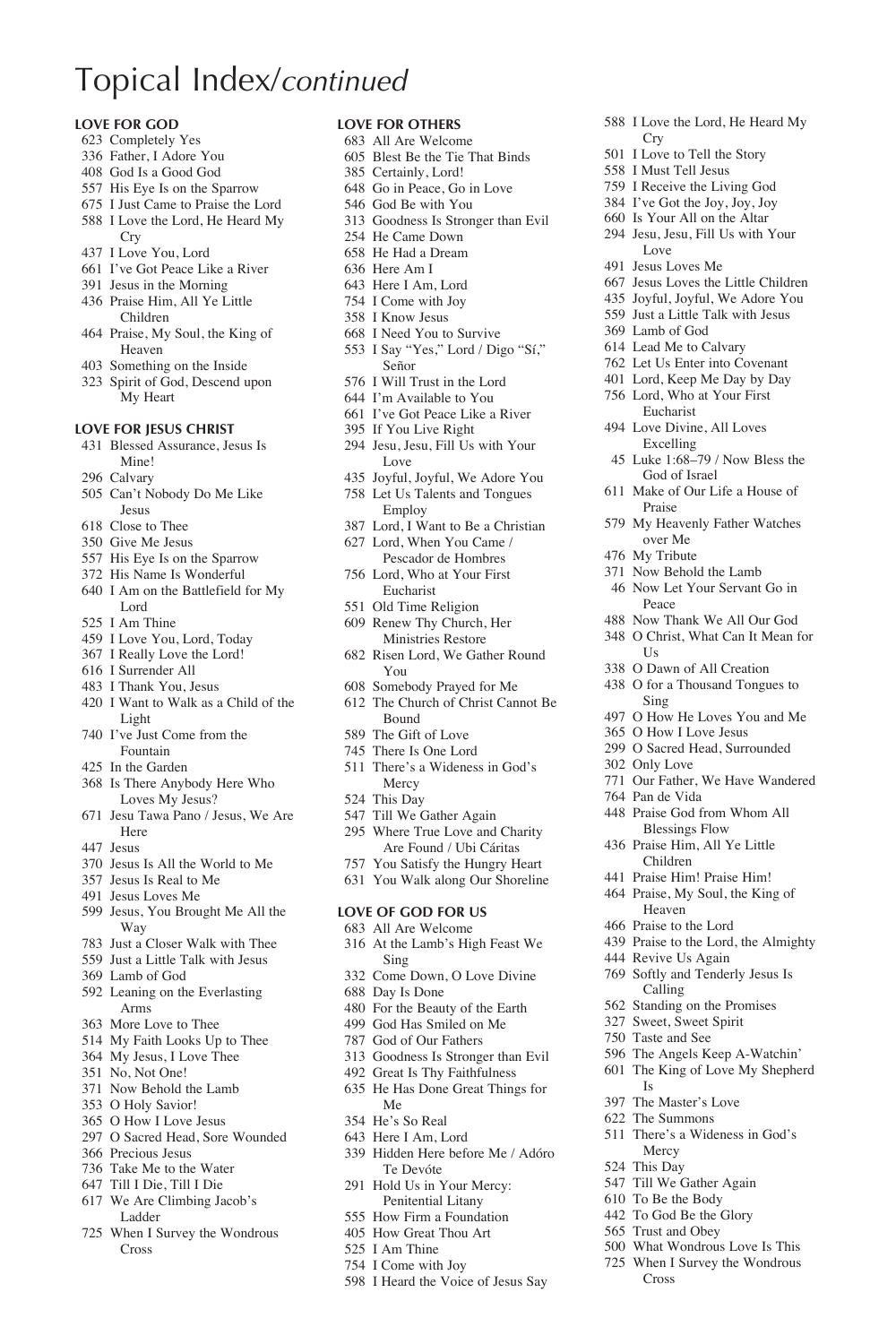- Where True Love and Charity Are Found / Ubi Cáritas
- Yes, God Is Real
- You Satisfy the Hungry Heart

#### **Majesty and Power**

- A Mighty Fortress Is Our God All Hail the Power of Jesus'
- Name! (CORONATION)
- All Hail the Power of Jesus' Name! (DIADEM)
- Awesome God
- Bless That Wonderful Name of Jesus
- Blessing and Honor and Glory and Power
- Come Now, Almighty King
- Crown Him with Many Crowns
- His Name Is Wonderful
- Holy God, We Praise Thy Name How Majestic Is Your Name
- Jesus Shall Reign
- Luke 1:46–53 / My Soul Gives Glory
- Mine Eyes Have Seen the Glory
- Oh, What He's Done for Me
- Steal Away to Jesus
- There's Something about That Name
- To God Be the Glory
- We Shall Behold Him
- We Will Glorify
- What a Mighty God We Serve
- With Hands Lifted Up

#### **Mercy**

- All the Way My Savior Leads Me
- Amazing Grace!
- Anoint Us
- Because He Lives
- Blessed Assurance, Jesus Is Mine!
- Cast Down, O God, the Idols
- Come Here, Jesus, If You Please
- Come, Thou Fount of Every Blessing
- Come, Ye Disconsolate
- Dear Lord, Forgive!
- Down at the Cross
- Every Day Is a Day of Thanksgiving
- God Is So Good
- Great Is Thy Faithfulness
- Hail to the Lord's Anointed
- Have Thine Own Way, Lord!
- He Touched Me
- He's Done So Much for Me
- He's So Real
- Hold Us in Your Mercy: Penitential Litany How Firm a Foundation
- I Am on the Battlefield for My
- Lord I Know the Lord Has Laid His
- Hands on Me I Love the Lord, He Heard My
- Cry I Will Arise
- Jesus, Keep Me near the Cross
- Jesus Loves Me
- Jesus, the Light of the World

Joyful, Joyful, We Adore You

Topical Index/*continued*

West

Love Lord, When You Came / Pescador de Hombres Lord, Whose Love in Humble

Service Renew Thy Church, Her Ministries Restore The Church of Christ Cannot Be

Bound When in Our Music God Is Glorified

Thee Give Me a Clean Heart

Me Here Am I Here I Am, Lord

Lord I Shall Not Be Moved I'm Available to You In Christ There Is No East or

West

Love Lift Him Up Lord, When You Came / Pescador de Hombres Lord, Whose Love in Humble

Service Mold Me, Lord

 The Summons This Little Light of Mine Thuma Mina / Send Me, Jesus Till I Die, Till I Die To Be the Body Transform Us Trust and Obey We Must Work We Shall Overcome What a Mighty God We Serve

**Morning**

 Go in Peace, Go in Love Go Make of All Disciples Go to the World!

He Has Done Great Things for

I Am on the Battlefield for My

Jesu, Jesu, Fill Us with Your

Siyahamba / We Are Marching

 All People That on Earth Do Dwell For the Beauty of the Earth Great Is Thy Faithfulness Holy, Holy, Holy! Lord God Almighty! Jesus in the Morning Jesus Shall Reign Joyful, Joyful, We Adore You Jubiláte, Sérvite / Raise a Song of Gladness Let All Things Now Living Lord, Be Glorified Morning Hymn My Lord, What a Morning

**Mission** Be Not Afraid Children, Go Where I Send

Go

 Hold Us in Your Mercy: Penitential Litany I'm Available to You In Christ There Is No East or

Jesu, Jesu, Fill Us with Your

- Just a Little Talk with Jesus
- Just As I Am
- Lamb of God Leave It There
- 
- Let Us Enter into Covenant Lord, Who throughout These
	- Forty Days
- Love Divine, All Loves Excelling
- Luke 1:46–53 / My Soul Gives Glory
- Mary's Canticle
- My Jesus, I Love Thee
- Nearer, My God, to Thee
- O Dawn of All Creation
- O for a Thousand Tongues to Sing
- O God of Every Nation
- O Sacred Head, Sore Wounded
- Oh, Happy Day
- Oh Lord, Have Mercy
- On Jordan's Bank
- One Day
- Our Father, We Have Wandered
- Pass Me Not, O Gentle Savior Praise, My Soul, the King of
- Heaven
- Praise to the Lord
- Praise to the Lord, the Almighty
- Rock of Ages
- Softly and Tenderly Jesus Is Calling
- Somebody's Knockin'
- Swing Low, Sweet Chariot
	- The King of Love My Shepherd Is
	- The Old Rugged Cross
	- There Is a Balm in Gilead
	- There Is a Fountain
	- There's a Wideness in God's Mercy
	- To Be the Body
	- Wash, O God, Our Sons and Daughters
	- We Shall Rise Again
	- What Wondrous Love Is This
	- When We All Get to Heaven
	- Yes, God Is Real
	- Your Grace and Mercy

#### **Messianic**

Crown Him with Many Crowns

When the Saints Go Marching

Father, I Stretch My Hands to

He Is Lord

In **Meter Hymns** Amazing Grace

Thee **Ministry** A Living Faith Go Make of All Disciples He Has Done Great Things for

Me Here Am I Here I Am, Lord

- I Am the Bread of Life
- Messiah Now Has Come
- Ride On, Jesus, Ride We Shall Behold Him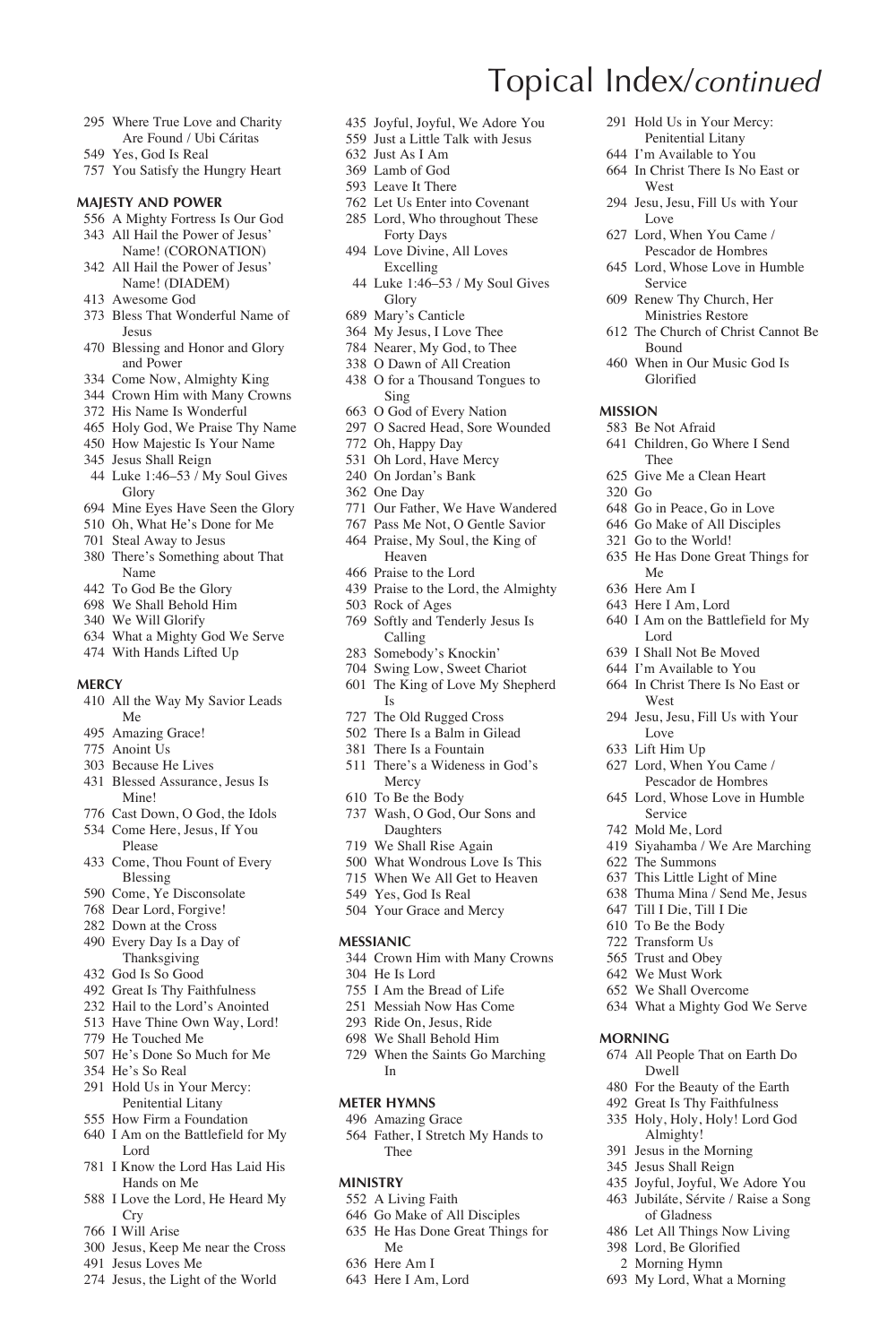# Topical Index/*continued*

- One More Day
- The Angels Keep A-Watchin'
- The King Shall Come When
- Morning Dawns The Lord Is Blessing Me Right Now
- This Is My Father's World
- When Morning Gilds the Sky

#### **Music**

- Center of My Joy
- Come, Thou Fount of Every Blessing
- O for a Thousand Tongues to Sing
- O How I Love Jesus
- Over My Head
- Praise to the Lord
- This Is My Father's World When in Our Music God Is Glorified
	- *See also Song*

### **Mystery of God**

- Be Still, My Soul
- Holy God, We Praise Thy Name Holy, Holy, Holy! Lord God
- Almighty!
- Let Us Enter into Covenant
- O Dawn of All Creation
- Shall We Gather at the River
- Transform Us
- You Satisfy the Hungry Heart

#### **Name of God**

*See Holy Name of God*

#### **Name of Jesus**

*See Holy Name of Jesus*

#### **Nation**

- America the Beautiful
- God of Our Fathers
- Keep the Dream Alive
- Lift Every Voice and Sing
- Mine Eyes Have Seen the Glory
- The Right Hand of God
- The Star-Spangled Banner We Gather Together
- 

#### **New Creation**

- Come, Lord, and Tarry Not!
- Hark! The Herald Angels Sing
- Love Divine, All Loves Excelling
- O Dawn of All Creation
- The Church's One Foundation
- **New Life**
- A Follower of Christ
- At the Lamb's High Feast We Sing
- Come, Lord, and Tarry Not!
- Go to the World!
- God Never Fails
- Great Change Since I've Been Born
- Hail to the Lord's Anointed
- He Touched Me
- He's Blessing Me
- Jesus Is a Rock in a Weary Land
- Lord, Help Me to Hold Out
- Mold Me, Lord
- Now Behold the Lamb
- O Christ, What Can It Mean for Us

At the Lamb's High Feast We

 Christ the Lord Is Risen Today Crown Him with Many Crowns Goodness Is Stronger than Evil Hail Our Savior's Glorious Body / Pange Lingua

 Heaven's Christmas Tree I Know It Was the Blood I Know That My Redeemer Lives!

I Say "Yes," Lord / Digo "Sí,"

 O Sacred Head, Sore Wounded O Sacred Head, Surrounded O Sons and Daughters

 Praise Him! Praise Him! Ride On, Jesus, Ride Sing of Mary, Pure and Lowly Stations of the Cross The King of Glory The Old Rugged Cross The Strife Is O'er There Is a Balm in Gilead We Three Kings of Orient Are We Walk His Way / Ewe, Thina

 Were You There When I Survey the Wondrous

Cross

Battles

Señor

Light

**Patience**

**Peace**

Me America the Beautiful Behold the Star! Blest Are They Christ Is Our Peace Crown Him with Many Crowns

 Deep River Enter into Jerusalem Eternal Father, Strong to Save Go in Peace, Go in Love

 You, Lord, Are Both Lamb and Shepherd

Be Still, God Will Fight Your

I Say "Yes," Lord / Digo "Sí,"

I Want to Walk as a Child of the

 Jesus, Keep Me near the Cross Lord, Help Me to Hold Out O Holy Savior! Oh Lord, Have Mercy Spirit of God, Descend upon My Heart There Is One Lord There's a Bright Side Somewhere We Shall Overcome While We Are Waiting, Come

All the Way My Savior Leads

Sing

He Arose

Señor Jesus Christ Is Risen Today

 Just For Me Lamb of God Lift High the Cross Lord, Who throughout These Forty Days O Christ, What Can It Mean for

I Is

One Day

- O for a Thousand Tongues to Sing
- One Day
- Revive Us Again
- Risen Lord, We Gather Round You
- Sign Me Up
- Something on the Inside
- There Is a Fountain
- To Be the Body To God Be the Glory
- Wash, O God, Our Sons and
- Daughters We Offer Christ
- 

### **Night** *See Evening*

#### **OREDIENCE**

- A Praying Spirit
- Acceptable to You
- Blessed Assurance, Jesus Is Mine!
- Completely Yes
- Give Me a Clean Heart
- Have Thine Own Way, Lord!
- Here Am I
- Hidden Here before Me / Adóro Te Devóte
- Hold Back the Night
- Hold to God's Unchanging Hand
- I Am Thine
- I Need Thee Every Hour
- I Need You to Survive
- I Say "Yes," Lord / Digo "Sí," Señor
- I Surrender All
- I'll Be Somewhere Listening for My Name
- I'm Available to You
- Is Your All on the Altar
- Jesus, Tempted in the Desert

 We Bring the Sacrifice of Praise We Three Kings of Orient Are What Child Is This What Shall I Render

Come, You Thankful People,

Our Father, We Have Wandered

 Alleluia! Alleluia! Let the Holy Anthem Rise At the Cross Her Station Keeping

- Mold Me, Lord
- My Tribute
- Order My Steps Precious Jesus
- Sanctuary
- Stations of the Cross
- The Master's Love
- Thy Way, O Lord
- Trust and Obey

#### **Offering**

**Parables**

Come

 The Reign of God **Paschal Mystery**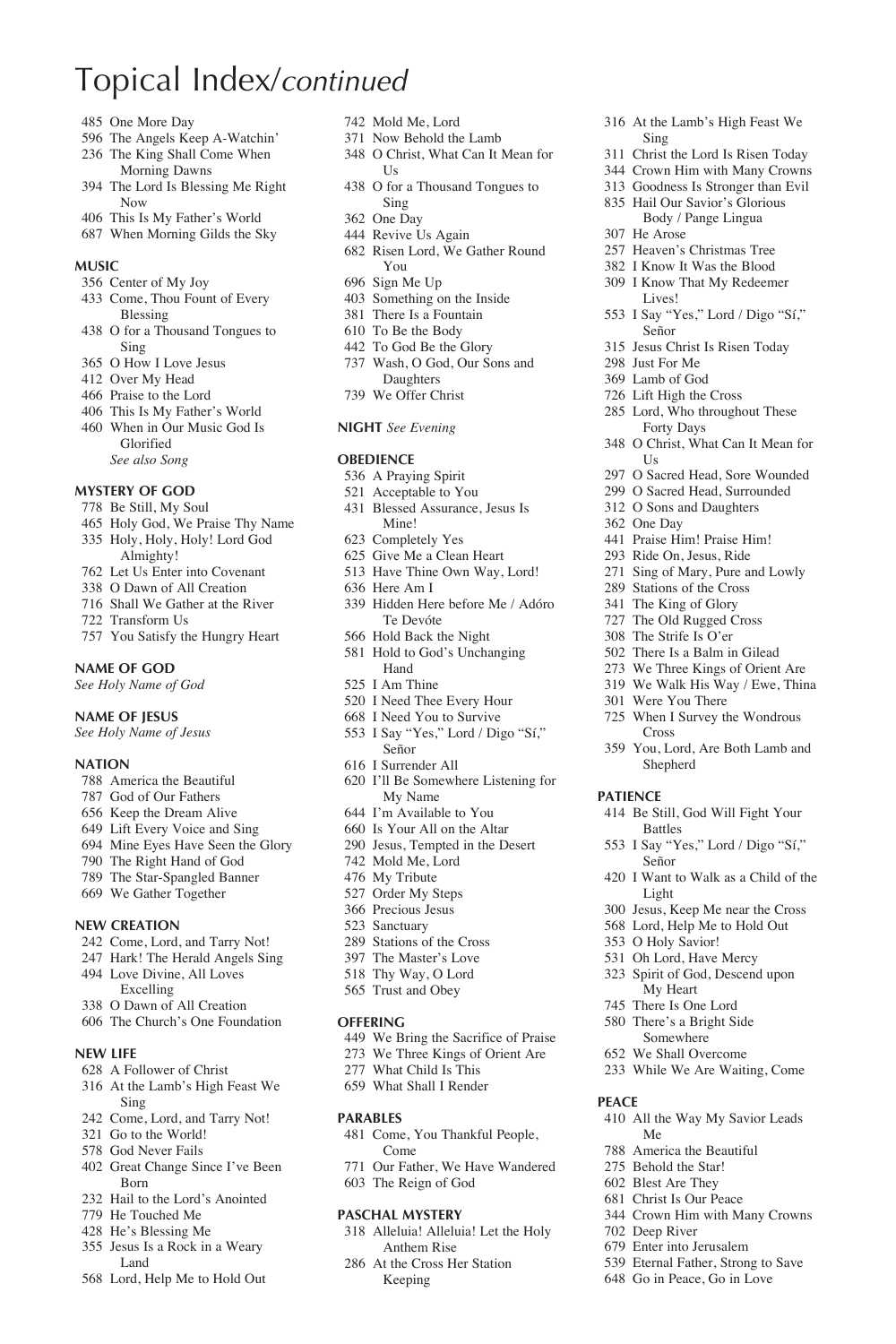- God of Day and God of Darkness
- God of Our Fathers
- Great Is Thy Faithfulness
- Hail to the Lord's Anointed
- Hark! The Herald Angels Sing
- He Came Down
- I Need Thee Every Hour I Receive the Living God
- 
- I Say "Yes," Lord / Digo "Sí," Señor
- I've Got Peace Like a River
- I've Got the Joy, Joy, Joy It Came upon the Midnight
- Clear
- It Is Well with My Soul
- Jesus Is Here Right Now
- Jesus, the Light of the World
- Let All the People Praise Thee
- Let All Things Now Living Let There Be Peace on Earth
- 
- Let Us Enter into Covenant Luke 1:68–79 / Now Bless the God of Israel
- Messiah Now Has Come
- Mine Eyes Have Seen the Glory Now Let Your Servant Go in Peace
- Now Thank We All Our God
- O Come, O Come, Emmanuel
- O God of Every Nation
- O Holy Night!
- O Sons and Daughters
- Our Father, We Have Wandered
- Shine on Me
- Silent Night
- Something Within
- Take and Eat
- The Church's One Foundation
- The Star-Spangled Banner
- This Day
- Till We Gather Again
- Total Praise
- Veni Creátor Spíritus We Shall Overcome
- 

### **People of God**

- All Hail the Power of Jesus' Name! (CORONATION)
- All Hail the Power of Jesus' Name! (DIADEM)
- All People That on Earth Do Dwell
- Enter into Jerusalem
- Gather, Christians
- I Need You to Survive
- If You Believe and I Believe
- Keep the Dream Alive
- Let All the People Praise Thee
- Litany of the Saints
- Pan de Vida
- Praise to the Lord
- To Be the Body
- Wade in the Water
- Walk Together, Children
- Wash, O God, Our Sons and Daughters
- We Gather in Memory

### **Perseverance**

- Amazing Grace!
- Come, Lord, and Tarry Not!
- I Don't Feel No Ways Tired
- I Shall Not Be Moved
- If You Believe and I Believe

Topical Index/*continued*

Señor I Will Call upon the Lord I Will Do a New Thing If You Believe and I Believe If You Live Right In the Garden

Way

Praise Mayenziwe / Your Will Be Done Mold Me, Lord More Love to Thee My Faith Looks Up to Thee O God of Every Nation O God, Almighty Father O Lord, Hear My Prayer O Sacred Head, Surrounded O Sanctíssima / O Most Holy

One

 Remember Me Renew Thy Church, Her Ministries Restore

Sanctuary

You

Is

 O Saving Victim / O Salutáris Oh Lord, Have Mercy Order My Steps

 Pass Me Not, O Gentle Savior Praise God from Whom All Blessings Flow Precious Lord, Take My Hand

 Satan, We're Gonna Tear Your Kingdom Down Sing Praise to God for Friends Siyahamba / We Are Marching So Glad I'm Here Somebody Prayed for Me Spirit of God, Descend upon My Heart Stand by Me

 Standin' in the Need of Prayer Sweet Hour of Prayer Take the Name of Jesus with

 The Glory of These Forty Days The Joy of the Lord The King of Love My Shepherd

 I Need Thee Every Hour I Need You to Survive I Say "Yes," Lord / Digo "Sí,"

 Is There a Word from the Lord? Is There Anybody Here Who Loves My Jesus? Is Your All on the Altar Jesus in the Morning Jesus on the Main Line Jesus, Remember Me Jesus, Tempted in the Desert Jesus, You Brought Me All the

 Joyful, Joyful, We Adore You Just a Closer Walk with Thee Just a Little Talk with Jesus Keep Me Every Day Lead Me, Guide Me Lead Me, Lord Leave It There Lift Every Voice and Sing Litany of the Saints Lord, Help Me to Hold Out Lord, Make Me More Holy Love Divine, All Loves Excelling Make of Our Life a House of

- It's Alright
- Jesus, Tempted in the Desert
- Leave It There
- Lift Every Voice and Sing
- Lord, Help Me to Hold Out
- Precious Lord, Take My Hand
- Stand by Me
- The Reign of God
- There's a Bright Side Somewhere
- Walk Together, Children

### **Petition / Prayer**

- A Praying Spirit
- Acceptable to You
- All Glory, Laud, and Honor
- All My Help Comes from the Lord
- America the Beautiful
- Anointing
- At the Cross Her Station Keeping
- Ave María
- Be Still, God Will Fight Your Battles
- Bless This House
- Blest Be the Tie That Binds
- Brightest and Best
- Call Him Up
- Christ Is Our Peace
- Come by Here, My Lord
- Come Down, O Love Divine Come Here, Jesus, If You
- Please
	- Come, Holy Ghost
	- Come Now, Almighty King
	- Come, O Long-Expected Jesus
	- Come, You Thankful People, Come
	- Day Is Done

 Gather Us In Give Me a Clean Heart God Hears Me When I Pray God Never Fails God of Day and God of Darkness God Will Take Care of You Guide My Feet Hail to the Lord's Anointed Hamba Nathi / Come, Walk with  $Hs$  Have Thine Own Way, Lord! He Knows Just What I Need He's So Freely Passing Out Blessings Hold Us in Your Mercy: Penitential Litany

Holy Spirit

 I Am Thine I Must Tell Jesus

Holy Spirit, Come and Fill

- Done Made My Vow to the Lord
- Eternal Father, Strong to Save
- Every Time I Feel the Spirit
- Father, I Stretch My Hands to Thee Father, I Stretch My Hands to
- Thee (meter) Fix Me, Jesus Forty Days and Forty Nights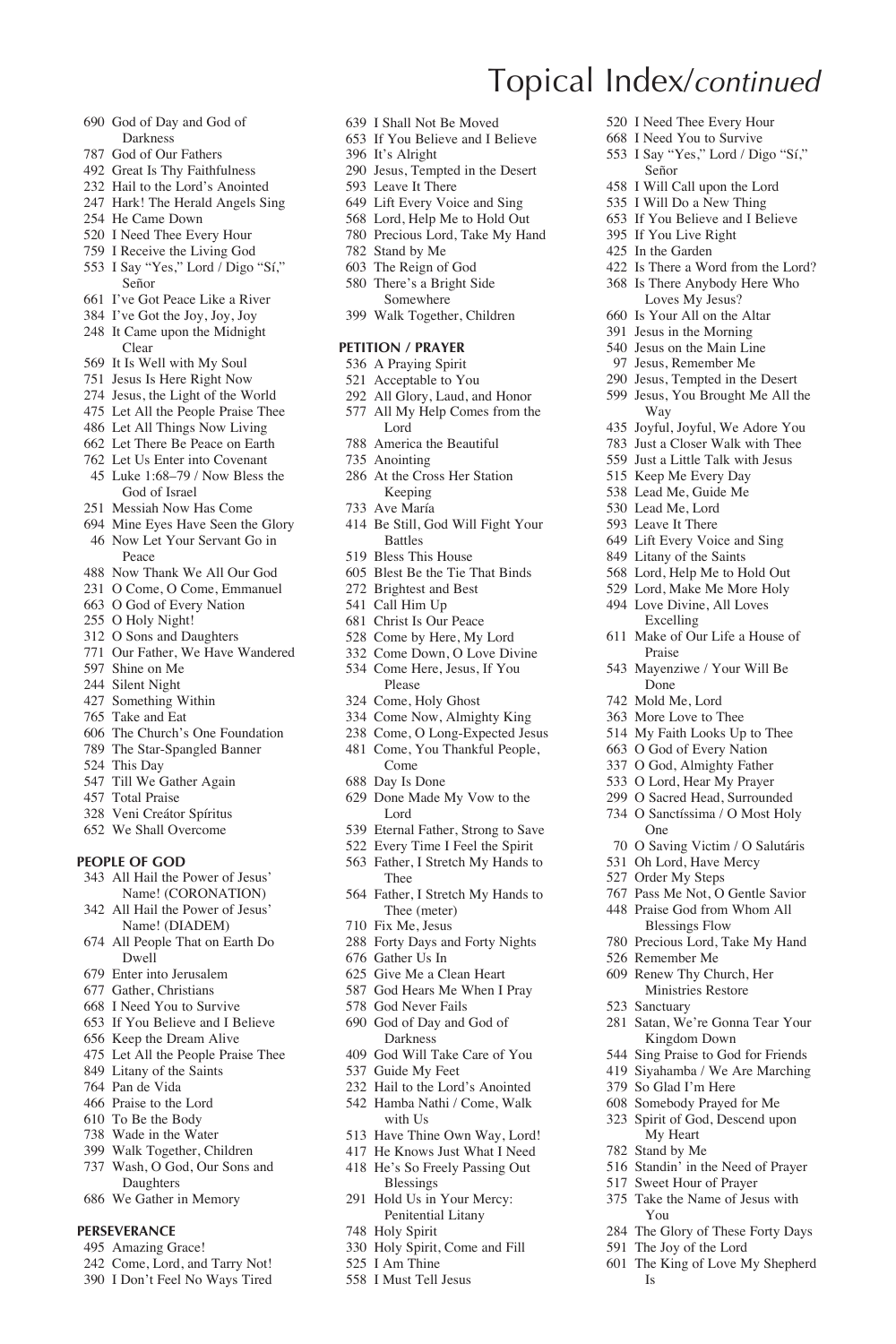# Topical Index/*continued*

- The King Shall Come When Morning Dawns
- The Master's Love
- The Summons
- There's a Bright Side Somewhere
- This Day
- Thy Way, O Lord
- Unity (Psalm 133:1)
- Until I Found the Lord
- Veni Creátor Spíritus
- Wa Wa Wa Emimimo / Come, O Holy Spirit
- We Gather Together
- We Walk by Faith
- We've Come a Long Way, Lord
- What a Friend We Have in Jesus
- When Morning Gilds the Sky

#### **Pilgrimage** *See Journey*

#### **Poverty**

- Blest Are They Eat This Bread
- 
- God of Day and God of Darkness I've Decided to Make Jesus My
- Choice
- Keep the Dream Alive
- Leave It There
- Lord, When You Came / Pescador de Hombres
- The Church of Christ Cannot Be Bound
- We Shall Overcome

#### **Praise**

- A Mighty Fortress Is Our God
- All Creatures of Our God and King
- All Glory, Laud, and Honor
- All Hail the Power of Jesus'
- Name! (CORONATION) All Hail the Power of Jesus'
- Name! (DIADEM) All People That on Earth Do
- Dwell Alleluia! Sing to Jesus
- Amen Siakudumisa
- Anoint Us
- At the Lamb's High Feast We Sing
- Awesome God
- Baptized in Water
- Bless That Wonderful Name of Jesus
- Bless the Lord (Crouch)
- Bless the Lord (Kenyan folk
- song) Blessed Assurance, Jesus Is Mine!
- Blessing and Honor and Glory and Power
- Call Him Up
- Christ Has Arisen, Alleluia / Mfurahini, Haleluya
- Christ the Lord Is Risen Today
- Come Adore / Tantum Ergo
- Come All You People
- Come, Magnify the Lord with Me
- Come Now, Almighty King
- Come, Thou Fount of Every Blessing
- Crown Him with Many Crowns

 Mine Eyes Have Seen the Glory More Love to Thee My Jesus, I Love Thee My Tribute

 Nearer, My God, to Thee Now Let Your Servant Go in

 Now Thank We All Our God O Christ, What Can It Mean for

 O Come, All Ye Faithful / Adéste Fidéles O Come, Let Us Adore Him O for a Thousand Tongues to

Peace

 $I\bar{S}$ 

Sing O God, Almighty Father O God, Our Help in Ages Past O Saving Victim / O Salutáris O Sons and Daughters Of the Father's Love Begotten Oh, the Glory of Your Presence

 Order My Steps Over My Head Perfect Praise

Praise You

 Praise God from Whom All Blessings Flow Praise Him! Praise Him, All Ye Little Children Praise Him! Praise Him! Praise the Name of Jesus Praise to the Lord

Praise to the Lord, the Almighty

 Praise, My Soul, the King of Heaven Precious Jesus Psalm 8: O Lord, How Excellent Rejoice!

 Rejoice, the Lord Is King! Revive Us Again Shall We Gather at the River Sing with All the Saints in Glory So Glad I'm Here Songs of Thankfulness and Praise Standing on the Promises Sweet, Sweet Spirit Take Me to the Water Taste and See (Louis) Taste and See (Moore) The King of Glory

The King of Love My Shepherd

 The Star-Spangled Banner The Strife Is O'er The Sweet By and By This Is My Father's World Thy Way, O Lord To God Be the Glory To Jesus Christ, Our Sovereign

 Wash, O God, Our Sons and Daughters We Are Standing on Holy Ground

 We Bring the Sacrifice of Praise We Gather in Memory We Gather Together We Shall Behold Him

Is

King Total Praise

- Enter into Jerusalem
- Every Day Is a Day of Thanksgiving
- For All the Saints
- For the Beauty of the Earth
- Gather, Christians
- Glória, Glória
- Glorious Is the Name of Jesus
- Go Make of All Disciples
- Go Ye Therefore
- God Is So Good God of Our Fathers
- Great Is Thy Faithfulness
- Hail, Holy Queen Enthroned Above
- Hail Our Savior's Glorious Body / Pange Lingua
- Hallelujah, Amen
- Halleluya! Pelo Tsa Rona / Halleluya! We Sing Your Praises
- He Is Lord
- He Looked beyond My Fault
- He Touched Me
- He's Worthy
- Hidden Here before Me / Adóro Te Devóte
- High Praise
- Holy God, We Praise Thy Name Holy, Holy, Holy! Lord God Almighty!
- Holy Is the Lord
- How Excellent Is Thy Name
- How Great Thou Art
- How Majestic Is Your Name
- 11 Hymn (O Radiant Light)
- I Heard the Voice of Jesus Say
- I Just Came to Praise the Lord
- I Love You, Lord
- I Love You, Lord, Today
- I Will Bless the Lord
- I Will Bless Thee, O Lord
- I Will Call upon the Lord
- I Will Sing Hallelujah
- I Worship Thee I'm Available to You
- 
- Immaculate Mary
- In the Beauty of Holiness It Is Well with My Soul
- 
- Jesus
- Jesus Christ Is Risen Today
- Jesus in the Morning
- Jesus Shall Reign
- Joyful, Joyful, We Adore You Jubiláte, Sérvite / Raise a Song of Gladness

 Luke 1:68–79 / Now Bless the God of Israel Make of Our Life a House of

 Know That God Is Good / Mungu Ni Mwema Let All the People Praise Thee Let All Things Now Living Lift High the Cross Lord, Be Glorified Luke 1:46–53 / My Soul Gives

Keep Me Every Day

Glory

Praise Mary's Canticle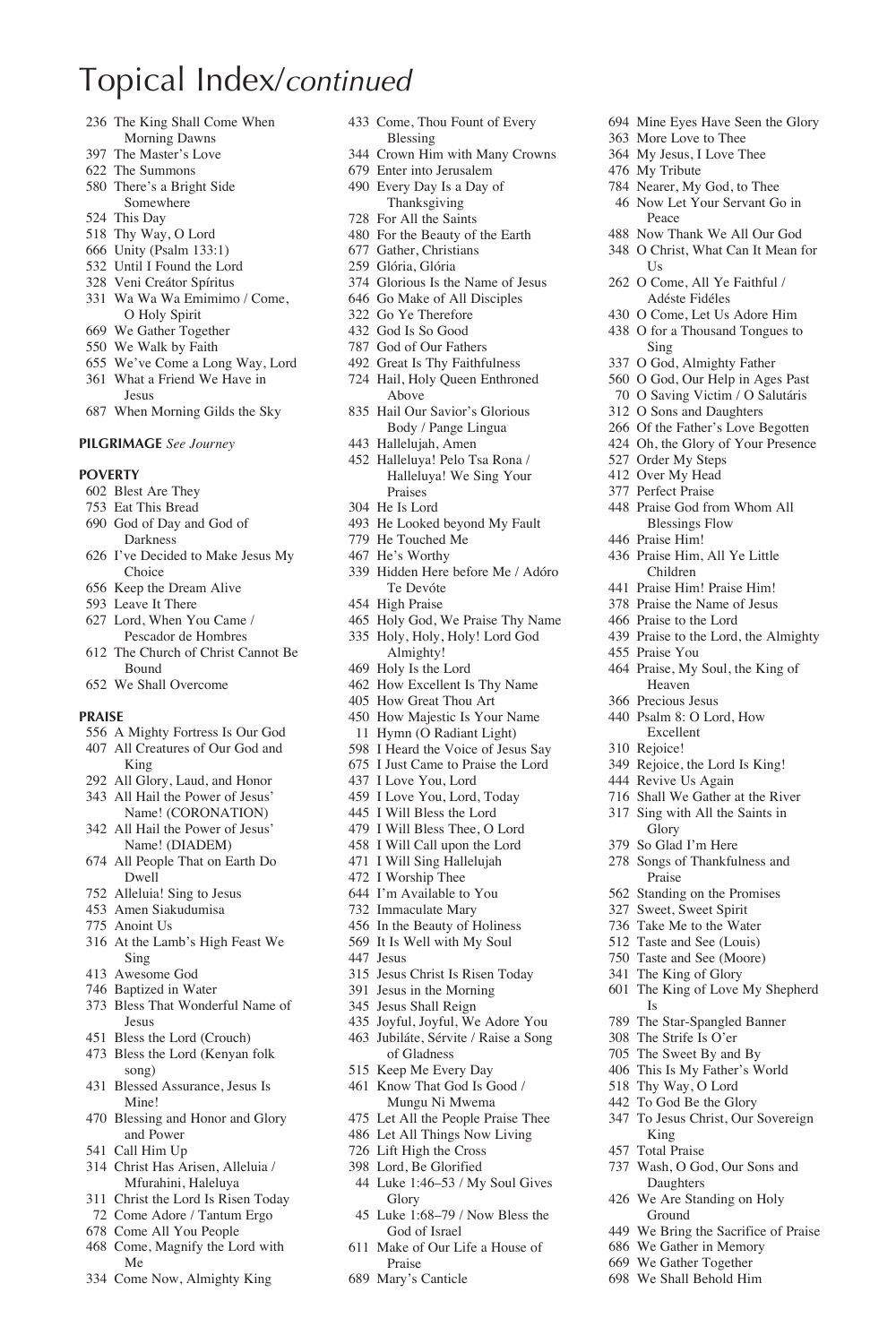- We Will Glorify
- We've Come to Worship You When in Our Music God Is
- Glorified
- When Morning Gilds the Sky
- When We All Get to Heaven
- Where Shall I Be?
- With Hands Lifted Up
- Wonderful Counselor
- Worship Him
- Ye Watchers and Ye Holy Ones
- You, Lord, Are Both Lamb and Shepherd
- Your Grace and Mercy

### **Presence of God**

- Abide with Me Alleluia! Sing to Jesus
- As We Gather at Your Table
- Behold Your God
- Christ Is Our Peace
- 
- Come Adore / Tantum Ergo Come by Here, My Lord
- 
- Day Is Done
- From the Dawning of Creation
- Gather, Christians Glorious Is the Name of Jesus
- Go
- Go in Peace, Go in Love
- Go to the World!
- God Be with You
- God Be with You Till We Meet Again
- God Is
- God of Day and God of Darkness
- Great Is Thy Faithfulness
- Hamba Nathi / Come, Walk with Hs
- Have Thine Own Way, Lord!
- He's Blessing Me
- He's Here!
- Hidden Here before Me / Adóro Te Devóte
- Hold to God's Unchanging Hand
- Holy Spirit, Come and Fill
- I Know Jesus
- I Need Thee Every Hour
- I Receive the Living God
- I Want Jesus to Walk with Me
- In the Garden
- Jesus Is Here Right Now
- Jesus Loves Me
- Just a Closer Walk with Thee
- Keep Me Every Day
- Leaning on the Everlasting Arms
- Nearer, My God, to Thee
- No, Not One!
- O Dawn of All Creation
- Oh, the Glory of Your Presence
- Over My Head
- Something Within
- Songs of Thankfulness and Praise
- Spirit of God, Descend upon My Heart
- Stand by Me
- Sweet, Sweet Spirit
- Take the Name of Jesus with You
- The Glory of the Lord

The Lord Is in His Holy Temple

Topical Index/*continued*

 Gather Us In Go Down, Moses

Again God Is a Good God God of Our Fathers God Will Take Care of You Great Is Thy Faithfulness He Knows Just What I Need He's Blessing Me He's Got the Whole World in His Hand He's So Freely Passing Out Blessings His Eye Is on the Sparrow How Firm a Foundation I Heard the Voice of Jesus Say I Know That My Redeemer Lives! I Will Do a New Thing I Will Sing Hallelujah Into Your Hands Jesus Is All the World to Me Know That God Is Good / Mungu Ni Mwema Leave It There Lift Every Voice and Sing My Help Cometh from the Lord

 Night of Silence Now Thank We All Our God O God, Our Help in Ages Past

 One More Day Over My Head People Need the Lord Praise, My Soul, the King of Heaven

Is

This Day

and By

**Reconciliation** All Are Welcome As We Gather at Your Table Baptized in Water Christ the Lord Is Risen Today Come to the Feast He Knows Just What I Need How Firm a Foundation I Come with Joy Is There Anybody Here Who Loves My Jesus? Joyful, Joyful, We Adore You Let There Be Peace on Earth Lord, Who at Your First Eucharist Love Divine, All Loves Excelling O God of Every Nation On Jordan's Bank

 Praise to the Lord, the Almighty Savior, Lead Me Lest I Stray Taste and See (Louis) Taste and See (Moore) The King of Glory

The King of Love My Shepherd

We'll Understand It Better By

We've Come a Long Way, Lord

 Our Father, We Have Wandered Praise, My Soul, the King of Heaven

The Right Hand of God

 For All the Saints For God So Loved the World

God Be with You Till We Meet

- The Reign of God
- The Word
- This Is Holy Ground
- This Is My Father's World
- Till We Gather Again
- To Be the Body
- Trust and Obey
- We Are Standing on Holy Ground
- Where True Love and Charity Are Found / Ubi Cáritas
- Yes, God Is Real
- You Satisfy the Hungry Heart

### **Promise of God**

- All the Way My Savior Leads Me
- Amazing Grace!
- Baptized in Water
- Christ Has Arisen, Alleluia / Mfurahini, Haleluya
- Come Adore / Tantum Ergo
- Count Your Blessings
- Go Ye Therefore God Is
- Here Am I
- 
- I Need Thee Every Hour
- Just As I Am
- Lift Him Up
- Luke 1:46–53 / My Soul Gives Glory
- Luke 1:68–79 / Now Bless the God of Israel
- Now Let Your Servant Go in Peace
- Of the Father's Love Begotten
- Pan de Vida
- Softly and Tenderly Jesus Is Calling
- Standing on the Promises
- To God Be the Glory
- Veni Creátor Spíritus
- We Walk by Faith

#### **Prophecy**

**Providence** A Living Faith

Dwell

Battles Come to the Feast Come, You Thankful People,

Come Count Your Blessings Day Is Done Every Day Is a Day of Thanksgiving

Me Alleluia! Sing to Jesus At the Cross Her Station Keeping Awesome God

- Lo, How a Rose E'er Blooming Luke 1:68–79 / Now Bless the God of Israel
- Now Let Your Servant Go in Peace
- Of the Father's Love Begotten

 A Mighty Fortress Is Our God All People That on Earth Do

All the Way My Savior Leads

Be Still, God Will Fight Your

On Jordan's Bank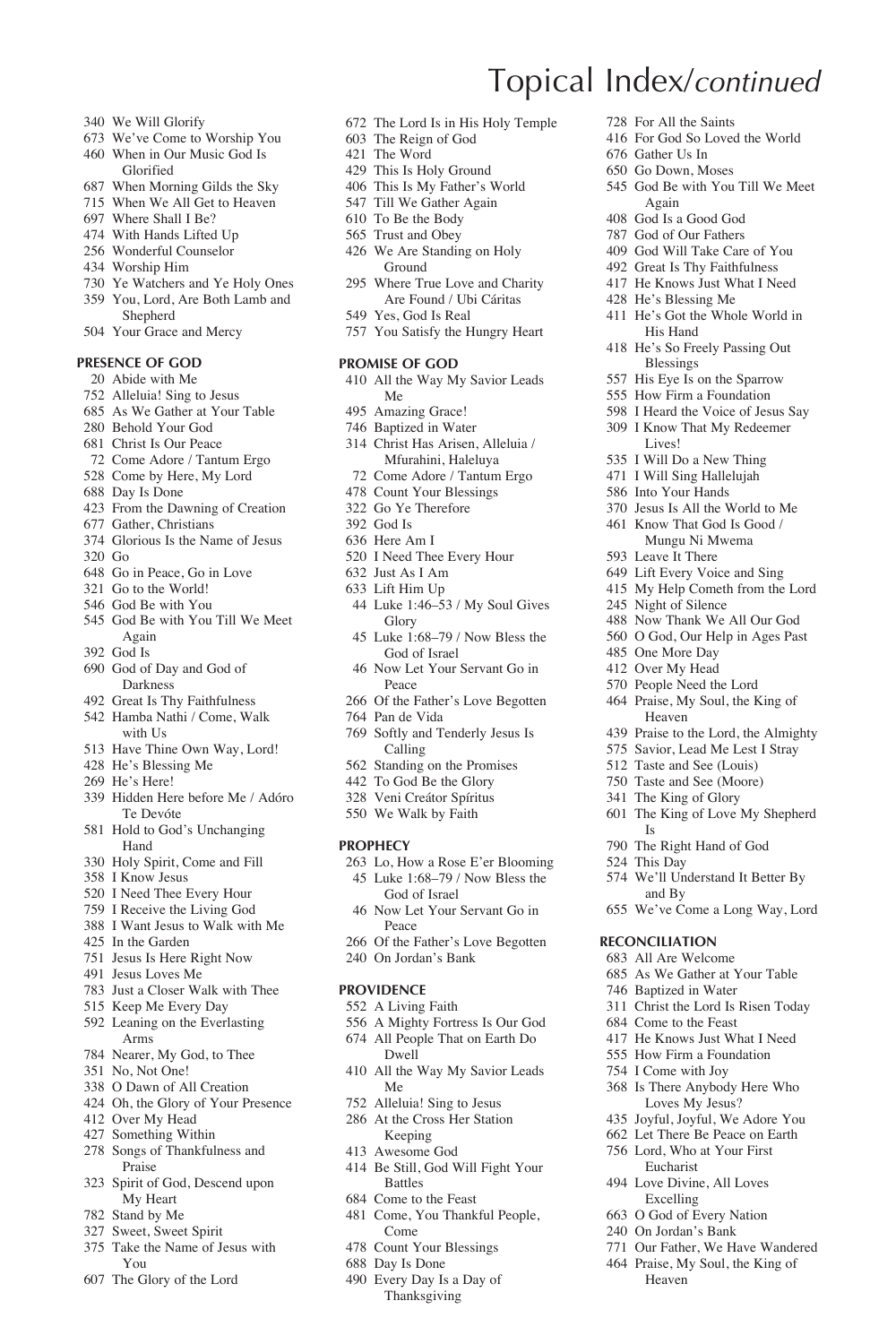# Topical Index/*continued*

- Praise to the Lord, the Almighty
- Softly and Tenderly Jesus Is Calling
- Somebody's Knockin'
- The King of Love My Shepherd Is
- There Is a Balm in Gilead There's a Wideness in God's
- Mercy
- To God Be the Glory
- We Shall Overcome

#### **Redemption**

- Ain't-a That Good News!
- All Glory, Laud, and Honor All the Way My Savior Leads Me
- Alleluia! Sing to Jesus
- Because He Lives
- Brightest and Best
- Christ Has Arisen, Alleluia / Mfurahini, Haleluya
- Christ the Lord Is Risen Today
- Come, Lord, and Tarry Not!
- Come, Thou Fount of Every Blessing
- Come to Jesus
- Creator of the Stars of Night
- Every Day Is a Day of Thanksgiving
- Father, I Stretch My Hands to Thee
- For God So Loved the World
- He Touched Me
- He Understands; He'll Say, "Well Done"
- He's So Real
- He's Sweet, I Know
- Heaven's Christmas Tree
- How Great Thou Art
- I Am Redeemed
- I Am the Bread of Life
- I Know It Was the Blood
- I Know That My Redeemer Lives!
- I Love You, Lord, Today
- I Thank You, Jesus
- I Will Arise
- Immaculate Mary
- It Is Well with My Soul
- Jesus Christ Is Risen Today
- Jesus Is a Rock in a Weary Land
- Jesus, Keep Me near the Cross
- Just For Me
- Lamb of God
- Lead Me to Calvary
- Let All the People Praise Thee
- Let Us Enter into Covenant
- Lift High the Cross
- Lord, Whose Love in Humble Service
- Messiah Now Has Come
- My Faith Looks Up to Thee
- My Jesus, I Love Thee
- Now Behold the Lamb
- O for a Thousand Tongues to Sing
- O God of Every Nation
- O Holy Night!
- O How He Loves You and Me O How I Love Jesus
- Of the Father's Love Begotten
- One Day
- Praise Him! Praise Him!
- Revive Us Again
- Ride On, Jesus, Ride
- Savior, Lead Me Lest I Stray

Leave It There

One On Eagle's Wings Pass Me Not, O Gentle Savior People Need the Lord Praise Him! Praise Him! Praise Him! Praise the Name of Jesus Remember Me

Shine on Me

Power The Solid Rock The Storm Is Passing Over

Total Praise

and By What a Friend We Have in Jesus **Reign of God**

 Gather Us In Go Make of All Disciples Hold Us in Your Mercy: Penitential Litany Holy God, We Praise Thy Name Jesus, Remember Me Jesus Shall Reign Messiah Now Has Come O Christ, What Can It Mean for

Us

Boy

King We Will Walk with God / Sizohamba We're Marching to Zion You Walk along Our Shoreline

**Renewal** Anoint Us

 On Jordan's Stormy Banks Plenty Good Room Rejoice, the Lord Is King! Remember You Are Dust The Church's One Foundation The Reign of God The Summons

The Virgin Mary Had a Baby

To Jesus Christ, Our Sovereign

 Cast Down, O God, the Idols I Am Redeemed Lord, Help Me to Hold Out Lord, I Want to Be a Christian Renew Thy Church, Her Ministries Restore Revive Us Again Spirit of the Living God

 My Heavenly Father Watches over Me

Savior, Lead Me Lest I Stray

 Softly and Tenderly Jesus Is Calling Stand by Me Standing on the Promises Steal Away to Jesus The Angels Keep A-Watchin' The Blood Will Never Lose Its

We'll Understand It Better By

 A Mighty Fortress Is Our God Ain't-a That Good News! Blest Are They Come, Lord, and Tarry Not!

 My Help Cometh from the Lord O God, Our Help in Ages Past O Sanctíssima / O Most Holy

- Sign Me Up
- Sinner, Please Don't Let This Harvest Pass
- Swing Low, Sweet Chariot
- Take and Eat
- Thank You, Jesus
- The Church's One Foundation
- The King of Glory
- The Solid Rock
- The Strife Is O'er
- There Is a Fountain There's a Wideness in God's
- Mercy
- There's Something about That Name
- To God Be the Glory
- To Jesus Christ, Our Sovereign King
- Wade in the Water
- We Shall Behold Him
- Were You There
- What Wondrous Love Is This
- When I Survey the Wondrous Cross
- Where He Leads Me
- Where Shall I Be?
- While We Are Waiting, Come
- Yes, God Is Real
- Yield Not to Temptation
- You, Lord, Are Both Lamb and
	- Shepherd
- Your Sacrifice

#### **Refuge**

- Be Still, My Soul
- Blessed Quietness
- Creator of the Stars of Night
- Eternal Father, Strong to Save
- Father, I Stretch My Hands to Thee
- Father, I Stretch My Hands to Thee (meter)
- Fix Me, Jesus

 He's Sweet, I Know Heaven's Christmas Tree I Love the Lord, He Heard My

Follow Jesus

Cry I Must Tell Jesus I Need Thee Every Hour I Want Jesus to Walk with Me I Will Call upon the Lord I Will Sing Hallelujah I've Been 'Buked In That Great Gittin' Up Mornin' Into Your Hands Jesus Is a Rock in a Weary

Land

 Jesus Is All the World to Me Jesus Is Real to Me Just a Closer Walk with Thee Keep Me Every Day Lead Me, Lord Leaning on the Everlasting Arms

 God Be with You Till We Meet Again God Will Take Care of You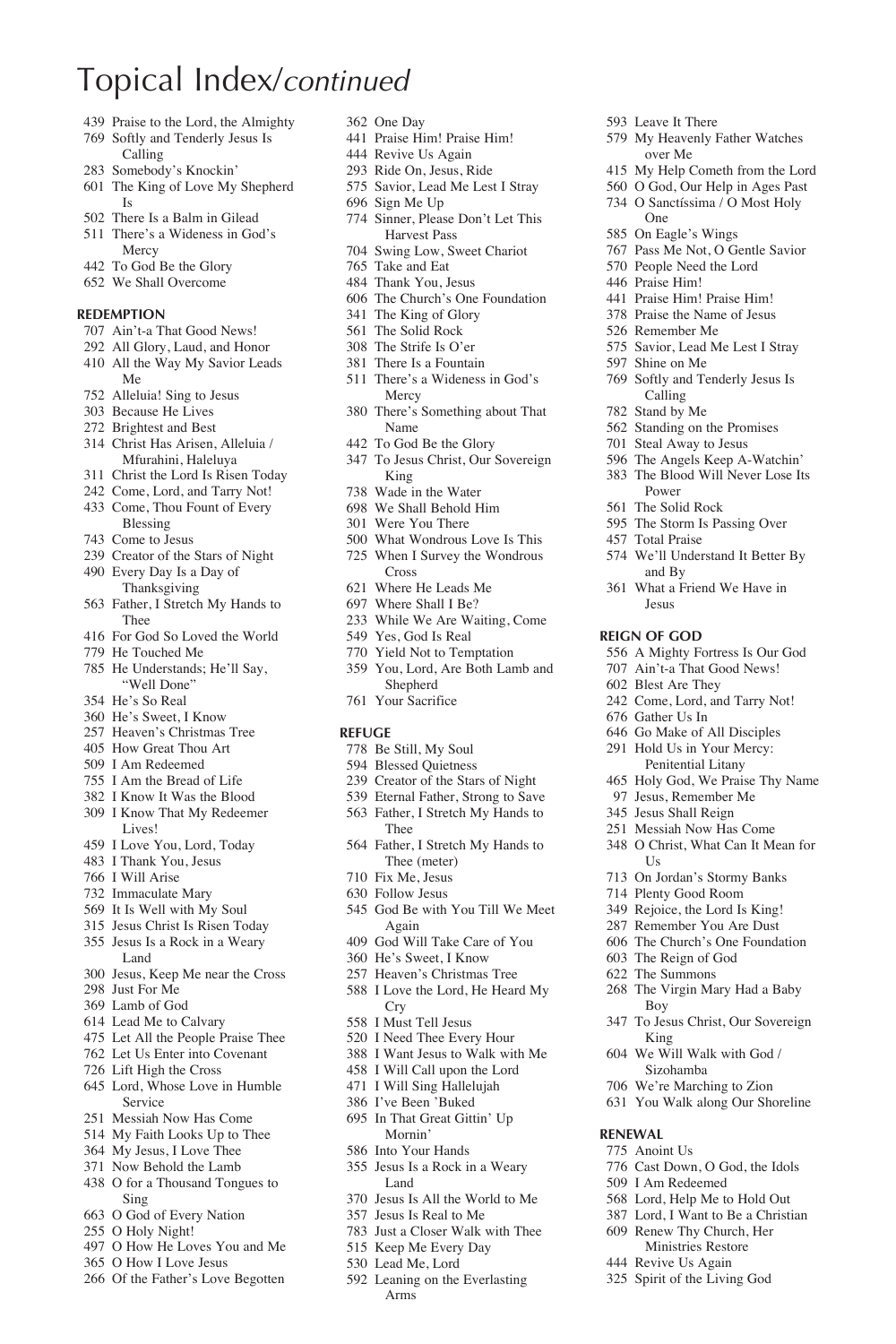- Victory Is Mine
- Wash, O God, Our Sons and Daughters
- We Won't Leave Here Like We Came

### **Repentance**

- Anoint Us
- Cast Down, O God, the Idols
- Come Here, Jesus, If You
- Please
- Come, Ye Disconsolate Dear Lord, Forgive!
- Down at the Cross
- I Will Arise
- Just As I Am
- Just Let Him In
- Oh Lord, Have Mercy
- Our Father, We Have Wandered
- Pass Me Not, O Gentle Savior
- Remember You Are Dust
- Rock of Ages
- Somebody's Knockin'
- There Is a Balm in Gilead
- There Is a Fountain

#### **Rest**

- All the Way My Savior Leads Me
- Be Not Afraid
- Blessed Quietness
- Day Is Done
- For All the Saints
- He Understands; He'll Say "Well Done"
- I Heard the Voice of Jesus Say In Paradísum / May Choirs of Angels
- Is Your All on the Altar
- Jesus, Keep Me near the Cross
- Shine on Me
- We Shall Rise Again

#### **Resurrection**

*See Liturgical Index: Easter Season*

#### **Sacraments**

*See Liturgical Index: Rites of the Church*

#### **SACRIFICE**

- Alleluia! Sing to Jesus
- Calvary
- Do This in Remembrance of Me Father, I Stretch My Hands to
- Thee
- For the Beauty of the Earth
- Is Your All on the Altar
- Just For Me
- Lamb of God
- Lead Me to Calvary
- Must Jesus Bear the Cross Alone
- O Christ, What Can It Mean for Us
- O How He Loves You and Me
- Only Love
- Praise Him! Praise Him!
- The Church of Christ Cannot Be Bound
- We Bring the Sacrifice of Praise
- When I Survey the Wondrous Cross

You Satisfy the Hungry Heart

Topical Index/*continued*

 Thank You, Lord The King of Glory The Lord Is My Light The Word There Is a Fountain There's a Wideness in God's

Mercy

King

**Salvation History** *See Salvation* **Satan**

To Jesus Christ, Our Sovereign

 We Walk His Way / Ewe, Thina What Wondrous Love Is This

 A Mighty Fortress Is Our God Cast Down, O God, the Idols Certainly, Lord! Every Day Is a Day of Thanksgiving Forty Days and Forty Nights I Shall Not Be Moved I'm So Glad In the Name of Jesus It Is Well with My Soul Keep the Dream Alive Lead Me, Guide Me Lord, Who throughout These Forty Days Satan, We're Gonna Tear Your Kingdom Down Victory Is Mine

What a Mighty God We Serve

At the Lamb's High Feast We

Let All the People Praise Thee

O Christ, What Can It Mean for

O for a Thousand Tongues to

The Blood Will Never Lose Its

 Blessed Assurance, Jesus Is Mine! Come, Thou Fount of Every Blessing Down at the Cross Heaven's Christmas Tree Hidden Here before Me / Adóro Te Devóte I Know It Was the Blood It Is Well with My Soul Just As I Am Lamb of God

Saving Blood of Christ

Sing

My Tribute

I I<sub>s</sub>

Sing O How I Love Jesus Oh, It Is Jesus Rock of Ages

Power The Old Rugged Cross The Solid Rock There Is a Fountain There's a Wideness in God's

Mercy Thy Way, O Lord To God Be the Glory When I Survey the Wondrous

Cross

Your Sacrifice

#### **Saints**

- 225 Litany of the Saints (Brown)
- Litany of the Saints (Chant)
- 226 Litany of the Saints (Hornsby)
- Shall We Gather at the River
- The Church's One Foundation
- Wade in the Water
- Ye Watchers and Ye Holy Ones

#### **Salvation**

- Alleluia! Alleluia! Let the Holy Anthem Rise
- Alleluia! The Lord Has Come
- Amazing Grace!
- Amazing Grace (meter hymn) At the Lamb's High Feast We
- Sing Baptized in Water
- Be Strong
- Blessed Quietness
- Can't Nobody Do Me Like Jesus
- Come, O Long-Expected Jesus
- Come to Jesus
- Crown Him with Many Crowns
- Down at the Cross
- Eat This Bread
- Epiphany Carol
- For God So Loved the World Go Down, Moses
- God Is So Good
- He Looked beyond My Fault
- Heaven's Christmas Tree
- Hold Us in Your Mercy: Penitential Litany
- I Am Redeemed
- I Love to Tell the Story I Must Tell Jesus
- I Will Call upon the Lord
- I'm So Glad
- I've Got the Joy, Joy, Joy
- Is There a Word from the Lord?
- Jesus Christ Is Risen Today
- Jesus, You Brought Me All the Way
- Joy to the World
- Just As I Am
- Leaning on the Everlasting Arms
- Leave It There
- Let All the People Praise Thee
- Lift Him Up

Excelling

Glory Messiah Now Has Come Nearer, My God, to Thee O Sacred Head, Sore Wounded

Praise Him!

Rock of Ages

 Lord, Who throughout These Forty Days Love Divine, All Loves

Luke 1:46–53 / My Soul Gives

 Praise to the Lord, the Almighty Renew Thy Church, Her Ministries Restore

 Shall We Gather at the River Songs of Thankfulness and Praise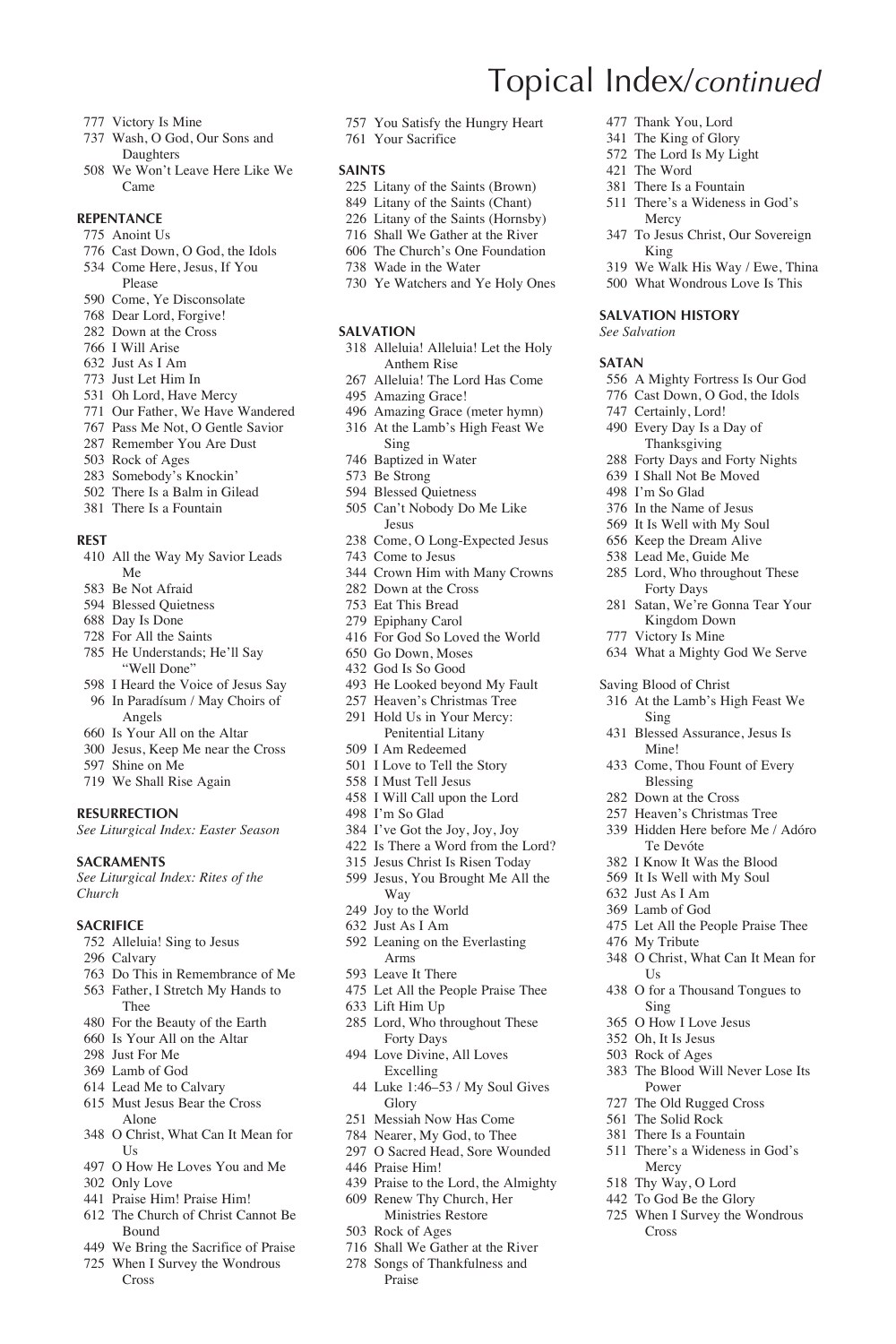# Topical Index/*continued*

#### **Second Coming**

- Are You Ready?
- Come, Lord, and Tarry Not!
- Come, You Thankful People, Come
- Crown Him with Many Crowns
- For All the Saints
- Freedom Is Coming
- God Is
- Hail to the Lord's Anointed
- How Great Thou Art
- I Am the Bread of Life
- I Know It Was the Blood
- I Want to Walk as a Child of the Light
- In That Great Gittin' Up Mornin'
- It Is Well with My Soul
- Jesus Christ Is the Way
- Jesus Is a Rock in a Weary Land
- Keep Your Lamps Trimmed and Burning
- Love Divine, All Loves Excelling
- Mine Eyes Have Seen the Glory
- My Lord, What a Morning
- O God of Every Nation
- Once in Royal David's City
- One Day
- Praise Him! Praise Him!
- Rejoice, the Lord Is King!
- Ride On, King Jesus
- Sign Me Up
- Soon and Very Soon The Church's One Foundation
- The King of Glory
- 
- The King Shall Come When Morning Dawns The Solid Rock
- 
- We Must Work
- We Shall Behold Him
- We Shall Rise Again
- What Wondrous Love Is This
- Where Shall I Be?

### **Security** *See Refuge*

#### **Seeking**

- Come by Here, My Lord Come, Magnify the Lord with Me
- Come to the Feast
- Go in Peace, Go in Love
- I Love to Tell the Story
- I Need Thee Every Hour
- Lord, When You Came /
- Pescador de Hombres
- More Love to Thee
- O Lord, Hear My Prayer
- Taste and See
- The Reign of God
- This Day
- We Walk by Faith

#### **Sending Forth**

- Be Not Afraid
- Come Now, Almighty King
- Crown Him with Many Crowns
- Go
- Go in Peace, Go in Love
- Go Make of All Disciples
- Go Now in Peace
- Go to the World!
- God Be with You
- God Be with You Till We Meet Again

 Let There Be Peace on Earth Make of Our Life a House of

Risen Lord, We Gather Round

The Church of Christ Cannot Be

All People That on Earth Do

 You Satisfy the Hungry Heart You, Lord, Are Both Lamb and Shepherd

*See Comfort, Healing, Suffering; Liturgical Index: Pastoral Care of* 

 Cast Down, O God, the Idols Dear Lord, Forgive! Down at the Cross He Knows Just What I Need He's Done So Much for Me I Am on the Battlefield for My

 I Know the Lord Has Laid His Hands on Me I've Been 'Buked It Is Well with My Soul Just a Little Talk with Jesus

Lord

 Just As I Am Just Let Him In My Jesus, I Love Thee Rock of Ages There Is a Balm in Gilead There Is a Fountain There's a Wideness in God's

Mercy

**Social Concern** Come to the Feast Freedom Is Coming God of Day and God of Darkness God of Our Fathers Halleluya! Pelo Tsa Rona / Halleluya! We Sing Your

Praises He Had a Dream Here I Am, Lord I Say "Yes," Lord / Digo "Sí,"

Señor

 If You Believe and I Believe Keep the Dream Alive

 Wash, O God, Our Sons and Daughters Yield Not to Temptation

Praise

You

**Shepherd**

Bound To Be the Body We Shall Overcome

Dwell His Name Is Wonderful Lord, Who at Your First Eucharist My Faith Looks Up to Thee My Heavenly Father Watches over Me O Sacred Head, Surrounded Praise Him! Praise Him! Rise Up, Shepherd, and Follow The King of Love My Shepherd

Is

**Sickness**

*the Sick*  **Sin**

- Halleluya! Pelo Tsa Rona / Halleluya! We Sing Your Praises
- Here I Am, Lord
- Holy God, We Praise Thy Name
- I Come with Joy
- Jubiláte, Sérvite / Raise a Song of Gladness
- Lord, Make Me More Holy
- Lord, When You Came / Pescador de Hombres
- Lord, Whose Love in Humble Service
- Risen Lord, We Gather Round You
- Siyahamba / We Are Marching
- This Little Light of Mine
- Till We Gather Again  *See also Mission*

#### **Service**

- All Are Welcome
- All People That on Earth Do Dwell
- As We Gather at Your Table
- Give Me a Clean Heart
- Go in Peace, Go in Love
- Go Make of All Disciples
- Halleluya! Pelo Tsa Rona / Halleluya! We Sing Your Praises
- He Understands; He'll Say, "Well Done"
- Here Am I
- I Am on the Battlefield for My Lord
- I Am Thine
- In Christ There Is No East or West
- Jesu, Jesu, Fill Us with Your Love
- Jesus in the Morning
- Jesus Is a Rock in a Weary Land
- Let All Things Now Living
- Lord, When You Came / Pescador de Hombres
- Lord, Whose Love in Humble Service
- O Christ, What Can It Mean for Us
- Pan de Vida

Bound Till I Die, Till I Die To Be the Body We Are Climbing Jacob's Ladder

**Sharing**

I Know Jesus

- Renew Thy Church, Her Ministries Restore
- Risen Lord, We Gather Round You The Church of Christ Cannot Be

 What a Mighty God We Serve When We All Get to Heaven You Satisfy the Hungry Heart

Blest Be the Tie That Binds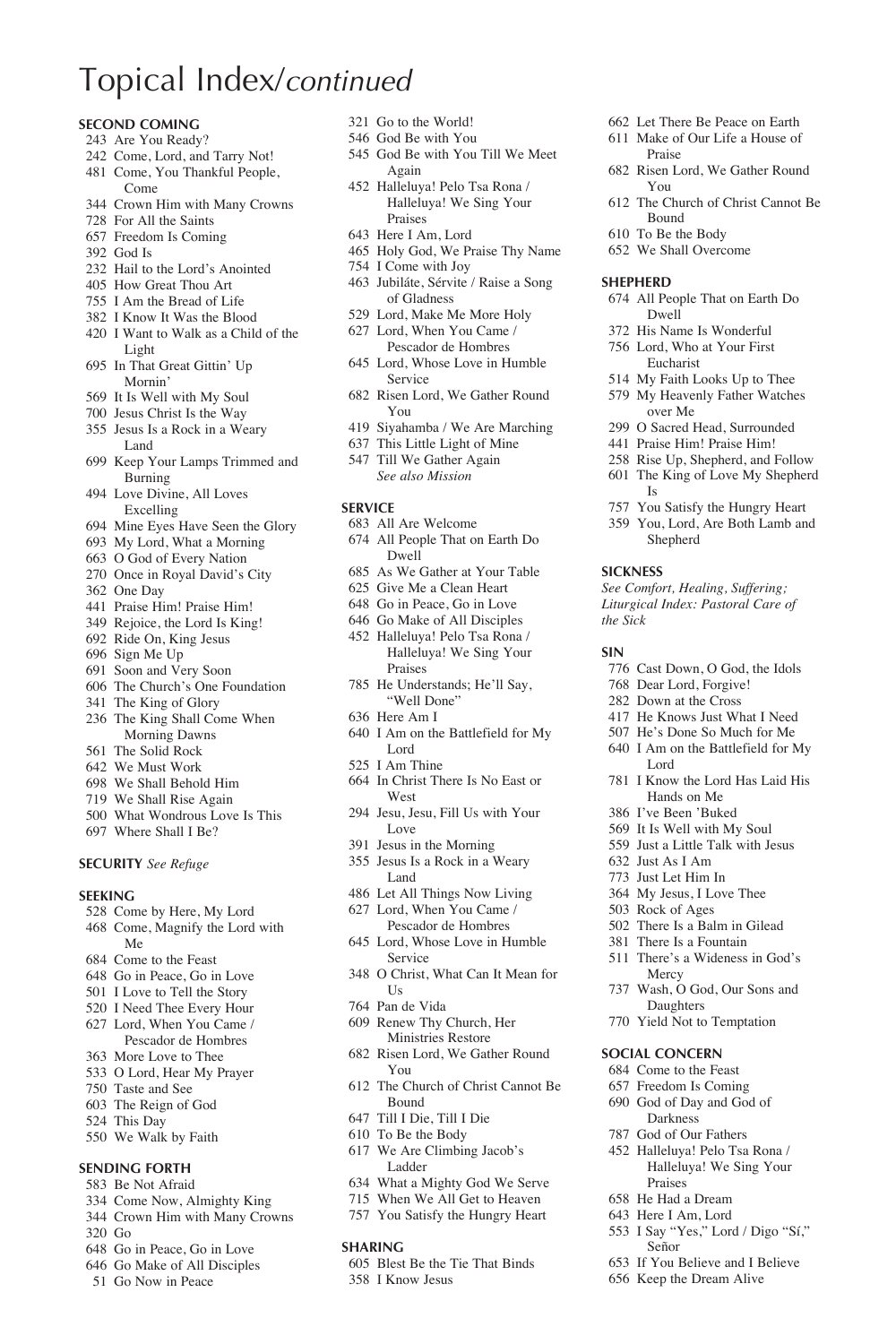- Let There Be Peace on Earth
- Lift Every Voice and Sing
- Lord, When You Came /
- Pescador de Hombres Lord, Whose Love in Humble Service
- Mary's Canticle
- Mine Eyes Have Seen the Glory
- Star-Child
- The Church of Christ Cannot Be Bound
- The Summons
- There Is One Lord
- We Shall Overcome

#### **Song**

- All Creatures of Our God and King
- All Hail the Power of Jesus' Name! (CORONATION)
- All Hail the Power of Jesus' Name! (DIADEM)
- All People That on Earth Do Dwell
- Alleluia! Sing to Jesus
- At the Lamb's High Feast We Sing
- Be Still, God Will Fight Your Battles
- Behold the Star!
- Blessed Assurance, Jesus Is Mine!
- Christ Has Arisen, Alleluia / Mfurahini, Haleluya
- Come, Thou Fount of Every Blessing
- Count Your Blessings
- Crown Him with Many Crowns
- Enter into Jerusalem
- For All the Saints
- Gather, Christians
- Go Down, Moses
- Hail, Holy Queen Enthroned Above
- Halleluya! Pelo Tsa Rona / Halleluya! We Sing Your Praises
- Here Am I
- Holy God, We Praise Thy Name
- Holy, Holy, Holy! Lord God Almighty!
- I Love to Tell the Story
- I Will Sing Hallelujah
- I'll Be Singing Up There It Came upon the Midnight
- Clear
- Jesus Christ Is Risen Today
- Jesus Shall Reign
- Joyful, Joyful, We Adore You
- Let All the People Praise Thee
- Let All Things Now Living
- Lift Every Voice and Sing
- Messiah Now Has Come My Jesus, I Love Thee
- Nearer, My God, to Thee
- O for a Thousand Tongues to Sing
- O Sons and Daughters
- Over My Head
- Praise God from Whom All
- Blessings Flow
- Praise Him! Praise Him!
- Praise to the Lord, the Almighty
- Shall We Gather at the River
- Sing with All the Saints in **Glory**
- Siyahamba / We Are Marching

Topical Index/*continued*

 Were You There When the Saints Go Marching

In Wonderful Counselor

**Stewardship**

**Strength**

God Is

Come I'm Available to You Is Your All on the Altar Trust and Obey What Shall I Render

Lord Be Strong Day Is Done For All the Saints God Has Smiled on Me

Christ Keep Me Every Day Lead Me, Guide Me Lord, Keep Me Day by Day Lord, Who throughout These Forty Days My Faith Looks Up to Thee The Blood Will Never Lose Its

Power

**Struggle**

 There Is a Balm in Gilead 'Tis the Ol' Ship of Zion Wade in the Water Walk Together, Children We Are Climbing Jacob's Ladder

We've Come a Long Way, Lord

Come, You Thankful People,

All My Help Comes from the

 Goodness Is Stronger than Evil Great Is Thy Faithfulness His Eye Is on the Sparrow Hold Back the Night How Firm a Foundation I Can Do All Things through

 The Glory of These Forty Days The Joy of the Lord The Lord Is My Light This Little Light of Mine 457 Total Praise

 A Mighty Fortress Is Our God America the Beautiful Cast Down, O God, the Idols Christ the Lord Is Risen Today Every Day Is a Day of Thanksgiving For All the Saints Give Me Jesus How Firm a Foundation I Call You to My Father's House

I Want Jesus to Walk with Me

 Jesus, Tempted in the Desert Jesus, You Brought Me All the

Just a Little Talk with Jesus

 I'm So Glad It's Alright

Way

 Just As I Am Keep the Dream Alive Leave It There Lift Every Voice and Sing My Heavenly Father Watches over Me

- Standing on the Promises
- The Sweet By and By
- We Gather in Memory
- What Wondrous Love Is This When in Our Music God Is Glorified
- When Morning Gilds the Sky
- Ye Watchers and Ye Holy Ones
- **Sorrow** *See Grief*

#### **Spirituals**

- Ain't-a That Good News!
- Behold the Star!
- Calvary
- Certainly, Lord! Certainly, Lord! (RENEWAL OF BAPTISMAL PROMISES)
- Changed Mah Name
- Come Out the Wilderness
- Deep River
- Done Made My Vow to the Lord
- Every Time I Feel the Spirit
- Fix Me, Jesus
- Free at Last
- Give Me Jesus
- Glory, Glory, Hallelujah!
- Go and Tell Mary and Martha
- Go Down, Moses
- Go Tell It on the Mountain
- Good News!
- Guide My Feet He Arose
- 
- He Is King of Kings
- He's Got the Whole World in His Hand
- Hush, Hush, Somebody's Callin' My Name
- I Know the Lord Has Laid His Hands on Me
- I Shall Not Be Moved
- I Wanna Be Ready
- I Want Jesus to Walk with Me
- I Will Trust in the Lord
- I'll Be Singing Up There
- I've Been 'Buked
- I've Just Come from the Fountain
- In That Great Gittin' Up Mornin'
- It's Alright
- Lord, I Want to Be a Christian

Rise Up, Shepherd, and Follow

 Sinner, Please Don't Let This Harvest Pass Somebody's Knockin' Standin' in the Need of Prayer Steal Away to Jesus Swing Low, Sweet Chariot Take Me to the Water Thank You, Lord

- My Lord, What a Morning
- Oh, Freedom

Shine on Me

 Plenty Good Room Ride On, Jesus, Ride Ride On, King Jesus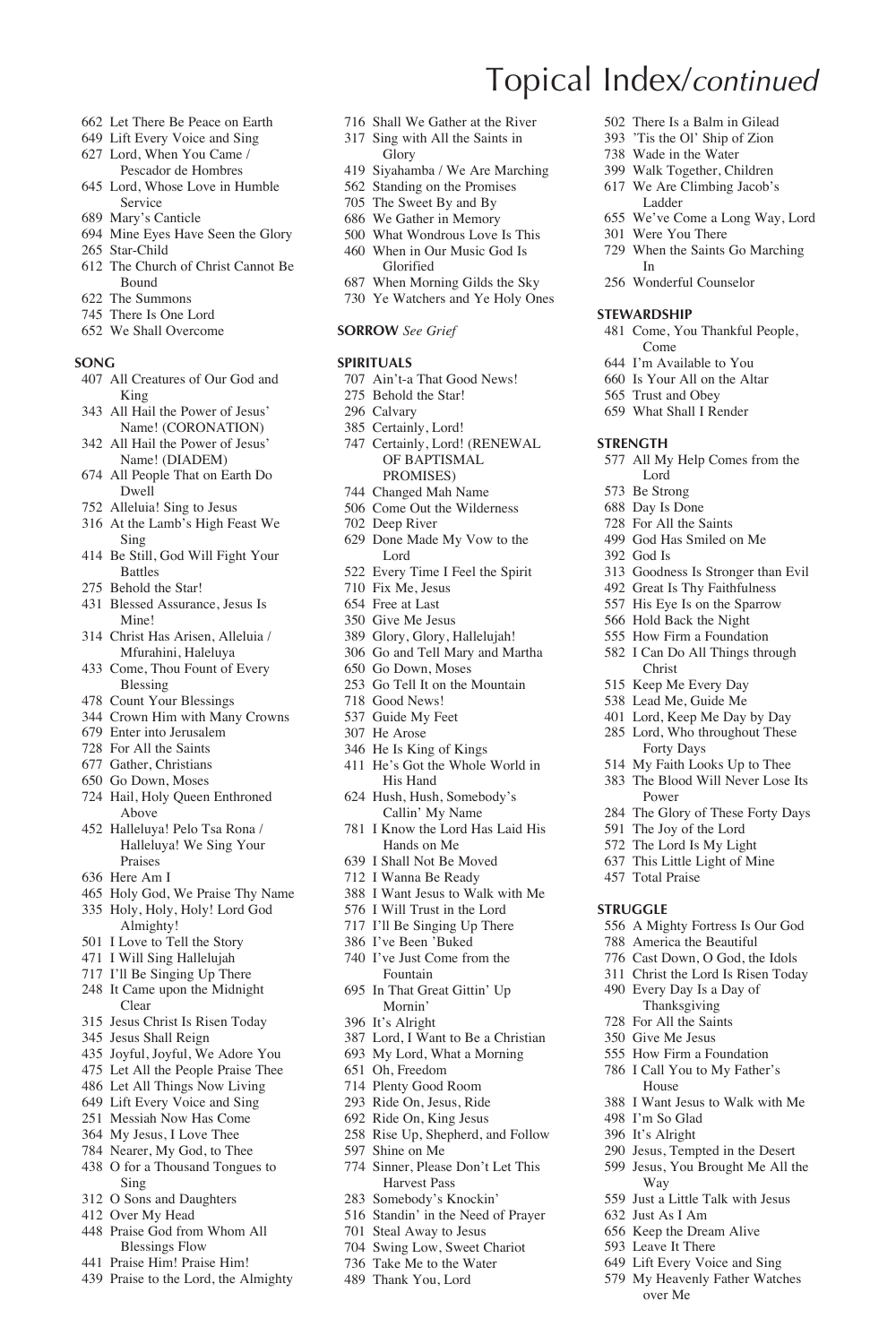## Topical Index/*continued*

- No, Not One!
- Oh Lord, Have Mercy
- Over My Head
- People Need the Lord
- Shall We Gather at the River
- Stand by Me
- Stations of the Cross
- The Church's One Foundation
- The Storm Is Passing Over
- The Strife Is O'er Through It All
- 
- Until I Found the Lord
- We Shall Overcome
- We Walk His Way / Ewe, Thina We'll Understand It Better By and By
- We've Come a Long Way, Lord

#### **Suffering**

- A Living Faith
- Alleluia! Alleluia! Let the Holy Anthem Rise
- Blest Are They
- Forty Days and Forty Nights
- How Firm a Foundation
- I Know It Was the Blood
- O Sacred Head, Sore Wounded
- O Sacred Head, Surrounded
- Pan de Vida
- Salve Regína / Hail, Queen of Heaven
- Stand by Me
- Stations of the Cross
- Steal Away to Jesus
- Were You There

#### **Sunday**

- At the Lamb's High Feast We Sing
- Rejoice!
- This Is the Day

#### **Teaching**

- Order My Steps
- Renew Thy Church, Her Ministries Restore
- Spirit of God, Descend upon My Heart
- The Master's Love
- To God Be the Glory

#### **Temptation**

- Forty Days and Forty Nights
- He Knows Just What I Need
- His Eye Is on the Sparrow
- I Must Tell Jesus
- I Need Thee Every Hour
- Jesus, Tempted in the Desert Lord, Who throughout These
- Forty Days
- Sweet Hour of Prayer
- Take the Name of Jesus with You
- We'll Understand It Better By and By
- What a Friend We Have in Jesus
- Yield Not to Temptation

#### **Thanksgiving**

- All People That on Earth Do Dwell
- Christ the Lord Is Risen Today

 Come, You Thankful People, Come

 Holy, Holy, Holy! Lord God Almighty! Hymn (O Radiant Light) Now Thank We All Our God O Dawn of All Creation O God, Almighty Father Of the Father's Love Begotten Praise God from Whom All Blessings Flow Revive Us Again

 Sing of Mary, Pure and Lowly The Church's One Foundation Veni Creátor Spíritus Ye Watchers and Ye Holy Ones

 A Mighty Fortress Is Our God All My Help Comes from the

Be Still, God Will Fight Your

 Father, I Stretch My Hands to Thee (meter) For All the Saints Gather Us In Go Make of All Disciples God Hears Me When I Pray God Never Fails God Will Take Care of You

 His Eye Is on the Sparrow Hold Back the Night Hold to God's Unchanging Hand How Firm a Foundation Hush, Hush, Somebody's Callin' My Name I Can Do All Things through

I Love the Lord, He Heard My

**Trust**

A Living Faith

Lord Amazing Grace! Baptized in Water Be Not Afraid

Battles Be Strong Because He Lives Blessed Quietness Come, O Long-Expected Jesus

 Come to Jesus Count Your Blessings Day Is Done Every Day Is a Day of Thanksgiving Father, I Stretch My Hands to

Thee

Here Am I

Christ I Know That My Redeemer Lives!

Cry I Must Tell Jesus I Will Do a New Thing I Will Trust in the Lord I'll Fly Away I've Got a Feelin' In That Great Gittin' Up Mornin' Into Your Hands It Is Well with My Soul Joyful, Joyful, We Adore You Just a Little Talk with Jesus Keep Hope Alive Leave It There Lord, Help Me to Hold Out My Heavenly Father Watches over Me

- Count Your Blessings
- Every Day Is a Day of Thanksgiving
- For the Beauty of the Earth
- How Great Thou Art
- I Just Came to Praise the Lord
- I Thank You, Jesus
- I Will Bless Thee, O Lord
- Imela / We Thank You, God
- Jesus, You Brought Me All the Way
- Let All the People Praise Thee Let All Things Now Living
- My Tribute
- 
- Now Thank We All Our God
- One More Day
- Praise Him, All Ye Little Children
- Praise to the Lord
- Rejoice, the Lord Is King!
- Somebody Prayed for Me Songs of Thankfulness and Praise
- Thank You, Jesus
- Thank You, Lord (Sykes)
- Thank You, Lord (Traditional)
- The Storm Is Passing Over
- This Day
- Through It All
- Tino Tenda Jesu / Thank You, Jesus, Amen!
- To Jesus Christ, Our Sovereign King
- We Bring the Sacrifice of Praise
- We Gather in Memory
- We Gather Together
- We've Come to Worship You
- Your Grace and Mercy

### **Times and Seasons**

- For the Beauty of the Earth
- Great Is Thy Faithfulness
- Hail to the Lord's Anointed
- Jesus in the Morning
- O God, Our Help in Ages Past Praise, My Soul, the King of Heaven
- Softly and Tenderly Jesus Is Calling

#### **Transcendence**

Transform Us

King Call Him Up

**Trinity**

- Let All the People Praise Thee
- O Dawn of All Creation

 You, Lord, Are Both Lamb and Shepherd

All Creatures of Our God and

 Come Adore / Tantum Ergo Come, Holy Ghost Come Now, Almighty King Eternal Father, Strong to Save Father, I Adore You Gather, Christians Go Make of All Disciples Holy God, We Praise Thy Name

 The Lord Is in His Holy Temple To God Be the Glory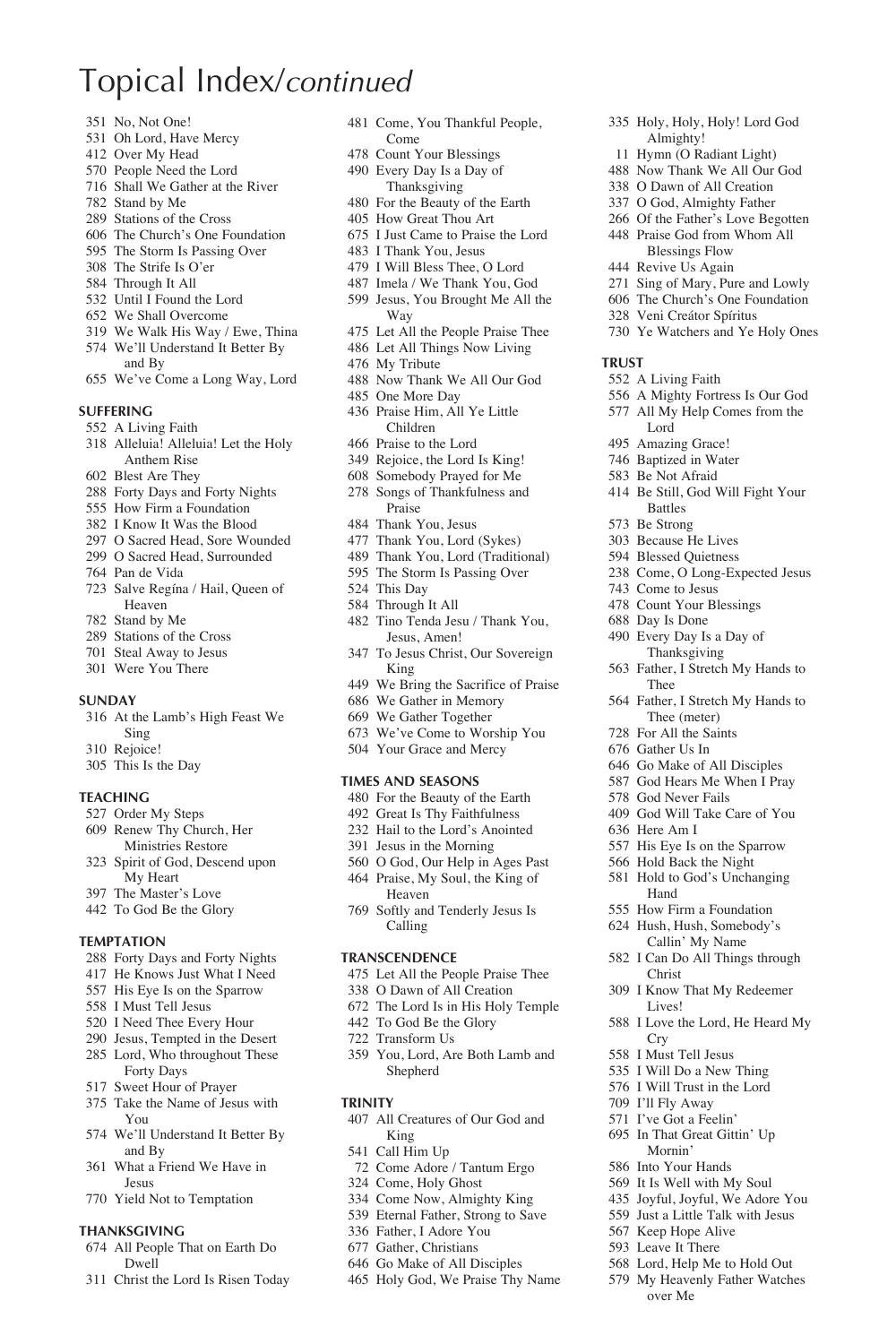- My Help Cometh from the Lord
- Night of Silence
- O God, Our Help in Ages Past
- O Lord, Hear My Prayer
- Oh, What He's Done for Me
- On Eagle's Wings
- On Jordan's Stormy Banks
- Over My Head
- People Need the Lord Praise Him!
- 
- Savior, Lead Me Lest I Stray Soon-a Will Be Done
- Stand by Me
- 
- Standing on the Promises Steal Away to Jesus
- Sweet Hour of Prayer
- 
- Swing Low, Sweet Chariot Taste and See
- 
- The Lord Is My Light The Solid Rock
- There Is a Balm in Gilead
- There Is One Lord
- There's a Bright Side
- Somewhere
- Through It All
- Total Praise
- Trust and Obey
- We Gather Together
- We Shall Overcome
- We'll Understand It Better By and By
- We've Come a Long Way, Lord
- We've Come This Far by Faith
- Yes, God Is Real

#### **Trust in Jesus Christ**

- Be Not Afraid
- Blessed Assurance, Jesus Is Mine!
- Christ Is Our Peace
- Come Out the Wilderness
- Eat This Bread
- Follow Jesus
- Give Me Jesus
- Glory, Glory, Hallelujah! He's Done So Much for Me
- He's Sweet, I Know
- His Eye Is on the Sparrow
- How Firm a Foundation
- I Can Do All Things through
- Christ
- I Heard the Voice of Jesus Say
- I Must Tell Jesus
- I Need Thee Every Hour
- I Surrender All
- I Want Jesus to Walk with Me
- It Is Well with My Soul
- It's Alright
- Jesus Is All the World to Me
- Jesus, Keep Me near the Cross
- Jesus Loves Me
- Jesus, Remember Me
- Just a Little Talk with Jesus
- Just Let Him In
- Lead Me, Guide Me
- Leaning on the Everlasting Arms
- Lift Him Up
- O Sacred Head, Surrounded
- One Day
- Pass Me Not, O Gentle Savior
- Praise the Name of Jesus
- Precious Lord, Take My Hand

Savior, Lead Me Lest I Stray

Topical Index/*continued*

 Because He Lives Christ Has Arisen, Alleluia / Mfurahini, Haleluya Christ the Lord Is Risen Today Crown Him with Many Crowns For God So Loved the World God Be with You Till We Meet

Again God Never Fails

He Arose

Me

Lord I Must Tell Jesus I Really Love the Lord! I Shall Not Be Moved In the Name of Jesus Jesus Christ Is Risen Today Jesus Is a Rock in a Weary Land Jesus Is Real to Me Lift High the Cross O for a Thousand Tongues to

Sing Praise Him! Praise Him! Rejoice, the Lord Is King! Satan, We're Gonna Tear Your Kingdom Down Sing with All the Saints in Glory Standing on the Promises The Strife Is O'er Victory Is Mine We Shall Overcome We Walk His Way / Ewe, Thina What a Mighty God We Serve When We All Get to Heaven Yield Not to Temptation

**Vocation**

**Water**

 Go Make of All Disciples I'm Available to You Take, O Take Me As I Am We Must Work

In Paradísum / May Choirs of

Make of Our Life a House of

Risen Lord, We Gather Round

Angels

Praise

You

 Baptized in Water Come to the Feast I Heard the Voice of Jesus Say Take Me to the Water Wade in the Water Wash, O God, Our Sons and Daughters **Way, Truth, and Life** Go Now in Peace I Receive the Living God Jesus Christ Is the Way Take and Eat **Welcome** All Are Welcome As We Gather at Your Table I Call You to My Father's House

Goodness Is Stronger than Evil

He Has Done Great Things for

 He's Done So Much for Me I Am on the Battlefield for My

- Shine on Me
- Somebody's Knockin'
- Standing on the Promises
- Steal Away to Jesus
- The King of Love My Shepherd Is
- The Solid Rock
- Through It All
- We Shall Rise Again
- We Walk by Faith
- What a Friend We Have in Jesus
- When We All Get to Heaven

#### **Truth**

- Hidden Here before Me / Adóro Te Devóte
- Mine Eyes Have Seen the Glory
- You, Lord, Are Both Lamb and Shepherd

#### **Understanding**

- I've God the Joy, Joy, Joy
- O God of Every Nation
- We'll Understand It Better By and By

#### **Unity**

- All Are Welcome
- Blest Be the Tie That Binds
- Christ Is Our Peace
- Epiphany Carol
- He Had a Dream I Come with Joy
- 
- I Need You to Survive In Christ There Is No East or
- West
- Jesus Loves the Little Children
- Keep the Dream Alive Lord, Who at Your First
- Eucharist Make of Our Life a House of

 One Bread, One Body Pan de Vida

You

Your Sacrifice

Abide with Me

Sing

 For the Beauty of the Earth Holy God, We Praise Thy Name How Great Thou Art **Victory over Sin and Death** A Mighty Fortress Is Our God

At the Lamb's High Feast We

**Universe**

 The Word There Is One Lord This Is My Father's World To Be the Body Unity (Psalm 133:1) We Are One We Shall Overcome Where True Love and Charity Are Found / Ubi Cáritas You Satisfy the Hungry Heart You Walk along Our Shoreline

Praise O God, Almighty Father

Risen Lord, We Gather Round

The Church's One Foundation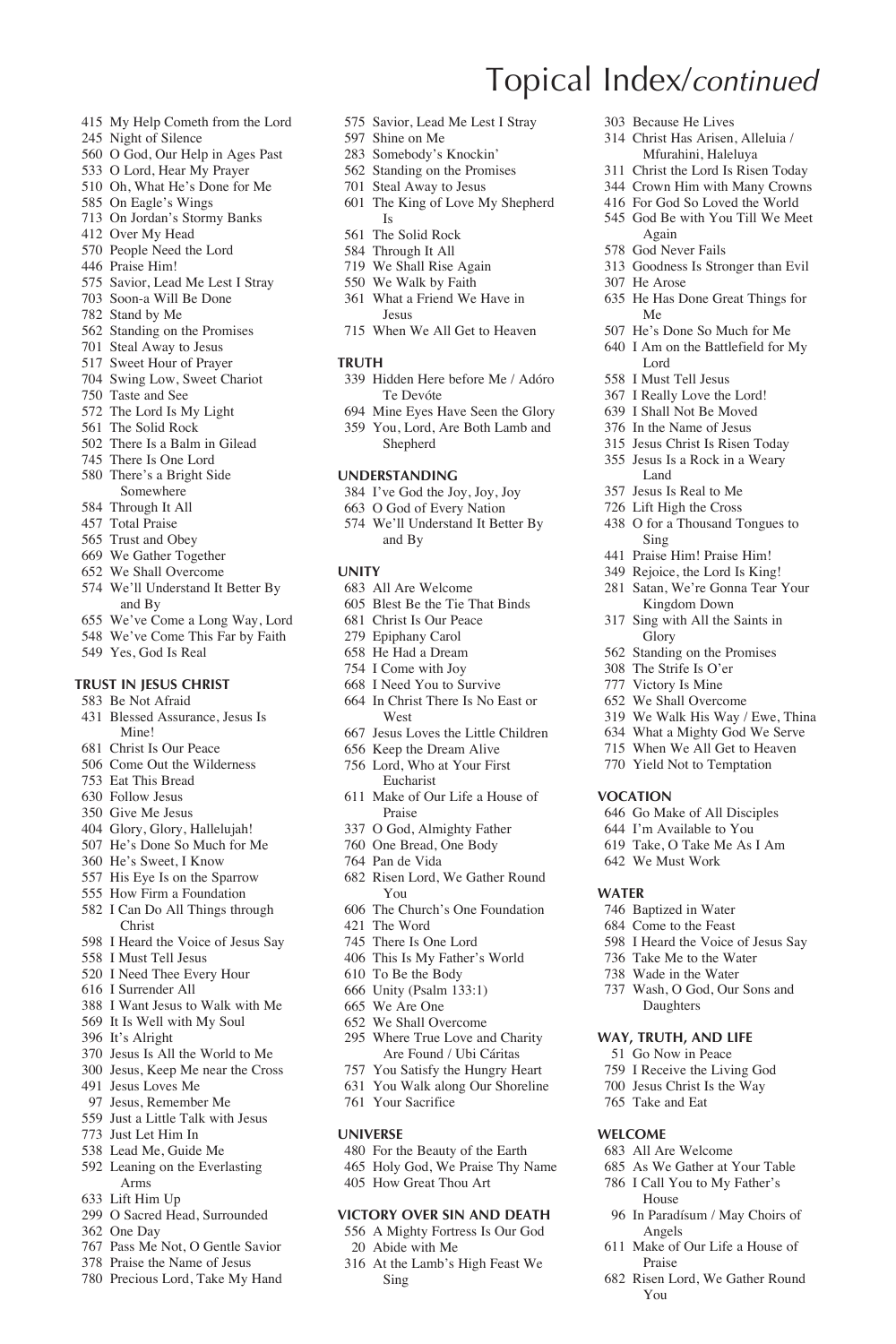# Topical Index/*continued*

- The Church of Christ Cannot Be Bound
- The Reign of God

#### **Wisdom**

- Awesome God
- Let All the People Praise Thee
- O Dawn of All Creation
- Wash, O God, Our Sons and Daughters

### **Witness**

- A Living Faith
- As We Gather at Your Table
- Be Still, God Will Fight Your Battles
- Blessed Assurance, Jesus Is Mine!
- Go and Tell Mary and Martha
- Go Make of All Disciples
- Go to the World!
- Halleluya! Pelo Tsa Rona / Halleluya! We Sing Your Praises
- He Has Done Great Things for Me
- He Understands; He'll Say, "Well Done"
- He's Done So Much for Me
- He's So Real
- He's Sweet, I Know
- Here Am I
- Holy Spirit, Flow through Me
- I Am Redeemed
- I Love to Tell the Story I'm Available to You
- Is There Anybody Here Who
- Loves My Jesus? Jesus Christ Is the Way
- Let Us Talents and Tongues Employ
- Lift Him Up
- Lord, Be Glorified
- O for a Thousand Tongues to Sing
- Renew Thy Church, Her Ministries Restore
- Sanctuary
- Sing Praise to God for Friends
- Something Within
- This Day
- Thuma Mina / Send Me, Jesus
- To Be the Body
- Transform Us
- We Gather in Memory
- We Must Work
- We Offer Christ
- When in Our Music God Is Glorified

### **Word of God**

- A Mighty Fortress Is Our God
- Amazing Grace!
- As We Gather at Your Table
- Come Now, Almighty King
- Eternal Father, Strong to Save From the Dawning of Creation
- Go to the World!
- God of Our Fathers
- Hamba Nathi / Come, Walk with Us
- I Receive the Living God
- I Say "Yes," Lord / Digo "Sí," Señor
- Is There a Word from the Lord?
- Is Your All on the Altar
- Jesus, Tempted in the Desert Luke 1:68–79 / Now Bless the
- God of Israel
- Make of Our Life a House of Praise
- Now Let Your Servant Go in Peace
- O God of Every Nation
- Order My Steps
- Renew Thy Church, Her Ministries Restore Standing on the Promises
- Take and Eat
- The Master's Love
- The Word
- Through It All
- Thy Way, O Lord
- Trust and Obey
- We've Come This Far by Faith
- You, Lord, Are Both Lamb and Shepherd

#### **Work** *See Daily Life and Work*

#### **WORLD**

- Crown Him with Many Crowns
- For the Beauty of the Earth
- He's Got the Whole World in
- His Hand In Christ There Is No East or
	- West
- Let There Be Peace on Earth To Jesus Christ, Our Sovereign King

#### **Worship and Adoration**

- All Hail the Power of Jesus' Name! (CORONATION)
- All Hail the Power of Jesus'
- Name! (DIADEM)
- Awesome God
- Behold the Star!
- Bless the Lord
- Bless This House Blessing and Honor and Glory and Power
- Brightest and Best
- Down at the Cross
- Father, I Adore You
- Hallelujah, Amen
- He Is Lord
- He's Worthy
- Hidden Here before Me / Adóro Te Devóte
- High Praise
- His Name Is Wonderful
- Holy God, We Praise Thy Name
- Holy, Holy, Holy! Lord God Almighty! How Excellent Is Thy Name

O Come, Let Us Adore Him

 O Sacred Head, Sore Wounded Oh, the Glory of Your Presence

Praise to the Lord, the Almighty

 Praise, My Soul, the King of Heaven Precious Jesus Renew Thy Church, Her Ministries Restore Ride On, King Jesus The Lord Is in His Holy Temple The Master's Love To Jesus Christ, Our Sovereign

 Wash, O God, Our Sons and Daughters We Have Come into This House We Three Kings of Orient Are

 We've Come to Worship You What a Mighty God We Serve

O Holy Night!

 Perfect Praise Praise Him!

Praise You

King

We Will Glorify

 Worship Him  *See also Praise*

Holy Is the Lord

 I Am Thine I Love You, Lord I Will Bless Thee, O Lord I Will Call upon the Lord I Will Trust in the Lord I Worship Thee In the Beauty of Holiness

 Jesus Jesus Shall Reign Jesus, the Light of the World Messiah Now Has Come My Jesus, I Love Thee My Tribute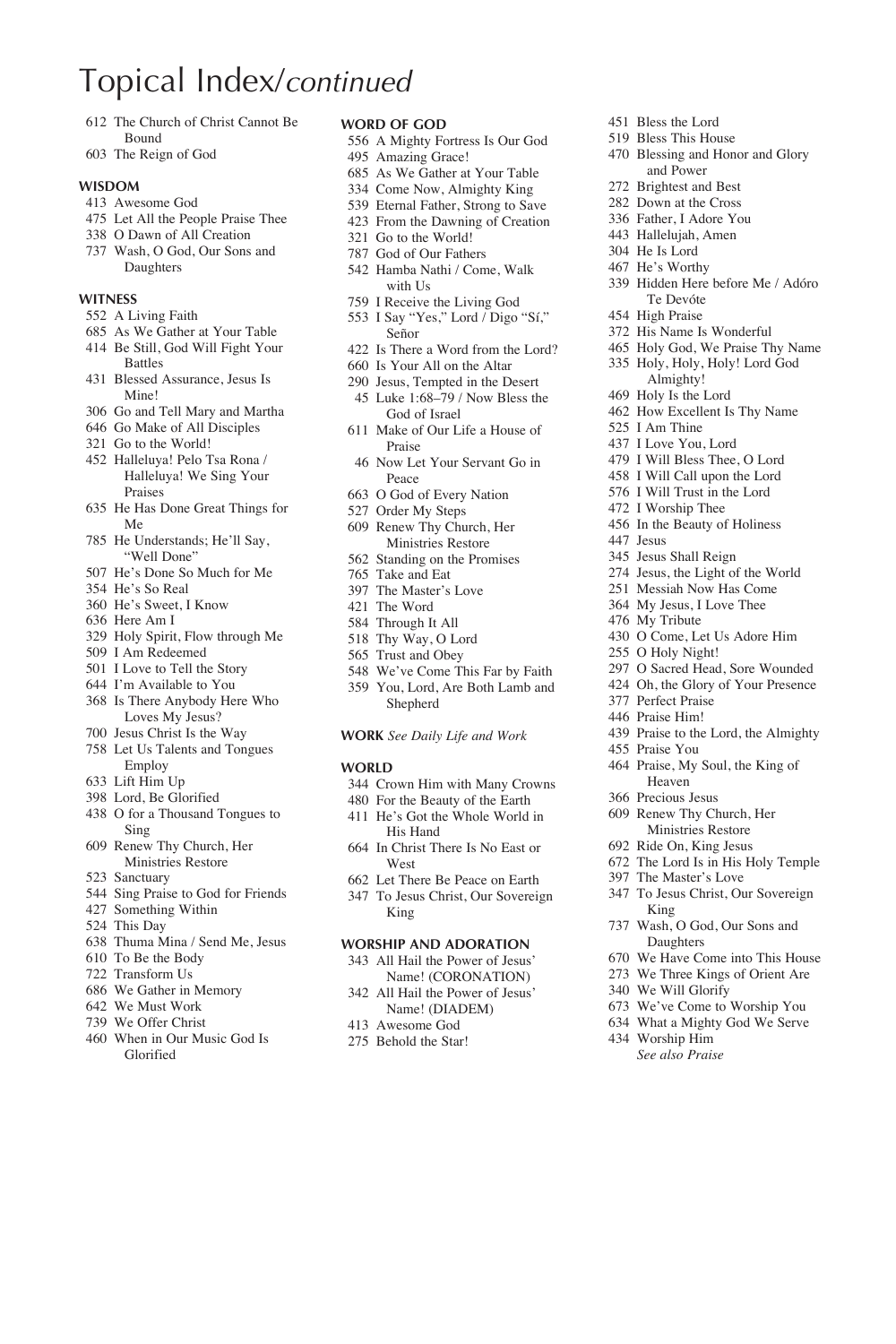## Index of Composers, Authors and Sources 1005

Abbington, James 281 395 427 510 548 597 696 738 Adam, Adolphe 255 Adams, Larry 586 Adams, Sarah F. 784 Adkins, Leon M. 646 African American 603 612 African American folk song 391 African American Prayer and Praise Hymn 402 403 540 554 647 699 720 721 741 African American traditional 382 414 529 534 641 664 708 498 Akers, Doris M. 327 538 Alexander, Cecil Frances 270 Alexander, James W. 297 Alford, Henry 481 550 Alfred, Joseph R. 552 Allen, Chester G. 441 Allen, George N. 615 780 American 754 American melody 365 713 Anonymous 252 261 269 334 436 461 466 759 766 783 *Arundel Hymnal* 734 Atkinson, Frederick C. 323 Babcock, Maltbie D. 406 Bach, J. S. 278 299 316 556 663 771 776 Baker, Cyril 34 37 Baker, Henry W. 266 299 601 Baker, Theodore 263 669 Ballinger, Bruce 670 Banks, E. V. 640 Barnby, Joseph 687 Barnes, Leslie Parker 434 Batastini, Robert J. 55 216 236 266 420 466 745 746 753 901 Bates, Katherine L. 788 Battersby, C. Maud 768 Baxter, Lydia 375 Bayly, Albert F. 645 Beall, B. B. 633 Beatty, Christopher 429 Beethoven, Ludwig van 317 435 Bell, John L. 254 313 453 461 487 543 619 622 653 678 731 Bell, Maurice F. 284 Bell, Roderick 30 829 Bell, Sylvana 640 Bennard, George 727 Bennett, Sanford F. 705 Bennett, W. Sterndale 439 Berkeley, Shirley M. K. 445 Bernard of Clairvaux, Saint 299 Berthier, Jacques 97 259 326 463 533 745 753 Bianco da Siena 332 Blandy, E. W. 621 Bliss, Philip P. 569 Boddie, S. 773 Bonar, Horatius 242 598 Bonnemère, Edward V. 241 358 573 749 Bonner, Carey 436 *Book of Common Prayer, The* 6 15 *Book of Prayers, A* 6 339 Borgstrom, Neil 734 Borthwick, Jane L. 778 Bouknight, Lillian 572 Bourgeois, Louis 284 674 Bowles, Lillian 507 717 Boyer, Horace Clarence 546 557 Bradbury, William B. 491 517 561 632 Bradley, Patrick D. 302 404 Bridges, Matthew 344 Bridges, Robert S. 297 Bringle, Mary Louise 44 648 686 Brinson, Hezekiah, Jr. 411 Britton, Joel 739 Brooks, Phillips 250 Brown, Breatrice 357 Brown, Grayson Warren 225 586

Browning, Carol E. 962 Brownlie, John 236 Brumley, Albert E. 709 Buchanan, Annabel M. 754 Burks, Leonard 490 Burleigh, Glenn E. 422 527 763 775 Burleigh, Harry T. 603 612 664 Burrell, Curtis<sup>390</sup> Butler, Tillis 227 Byrd, Audrey 535 Byrd, Chris 469 Cameroon traditional 254 731 Campbell, Derek 680 Campbell, Lucie E. 427 785 Campbell, Robert 316 Carter, R. Kelso 562 Carter, Roland M. 534 Cartford, Gerhard 542 Cason, Daniel Mario II 666 Cason, Don 233 Caswall, Edward 70 318 324 687 874 *Catholic Youth's Hymn Book* 311 Chandler, John 240 Chant 22 23 96 231 239 266 295 312 339 723 725 733 849 854 874 Chapman, J. Wilbur 362 Cheri, Richard 859 915 922 978 980 814 Chisholm, Thomas O. 492 *Choralmelodien zum Heiligen Gesänge* 724 *Christian Lyre* 271 *Christmas Box* 264 *Christmas Carols New and Old* 276 Clark, Barbara 600 Clark, Francis A. 782 Cleveland, J. Jefferson 300 579 Cleveland, James 568 Cloninger, Claire 233 Cober, Kenneth Lorne 609 Coelho, Terrye 336 Coffin, Charles 240 Coffin, Henry Sloane 231 Coles, George 448 *Collection of Hymns for Social Worship* 334 *Columbian Harmony* 279 682 685 Colvin, Tom 294 333 *Compleat Psalmodist, The* 315 Congregational Praise Song 2 373 376 395 510 526 571 661 665 711 Converse, Charles C. 361 Cooke, George W. 384 Cooney, Rory 291 Cooper, C. Eugene 402 403 540 554 647 699 720 721 741 Cooper, Charlene Moore 306 Cooper, William B. 223 Costen, Melva 693 Cowper, William 381 Croft, William 560 Croly, George 323 Crosby, Fanny J. 300 410 431 441 442 525 618 767 Crouch, Andraé 352 383 451 476 505 584 691 Crouch, Sandra 623 Crown of Jesus Music 246 Crüger, Johann 488 Cummings, Bill 396 773 Cummings, Jeremiah 732 Daigle, Gary 291 Darling, Alvin 608 777 Darwall, John 349 Davis, Frank M. 575 Davis, Geron 426 Davis, Katherine K. 486 Dean, Emmet S. 515 Dearman, Kirk 449 Deas, Edward C. 518 Derricks, Cleavant 559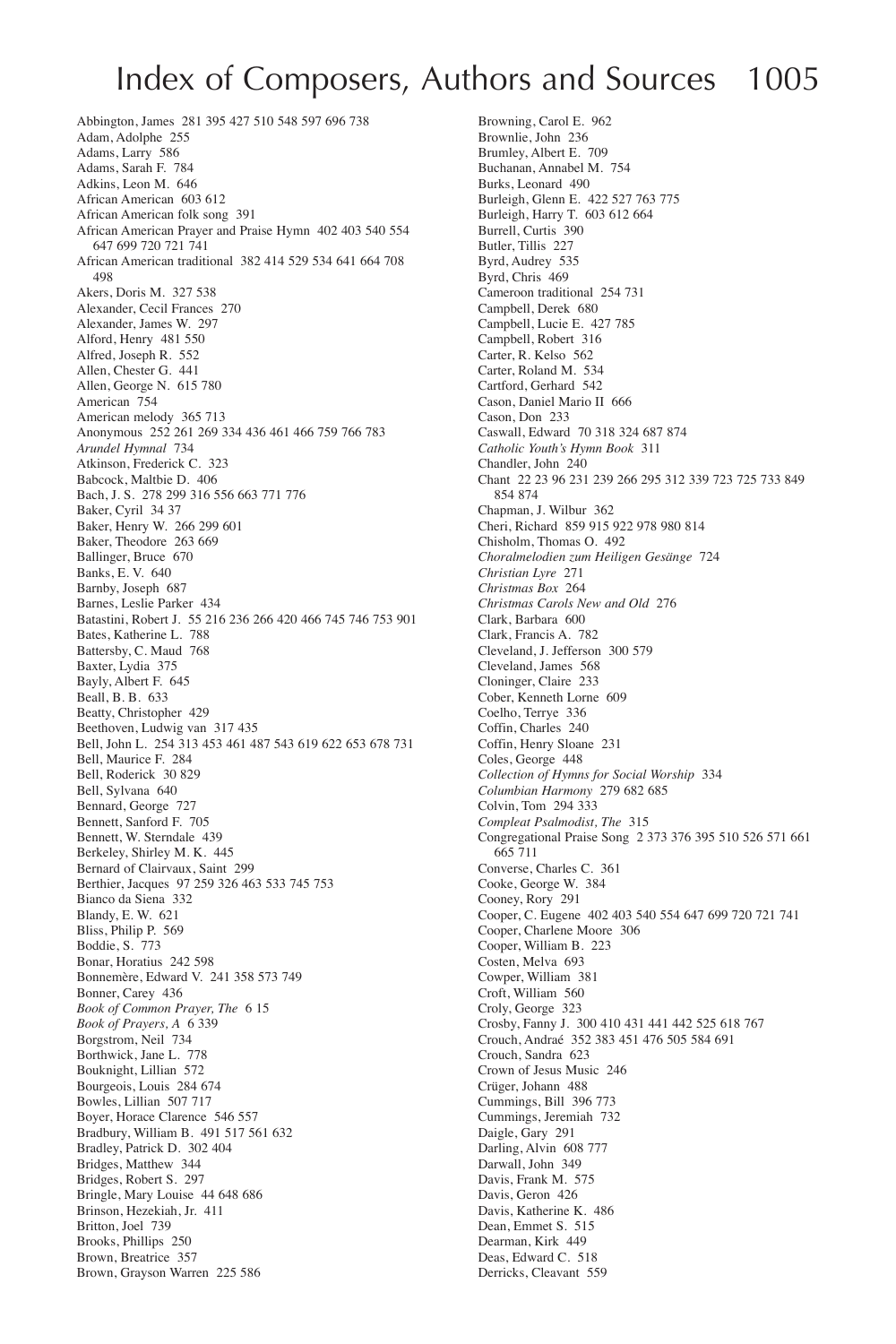Dett, Robert Nathaniel 353 704 Dexter, Noel 790 Dix, William C. 277 752 Dixon, Jessy 509 635 Doane, William H. 300 363 375 442 525 767 Dobbs-Mickus, Kelly 982 Doddridge, Philip 772 Dorsey, Thomas A. 546 780 Douglas, C. Winfred 301 Douroux, Margaret Pleasant 454 485 625 630 659 Dowell, Jimmy 367 Draper, William H. 407 Dublin *Troper* 874 Duck, Ruth 45 46 737 Dudley-Smith, Timothy 611 Dufford, Bob, SJ 583 Dufner, Delores, OSB 338 348 423 603 786 Duguet, Dieudonné 70 Duncan, Norah IV 3 5 11 12 14 25 27 29 33 34 35 40 41 42 44 45 46 53 54 55 58 59 60 94 140–149 167 168 214 215 216 228 289 798 801 810 814 841 842 860 863 870 871 880 887 888 897 899 904 924 939 952 953 958 964 970 985 986 987 990 992 993 996 997 Dunkerley, William A. 664 Dunstan, Sylvia G. 321 359 631 722 Dwight, John S. 255 Dyke, Henry van 435 Dykes, John Bacchus 335 539 Early American melody 381 East, Ray 6 15 56 220 221 747 Edelmann, John 51 Eiland, F. L. 515 Eiland, Franklin L. 581 Elam, Ulysses 353 Elderkin, George D. 274 Elliot, Charlotte 353 632 Ellor, James 342 Elvey, George J. 344 481 Engels, Adriaan 874 English carol 276 English melody 232 277 Excell, Edwin O. 478 Faber, Frederick W. 511 552 Farrell, Gerard, OSB 239 723 Farrell, Norbert 762 Fast, Sven-Bernhard 319 Fawcett, John 605 Featherston, William R. 364 Ferguson, Marie P. 594 Fischer, William G. 501 Foley, Brian 732 Foley, John, SJ 760 Ford, Marvin 961 Foster, Valeria A. 253 307 401 445 447 651 665 666 715 736 739 781 959 Francis of Assisi, Saint 407 Franklin, Kirk 371 Franz, Ignaz 465 Frazier, David 668 French carol 359 722 French traditional 246 French, Paul M. 84 Fry, Steve 424 Frye, Theodore R. 507 Fryson, Robert J. 7 16 374 392 417 467 497 633 707 708 Funk's *Compilation of Genuine Church Music* 555 686 Gabaráin, Cesáreo 627 Gabriel-Burrow, Marjorie 219 Gabriel, Charles H. 557 579 768 Gadling, Betty 519 Gaelic melody 746 Gaither, Gloria 303 356 380 607 Gaither, William 303 356 380 607 779 Garner, Norris O. 428 Garrett, Les 305

Gauntlett, Henry J. 270 *Geistliche Kirchengesänge* 263 407 730 Gelineau, Joseph, SJ 809 Geoffroy, Bernard 759 Gerhardt, Paulus 297 German 439 German traditional 687 *Gesangbuch der Herzogl* 646 Ghana folk song 294 Giardini, Felice de 334 Gibson, Timothy 470 Gill, Llewellyn 421 Gillespie, Avon 212 Glaser, Carl G. 438 544 Gondo, Alexander 678 Gonja folk song 333 Goodine, Elizabeth 455 Goodson, Albert A. 548 Gordon, Adoniram J. 364 Gospel hymn 640 Gospel song 394 Goss, John 464 Gowens, Cynthia 587 *Grail Psalms, The Revised* 3 12 25 26 27 28 29 30 31 32 33 34 35 36 37 38 39 40 41 42 43 54 982 Greek 11 Green, Fred Pratt 460 Gregory the Great, Saint 284 Grenoble 732 Gruber, Franz X. 244 Grundy, Ricky R. 541 Guimont, Michel 3 5 12 26 28 38 39 866 884 935 999 Haas, David 602 821 Handel, George F. 249 Hankey, A. Katherine 501 Harbor, Rawn 25 40 260 267 795 806 811 833 839A Harding, John P. 272 Harper, Donnie 446 471 Harris, J. W. 628 Harris, Kim R. 150–163 Hart, Joseph 766 Harvey, Clyde 610 Hassler, Hans Leo 299 663 771 776 Hastings, Thomas 503 590 Hatton, John 309 345 448 Haugen, Marty 35 293 550 553 683 690 818 Havergal, William Henry 238 Haweis, Thomas 611 Hawkes, Annie S. 520 Hawkins, Edwin 524 Hawkins, Walter 700 Haya tune 314 Haywood, Carl 386 770 *Haywood Collection of Negro Spirituals, The* 386 Heber, Reginald 272 335 Hellriegel, Martin B. 347 Helmore, Thomas 231 Hemy, Henry F. 552 Hennis, Marty 330 Herbst, Martin 288 Hernaman, Claudia F. 285 Hewitt, Eliza E. 715 Hicks, Roy, Jr. 378 Higdon, John W. 462 Hightower, Clarence Millard 213 Hine, Stuart K. 405 Hintze, Jakob 278 316 Ho Lung, Richard 679 Hodges, Edward 317 435 Hoffman, Elisha A. 282 558 592 660 Holden, Oliver 343 Holland, M. Roger II 31 37 129–139 150–163 796 799 809 839B 856 865 885 889 891 893 894 903 930 949 971 998 1000 Hopkins, John H., Jr. 273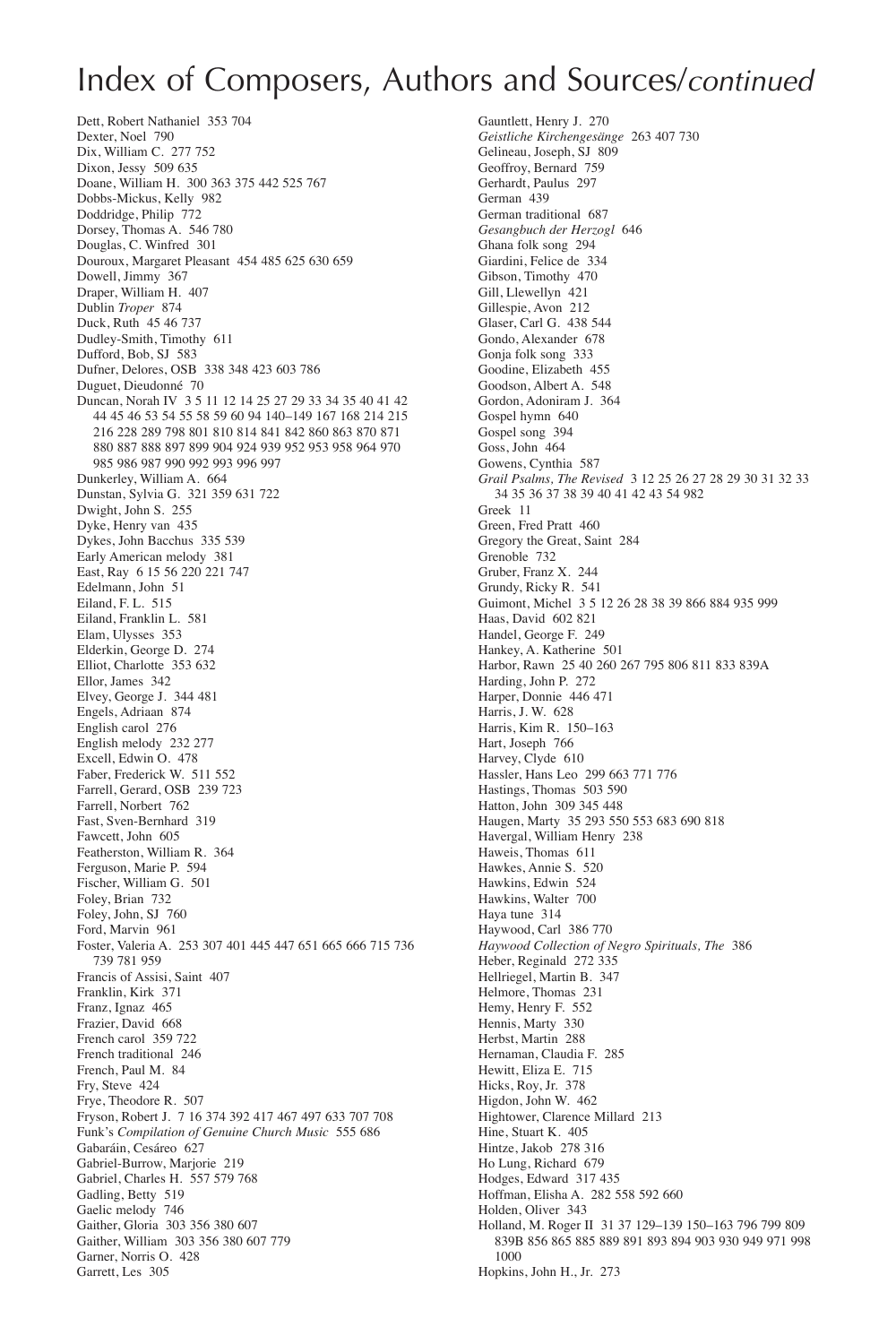Hopson, Hal 589 Hornsby, Eric F. 226 How, William W. 728 Howard, Samuel 242 Howe, Julia W. 694 Hoyle, W. O. 717 Hubbard, William F. 459 Hugg, George C. 351 Hughes, Howard, SM 61 Hunter, Keith 408 Hurd, Bob 764 Hurd, David 297 338 423 Husband, John J. 444 Hussey, Jennie E. 614 *Hymnal 1940, The* 349 *Hymnal 1982, The* 239 *Hymns Composed on Various Subjects* 766 Hytrek, Theophane, OSF 583 Indian folk melody 613 Iona Community 254 313 331 453 461 487 543 600 619 622 653 678 731 Irish melody 601 Irons, William J. 317 Isele, David Clark 229 Israeli 341 Iverson, Daniel 325 Jabusch, Willard F. 341 627 Jackson, Jill 662 Jackson, Nina B. 518 Jacob, Dom Clément, OSB 759 Jakob, Philip 400 Jamaican folk melody 758 Jefferson, Thomas W. 366 468 761 Jenkins, Margaret 580 John Day's *Psalter* 285 Johnson Oatman, Jr. 351 478 633 Johnson, Harrison 626 Johnson, J. Rosamund 649 Johnson, James W. 649 Johnson, Norman 406 613 713 Joncas, Michael 8 9 17 18 24 585 602 765 Jones, Charles P. 697 Jones, Isaiah, Jr. 499 Jordan, George 578 Jordan, Paschal, OSB 32 42 43 421 466 610 762 Joubert, Joseph 258 378 458 462 483 531 532 551 640 695 714 Jubilee song 368 Kaan, Fred 758 Kaiser, Kurt 497 Kantor, Daniel 245 *Katholisches Gesangbuch* 465 Ken, Thomas 448 674 Kenyan folk song 473 Kethe, William 448 674 Key, Francis S. 789 Key, Stephen 305 352 357 373 390 408 430 440 446 449 456 457 489 524 547 566 572 581 608 623 634 635 659 670 673 692 729 777 Kilpatrick, Bob 398 Kingsbury, Craig S. 764 Kirkpatrick, William J. 261 614 Kitchin, George W. 726 Klein, Laurie 437 Knapp, Phoebe P. 94 431 Knight, Gerald H. 486 Kocher, Conrad 480 Kodner, Diana, 627,662 Krauth, Harriet Reynolds 263 Kremser, Edward 669 Kreutz, Robert E. 757 Krisman, Ronald F. 265 759 Kyamanywa, Bernard 314 Lambillotte, Louis, SJ 324 Lane, Cherolyn Klosner 794

Lango, Eduardo J. 620 Langston, Stephen 874 Lapierre, Eugene 835 Latin 231 239 308 723 733 Laws, Keith C. 642 Layritz, Friedrich 263 LeBlanc, Robert 733 Ledogar, Robert J. 573 Lee, M. Owen, CSB 724 Leeson, Jane E. 311 Leslie, C. E. 7 16 Lester, Nettie Louise 456 *Limburg Gesangbuch* 337 Littledale, Richard F. 332 Loes, Harry Dixon 637 Lomax, Mark II 587 Louis, Kenneth W. 28 30 119–128 170–179 211 235 243 280 298 302 310 322 330 354 360 391 404 429 469 471 506 512 541 571 575 599 628 630 654 655 681 711 749 772 774 797 805 815 817 820 823 824 829 834 836 858 864 869 911 912 925 937 947 Lowry, Robert 410 520 706 716 Lucas, Thomas 761 Luther, Martin 556 *Lutheran Book of Worship* 556 Lyra Davidica 315 315 Lyte, Henry F. 20 464 Mackay, William P. 444 Mainz *Gesangbuch* 286 347 Manier, Ruth 658 Mann, Arthur H. 270 Manuel, Robert 656 Marsh, Charles H. 362 Marshall, Jane M. 294 Marshall, W. S. 594 Martin, Barbara Jackson 293 Martin, Civilla D. 409 557 Martin, Roberta 448 Martin, W. C. 579 Martin, W. Stillman 409 Mason, Babbie 330 Mason, Lowell 438 514 544 605 725 784 Matsikenyiri, Patrick 482 671 Maurus, Rabanus 324 328 McFarland, John T. 252 261 McGee, Bob 234 McHugh, Phill 570 McIntosh, Rigdon McCoy 713 McKinstry, Lorna 469 Means, Alexander 500 Medley, Samuel 309 Mendelssohn, Felix 247 Metcalfe, Jerome 696 Meter hymn 496 564 Mickus, Jeffry 658 Mieir, Audrey 372 Miles, C. Austin 425 Miller, Sy 662 Mills, Walt 329 Mims, George 766 Mohr, Joseph 244 Molefe, Stephen C. 453 Monk, William H. 20 308 480 756 Montgomery, James 232 264 Moody, Carlis, Jr. 644 Moone, Glorraine 666 Moore, Brenda Joyce 37 Moore, James E., Jr. 237 684 750 827 927 945 Moore, Thomas 590 Moore, William 279 682 685 Moriarty, Pia 764 Morris, Kenneth 483 549 568 Morris, Leila N. 475 Morris, Sally Ann 180 181 182 183 184 185 186 187 188 648 Mote, Edward 561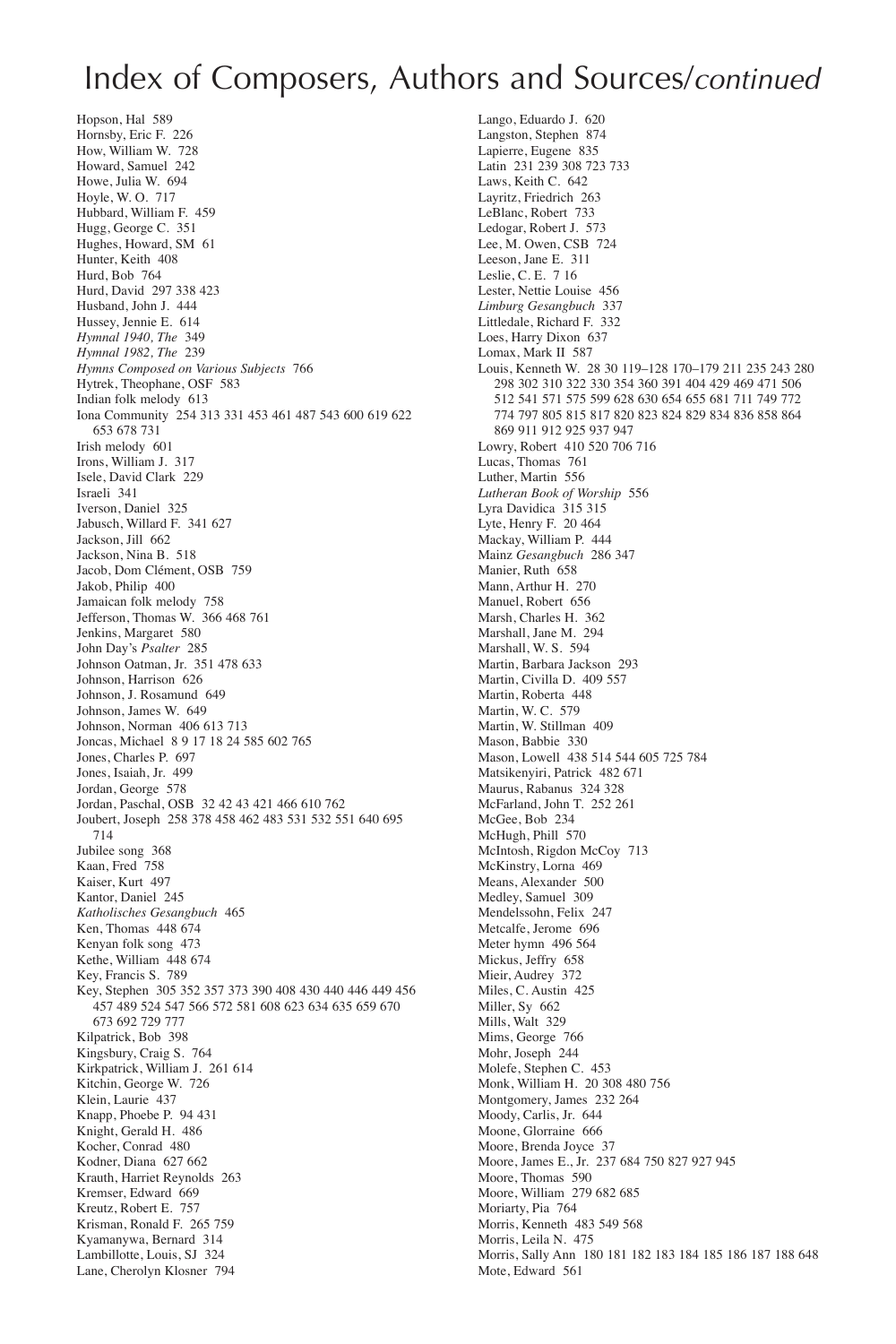Mullins, Rich 413 Munro, Mairi 400 600 Murray, A. Gregory, OSB 488 601 Murray, James R. 252 Murray, Shirley Erena 265 *Musikalisches Handbuch* 240 Mxadana, George 453 543 Nägeli, John G. 605 Neale, John M. 231 266 292 312 Neander, Joachim 439 Negro Spiritual 253 256 258 275 283 293 296 301 306 307 346 350 385 386 387 388 389 393 396 399 404 411 489 502 506 516 522 528 537 576 596 597 617 624 629 639 650 651 652 654 655 692 693 695 701 702 704 707 710 712 714 717 718 729 736 738 740 744 747 774 781 Nelson, Greg 570 Netherlands folk hymn 669 Netter, Herman 541 Newbolt, Michael R. 726 Newton, John 495 496 Nichols, Kevin 771 Nicholson, Sydney H. 726 Nicks, Charles H., Jr. 354 566 Nigerian traditional 331 487 Nix-Allen, Verolga 300 579 Norris, John S. 621 Norwood, Dorothy 608 777 *Nürnbergisches Gesangbuch* 288 Nyaturu tune 742 Nyberg, Anders 319 542 O'Brien, Francis Patrick 279 O'Shields, Michael 458 Oakeley, Frederick 262 430 Old English aire 598 Olson, Howard S. 314 742 *Oude en Nieuwe Hollanste Boerenlites* 511 Owens, Walter, Jr. 376 Pace, Joseph II 472 Palestrina, Giovanni da 308 Palmer, Horatio R. 770 Palmer, Nicholas 26 822 826 857 877 913 948 Palmer, Ray 514 Palmer, Roland F. 271 Paris, Twila 340 369 Parker, Val 586 Patillo, Leon 320 Peña, Donna 553 Perronet, Edward 342 343 Petti, Anthony G. 286 Petty, W. Clifford 468 855 867 895 907 920 956 967 984 988 *Phos Hilaron* 11 Pierpont, Folliot S. 480 Pollard, Adelaide A. 513 Pope, Michael, SJ 643 Pott, Francis 308 Potter, Doreen 758 Praetorius, Michael 263 Praise and Worship song 379 *Praise God in Song* 3 12 Prentiss, Elizabeth<sup>363</sup> Prescod, Patrick 790 Price, Damian D. 418 Prichard, Rowland H. 494 752 *Processionale* 339 Proulx, Richard 23 22 96 189 190 191 192 193 194 195 198 201 202 203 204 205 206 207 208 209 210 266 271 283 286 295 312 324 328 339 341 347 359 500 722 759 854 892 982 983 Prudentius, Aurelius 266 *Psalmodia Sacra* 238 Quinn, James, SJ 72 688 765 835 Radford, Jeffrey P. 368 576 578 Rambo, Dottie 493 698 Rankin, Jeremiah E. 545 Ray, Robert 230

Redner, Lewis H. 250 Rees, John 495 Reid, William W. 663 Revised Grail Psalms, The *See Grail Psalms, The Revised* Rickart, Martin 488 Riley, John A. 730 Rippon, John 343 Rippon's *A Selection of Hymns* 555 Roberts, Daniel C. 787 Roberts, Larry E. 243 Roberts, Leon C. 39 40 43 164 165 166 167 168 169 474 526 689 751 791 792 793 800 804 825 828 848 853 868 879 886 936 966 989 Robertson, Jalonda 814 922 978 980 Robinson, Rev. Cleophus 577 Robinson, Robert 433 Rochard, Garfield 29 677 *Roman Hymnal* 724 Romero, Wayne 675 Ronald A. Nelson 645 737 Root, George F. 667 672 Runyan, William M. 492 Rustad, Anne 314 Rustad, Svein 314 *Sacred Harp, The* 609 645 690 737 Salley, Bernadette Blount 434 484 Sammis, John H. 565 Sarum tone 22 23 Saward, Michael 746 Scagnelli, Peter J. 854 874 Schlegel, Katharina von 778 Schutte, Dan 643 Scottish traditional 622 Scriven, Joseph M. 361 Scruggs, Randy 523 Sears, Edmund H. 248 Selner, John C., SS 723 Shepherd, Thomas 615 Sheppard, Franklin L. 406 Shona traditional 482 Showalter, Anthony F. 592 Sibelius, Jean 778 Sigabi, Welile 600 Simpson-Curenton, Evelyn 2 7 16 20 256 274 282 362 382 385 392 399 416 478 495 496 497 498 528 549 564 577 595 633 641 709 712 735 740 743 744 747 786 Smallwood, Richard 356 440 457 538 588 607 748 Smart, Henry 264 Smith, John S. 789 Smith, Joseph B. 30 31 33 36 Smith, Michael W. 450 Smith, Paul B. 613 Smyttan, George H. 288 Solanke, Samuel 331 *Songs of Praise* 770 South African 600 638 657 South African (Xhosa) 319 543 South African folk song 419 South African melody 319 600 South African spiritual (Sotho) 452 South African spiritual (Zulu) 638 South African traditional 400 542 543 South African traditional (Xhosa) 453 *Southern Harmony* 500 766 Spafford, Horatio G. 569 *Speyer Gesangbuch* 263 Stainer, John 277 Stanbrook Abbey 27 35 41 Stanford, Charles V. 460 Stebbins, George C. 513 Steffe, William 694 Stemerick, Martine 400 600 Stennett, Samuel 713 Stewart, Roy James 36 819 890 896 914 929 932 975 *Stimmen der Völker in Liedern* 734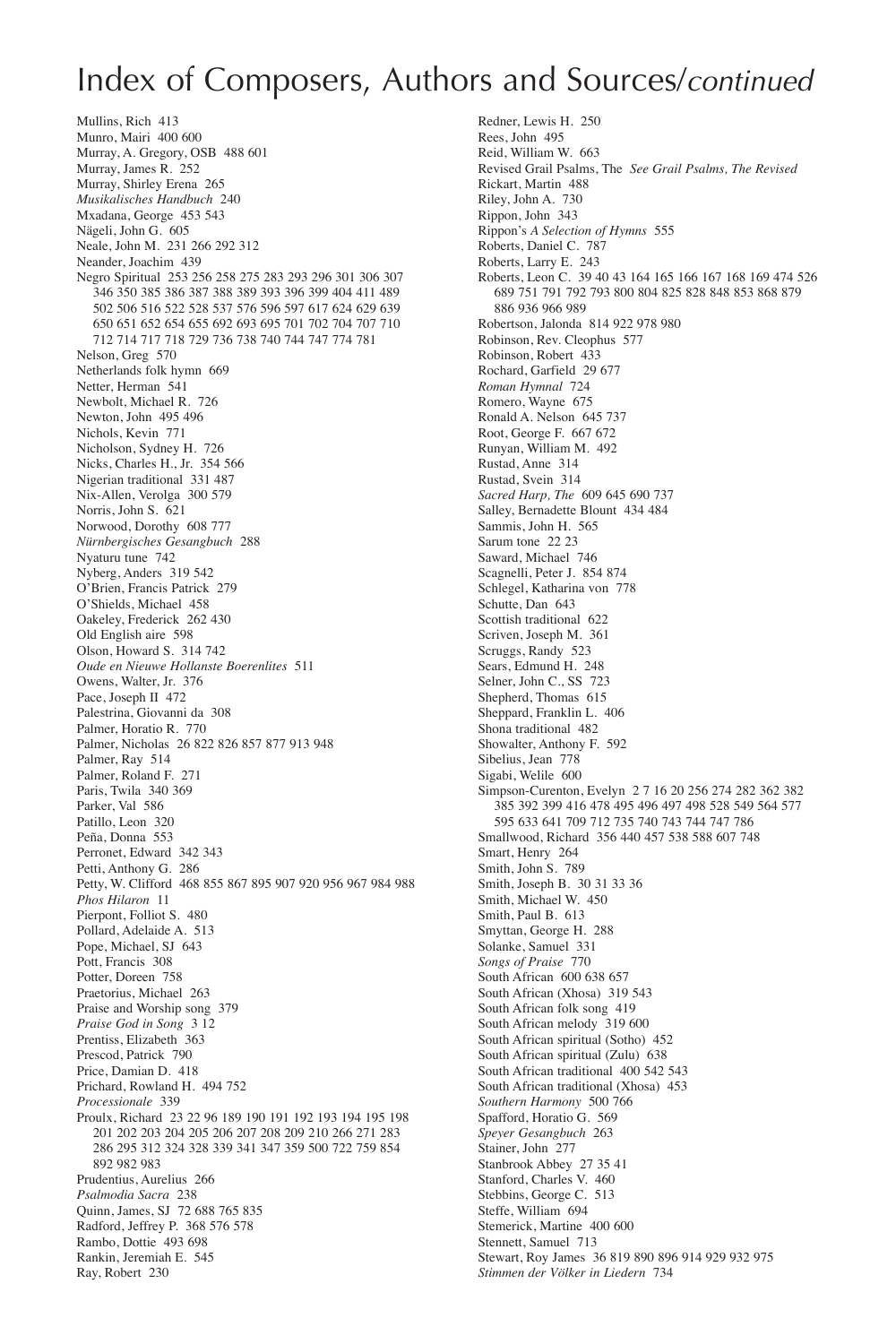Stockton, John H. 282 Stone, Samuel J. 606 Stralsund Gesangbuch 439 Stuempfle, Herman G., Jr. 290 544 682 776 Swahili 314 Sykes, Bessie 477 Sykes, Louis 620 Sykes, Seth 477 T. Hawkes' *Collection of Tunes* 249 Taizé Community 97 259 326 463 533 745 753 Tarasai 653 Tate, Paul A. 287 Tattersall's *Improved Psalmody* 734 Terrell, Elbernita "Twinkie" Clark 536 582 Teschner, Melchior 292 Tessier, Albert Dennis 625 Theodulph of Orleans 292 Thomas Aquinas, Saint 70 72 339 835 Thomas, Donn C. 735 Thomas, Randy 955 Thomerson, Kathleen 420 Thompson, John 523 Thompson, Will L. 370 769 Thring, Godfrey 344 Thurston, Stanley 393 Tice, Adam 612 Tindley, Charles A. 257 574 593 595 782 Tindley, Charles A., Jr. 257 Tisserand, Jean 312 Todi, Jacopone da 286 Tomer, William G. 545 Toolan, Suzanne, RSM 755 Toplady, Augustus M. 503 Towner, Daniel B. 565 Traditional 281 304 355 386 399 411 412 432 489 493 531 551 624 634 639 651 692 702 703 704 710 743 Traditional Gospel hymn 360 Troeger, Thomas H. 289 Turton, William H. 756 Tutu, Desmond 313 Udulutsch, Irvin 337 Vail, Silas J. 618 Vails, Donald 567 595 Vale, Alliene G. 591 Valerius' *Nederlandtsch Gedenckclanck* 669 Vaughan Williams, Ralph 321 332 348 407 728 730 Venter, Judson W. Van De 616 *Virginia Harmony* 495 786 Wade, John F. 72 262 Walford, William W. 517 Walker, Wyatt Tee 355 Walton, James G. 552 Walworth, Clarence 465 Ward, Clara 532 Ward, Samuel A. 788 Warner, Anna B. 491 Warren, George W. 787 Watanabe, Esther 479

Watson, John E. 217 Watts, Isaac 249 345 448 560 706 725 Webb, W. 717 Webbe, Samuel 590 611 Webster, Joseph P. 705 Weeden, Winfield S. 616 Weissrock, John 643 Welsh melody 486 688 Wesley, Charles 238 247 274 315 349 438 494 563 564 Wesley, Samuel S. 530 606 631 West Indian carol 266 Westendorf, Omer 757 Whalum, Wendell P. 537 Whelpton, George 222 White, Evelyn Davidson 629 Whitfield, Frederick 365 Whitfield, Thomas A. 366 Whiting, William 539 Willan, Healey 337 724 Willett, Martin 878 Williams, Eddie 401 Williams, Franklin D. 504 Williams, Nolan, Jr. 7 16 251 252 275 303 335 343 350 356 360 367 377 379 383 388 389 390 392 394 397 408 412 413 414 415 426 437 443 451 454 479 485 487 497 499 502 504 505 507 509 522 535 536 563 567 571 574 576 588 592 593 594 596 607 608 618 624 625 633 636 637 642 652 660 698 710 748 Williams, Thomas I., 290 Willis, Richard S. 248 Wilson, Eli, Jr. 521 Wilson, Emily D. 715 Wilson, Hugh 563 Wilson, Jennie 581 Winkworth, Catherine 439 488 Wipo of Burgundy 311 854 Wise, Raymond 32 809 814 840 845 875 876 881 905 906 928 940 951 954 969 976 994 995 Wolfe, Lanny 416 Woodruff, Edyth Ethelynn 702 Woods, Geraldine 397 415 Woods, Rev. Maceo 508 Woods, Wendell Craig 38 861 Woodward, Glen 447 Woolston, C. H. 667 Wordsworth, Christopher 278 Work, Frederick J. 387 Work, John W. III 346 Work, John W., Jr. 253 387 Wren, Brian 754 Wright, Timothy 665 Wirth's *Katholisches Gesangbuch* 311 Wyeth's *Repository of Sacred Music* 236 318 433 Yancy, Kevin 696 Young, Jeremy 719 Young, John F. 244 Zimbabwean 671 Zimbabwean traditional 653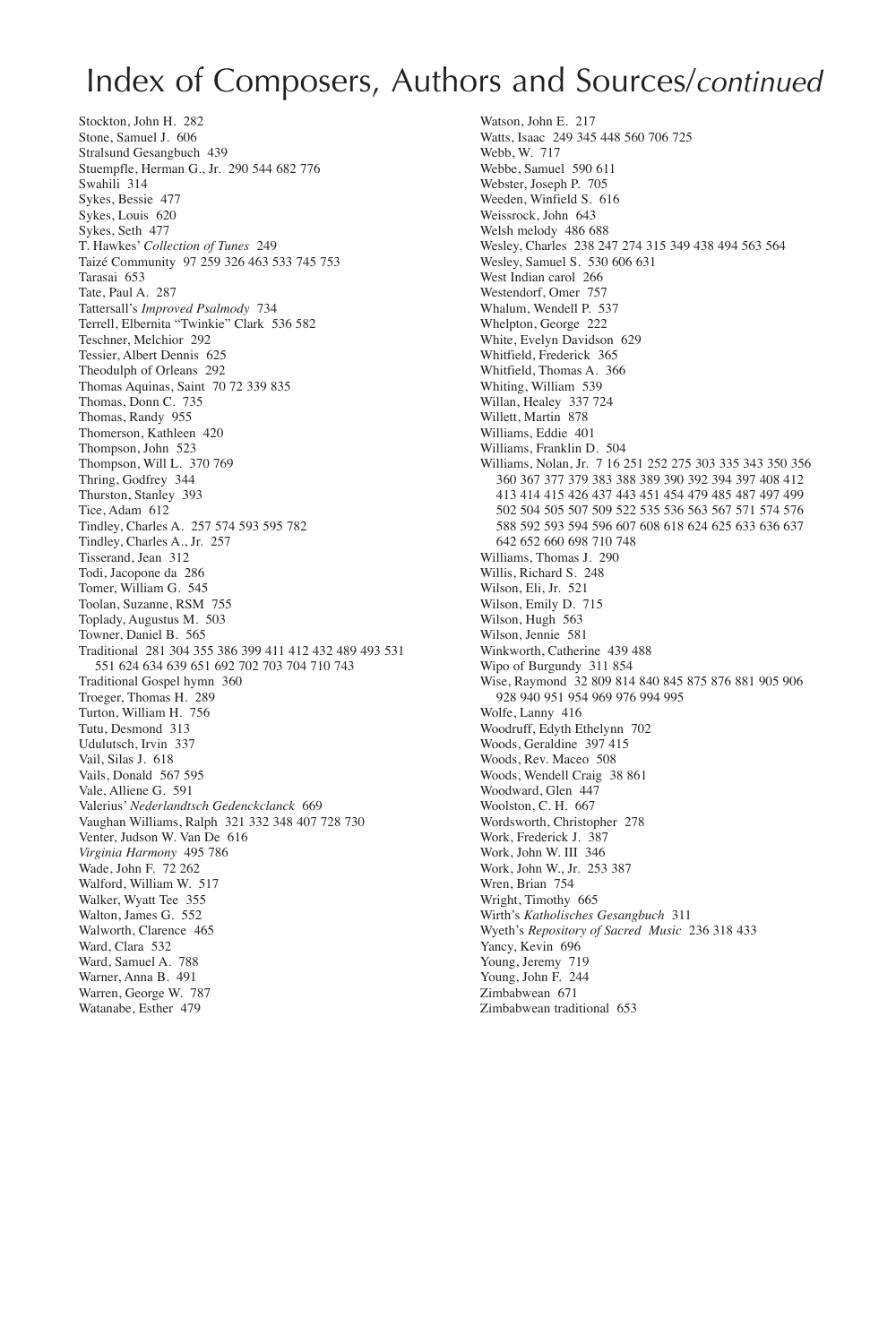# 1006 Metrical Index

**SM (SHORT METER - 66 86)** DENNIS 605 ST. BRIDE 242

### **SMD (SHORT METER DOUBLED)**

DIADEMATA 344 TERRA BEATA 406

### **CM (COMMON METER - 86 86)**

ANTIOCH 249 AZMON 438 544 LAND OF REST 754 MAITLAND 615 MARTYRDOM 563 McKEE 603 612 664 MORNING SONG 236 NEW BRITAIN 495 786 RICHMOND 611 SHANTI 550 ST. ANNE 560 ST. FLAVIAN 285

### **CM WITH REFRAIN**

BICENTENNIAL 757 DIADEM 342 DUNCANNON 614 GOD CARES 409 HOW I LOVE JESUS 365 SHINE ON ME 597 STORMY BANKS 713

#### **CMD (COMMON METER DOUBLED)**

CAROL 248 KINGSFOLD 348 LHOTA 45 MATERNA 788

### **LM (LONG METER - 88 88)**

BOOTS 11 CONDITOR ALME SIDERUM 239 DICKSON 46 DUGUET 70 DUKE STREET 309 345 GIFT OF LOVE 589 HAMBURG 725 OLD HUNDREDTH 284 674 VENI CREATOR SPIRITUS 328 WINCHESTER NEW 240 WOODWORTH 632

#### **LM with alleluias** LASST UNS ERFREUEN 407 730

**LM WITH REFRAIN** 

BEHOLD THE STAR 275 CALVARY 296 LAMB OF GOD 369 LINSTEAD 758 SOLID ROCK 561 ST. CATHERINE 552 SWING LOW 704 VENI EMMANUEL 231

**LMD (LONG METER DOUBLED)** DUKTA 44 SWEET HOUR 517

#### **IRREGULAR**

AVE MARIA 733 CANTIQUE DE NOEL 255 CHEREPONI 294 DEEP RIVER 702 GATHER US IN 676 GOODNESS IS STRONGER 313 HE IS KING 346 HOW MAJESTIC 450 I SHALL NOT BE MOVED 639 I'VE GOT THE JOY 384 IN YOUR WORD 527 IVERSON 325 JOY OF THE LORD 591 MANNA 327 McGEE 234 MY TRIBUTE 476 OH FREEDOM 651 OLD TIME RELIGION 551 PRECIOUS LORD 780 SALVE REGINA 723 SOMEBODY'S CALLIN' 624 SOMEBODY'S KNOCKIN' 283 STAR SPANGLED BANNER 789 TO THE WATER 736 TRUST IN THE LORD 576 VICTIMAE PASCHALI LAUDES 854 WHOLE WORLD 411

#### **IRREGULAR WITH REFRAIN**

ADESTE FIDELES 262 ANYBODY HERE 368 BREAD OF LIFE 755 HANDS ON ME 781 HE KNOWS 417 RESURRECTION (Young) 719 THE FIRST NOWELL 276

**66 4 666 4**  ITALIAN HYMN 334 OLIVET 514

**66 9 66 9 WITH REFRAIN** YOUR ALL 660 TRUST AND OBEY 565

### **7 6 7 6 D**

ANDÚJAR 338 AURELIA 606 631 ELLACOMBE 646 PASSION CHORALE 299 663 771 776 REDDING 297 SHEFFIELD 232 ST. THEODULPH 292

**7 6 7 6 with refrain**

BALM IN GILEAD 502 FIX ME 710 GO TELL IT ON THE MOUNTAIN 253 GOTT VATER SEI GEPRIESEN 337 NEAR THE CROSS 300

**77 77 D**  SALZBURG 278 316 ST. GEORGE'S WINDSOR 481 VICTIMAE PASCHALI 311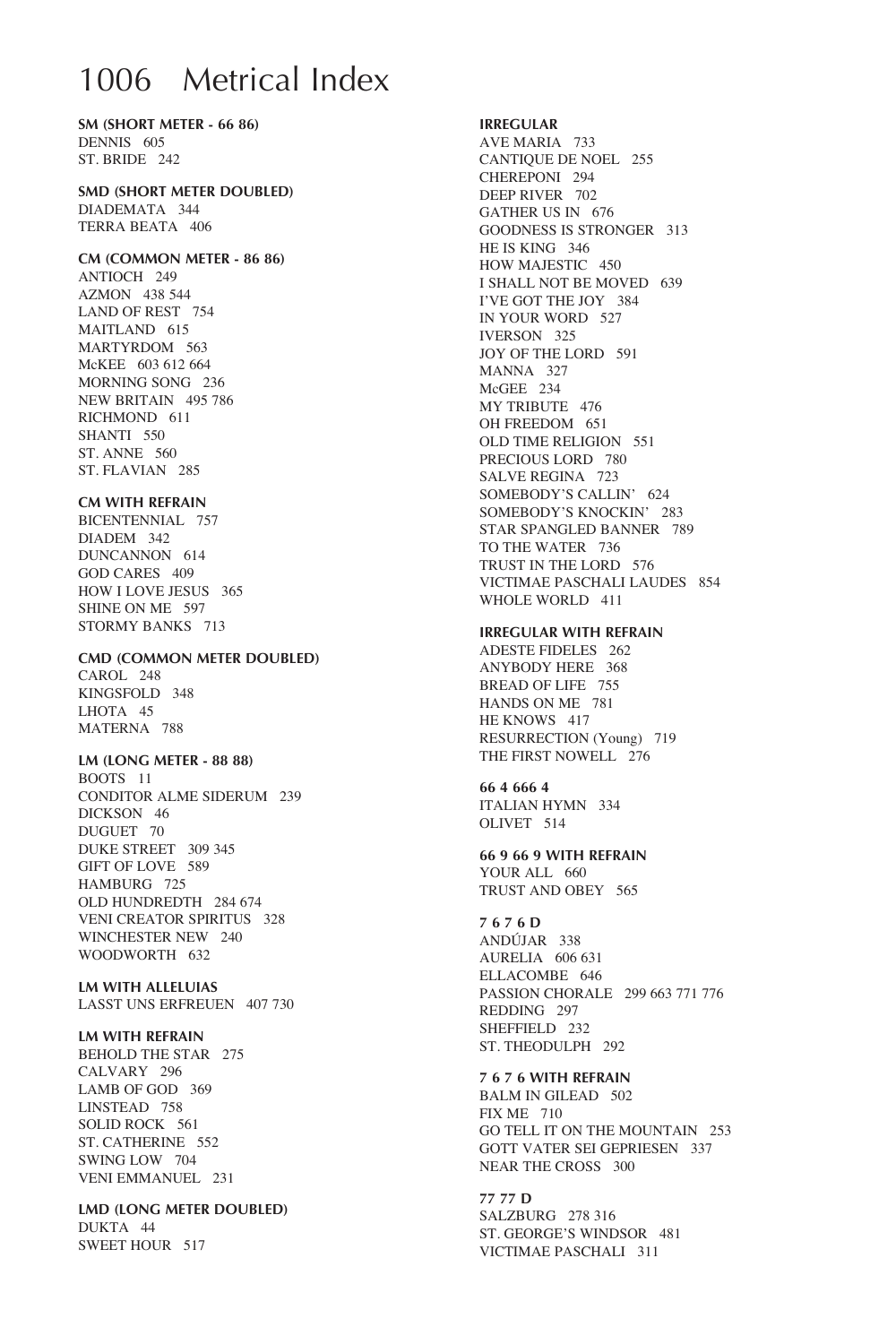**7 7 7 7 with refrain** CHINA 491 GLORIA 246 LEAD ME 575 LIVING GOD 759 RULAND 289 WE'LL WALK IN THE LIGHT 274

**8 5 8 5 with refrain**

GO DOWN MOSES 650 PASS ME NOT 767

**8 7 8 7**  ST. COLUMBA 601 STUTTGART 238

**8 7 8 7 with refrain**

BLESSED QUIETNESS 594 CLOSE TO THEE 618 GREENSLEEVES 277 HANSON PLACE 716 HEAVEN 715 ICH GLAUB AN GOTT 347 PRECIOUS NAME 375 REGENT SOUARE 264 RESTORATION 766 SURRENDER 616 UNCHANGING HAND 581

**8 7 8 7 8 7** 

JULION 423 LAUDA ANIMA 464 PICARDY 359 722 ST. THOMAS 72

**8 7 8 7 D**  ALL THE WAY 410 BEACH SPRING 645 690 737 CONVERSE 361 EBENEZER 290 HOLY MANNA 279 682 685 HYFRYDOL 494 752 HYMN TO JOY 317 435 IN BABILONE 511 NETTLETON 318 433 PLEADING SAVIOR 271

**888 with alleluias** O FILII ET FILIAE 312 VICTORY 308

**8 8 8 5** JACOB'S LADDER 617 DESMOND 528

**9 9 9 9 with refrain** SWEET BY AND BY 705 MFURAHINI, HALELUYA 314

**10 9 10 9 WITH REFRAIN**  ORWIGSBURG 558 SHOWALTER 592

**10 10 WITH REFRAIN**  CRUCIFER 726 WERE YOU THERE 301

## Metrical Index/*continued*

**10 10 10 WITH ALLELUIAS**  ENGELBERG 460 SINE NOMINE 321 728

**10 10 10 10** EVENTIDE 20 MORECAMBE 323 NATIONAL HYMN 787 SOMETHING WITHIN 427

**10 10 10 10 with refrain** CORPUS DOMINI 765 UNDE ET MEMORES 756

**11 9 11 7 WITH REFRAIN** HEAVEN'S CHRISTMAS TREE 257 LIFT HIM UP 633

**11 10 11 10** CONSOLATOR 590 MORNING STAR 272

**11 11 with refrain** LOURDES HYMN 732 REVIVE US AGAIN 444

**11 11 11 11** ADORO TE DEVOTE 339 CRADLE SONG 261 FOUNDATION 555 686 GORDON 364 MUELLER 252

**11 11 11 11 WITH REFRAIN** BLESSINGS 478 TO GOD BE THE GLORY 442

### **ONE OF A KIND**

**4 4 4 5** SO GOOD 432

**4 4 6 with refrain** ONE BREAD, ONE BODY 760

**4 4 8 4 6** COME TO JESUS 743

**4 5 4 5 with refrain** NOAH'S SONG 265

**5 4 5 4 D** ADELAIDE 513

**54 6 D WITH REFRAIN** MESSIAH 251

**5 5 5 5** HAVE MERCY ON ME 531

**55 7 55 7** O DU FRÖLICHE 734

**5 5 7 8 7** VICTORY 777

**5 5 7 9 7** WE SHALL OVERCOME 652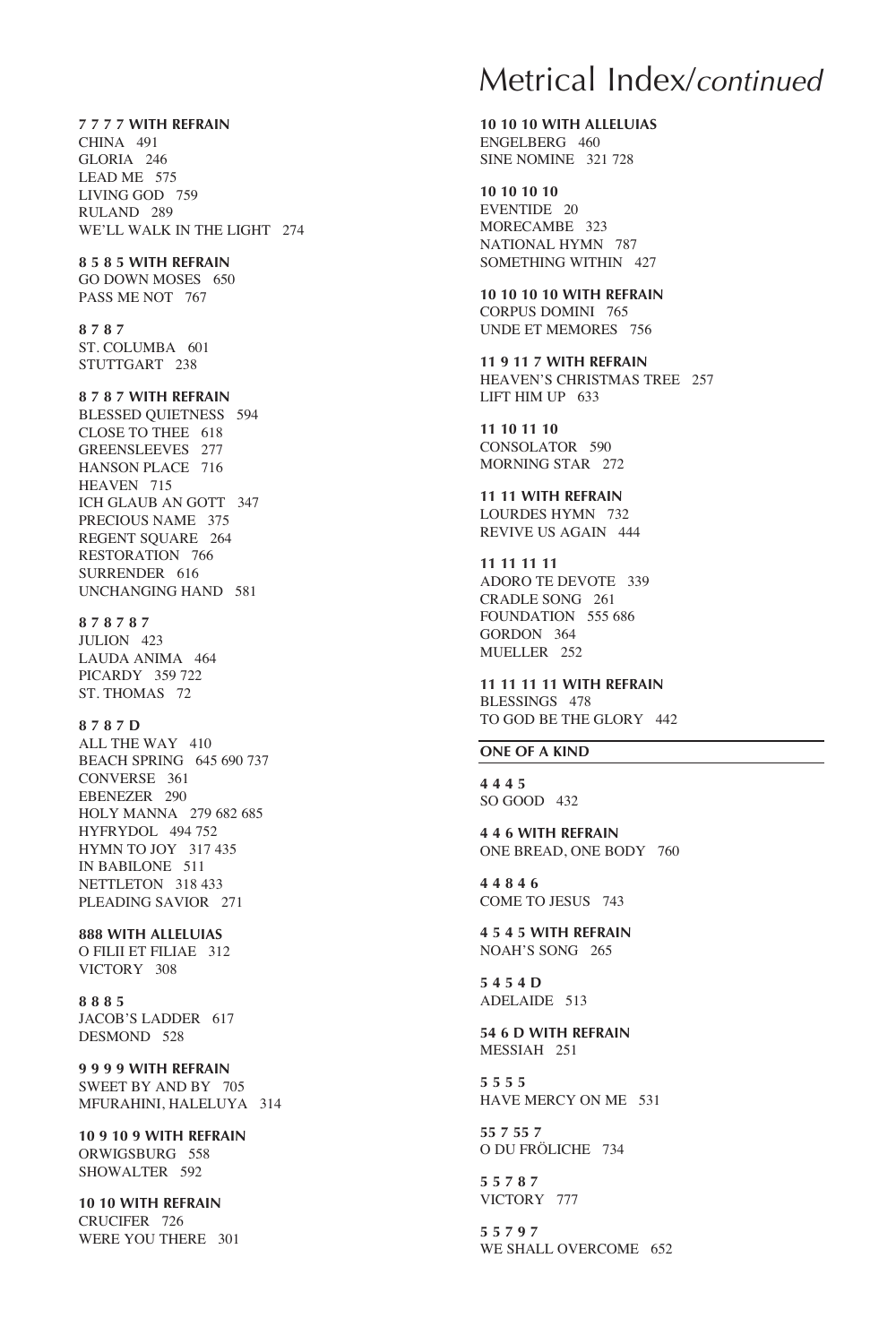## Metrical Index/*continued*

**5 5 8 D** BUNESSAN 746

**5 7 8 7 WITH REFRAIN** STEAL AWAY 701

**6 4 6 4 WITH REFRAIN** NEED 520

**6 4 6 4 66 44** MORE LOVE TO THEE 363

**6 4 6 4 66 6 4** BETHANY 784

**6 5 6 5 6 6 6 6 WITH REFRAIN** YIELD NOT 770

**6 6 4** MARANATHA 336

**666 4 WITH REFRAIN** GIVE ME JESUS 350

**66 666 4 WITH REFRAIN** THY WAY 518

**66 6 66 6** LAUDES DOMINI 687

**6 6 6 6 88** DARWALL'S 148TH 349

**6 6 7 8** GIPGIL 648

**66 8 WITH REFRAIN** IT WAS THE BLOOD 382

**6 6 8 6 with refrain** WEARY LAND 355

**6 6 88 66 WITH REFRAIN** MARCHING TO ZION 706

**66 89 66** STILLE NACHT 244

**66 11 D** DOWN AMPNEY 332

**66 11 66 11 D** ASH GROVE 486

**66 12 66 12 WITH REFRAIN** JUST A LITTLE TALK 559

**6 7 6 7 6 6 6 6** NUN DANKET 488

**6 8 6 8 6 8 9 8** THAT NAME 380

**6 8 9 9** ONE MORE DAY 485

**6 11 10 6** HE IS LORD 304

**7 4 7** GREAT THINGS 635

**7 4 7 4 7 4 10** CERTAINLY LORD 385

**7 4 7 4 7 4 10** CERTAINLY LORD 747

**7 5 7 5 WITH REFRAIN** EVERY DAY 515

**7 6 7 6 6 7 6** ES IST EIN' ROS' ENTSPRUNGEN 263

**7 6 7 6 67 9 with refrain** BATTLEFIELD 640

**7 6 7 6 7 6 7 7 7 7 with refrain** SPARROW 557

**7 6 7 6 7 6 9 WITH REFRAIN** HE AROSE 307

**7 6 7 6 777 6** KELVINGROVE 622

**7 6 7 6 D WITH REFRAIN** HANKEY 501

**77 4 5 5 5 7** PATRICIA 497

**7 7 7** VENI SANCTE SPIRITUS 874

**7 7 7 3** ADESTE FIDELES 430

**7 7 7 6** OL' SHIP OF ZION 393

**7 7 7 7** HEINLEIN 288

**77 77 with alleluias** EASTER HYMN 315

**77 77 D WITH REFRAIN** MENDELSSOHN 247

**7 7 7 7 77** DIX 480

**77 77 77** TOPLADY 503

**777 8** CLOSER WALK 783

**7 7 10** PEACE LIKE A RIVER 661

**7 7 15 7 7 11 WITH REFRAIN** BY AND BY 574

**7 8 7 7 WITH REFRAIN** WHAT A MORNING 693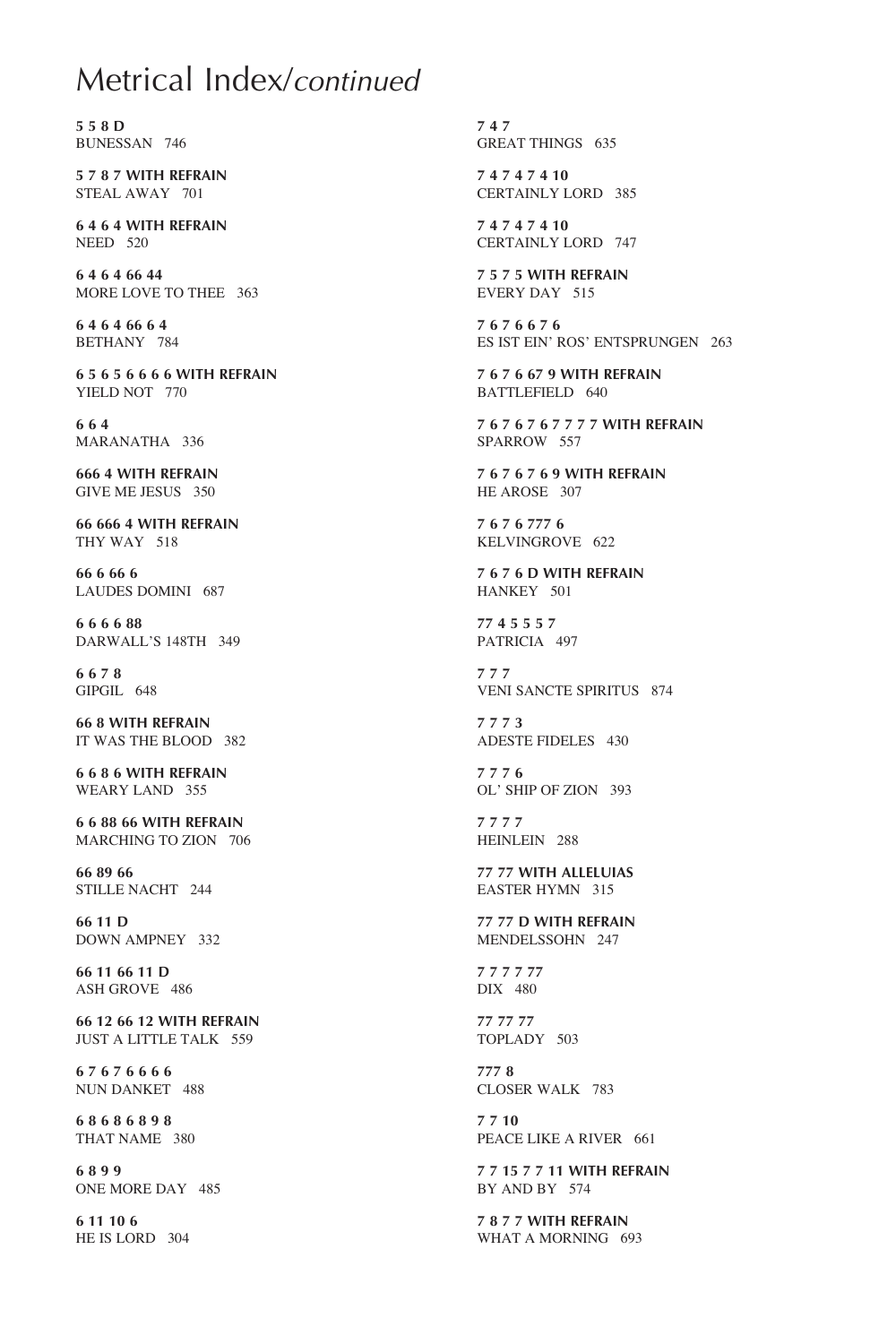**7 8 7 8 77** GROSSER GOTT 465

**7 8 8 8 with refrain** WADE IN THE WATER 738

**7 9 7 8** I'VE BEEN 'BUKED 386

**8 3 8 3 77 8 3** STAND BY ME 782

**8 4 8 4 777 4 5** SALVE REGINA COELITUM 724

**8 4 8 4 888 4** AR HYD Y NOS 688

**8 4 8 4 WITH REFRAIN** JUDGMENT DAY 697

**8 6 6 6 WITH REFRAIN** SMILED ON ME 499

**8 6 8 3 6 8 3** I WANT TO BE A CHRISTIAN 387

**8 6 8 66 6 8 6** CLEANSING FOUNTAIN 381

**8 6 8 6 7 6 8 6**  ST. LOUIS 250

**8 6 8 6 8 6**  CORONATION 343

**8 6 8 6 88 8 3** ALL THE WORLD 370

**86 10 7 with refrain** THE BLOOD 383

**8 7** THUMA MINA 638

**8 7 77 11** CHILDREN 667

**8 7 8 7 8 7 7** DIVINUM MYSTERIUM 266

**8 7 8 7 66 66 7** EIN' FESTE BURG 556

**8 7 8 7 77** IRBY 270

**8 7 8 9 WITH REFRAIN** HE TOUCHED ME 779

**88 44 6 WITH REFRAIN** KINGS OF ORIENT 273

**88 7** STABAT MATER 286

**888 6** HOLY SAVIOR 353

## Metrical Index/*continued*

**888 6 with refrain** SOON-A WILL BE DONE 703

**88 88 88** MELITA 539

**88 8 9** WALK WITH ME 388

**888 9 WITH REFRAIN** NORRIS 621

**888 9 66 9 76 9** SOMEWHERE LISTENING 620

**888 10** GUIDE MY FEET 537

**88 9 11** HE'S SWEET 360

**88 10 7** WHEN THE SAINTS 729

**8 9 8 12 WITH REFRAIN**  GOD IS REAL 549

**8 9 10 7 WITH REFRAIN** GARDEN 425

**8 10 8 10 with refrain** BE READY 712

**9 4 9 4 WITH REFRAIN** I'LL FLY AWAY 709

**9 6 8 6 8 7 10 with refrain** TWO OAKS 683

**9 7 9 6** WE WILL GLORIFY 340

**9 8 8 9 WITH REFRAIN** GOD BE WITH YOU 545

**98 98 WITH REFRAIN** FEEL THE SPIRIT 522

**9 8 9 12 WITH REFRAIN** RESURRECTION (Gaither) 303

**9 9 9 3** HEALING 505

**99 9 7 with amen** COME HERE JESUS 534

**999 7 WITH REFRAIN** GLORY TO HIS NAME 282

**9 10 9 9 WITH REFRAIN** ASSURANCE 431

**10 5 10 5 16 10 5** GOOD NEWS 707

**10 6 10 6** BONNER 436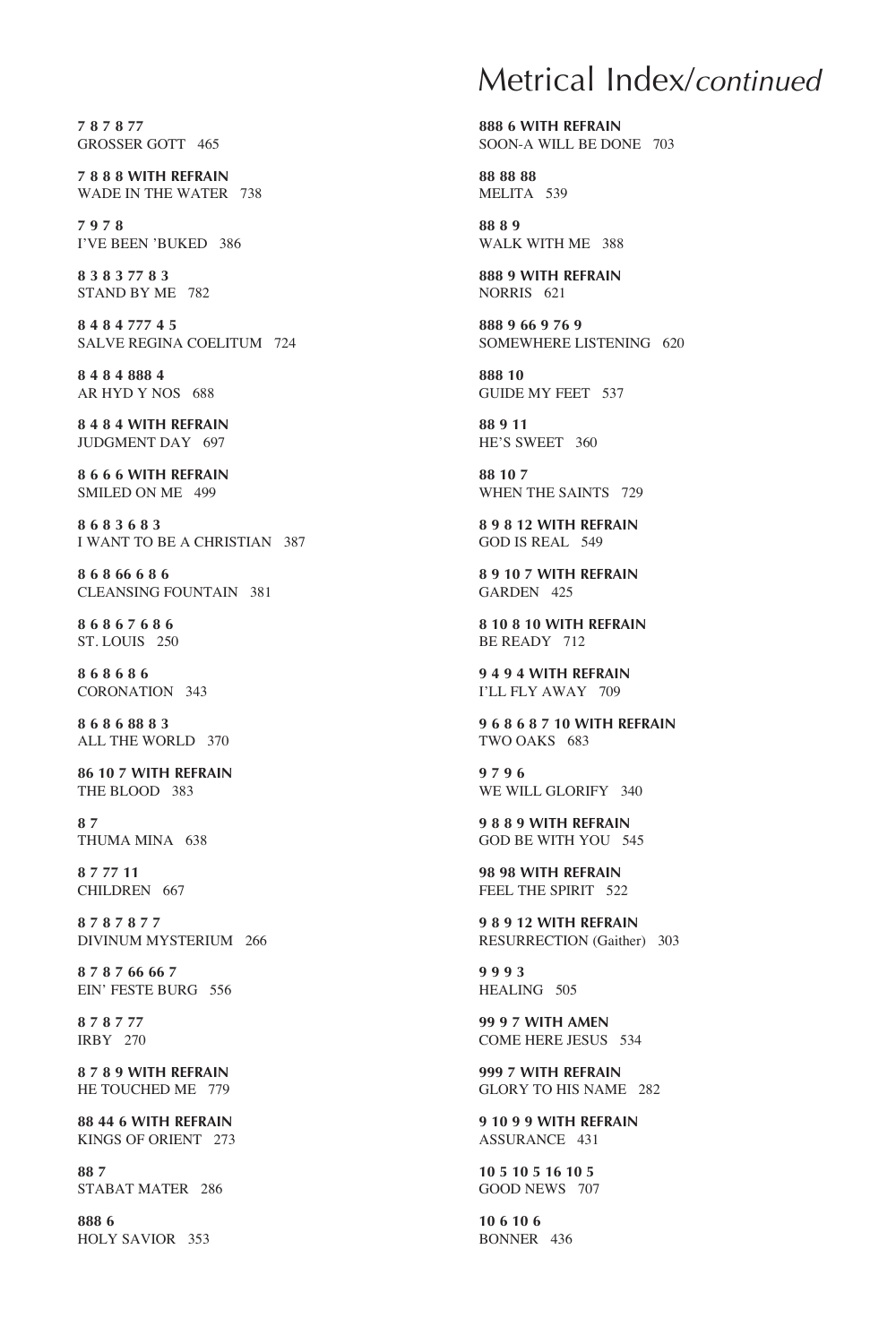# Acknowledgements/*continued* Metrical Index/*continued*

**10 6 10 6 88 86** ALL IS WELL 609

**10 6 10 6 WITH REFRAIN** HARPER MEMORIAL 351

**10 7 10 7 WITH REFRAIN** I AM THINE 525

**10 7 10 8 9 9 10 7** HOUSTON 420

**10 8 10 8 WITH REFRAIN** HERE AM I 636

**10 10 8 10 WITH REFRAIN** HEAVENLY FATHER 579

**10 10 10 4** EVENING 768

**10 10 10 5** COME AND GO WITH ME 711

**10 10 10 8** ASSAM 613

**10 10 10 8 WITH REFRAIN** WELL DONE 785

**10 10 10 10 10 10** FINLANDIA 778

**10 10 12 10** KINGDOM DOWN 281

**11 7 11 7 WITH REFRAIN** THOMPSON 769

**11 8 11 9 WITH REFRAIN** VILLE DU HAVRE 569

**11 10 11 10 WITH REFRAIN** FAITHFULNESS 492

**11 10 11 10 with refrain** HOW GREAT THOU ART 405

**11 10 11 10 D** LONDONDERRY AIRE 493

**11 11 11 7** OVER MY HEAD 412

**11 11 11 9 WITH REFRAIN** PROMISES 562

**11 11 15 10 with refrain** WE SHALL BEHOLD HIM 698

**11 12 12 10** NICAEA 335

**12 8 12 8 with refrain** OLD RUGGED CROSS 727

**12 9 12 9 with refrain** NATOMAH 333

**12 9 12 12 9** WONDROUS LOVE 500

**12 10 12 10 11 10 WITH REFRAIN** JOYFUL SONG 441

**12 11 12 11** KREMSER 669

**12 12 with refrain** KING OF GLORY 341

**12 12 12 with hallelujahs** WITH MY MIND 2

**12 12 12 6** DONE SO MUCH 507

**12 12 12 9** LIGHT OF MINE 637

**12 12 12 12 with refrain** UBI CARITAS 295

**12 12 12 14** SOON AND VERY SOON 691

**13 7 13 7 WITH REFRAIN** STANDIN' IN THE NEED 516

**14 11 14 11 WITH REFRAIN** LEAVE IT THERE 593

**14 14 12 12 with refrain** FARE YE WELL 695

**14 14 47 8** LOBE DEN HERREN 439

**15 15** GLORY 389

**15 15 15 6 with refrain** BATTLE HYMN OF THE REPUBLIC 694

**16 16 18 6** WORSHIP HIM 670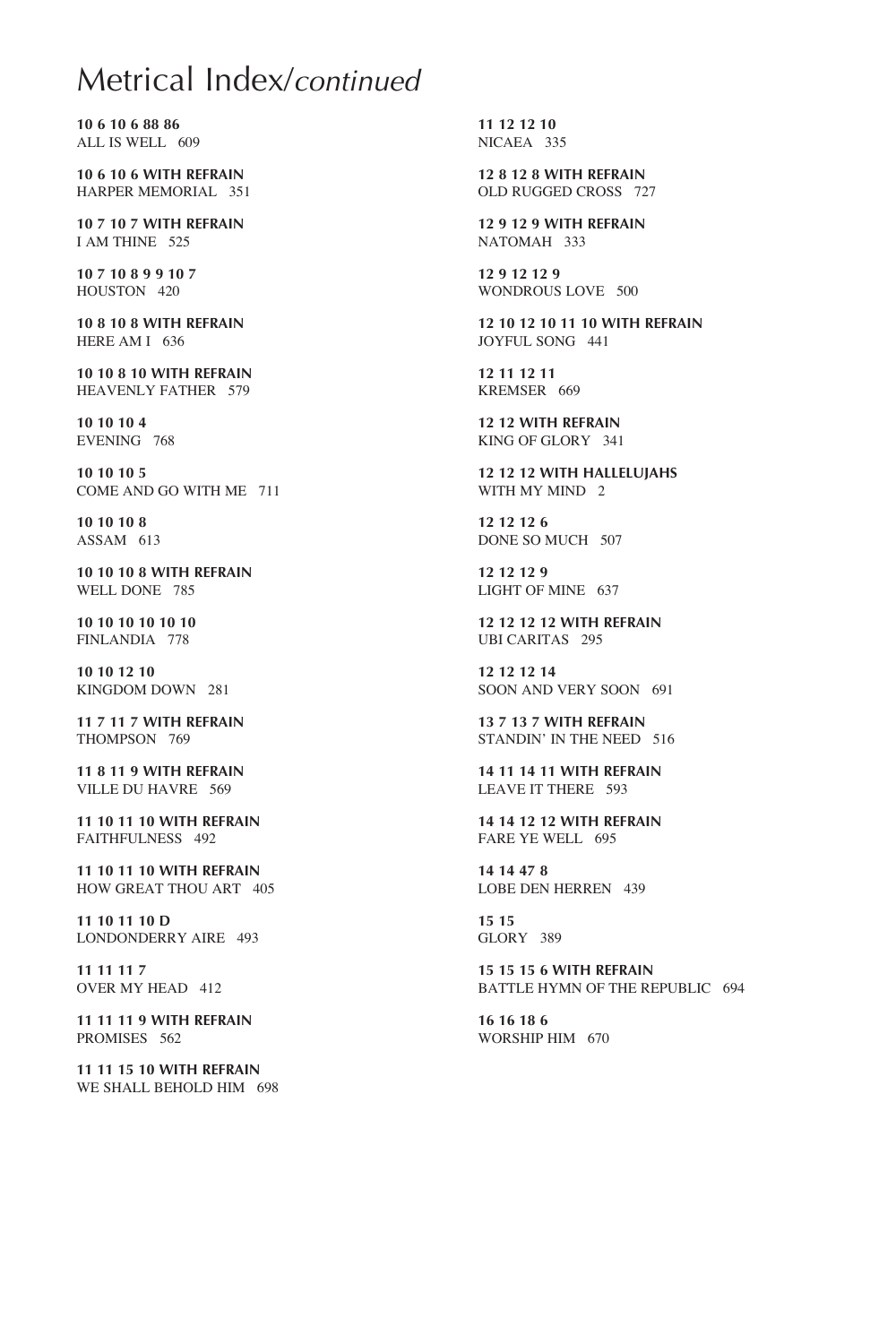ADELAIDE 513 ADESTE FIDELES 262 430 ADORO TE DEVOTE 339 ALL IS WELL 609 ALL THE WAY 410 ALL THE WORLD 370 ANDÚJAR 338 ANTHEM 649 ANTIOCH 249 ANYBODY HERE 368 AR HYD Y NOS 688 ASH GROVE 486 ASSAM 613 ASSURANCE 431 AURELIA 606 631 AVE MARIA 733 AZMON 438 544 BALM IN GILEAD 502 BATTLE HYMN OF THE REPUBLIC 694 BATTLEFIELD 640 BE READY 712 BEACH SPRING 645 690 737 BEHOLD THE STAR 275 BETHANY 784 BICENTENNIAL 757 BLESSED QUIETNESS 594 BLESSINGS 478 BONNER 436 BOOTS 11 BREAD OF LIFE 755 BUNESSAN 746 BY AND BY 574 CALVARY 296 CANTIQUE DE NOEL 255 CAROL 248 CERTAINLY LORD 385 747 CHEREPONI 294 CHILDREN 667 CHINA 491 CLEANSING FOUNTAIN 381 CLOSE TO THEE 618 CLOSER WALK 783 COME AND GO WITH ME 711 COME HERE JESUS 534 COME TO JESUS 743 CONDITOR ALME SIDERUM 239 CONSOLATOR 590 CONVERSE 361 CORONATION 343 CORPUS DOMINI 765 CRADLE SONG 261 CRUCIFER 726 DARWALL'S 148TH 349 DEEP RIVER 702 DENNIS 605 DESMOND 528 DIADEM 342 DIADEMATA 344

DICKSON 46

DIVINUM MYSTERIUM 266

# Tune Index 1007

DIX 480 DONE SO MUCH 507 DOWN AMPNEY 332 DUGUET 70 DUKE STREET 309 345 DUKTA 44 DUNCANNON 614 EASTER HYMN 315 EBENEZER 290 EIN' FESTE BURG 556 ELLACOMBE 646 ENGELBERG 460 ES IST EIN' ROS' ENTSPRUNGEN 263 EVENING 768 EVENTIDE 20 EVERY DAY 515 FAITHFULNESS 492 FARE YE WELL 695 FEEL THE SPIRIT 522 FINLANDIA 778 FIX ME 710 FOUNDATION 555 686 GARDEN 425 GATHER US IN 676 GIFT OF LOVE 589 GIPGIL 648 GIVE ME JESUS 350 GLORIA 246 GLORY 389 GLORY TO HIS NAME 282 GO DOWN MOSES 650 GO TELL IT ON THE MOUNTAIN 253 GOD BE WITH YOU 545 GOD CARES 409 GOD IS REAL 549 GOOD NEWS 707 GOODNESS IS STRONGER 313 GORDON 364 GOTT VATER SEI GEPRIESEN 337 GREAT THINGS 635 GREENSLEEVES 277 GROSSER GOTT 465 GUIDE MY FEET 537 HAMBURG 725 HANDS ON ME 781 HANKEY 501 HANSON PLACE 716 HARPER MEMORIAL 351 HAVE MERCY ON ME 531 HE AROSE 307 HE IS KING 346 HE IS LORD 304 HE KNOWS 417 HE TOUCHED ME 779 HE'S SWEET 360 HEALING 505 HEAVEN 715 HEAVEN'S CHRISTMAS TREE 257 HEAVENLY FATHER 579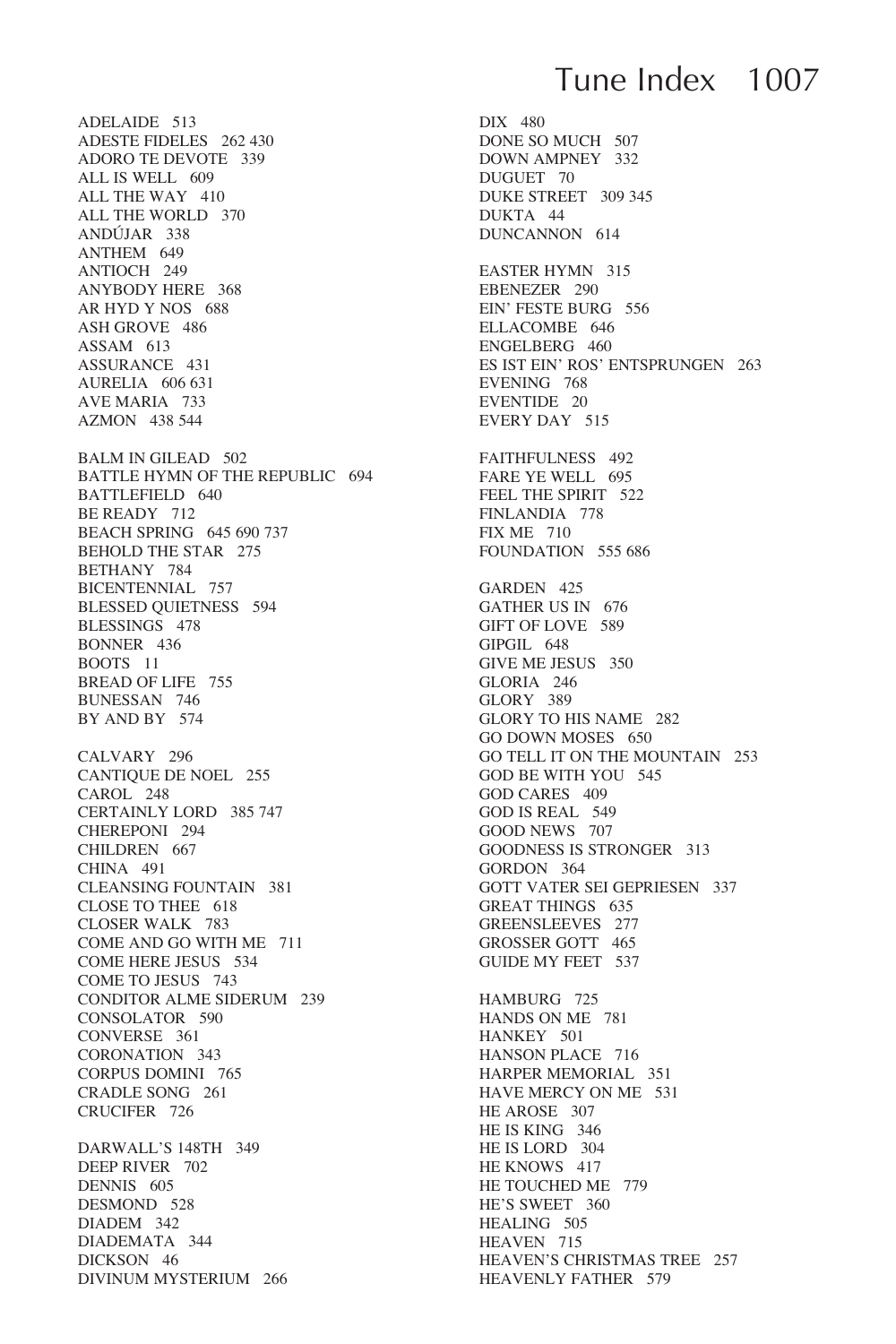## Tune Index/*continued*

HEINLEIN 288 HERE AM I 636 HOLY MANNA 279 682 685 HOLY SAVIOR 353 HOUSTON 420 HOW GREAT THOU ART 405 HOW I LOVE JESUS 365 HOW MAJESTIC 450 HYFRYDOL 494 752 HYMN TO JOY 317 435 I AM THINE 525 I SHALL NOT BE MOVED 639 I WANT TO BE A CHRISTIAN 387 I'LL FLY AWAY 709 I'VE BEEN 'BUKED 386 I'VE GOT THE JOY 384 ICH GLAUB AN GOTT 347 IN BABILONE 511 IN YOUR WORD 527 IRBY 270 IT WAS THE BLOOD 382 ITALIAN HYMN 334 IVERSON 325 JACOB'S LADDER 617 JOY OF THE LORD 591 JOYFUL SONG 441 JUDGMENT DAY 697 JULION 423 JUST A LITTLE TALK 559 KELVINGROVE 622 KING OF GLORY 341 KINGDOM DOWN 281 KINGS OF ORIENT 273 KINGSFOLD 348 KREMSER 669 LAMB OF GOD 369 LAMBILLOTTE 324 LAND OF REST 754 LASST UNS ERFREUEN 407 730 LAUDA ANIMA 464 LAUDES DOMINI 687 LEAD ME 575 LEAVE IT THERE 593 LHOTA 45 LIFT HIM UP 633 LIGHT OF MINE 637 LINSTEAD 758 LIVING GOD 759 LOBE DEN HERREN 439 LONDONDERRY AIRE 493 LOURDES HYMN 732

MAITLAND 615 MANNA 327 MARANATHA 336 MARCHING TO ZION 706 MARTYRDOM 563 MATERNA 788 McGEE 234

McKEE 603 612 664 MELITA 539 MENDELSSOHN 247 MESSIAH 251 MFURAHINI, HALELUYA 314 MORE LOVE TO THEE 363 MORECAMBE 323 MORNING SONG 236 MORNING STAR 272 MUELLER 252 MY TRIBUTE 476 NATIONAL HYMN 787 NATOMAH 333 NEAR THE CROSS 300 NEED 520 NETTLETON 318 433 NEW BRITAIN 495 786 NICAEA 335 NOAH'S SONG 265 NORRIS 621 NUN DANKET 488 O DU FRÖLICHE 734 O FILII ET FILIAE 312 OH FREEDOM 651 OL' SHIP OF ZION 393 OLD HUNDREDTH 284 674 OLD RUGGED CROSS 727 OLD TIME RELIGION 551 OLIVET 514 ONE BREAD, ONE BODY 760 ONE MORE DAY 485 ORWIGSBURG 558 OVER MY HEAD 412 PASS ME NOT 767 PASSION CHORALE 299 663 771 776 PATRICIA 497 PEACE LIKE A RIVER 661 PICARDY 359 722 PLEADING SAVIOR 271 PRECIOUS LORD 780 PRECIOUS NAME 375 PROMISES 562 REDDING 297 REGENT SOUARE 264 RESTORATION 766 RESURRECTION (Gaither) 303 RESURRECTION (Young) 719 REVIVE US AGAIN 444 RICHMOND 611 RULAND 289 ST. ANNE 560 ST. BRIDE 242 ST. CATHERINE 552 ST. COLUMBA 601 ST. FLAVIAN 285 ST. GEORGE'S WINDSOR 481 ST. LOUIS 250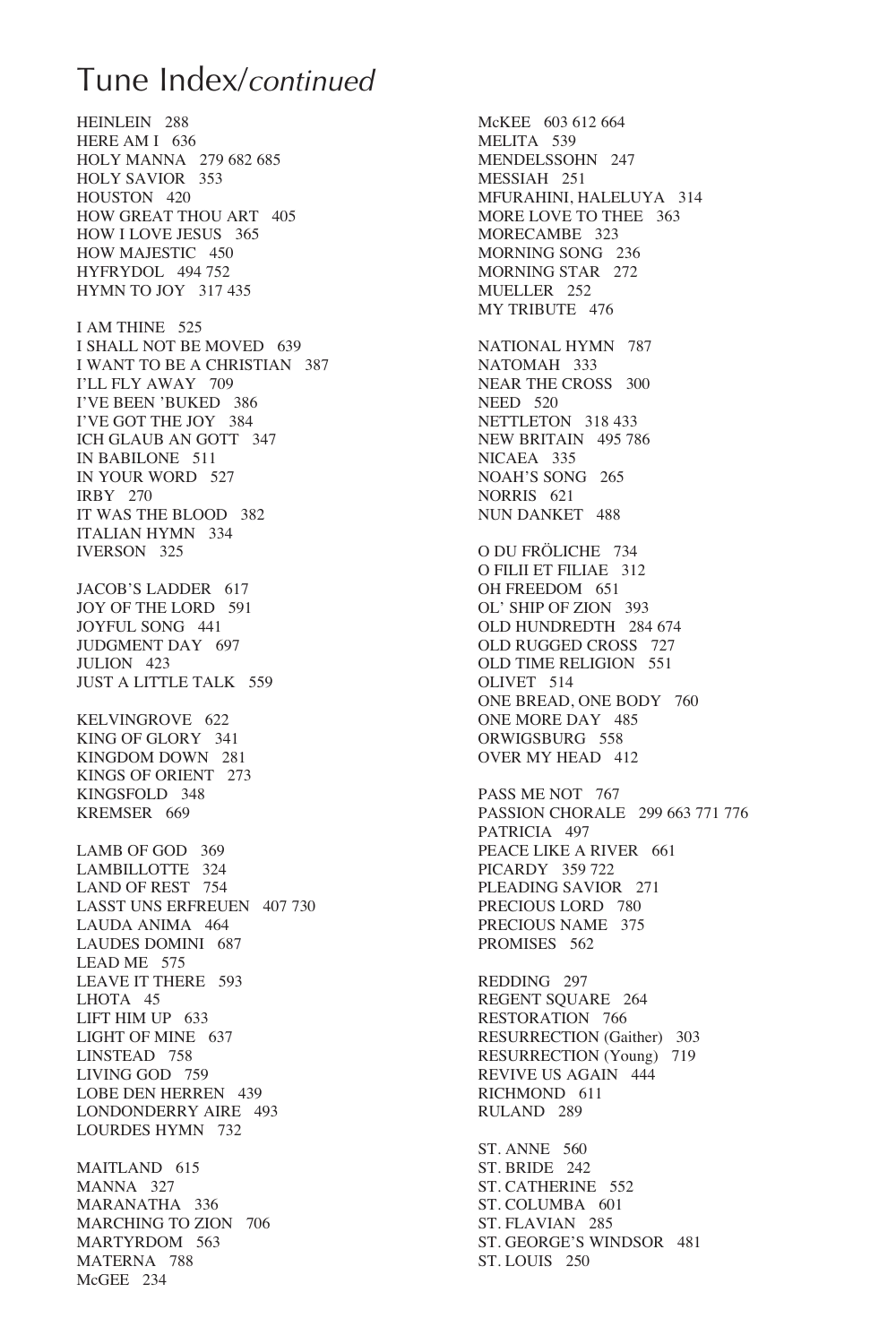ST. THEODULPH 292 ST. THOMAS 72 SALVE REGINA 723 SALVE REGINA COELITUM 724 SALZBURG 278 316 SHANTI 550 SHEFFIELD 232 SHINE ON ME 597 SHOWALTER 592 SINE NOMINE 321 728 SMILED ON ME 499 SO GOOD 432 SOLID ROCK 561 SOMEBODY'S CALLIN' 624 SOMEBODY'S KNOCKIN' 283 SOMETHING WITHIN 427 SOMEWHERE LISTENING 620 SOON AND VERY SOON 691 SOON-A WILL BE DONE 703 SPARROW 557 STABAT MATER 286 STAND BY ME 782 STANDIN' IN THE NEED 516 STAR SPANGLED BANNER 789 STEAL AWAY 701 STILLE NACHT 244 STORMY BANKS 713 STUTTGART 238 SURRENDER 616 SWEET BY AND BY 705 SWEET HOUR 517 SWING LOW 704 TERRA BEATA 406 THAT NAME 380 THE BLOOD 383 THE FIRST NOWELL 276

THOMPSON 769 THUMA MINA 638 THY WAY 518

Tune Index/*continued*

TO GOD BE THE GLORY 442 TO THE WATER 736 TOPLADY 503 TRUST AND OBEY 565 TRUST IN THE LORD 576 TWO OAKS 683

UBI CARITAS 295 UNCHANGING HAND 581 UNDE ET MEMORES 756

VENI CREATOR SPIRITUS 328 VENI EMMANUEL 231 VENI SANCTE SPIRITUS 874 VICTIMAE PASCHALI 311 VICTIMAE PASCHALI LAUDES 854 VICTORY 308 VICTORY 777 VILLE DU HAVRE 569

WADE IN THE WATER 738 WALK WITH ME 388 WE SHALL BEHOLD HIM 698 WE SHALL OVERCOME 652 WE WILL GLORIFY 340 WE'LL WALK IN THE LIGHT 274 WEARY LAND 355 WELL DONE 785 WERE YOU THERE 301 WHAT A MORNING 693 WHEN THE SAINTS 729 WHOLE WORLD 411 WINCHESTER NEW 240 WITH MY MIND 2 WONDROUS LOVE 500 WOODWORTH 632 WORSHIP HIM 670

YIELD NOT 770 YOUR ALL 660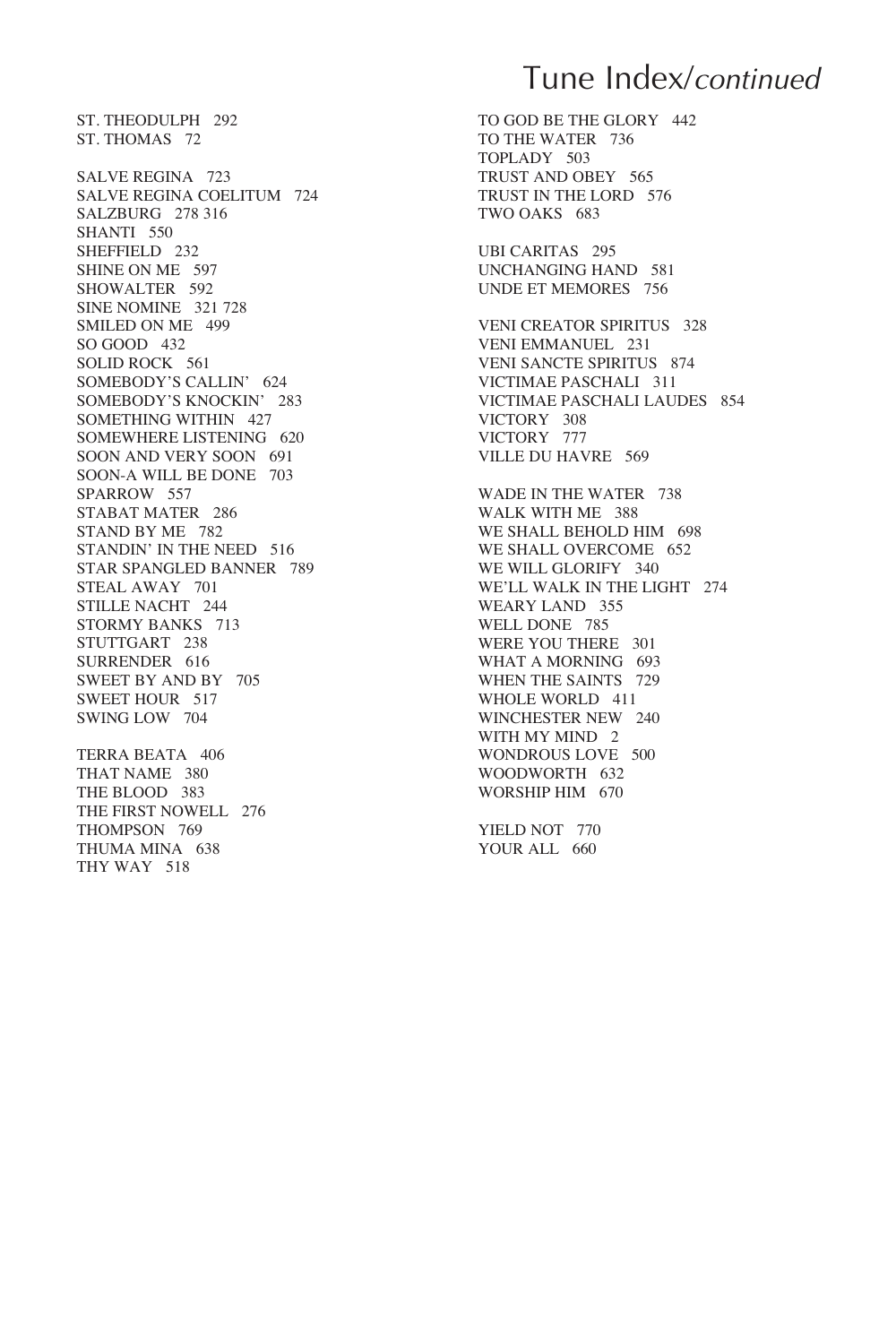# 1008 Index of Service Music

A Community Mass (Proulx) 189–193 Agnus Dei A *Cantus Missae* (Vatican Edition/Proulx) 208 Agnus Dei B *Cantus Missae* (Vatican Edition/Proulx) 209 Amen *A Community Mass* (Proulx) 192 Amen *Cantus Missae* (Vatican Edition/ Proulx) 205 Amen *Come, Go with Me* (Louis) 127 Amen (ICEL) 114 Amen *Mass of Saint Augustine* (Roberts) 168 Amen *Unity Mass* (Duncan) 148 Amen *Welcome Table: A Mass of Spirituals* (Holland) 161 Cantus Missae 194–210 Come, Go with Me (Louis) 119–128 Credo *Cantus Missae* 198 Dismissal *Cantus Missae* (Vatican Edition/Proulx) 210 Doxology / Amen *Mass of Creation* (Haugen) 187 Doxology / Amen *Mass of Saint Cyprian* (Louis) 177 Doxology / Amen *The Sound of My People* (Holland) 137 Gloria *Cantus Missae* (Vatican Edition/Proulx) 195 Gloria *Come, Go with Me* (Louis) 121 Gloria *Holy Name of Jesus Gloria* (Duncan) 215 Gloria (ICEL) 102 Gloria *Mass of Creation* (Haugen) 181 Gloria *Mass of Saint Cyprian* (Louis) 171 Gloria *The Sound of My People* (Holland) 130 Gloria *Unity Mass* (Duncan) 142 Gloria *Welcome Table: A Mass of Spirituals* (Holland) 152 Gospel Acclamation *Come, Go with Me* (Louis) 122 Gospel Acclamation (Duncan) 216 Gospel Acclamation *Mass of Creation* (Haugen) 182A Gospel Acclamation *Mass of Saint Augustine* (Roberts) 165 Gospel Acclamation *Mass of Saint Cyprian* (Louis) 172 Gospel Acclamation (Pishner) 218 Gospel Acclamation *The Sound of My People* (Holland) 131 Gospel Acclamation *Unity Mass* (Duncan) 143 Gospel Acclamation (Watson) 217 Gospel Acclamation *Welcome Table: A Mass of Spirituals* (Holland) 153 Greeting (ICEL) 98 Greeting and Final Blessing (ICEL) 118 Holy, Holy, Holy *A Community Mass* (Proulx) 190 Holy, Holy, Holy *Come, Go with Me* (Louis) 123 Holy, Holy, Holy (ICEL) 110 Holy, Holy, Holy *Mass of Creation* (Haugen) 185 Holy, Holy, Holy *Mass of Saint Augustine* (Roberts) 166 Holy, Holy, Holy *Mass of Saint Cyprian* (Louis) 173 Holy, Holy, Holy *The Sound of My People* (Holland) 133 Holy, Holy, Holy *Unity Mass* (Duncan) 144 Holy, Holy, Holy *Welcome Table: A Mass of Spirituals* (Holland) 157

Kyrie *A Community Mass* (Proulx) 189 Kyrie *Cantus Missae* 194

Kyrie *Come, Go with Me* (Louis) 120 Kyrie (Duncan) 214 Kyrie (Hightower) 213 Kyrie (ICEL) 101 Kyrie *Mass No. 1 in G* (Gillespie) 212 Kyrie *Mass of Saint Augustine* (Roberts) 164 Kyrie *Mass of Saint Cyprian* (Louis) 170 Kyrie *The Sound of My People* (Holland) 129 Kyrie *Unity Mass* (Duncan) 141 Kyrie *Welcome Table: A Mass of Spirituals* (Holland) 151 Lamb of God *A Community Mass* (Proulx) 193 Lamb of God (Butler) 227 Lamb of God *Come, Go with Me* (Louis) 128 Lamb of God (Duncan) 228 Lamb of God *Holy Cross Mass* (Isele) 229 Lamb of God (ICEL) 116 Lamb of God *Mass of Creation* (Haugen) 188 Lamb of God *Mass of Saint Augustine* (Roberts) 169 Lamb of God *Mass of Saint Cyprian* (Louis) 179 Lamb of God (Ray) 230 Lamb of God *The Sound of My People* (Holland) 139 Lamb of God *Unity Mass* (Duncan) 149 Lamb of God *Welcome Table: A Mass of Spirituals* (Holland) 163 Lenten Gospel Acclamation (Gabriel-Burrow) 219 Lenten Gospel Acclamation *Mass of Creation* (Haugen) 182B Lenten Gospel Acclamation *The Sound of My People* (Holland) 132 Lenten Gospel Acclamation *Welcome Table: A Mass of Spirituals* (Holland) 154 Litany of the Saints (Brown) 225 Litany of the Saints (Hornsby) 226 Mass of Creation (Haugen) 180–188 Mass of Saint Augustine (Roberts) 164–169 Memorial Acclamation A *Cantus Missae* (Vatican Edition/Proulx) 203 Memorial Acclamation A *Come, Go with Me* (Louis) 124 Memorial Acclamation A (ICEL) 111 Memorial Acclamation A *Mass of Creation* (Haugen) 186A Memorial Acclamation A *Mass of Saint Augustine* (Roberts) 167 Memorial Acclamation A *Mass of Saint Cyprian* (Louis) 174 Memorial Acclamation A *The Sound of My People* (Holland) 134 Memorial Acclamation A *Unity Mass* (Duncan) 145 Memorial Acclamation A *Welcome Table: A Mass of Spirituals* (Holland) 158 Memorial Acclamation B *A Community Mass* (Proulx) 191 Memorial Acclamation B *Cantus Missae* (Vatican Edition/Proulx) 204 Memorial Acclamation B *Come, Go with Me* (Louis) 125 Memorial Acclamation B (ICEL) 112 Memorial Acclamation B *Mass of Creation* (Haugen) 186B Memorial Acclamation B *Mass of Saint Cyprian* (Louis) 175 Memorial Acclamation B *The Sound of My People* (Holland) 135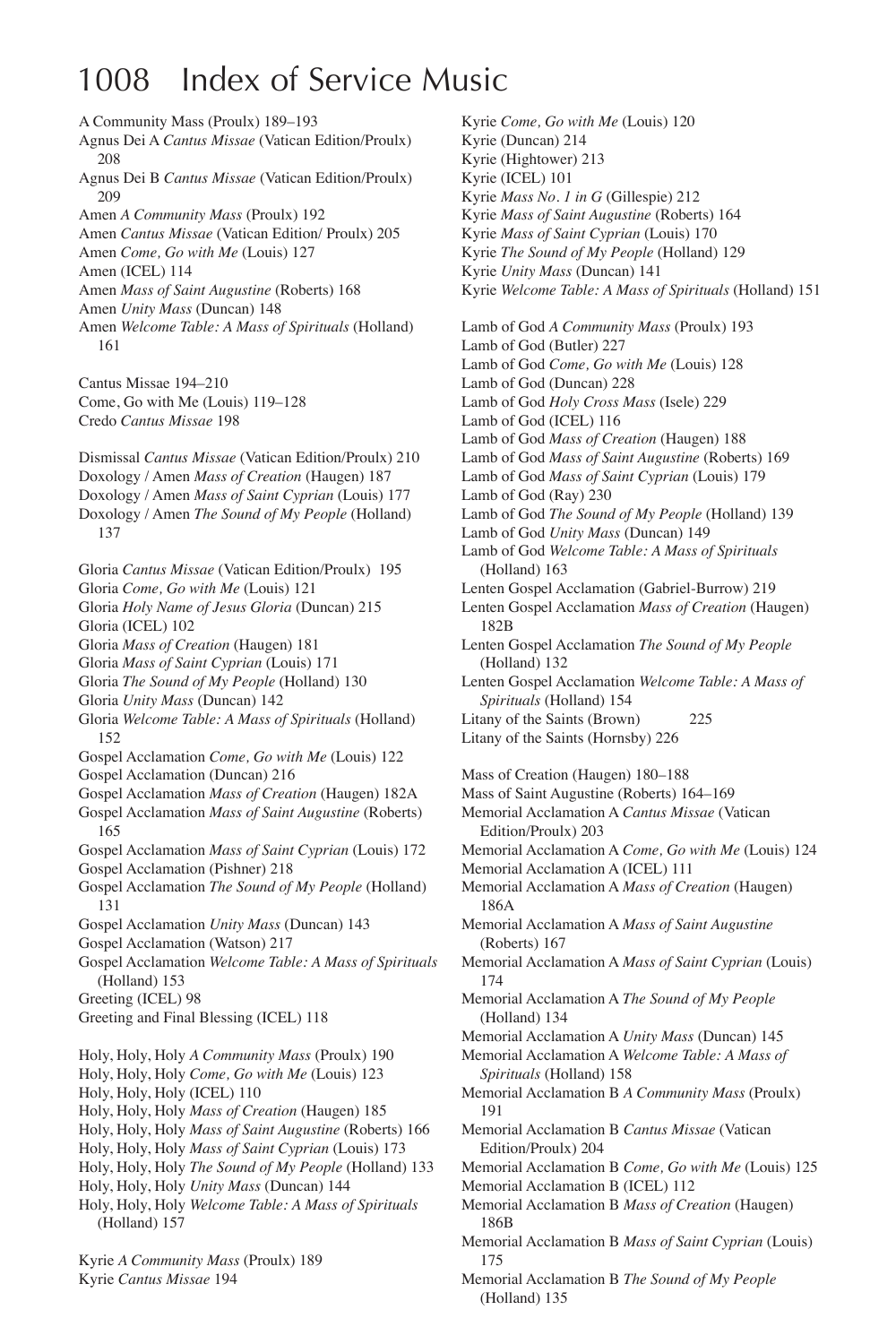# Index of Service Music/*continued*

- Memorial Acclamation B *Unity Mass* (Duncan) 146 Memorial Acclamation B *Welcome Table: A Mass of Spirituals* (Holland) 159 Memorial Acclamation C *Come, Go with Me* (Louis) 126 Memorial Acclamation C (ICEL) 113 Memorial Acclamation C *Mass of Creation* (Haugen) 186C Memorial Acclamation C *Mass of Saint Cyprian* (Louis) 176 Memorial Acclamation C *The Sound of My People* (Holland) 136 Memorial Acclamation C *Unity Mass* (Duncan) 147 Memorial Acclamation C *Welcome Table: A Mass of Spirituals* (Holland) 160 Order of Mass / (ICEL) 98–118 Penitential Act *Come, Go with Me* (Louis) 119 Penitential Act (ICEL) 100 Penitential Act *Mass of Creation* (Haugen) 180 Penitential Act *Unity Mass* (Duncan) 140 Penitential Act *Welcome Table: A Mass of Spirituals*
- (Holland) 150 Prayer of the Faithful *Cantus Missae* (Vatican Edition/ Proulx) 199
- Prayer of the Faithful (Cooper) 223
- Prayer of the Faithful (East) 220 221
- Prayer of the Faithful (ICEL) 107
- Prayer of the Faithful *Mass of Creation* (Haugen) 183
- Prayer of the Faithful *Welcome Table: A Mass of Spirituals* (Holland) 155
- Prayer of the Faithful (Whelpton) 107
- Preface Dialogue *Cantus Missae* 200

Preface Dialogue (ICEL) 109 Preface Dialogue *Mass of Creation* (Haugen) 184 Preface Dialogue *Welcome Table: A Mass of Spirituals* (Holland) 156 Sanctus A *Cantus Missae* (Vatican Edition/Proulx) 201 Sanctus B *Cantus Missae* (Vatican Edition/Proulx) 202 Setting Two / *The Sound of My People* 129–139 Setting Three / *Unity Mass* 140–149 Setting Four / *Welcome Table: A Mass of Spirituals* 150–163 Setting Five / *Mass of Saint Augustine* 164–169 Setting Six / *Mass of Saint Cyprian* 170–179 Setting Seven / *Mass of Creation* 180–188 Setting Eight / *A Community Mass* 189–193 Setting Nine / *Cantus Missae* 194–210 Sprinkling Song (Louis) 211 The Lord's Prayer *Cantus Missae* 206 The Lord's Prayer (Leslie) 7 16 The Lord's Prayer *Mass of Saint Cyprian* (Louis) 178 The Lord's Prayer (Snow) 115 The Lord's Prayer *The Sound of My People* (Holland) 138 The Lord's Prayer *Welcome Table: A Mass of Spirituals* (Holland) 162 Mass of Saint Cyprian (Louis) 170–179 The Sound of My People (Holland) 129–139

Welcome Table: A Mass of Spirituals (Holland) 150–163

Unity Mass (Duncan) 140–149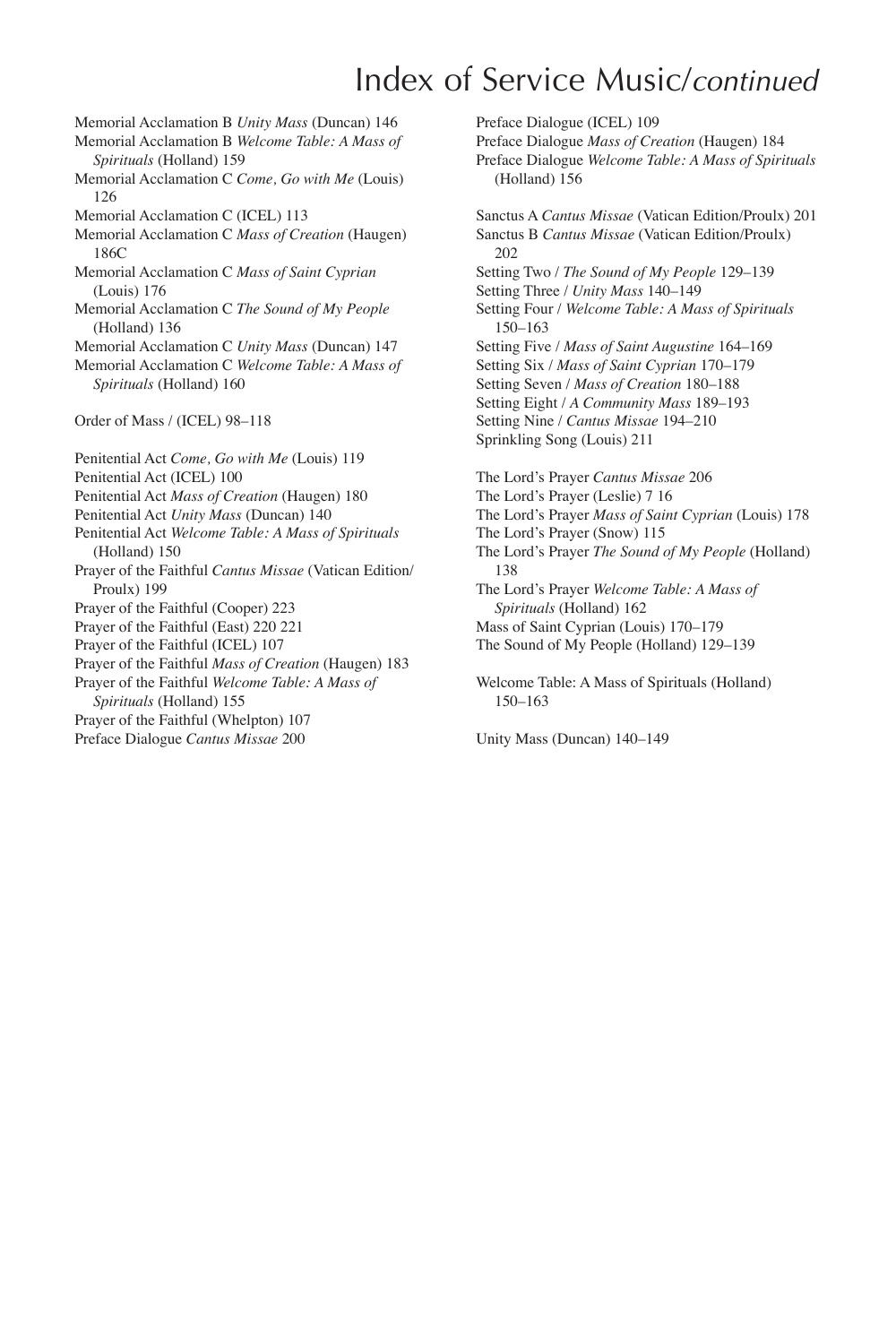## 1009 Psalm Refrains Set to Music

- A light for revelation to the Gentiles and the glory of your people Israel. 983
- A light will shine on us this day: the Lord is born for us. The Lord is born for us. 805
- All the ends of the earth have seen the saving power of God. 806
- Alleluia. 848
- Be merciful, O Lord, for we have sinned. 815
- Be with me, Lord, when I am in trouble, be with me, Lord, I pray. 818
- Behold, our Lord will come with power, to enlighten the eyes of his servants, alleluia. 982
- Blessed are they who dwell in your house, O Lord. 809
- Blessed are they who dwell in your house, O Lord. 32
- Blessed are they who follow the law, follow the law of the Lord! 895
- Blessed are they who hope in the Lord, who hope in the Lord. 897
- Blessed are those who fear the Lord. 976
- Blessed be the Lord, blessed be the Lord, for he has come to his people and set them free. 5
- Blessed the people the Lord has chosen to be his own, to be his own. 876 936
- Blessed the poor in spirit; the kingdom of heaven is theirs. 889
- Create in me a clean heart, O God. Create in me a clean heart. 30 829
- Cry out with joy and gladness: cry out, for among you is the great and Holy One, cry out, the great and Holy One of Israel. 799
- Day and night, day and night I cry to you, my God. 34
- Do not forget the works of the Lord. Do not forget the works of the Lord. Do not forget the works of the Lord. Do not forget the works of the Lord. 994
- Do not hide your face from me; in you I put my trust. 42
- Father, into your hands I commend my spirit. 836
- Fill us with your love, O Lord, and we will sing for joy! Fill us with your love, O Lord, and we will sing for joy! 962
- For ever I will sing the goodness of the Lord, the goodness of the Lord. 801
- Give thanks to the Lord for he is good, his love is everlasting. 855
- Give thanks to the Lord, give thanks to the Lord, his love is everlasting. 914
- Give the Lord glory and honor. Give the Lord glory and honor. 964
- Glory and praise for evermore. Glory and praise for evermore. Glory and praise, glory and praise, glory and praise for evermore. 875
- Go out to all the world and tell the Good News. Go out to all the world and tell the Good News. 906
- God, in your goodness, you have made a home for the poor. 945
- God mounts his throne to shouts of joy: a blare of trumpets for the Lord. 868
- Good ground, the seed that falls on good ground will yield a fruitful harvest. 922
- Have mercy, Lord. have mercy, Lord. Have mercy, Lord, and hear my prayer. 25
- He who does justice will live in the presence of the Lord. 927
- Here am I, Lord; here am I, Lord; I come to do your will. 884
- Here am I, Lord; I come to do your will. 986
- I believe that I shall see the good things of the Lord in the land of the living. 998
- I believe that I shall see, I believe that I shall see the good things of the Lord in the land of the living. 869
- I love you, Lord, my strength. 971
- I love you, Lord. I love you, Lord. I love you, Lord, my strength. 967
- I praise you, O Lord. I praise you, O Lord, for I am wonderfully made. 988
- I turn to you, Lord, in time of trouble, and you fill me with the joy of salvation. 896
- I will praise you, Lord, for you have rescued me. 842
- I will praise you, Lord, in the assembly of your people, in the assembly of your people. 863
- I will praise you, Lord. I will praise you, Lord. I will praise you, Lord, for you have rescued me. 858
- I will praise your name for ever, my king and my God. 43 864
- I will rise and go to my father, go to my father; I will rise. 951
- I will sing, I will sing of your salvation. 891
- I will take the cup of salvation, and call upon the name of the Lord. 879
- I will walk before the Lord in the land of the living. 820
- If today you hear his voice, harden not your hearts, harden not your hearts. 36 890
- If today you hear his voice, harden not your hearts. 822
- In every age, O Lord, you have been our refuge. You have been our refuge in every age, O Lord. 948
- In the morning I will sing, sing glad songs of praise to you; I will sing glad songs of praise to you. 3
- In the sight of the angels, I will sing your praises, sing your praises, Lord. 894
- In the silent hours of night, in the silent hours of night, bless the Lord, bless the Lord. 41
- In you, my God, my body will rest, my body will rest in hope. 27
- In you, O Lord, I have found my peace. 970
- Justice shall flourish in his time, and fullness of peace for ever. Justice shall flourish, shall flourish in his time 794
- Let all the earth, let all the earth, let all the earth cry out to God with joy. 31 865
- Let my tongue be silenced, if I ever forget you! 826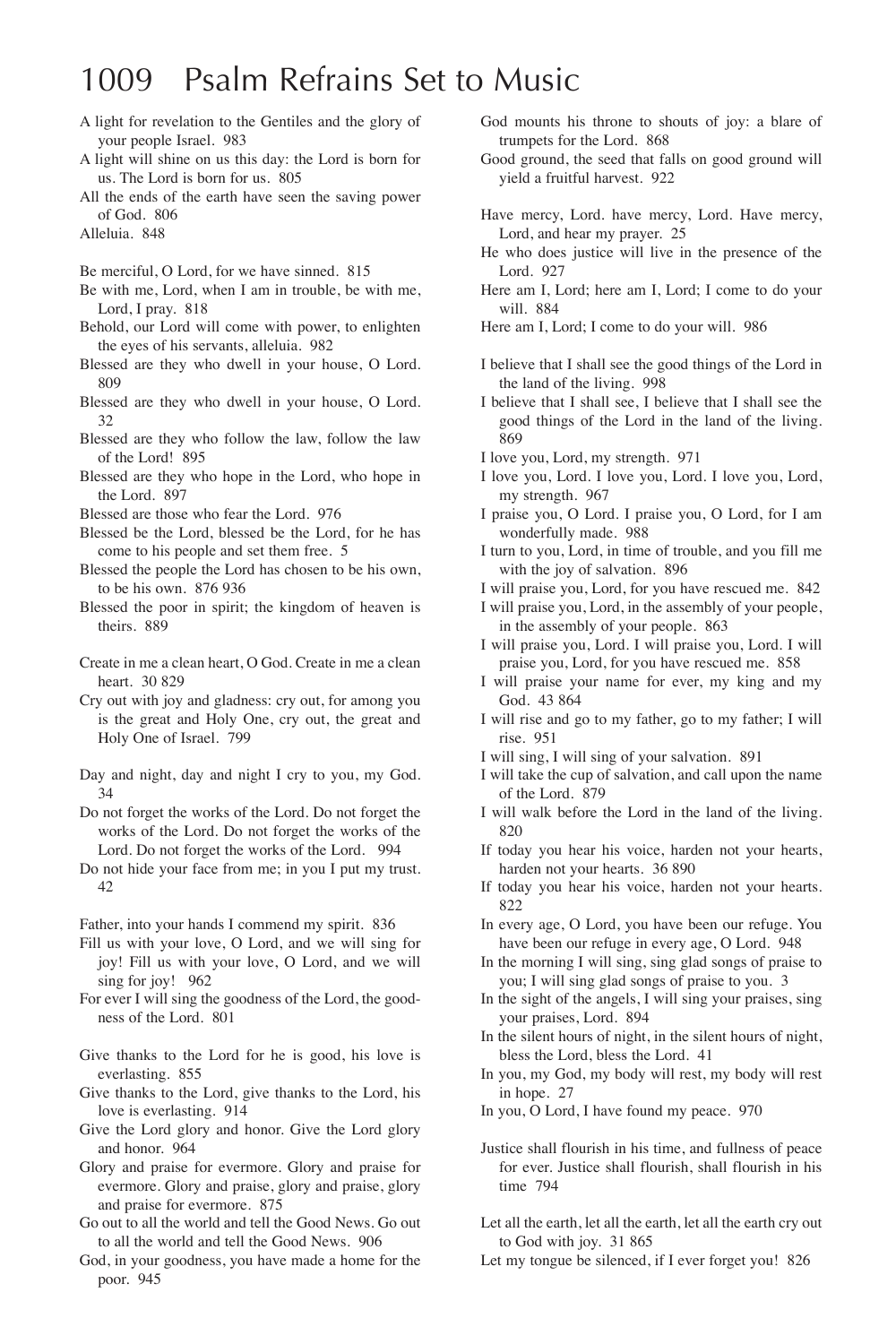# Psalm Refrains Set to Music/*continued*

- Let the Lord enter, let the Lord enter, let the Lord enter; he is king of glory. 800
- Let us go rejoicing to the house of the Lord, to the house of the Lord. 791
- Let us sing to the Lord; he has covered himself in glory. 841
- Like a deer that longs for running streams, my soul longs for you. My soul longs for you, my God, my soul longs for you. 845
- Lord, be my rock of safety. 904
- Lord, come to my aid! Lord, come to my aid! 939
- Lord, every nation on earth will adore you, every nation on earth will adore you. 811
- Lord, forgive the wrong I have done. Please, Lord, forive the wrong I have done. 912
- Lord, go up to the place of your rest, you and the ark of your holiness. 992
- Lord God, be my refuge and strength, be my refuge and strength. 29
- Lord, heal my soul, for I have sinned against you. 899
- Lord, I love your commands. Lord, I love your commands. Lord, I love your commands. Lord, I love your commands. 928
- Lord, in your great love, answer me, answer me. 913
- Lord, it is good to give thanks to you, it is good to give thanks to you. 911
- Lord, it is good, good, good to give thanks, thanks, thanks, to give thanks to you. 903
- Lord, let your face shine on us, let your face shine on us. 857
- Lord, let your mercy be on us, as we place our trust in you. 819
- Lord, Lord, come and save us. 797
- Lord, make us turn to you; let us see your face and we shall be saved. 792
- Lord, on the day I called for help, you answered me. 930
- Lord, send out your Spirit. Lord, send out your Spirit. Lord, send out your Spirit, and renew the face of the earth. 839A
- Lord, this is the people that longs to see your face. Lord, this is the people that longs to see your face. 995
- Lord, when your glory appears, my joy, my joy will be full, my joy, my joy will be full. 975
- Lord, you are good and forgiving, good and forgiving. 33
- Lord, you are good and forgiving, you are good and forgiving. 925
- Lord, you have the words of everlasting life, of everlasting life, of everlasting life. 28 823
- Lord, you will show us the path of life. 856
- Lord, your love is eternal, Lord, your love is eternal, Lord, your love is eternal; do not forsake the work of your hands. 940
- May God bless us in his mercy. Bless us in his mercy. 810
- May the Lord bless us, may the Lord bless us and protect us all the days of our lives. 959
- My God, my God, why have you abandoned me? 833
- My prayer shall rise like incense, my hands like an evening oblation. 12
- My soul is thirsting for you, O Lord, thirsting for you, my God. 915
- My soul rejoices in my God. My soul rejoices in my God. 798
- Night holds no terrors for me sleeping under God's wings. Be with me, Lord, when I am in trouble, be with me, Lord, I pray. 35
- No one who waits for you, O Lord, will ever be put to shame, ever be put to shame. 997
- O bless the Lord, bless the Lord, my soul. 814
- O blessed are those who fear the Lord and walk in his ways. 807
- O God, let all the nations, let all the nations praise you! 867
- O God, O God, let all the nations praise you! 937
- O Lord, let us see your kindness. O Lord, let us see your truth. O Lord, let us see your kindness, and grant us your salvation. 795
- O Lord, our God, how wonderful your name, how wonderful your name in all the earth! 26 877
- Oh, I shall live in the house of the Lord all the days of my life. 961
- Our blessing-cup is a communion with the Blood of Christ. 834
- Our eyes are fixed on the Lord; our eyes are fixed on the Lord; our eyes are fixed on the Lord, pleading for, pleading for his mercy. 920
- Our help is from the Lord, who made heaven, heaven and earth. 39 966
- Out of the depths I cry to you, O Lord. 40
- Praise the Lord, Jerusalem. Praise the Lord, Jerusalem. 878
- Praise the Lord, praise the Lord, who heals the brokenhearted. 893
- Praise the Lord, praise the Lord who lifts up the poor. 954
- Praise the Lord, praise the Lord, praise the Lord, praise the Lord, praise the Lord, my soul! 947
- Proclaim his marvelous deeds to the nations. 885

Protect us, Lord, as we stay awake; watch over us as we sleep, that awake we may keep watch with Christ, and, asleep, rest in his peace. 23

- Remember your mercies, O Lord. Remember your mercies, O Lord. 955
- Rest in God alone, rest in God alone, my soul, my soul. 901
- Since my mother's womb, you have been my strength. 987
- Sing to the Lord a new song, for he has done marvelous deeds. 37 1000
- Sing with joy to God! Sing with joy to God! Sing with joy to God, to God our help! 905

Taste and see the goodness of the Lord. 935

Taste and see, taste and see the goodness of the Lord. 827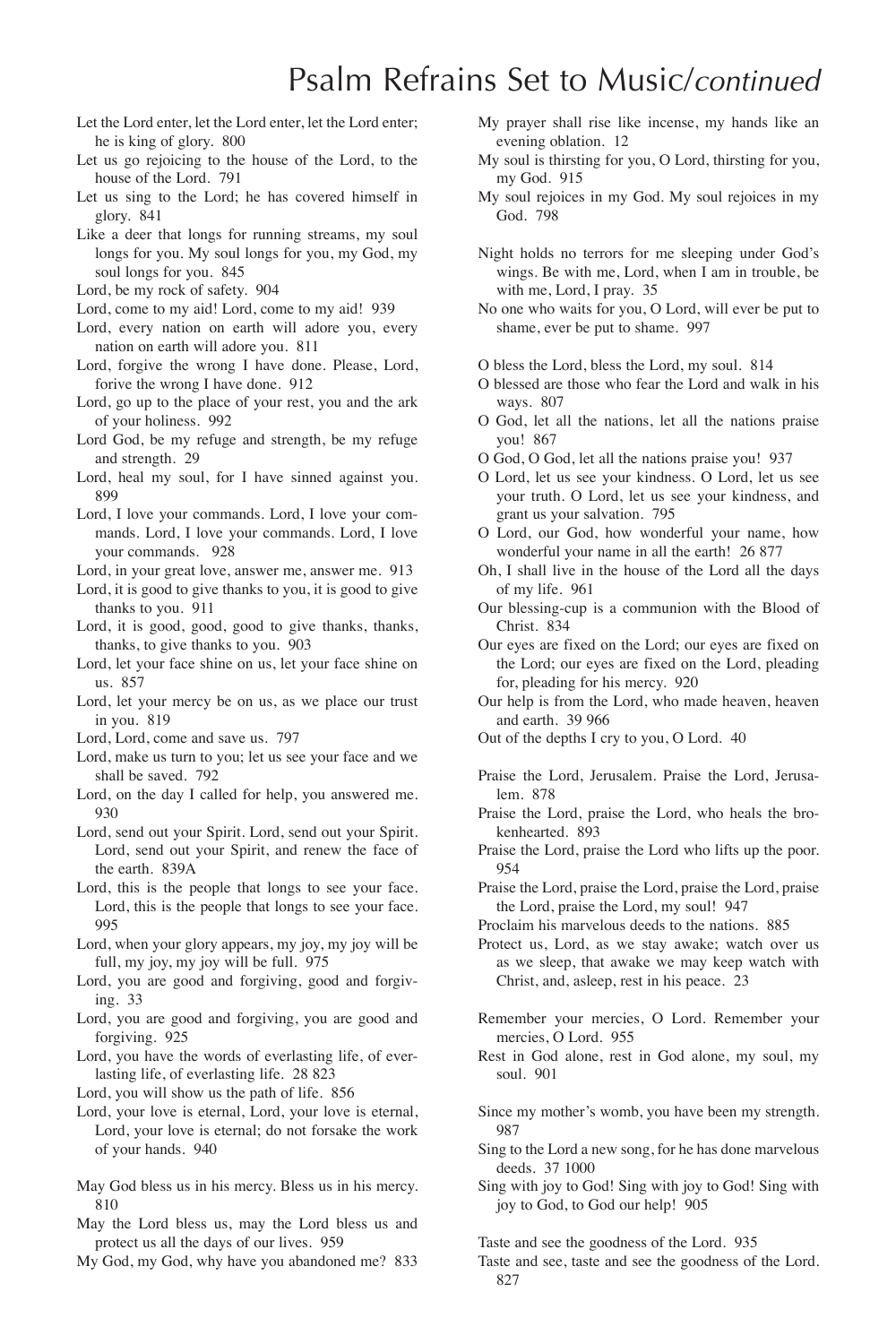## Psalm Refrains Set to Music/*continued*

- Teach me your ways, O Lord. 887
- The Almighty has done great things for me, and holy is his name, and holy is his Name. 14
- The angel of the Lord will rescue those who fear him. 990
- The earth is full of the goodness of the Lord. 839B

The hand of the Lord feeds us; he answers all our needs, he answers all our needs. 929

The just man is a light in darkness to the upright. 892

The Lord comes to rule the earth with justice. The Lord comes to rule the earth with justice. 978

- The Lord gave them bread from heaven and brought them to his holy land, and brought them to his holy land. 932
- The Lord has done great things for us; we are filled with joy. 796
- The Lord has revealed to the nations his saving power, his saving power. 866
- The Lord has set his throne in heaven. 870

The Lord hears the cry, the Lord hears the cry, the Lord hears the cry of the poor. 969

- The Lord is kind and merciful, slow to anger, and rich in compassion. 949
- The Lord is kind, the Lord is kind and merciful. 824
- The Lord is king, the Lord is king, the Lord is king; he is robed in majesty. 980
- The Lord is king, the Most High over all the earth. 871
- The Lord is my light and my salvation, of whom should I be afraid, of whom should I be afraid? 821
- The Lord is my light and my salvation. 54 886
- The Lord is my shepherd; there is nothing I shall want. 825 859
- The Lord is near to all who call on him. The Lord is near to all who call on him. 952
- The Lord remembers his covenant for ever. 808
- The Lord upholds my life. 953
- The Lord will bless his people, the Lord will bless his people, the Lord will bless his people, bless them with peace. 812
- The Lord's kindness is everlasting, everlasting to those who fear him. The Lord's kindness is everlasting to those who fear him. 881
- The precepts of the Lord give joy to the heart; give joy to the heart; give joy to the heart. 956

The queen stands at your right hand, arrayed in gold. 993

The son of David will live for ever. 985

- The stone rejected by the builders has become the cornerstone. 860
- The vineyard of the Lord is the house of Israel. 958
- The waters of the river gladden the city of God, the holy dwelling of the Most High. 999
- Their message goes out through all the earth; goes out through all the earth. 989
- This is the day the Lord has made; let us rejoice and be glad in it! This is the day the Lord has made; let us be glad, be glad, be glad, be glad and rejoice in it! 853
- Though I walk in the valley of darkness, I fear no evil, for you, for you are with me, I fear no evil. 996
- To the upright I will show the saving power of God. 907
- To you, O Lord, I lift my soul. To you, O Lord, I lift my soul. 793

Today is born our Savior, Christ the Lord. 804

Turn to the Lord in your need, and you will live. 924

- We are his people, the sheep of his flock, we are his people, the sheep of his flock, we are his people, the sheep of his flock, where he leads us we will surely go. 861
- We are his people, the sheep of his flock, where he leads us we will surely go. 38
- Who is this king, king of glory? It is the Lord, it is the Lord! Who is this king, king of glory? It is the Lord! 984
- With the Lord there is mercy and fullness of redemption. 40 828
- You are a priest for ever, in the line of Melchizedek. 880
- You are my inheritance, inheritance, inheritance. You are my inheritance, O Lord. 840
- You will draw water joyfully from the springs of salvation. 813
- Your ways, O Lord, are love and truth to those who keep your covenant. 817
- Your words, O Lord, are Spirit and life. 888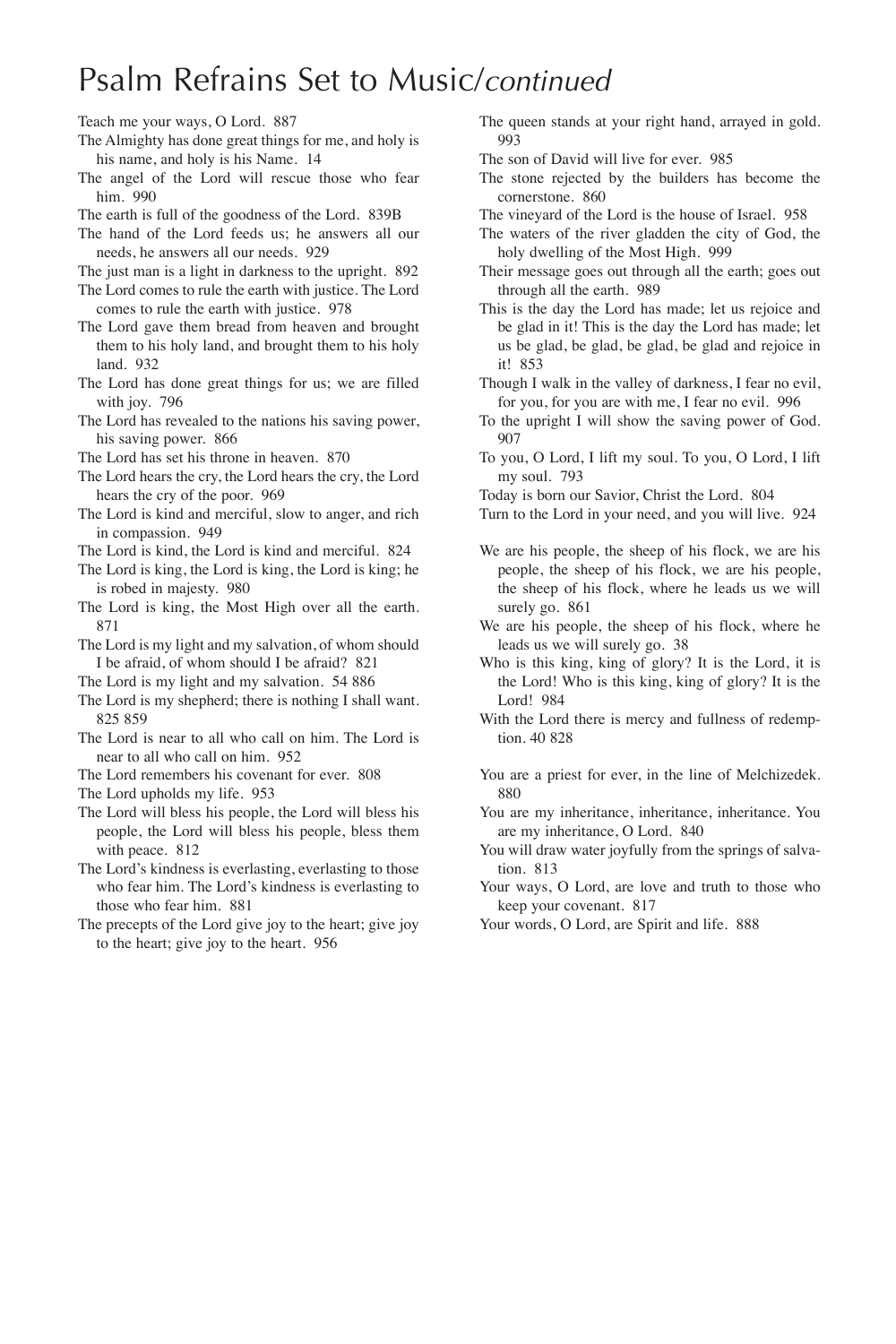## Index of First Lines and Common Titles 1010

- A Follower of Christ
- A light for revelation to the Gentiles
- A Living Faith
- A Mighty Fortress Is Our God
- A Praying Spirit
- Abide with Me
- Acceptable to You
- Adéste Fidéles / O Come, All Ye Faithful
- Adóro Te Devóte / Hidden Here before Me
- Ah tol' Jesus it would be all right
- Ain't-a That Good News!
- All Are Welcome
- All Creatures of Our God and King
- All Glory, Laud, and Honor
- All Hail the Power of Jesus' Name! (CORONATION)
- All Hail the Power of Jesus' Name! (DIADEM)
- All My Help Comes from the Lord
- All night, all day
- All People That on Earth Do Dwell
- All the Way My Savior Leads Me
- All to Jesus I surrender
- Alleluia, alleluia
- Alleluia, alleluia, Christ has come
- Alleluia! Alleluia! Let the Holy Anthem Rise
- Alleluia! Sing to Jesus
- Alleluia! The Lord Has Come
- Amazing Grace!
- Amazing Grace (meter hymn)
- Amazing grace shall always be my song
- Amen Siakudumisa
- Amen sing praises to the Lord
- America the Beautiful
- Angels, from the Realms of Glory
- Angels We Have Heard on High
- Anoint Us
- Anointing
- Are You Ready?
- As We Gather at Your Table
- At That First Eucharist (see Lord, Who at Your First Eucharist)
- At the Cross Her Station Keeping
- At the Lamb's High Feast We Sing
- Ave María
- Away in a Manger (CRADLE SONG)
- Away in a Manger (MUELLER)
- Awesome God
- Bambelela / Never Give Up
- Baptized in Water
- Battle Hymn of the Republic
- Be Not Afraid
- Be not dismayed whate'er betide
- Be Still, God Will Fight Your Battles
- Be Still, My Soul
- Be Strong
- Because He Lives
- Behold how good and how pleasant
- Behold, our Lord will come with power
- Behold the Star!
- Behold Your God
- Bless That Wonderful Name of Jesus
- Bless the Lord (Crouch)
- Bless the Lord (Kenyan folk song)
- Bless This House
- Blessed Are They Who Dwell Psalm 84
- Blessed Assurance, Jesus Is Mine!
	- 84 Blessed be God who heals us Blessed be the Lord
	-
- Blessed Quietness
- Blessing and Honor and Glory and Power
- Blest Are They
- Blest Be the Tie That Binds
- Brightest and Best
- Call Him Up
- Calvary
- Can't Nobody Do Me Like Jesus
- Caring, sharing, loving his people
- Cast Down, O God, the Idols
- Center of My Joy
- Certainly, Lord!
- Certainly, Lord! (RENEWAL OF BAPTISMAL PROMISES)
- Changed Mah Name
- Children, Go Where I Send Thee
- Christ Has Arisen, Alleluia / Mfurahini, Haleluya
- Christ Is Coming: Prepare the Way
- Christ Is Our Peace
- Christ the Lord Is Risen Today
- Close to Thee
- Cold are the people
- Come Adore / Tantum Ergo
- Come All You People / Uyai Mose
- Come and Go with Me
- Come, Bring Your Burdens to God / Woza Nomthwalo Wakho
- Come by Here, My Lord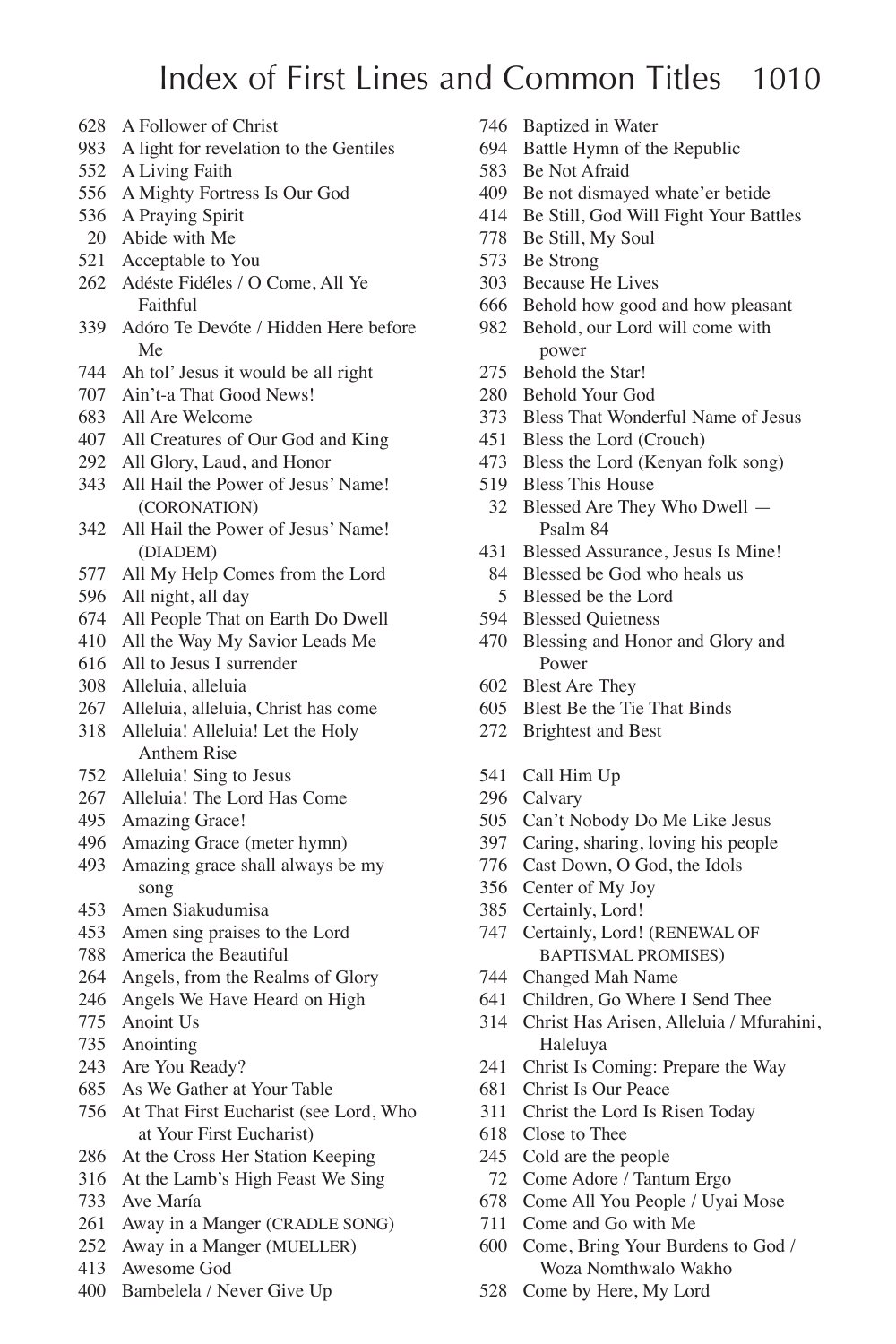- Come Down, O Love Divine
- Come Here, Jesus, If You Please
- Come, Holy Ghost
- Come let us worship the Lord
- Come, Lord, and Tarry Not!
- Come, Magnify the Lord with Me
- Come Now, Almighty King
- Come, O Holy Spirit / Wa Wa Wa Emimimo
- Come, O Long-Expected Jesus
- Come Out the Wilderness
- Come, Thou Fount of Every Blessing
- Come to Jesus
- Come to me, all you weary
- Come to the Feast
- Come, Walk with Us / Hamba Nathi
- Come, we that love the Lord
- Come, Ye Disconsolate
- Come, you sinners, poor and needy
- Come, You Thankful People, Come
- Completely Yes
- Count Your Blessings
- Create in me a clean heart
- Create in Me a Clean Heart Psalm 51
- Creator of the Stars of Night
- Crown Him with Many Crowns
- Day and Night Psalm 88
- Day Is Done
- Dear Lord, Forgive!
- Deep River
- Digo "Sí," Señor / I Say "Yes," Lord
- Do Not Hide Your Face Psalm 143:1–11
- Do This in Remembrance of Me
- Do you reject old Satan
- Done Made My Vow to the Lord
- Down at the Cross
- Eagle's Wings
- Eat This Bread
- Emmanuel, Emmanuel
- Enter into Jerusalem
- Epiphany Carol
- Eternal Father, Strong to Save
- Every Day Is a Day of Thanksgiving
- Every nation sees the glory
- Every Time I Feel the Spirit
- Ewe, Thina / We Walk His Way
- Faith of our fathers
- Father, I Adore You
- Father, I Stretch My Hands to Thee
- Father, I Stretch My Hands to Thee (meter)
- Fix Me, Jesus
- Follow Jesus
- For All the Saints
- For God So Loved the World
- For the Beauty of the Earth
- Forty Days and Forty Nights
- Free at Last
- Freedom Is Coming
- From his throne above
- From the Dawning of Creation
- Gather, Christians
- Gather Us In
- Gift of Finest Wheat
- Give Me a Clean Heart
- Give Me Jesus
- Give me that old time religion
- Give us this day our daily bread
- Glória, Glória
- Glorious Is the Name of Jesus
- Glory, Glory, Hallelujah! (BRADLEY)
- Glory, Glory, Hallelujah! (WILLIAMS)
- Go
- Go and Tell Mary and Martha
- Go Down, Moses
- Go in Peace, Go in Love
- Go Make of All Disciples
- Go now in peace
- Go Tell It on the Mountain
- Go to the World!
- Go Ye Therefore
- God Be with You
- God Be with You Till We Meet Again
- God has no hands but those that strive to mend
- God Has Smiled on Me
- God Hears Me When I Pray
- God Is
- God Is a Good God
- God Is So Good
- God Never Fails
- God of Day and God of Darkness
- God of Our Fathers
- God Sends Us His Spirit
- God sent his Son
- God Will Take Care of You
- Good News!
- Goodness Is Stronger than Evil
- Great Change Since I've Been Born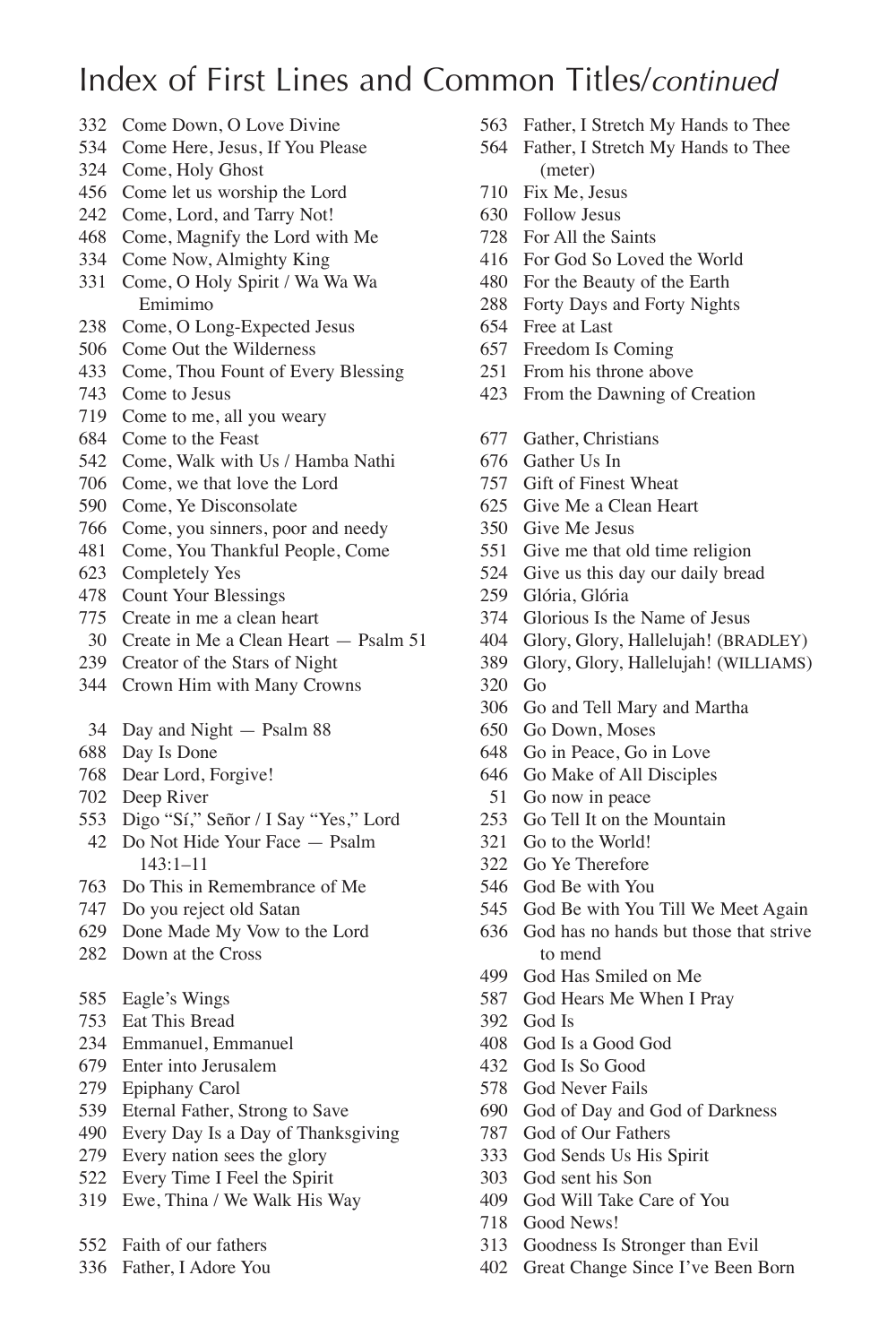- Great Is Thy Faithfulness
- Guide My Feet
- Hail, Holy Queen Enthroned Above
- Hail Our Savior's Glorious Body / Pange Lingua
- Hail, Queen of Heaven / Salve Regína
- Hail to the Lord's Anointed
- Hallelujah, Amen
- Halleluya! Pelo Tsa Rona / Halleluya! We Sing Your Praises
- Halleluya! We Sing Your Praises / Halleluya! Pelo Tsa Rona
- Hamba Nathi / Come, Walk with Us
- Hark, the herald angels sing
- Hark! The Herald Angels Sing
- Have Mercy, Lord Psalm 4
- Have Thine Own Way, Lord!
- Have you got good religion
- He Arose
- He Came Down
- He Had a Dream
- He Has Done Great Things for Me
- He Is King of Kings
- He Is Lord
- He Knows Just What I Need
- He Looked beyond My Fault
- He Touched Me
- He Understands; He'll Say, "Well Done"
- He wanted everybody to have the same freedom
- He'll take away all of your heartaches
- He's Blessing Me
- He's Done So Much for Me
- He's Got the Whole World in His Hand
- He's Here!
- He's So Freely Passing Out Blessings
- He's So Real
- He's Sweet, I Know
- He's Worthy
- Heaven's Christmas Tree
- Here Am I
- Here I Am, Lord
- Here in this place new light is streaming
- Hidden Here before Me / Adóro Te Devóte
- High Praise
- His Eye Is on the Sparrow
- His Name Is Wonderful
- Hold Back the Night
- Hold to God's Unchanging Hand
- Hold Us in Your Mercy: Penitential Litany
- Holy God, We Praise Thy Name
- Holy, Holy, Holy! Lord God Almighty!
- Holy Is the Lord
- Holy Spirit
- Holy Spirit, Come and Fill
- Holy Spirit, Flow through Me
- Hosanna to the Son of David
- How can I say thanks
- How Excellent Is Thy Name
- How Firm a Foundation
- How Great Thou Art
- How Majestic Is Your Name
- How to reach the masses
- Hush, Hush, Somebody's Callin' My Name
- I Am on the Battlefield for My Lord
- I Am Redeemed
- I Am the Bread of Life
- I Am Thine
- I am weak but thou art strong
- I Call You to My Father's House
- I Can Do All Things through Christ
- I can hear my Savior calling
- I come to the garden alone
- I Come with Joy
- I Don't Feel No Ways Tired
- I got a crown up in-a that kingdom
- I Have Decided to Follow Jesus
- I have heard of a tree
- I heard my mother say
- I heard the voice of Jesus
- I Heard the Voice of Jesus Say
- I Just Came to Praise the Lord
- I Know It Was the Blood
- I Know Jesus
- I Know My Name Is Written There
- I Know That My Redeemer Lives!
- I Know the Lord Has Laid His Hands on Me
- I Love the Lord, He Heard My Cry
- I Love to Tell the Story
- I Love You, Lord
- I Love You, Lord, Today
- I Must Tell Jesus
- I Need Thee Every Hour
- I Need You to Survive
- I need you, you need me
- I once was lost in sin
- I Really Love the Lord!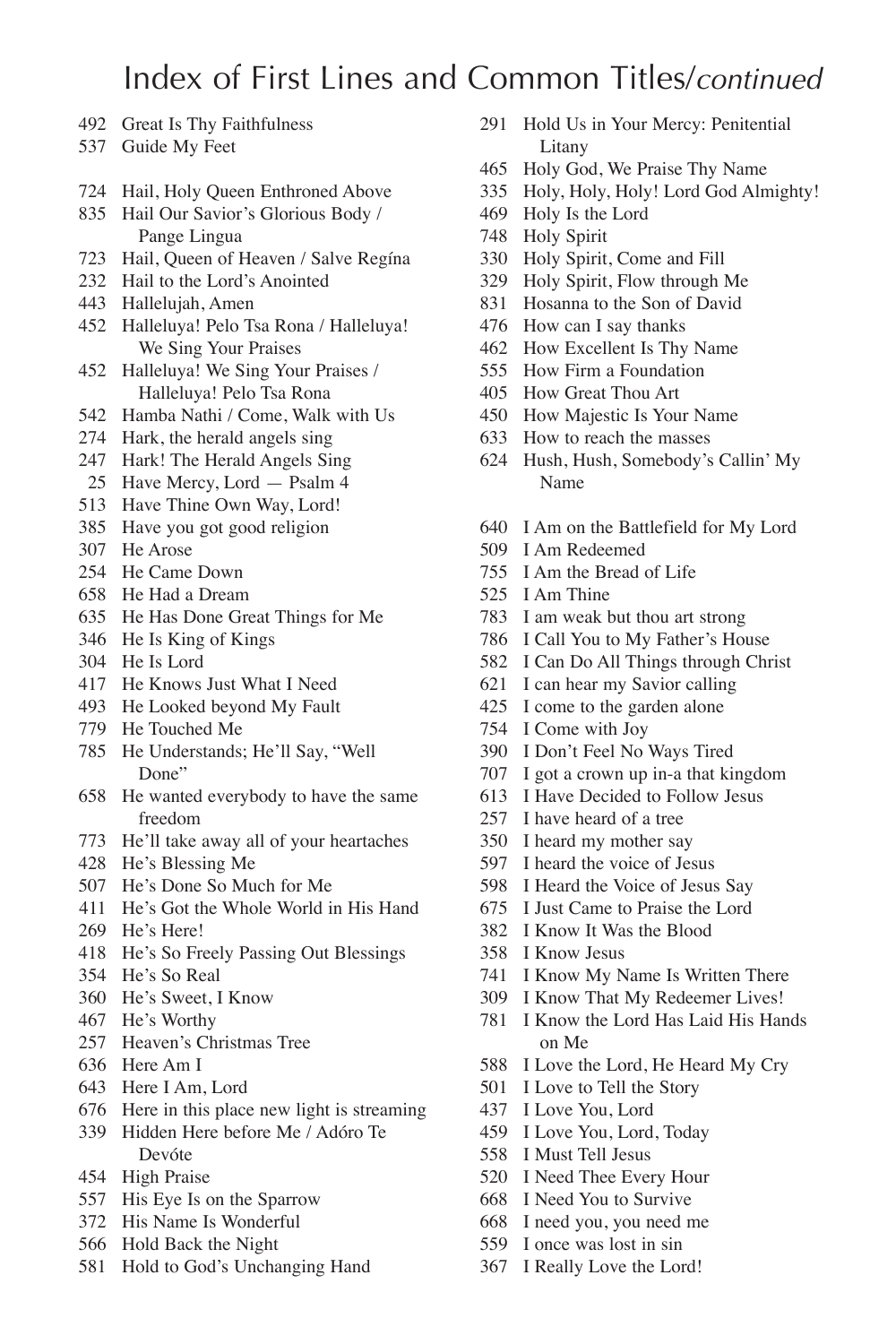- I Receive the Living God
- I Say "Yes," Lord / Digo "Sí," Señor
- I Shall Not Be Moved
- I Surrender All
- I Thank You, Jesus
- I, the Lord of sea and sky
- I trust in God wherever I may be
- I Wanna Be Ready
- I Want Jesus to Walk with Me
- I want to be a follower of Christ
- I Want to Walk as a Child of the Light
- I Will Arise
- I Will Bless the Lord
- I will bless the Lord at all times
- I Will Bless Thee, O Lord
- I Will Call upon the Lord
- I Will Do a New Thing
- I will look to the hills
- I Will Praise Your Name Psalm 145
- I Will Sing Hallelujah
- I will sing praises unto the Father
- I Will Trust in the Lord
- I Worship Thee
- I'll Be Singing Up There
- I'll Be Somewhere Listening for My Name
- I'll Fly Away
- I'm Available to You
- I'm So Glad
- I've Been 'Buked
- I've Decided to Make Jesus My Choice
- I've Got a Feelin'
- I've got a new name in glory
- I've Got Peace Like a River
- I've Got the Joy, Joy, Joy
- I've had many tears and sorrows
- I've Just Come from the Fountain
- If I have wounded any soul today
- If the world from you withhold
- If Today You Hear His Voice Psalm
- If when you give the best of your service
- If You Believe and I Believe
- If you confess the Lord
- If You Live Right
- Imela / We Thank You, God
- Immaculate Mary
- In Christ There Is No East or West
- In my life, Lord, be glorified
- In Paradísum / May Choirs of Angels
- In That Great Gittin' Up Mornin'
- In the Beauty of Holiness
- In the Garden
	- In the Morning I Will Sing Psalm
- In the Name of Jesus
- In the Silent Hours of Night Psalm
- In You, My God Psalm 16
- Incense Psalm / Psalm 141
- Into Your Hands
- Into your hands, O Lord, I commend my spirit
- Is There a Word from the Lord?
- Is There Anybody Here Who Loves My Jesus?
- Is Your All on the Altar
- It Came upon the Midnight Clear
- It Is Well with My Soul
- It's Alright
- Jesu, Jesu, Fill Us with Your Love
- Jesu Tawa Pano / Jesus, We Are Here
- Jesus
- Jesus Christ Is Risen Today
- Jesus Christ Is the Way
- Jesus in the Morning
- Jesus Is a Rock in a Weary Land
- Jesus Is All the World to Me
- Jesus Is Here Right Now
- Jesus Is Real to Me
- Jesus Is the Resurrection
- Jesus, Jesus, Jesus!
- Jesus, Jesus, Jesus in the morning
- Jesus, Keep Me near the Cross
- Jesus Loves Me
- Jesus Loves the Little Children
- Jesus on the Main Line
- Jesus, Remember Me
- Jesus Shall Reign
- Jesus, Tempted in the Desert
- Jesus, the Light of the World
- Jesus, We Are Here / Jesu Tawa Pano
- Jesus, You Brought Me All the Way
- Jesus, you're the center of my joy
- Joy to the World
- Joyful, Joyful, We Adore You
- Joys are flowing like a river
- Jubiláte, Sérvite / Raise a Song of Gladness
- Just a Closer Walk with Thee
- Just a Little Talk with Jesus
- Just As I Am
- Just For Me
- Just Let Him In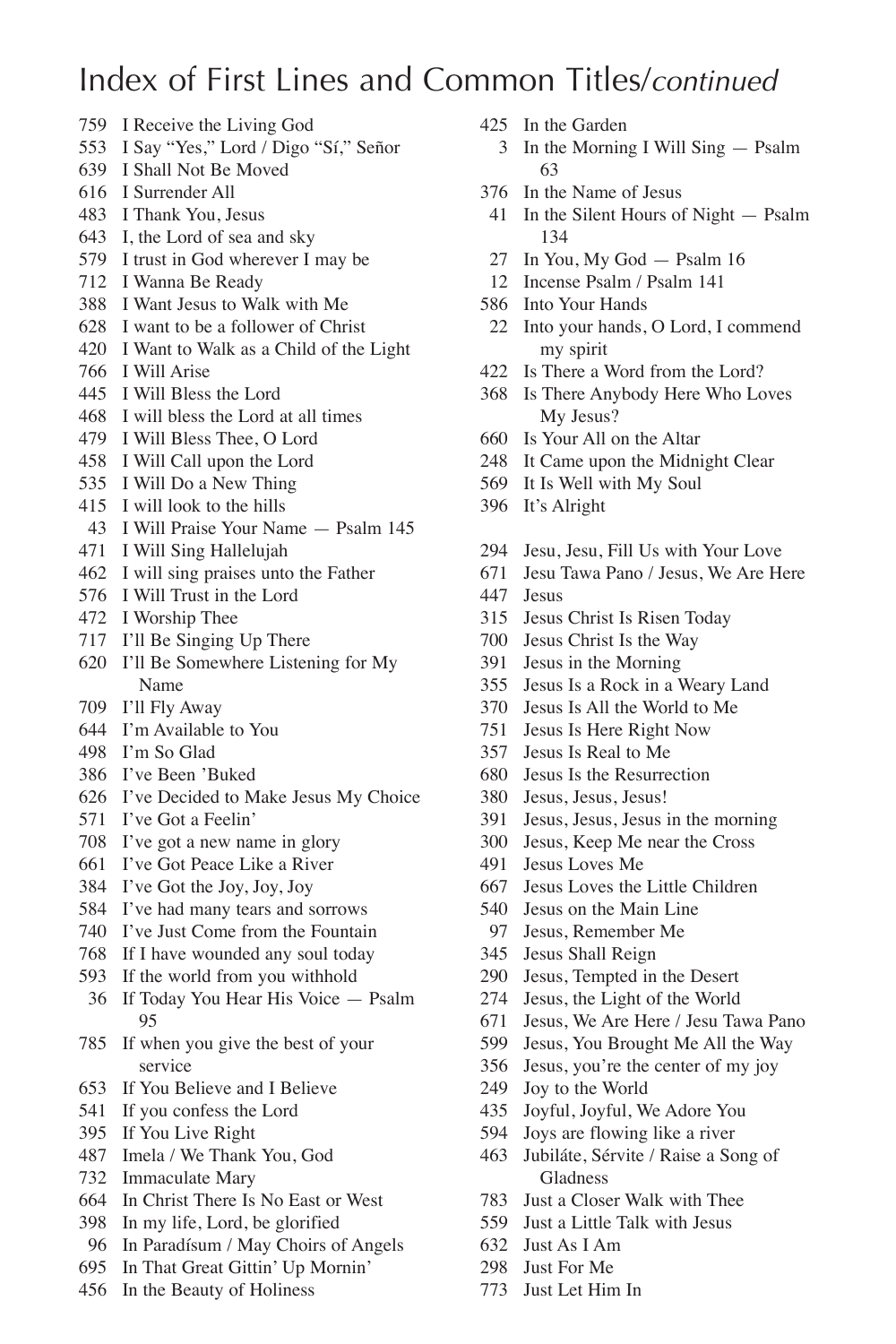- Keep Hope Alive
- Keep Me Every Day
- Keep the Dream Alive
- Keep Your Lamps Trimmed and Burning
- King of my life I crown thee now
- Kneeling in the garden grass
- Know That God Is Good / Mungu Ni Mwema
- Lamb of God
- Lead Me, Guide Me
- Lead Me, Lord
- Lead Me to Calvary
- Leaning on the Everlasting Arms
- Leave It There
- Let All the Earth Psalm 66
- Let All the People Praise Thee
- Let All Things Now Living
- Let the words of my mouth
- Let There Be Peace on Earth
- Let us build a house where love can dwell
- Let Us Enter into Covenant
- Let Us Talents and Tongues Employ
- Lift Every Voice and Sing
- Lift High the Cross
- Lift Him Up
- Litany of the Saints
- Litany of the Saints (Brown)
- Litany of the Saints (Hornsby)
- Living he loved me
- Lo, How a Rose E'er Blooming
- Lord, Be Glorified
- Lord, give me a praying spirit
- Lord God, Be My Refuge Psalm 31:2–6
- Lord, Help Me to Hold Out
- Lord, I prayed and I prayed
- Lord, I Want to Be a Christian
- Lord, I want to live for thee
- Lord, I will lift mine eyes
- Lord, Keep Me Day by Day
- Lord, Make Me More Holy
- Lord, prepare me to be a sanctuary
- Lord, we bow in adoration
- Lord, we praise you for your sacrifice
- Lord, we've come to worship you
- Lord, When You Came / Pescador de Hombres
- Lord, Who at Your First Eucharist
- Lord, Who throughout These Forty Days
- Lord, Whose Love in Humble Service
- Lord, You Are Good and Forgiving Psalm 86
- Lord, You Have the Words Psalm
- Love Divine, All Loves Excelling
- Luke 1:46–53 / My Soul Gives Glory Luke 1:68–79 / Now Bless the God of Israel
- Make of Our Life a House of Praise
- Martin's dream for all of us
- Mary's Canticle
- Masithi
- May Choirs of Angels / In Paradísum
- Mayenziwe / Your Will Be Done
- Messiah Now Has Come
- Mfurahini, Haleluya / Christ Has Arisen, Alleluia
- Mine Eyes Have Seen the Glory
- Mold Me, Lord
- More Love to Thee
- Mungu Ni Mwema / Know That God Is Good
- Must Jesus Bear the Cross Alone
- My being proclaims the greatness of the Lord
- My Faith Looks Up to Thee
- My Heavenly Father Watches over Me
- My Help Cometh from the Lord
- My hope is built on nothing less
- My Jesus, I Love Thee
- My Lord, What a Morning
- My prayer shall rise like incense Psalm 141
- My Soul Gives Glory / Luke 1:46–53
- My Tribute
- Nearer, My God, to Thee
- Never Give Up / Bambelela
- New Name in Glory
- Night Holds No Terrors Psalm 91
- Night of Silence
- No harm have I done you on my knees
- No, Not One!
- Not my brother, not my sister
- Now Behold the Lamb
- Now Bless the God of Israel / Luke 1:68–79
- Now Thank We All Our God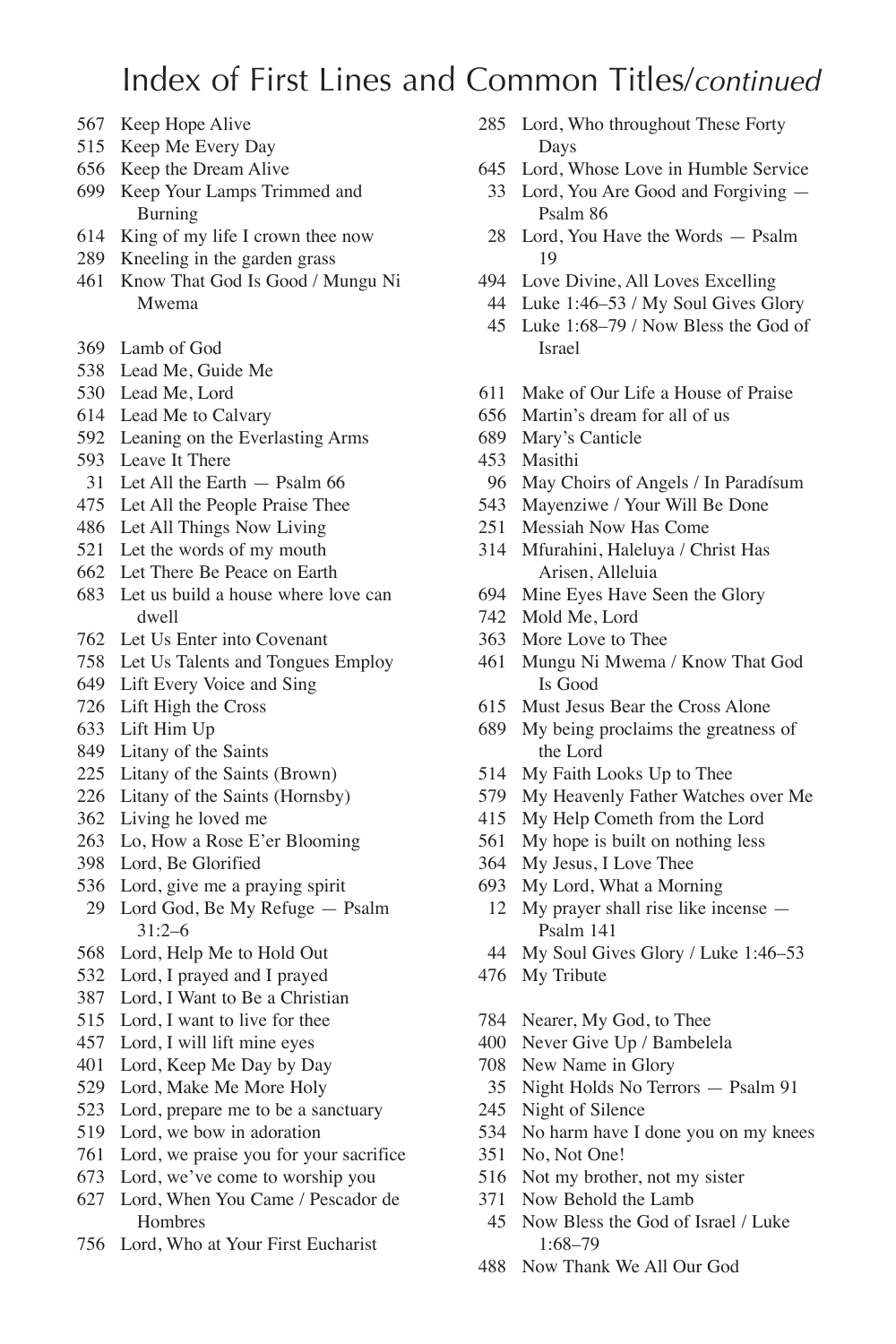- O beautiful for spacious skies
- O Christ, What Can It Mean for Us
- O Come, All Ye Faithful / Adéste Fidéles
- O Come, Let Us Adore Him
- O Come, O Come, Emmanuel
- O Dawn of All Creation
- O for a Thousand Tongues to Sing
- O Freedom
- O God, Almighty Father
- O God of Every Nation
- O God, Our Help in Ages Past
- O Holy Night!
- O Holy Savior!
- O How He Loves You and Me
- O How I Love Jesus
- O Little Town of Bethlehem
- O Lord, Hear My Prayer
- O Lord my God, when I in awesome wonder
- O Lord, Our God Psalm 8
- O Lord, our Lord, how excellent is thy name
- O Lord, our Lord, how majestic is your name
- O Most Holy One / O Sanctíssima
- O Radiant Light
- O Sacred Head, Sore Wounded
- O Sacred Head, Surrounded
- O Salutáris / O Saving Victim
- O Sanctíssima / O Most Holy One
- O Saving Victim / O Salutáris
- O say can you see
- O Sons and Daughters
- O when the saints
- Of the Father's Love Begotten
- Oh Lord, Have Mercy
- Oh Lord, I worship thee
- Oh, fix me
- Oh, Freedom
- Oh, Happy Day
- Oh, I know the Lord
- Oh, It Is Jesus
- Oh, Lord, how excellent
- Oh, magnify the Lord with me
- Oh, the Glory of Your Presence
- Oh, thou that tellest good tidings
- Oh, What He's Done for Me
- Oh, who do you call the wonderful counselor?
- Old Time Religion
- On a hill far away
- On Eagle's Wings
- On Jordan's Bank
- On Jordan's Stormy Banks
- Once in Royal David's City
- One Bread, One Body
- One Day
- One More Day
- Only Love
- Order My Steps
- Our Father, We Have Wandered
- Our God is an awesome God
- Our Help Is from the Lord Psalm
- Over My Head
- Pan de Vida
- Pange Lingua / Hail Our Savior's Glorious Body
- Pass Me Not, O Gentle Savior
- People Need the Lord
- Perfect Praise
- Pescador de Hombres / Lord, When You Came
- Plenty Good Room
- Praise God from Whom All Blessings Flow
- Praise Him!
- Praise Him, All Ye Little Children
- Praise Him! Praise Him!
- Praise, My Soul, the King of Heaven
- Praise the Name of Jesus
- Praise to the Lord
- Praise to the Lord, the Almighty
- Praise You
- Preachers and teachers would make their appeal
- Precious, holy blessed Savior
- Precious Jesus
- Precious Lord, Take My Hand
- Prepare ye! Prepare ye!
- Prepare Ye the Way of the Lord!
- Prepare Ye the Way of the Lord
- Protect us, Lord, as we stay awake
- Psalm 4: Have Mercy, Lord
- Psalm 8: O Lord, How Excellent
- Psalm 8: O Lord, Our God
- Psalm 16: In You, My God
- Psalm 19: Lord, You Have the Words
- Psalm 27: The Lord Is My Light
- Psalm 31:2–6: Lord God, Be My Refuge
- Psalm 51: Create in Me a Clean Heart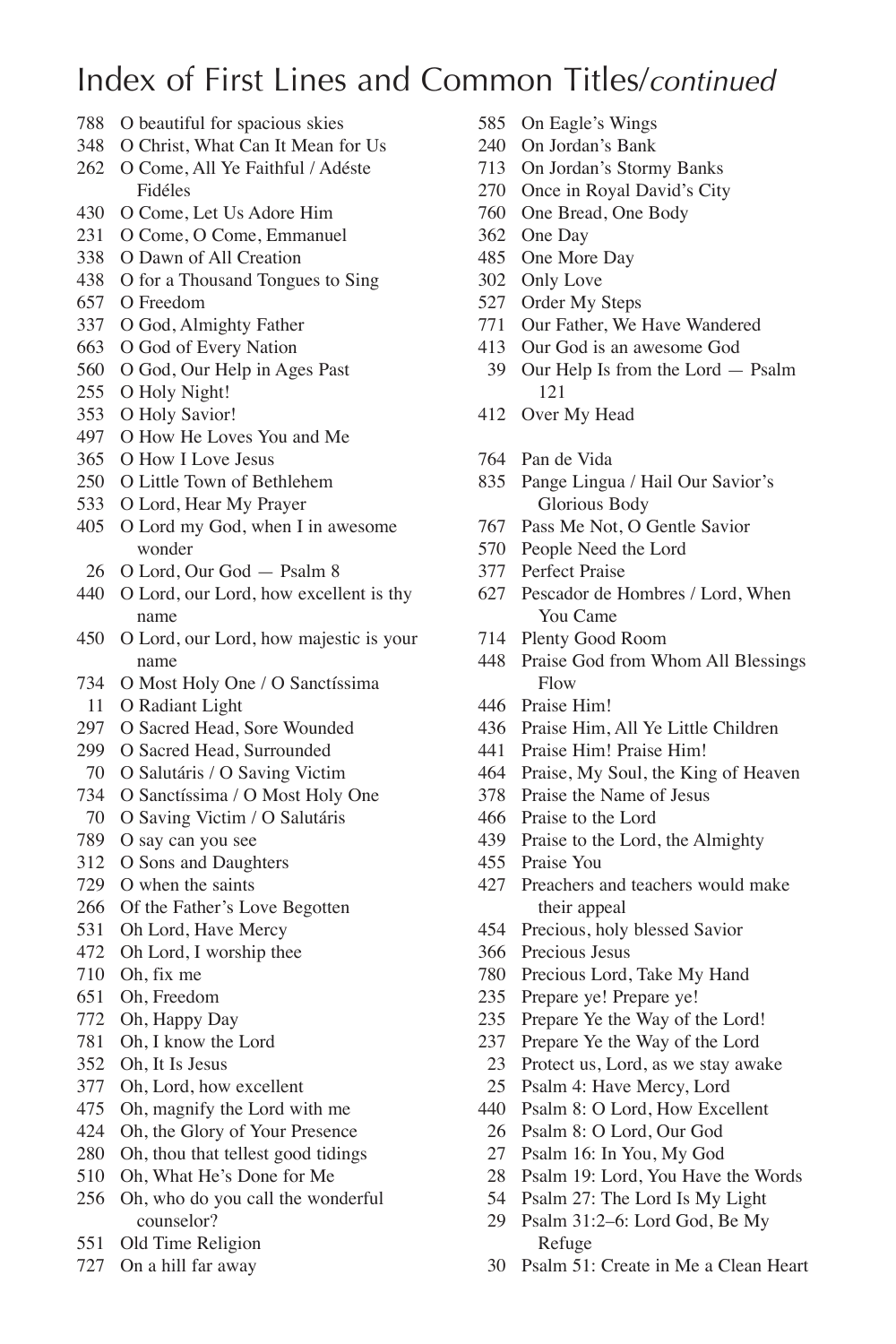- Psalm 63: In the Morning I Will Sing
- Psalm 66: Let All the Earth
- Psalm 84: Blessed Are They Who Dwell
- Psalm 86: Lord, You Are Good and Forgiving
- Psalm 88: Day and Night
- Psalm 91: Night Holds No Terrors
- Psalm 95: If Today You Hear His Voice
- Psalm 98: Sing to the Lord a New Song
- Psalm 100: We Are His People
- Psalm 121: Our Help Is from the Lord
- Psalm 130: With the Lord There Is **Mercy**
- Psalm 134: In the Silent Hours of Night
- Psalm 141 / Incense Psalm
- Psalm 143:1–11: Do Not Hide Your Face
- Psalm 145: I Will Praise Your Name
- Raise a Song of Gladness / Jubiláte, Sérvite
- Ready, are you ready
- Real, real, Jesus is real to me
- Rejoice!
- Rejoice, the Lord Is King!
- Remember Me
- Remember You Are Dust
- Renew Thy Church, Her Ministries Restore
- Revive Us Again
- Ride On, Jesus, Ride
- Ride On, King Jesus
- Rise Up, Shepherd, and Follow
- Risen Lord, We Gather Round You
- Rock of Ages
- Saints of God
- Salve Regína / Hail, Queen of Heaven
- Sanctuary
- Satan, We're Gonna Tear Your Kingdom Down
- Savior, Lead Me Lest I Stray
- Send Me, Jesus / Thuma Mina
- Sequence for Easter
- Sequence for Pentecost
- Shackled by a heavy burden
- Shall We Gather at the River
- Shine on Me
- Sign Me Up
- Silent Night
- Sing of Mary, Pure and Lowly
- Sing Praise to God for Friends
- Sing the wondrous love of Jesus
- Sing to the Lord a New Song Psalm
- Sing with All the Saints in Glory
- Singing Glory Be to Jesus
- Sinner, Please Don't Let This Harvest Pass
- Siyahamba / We Are Marching
- Sizohamba / We Will Walk with God
- So Glad I'm Here
- Softly and Tenderly Jesus Is Calling
- Some folks would rather have houses
- Some glad morning when this life is o'er
- Somebody Prayed for Me
- Somebody's Knockin'
- Something on the Inside
- Something Within
- Songs of Thankfulness and Praise
- Soon and Very Soon
- Soon-a Will Be Done
- Spirit of God, Descend upon My Heart
- Spirit of the Living God
- Stand by Me
- Stand Firm
- Standin' in the Need of Prayer
- Standing on the Promises
- Star-Child
- Stations of the Cross
- Steal Away to Jesus
- Sweet Hour of Prayer
- Sweet, Sweet Spirit
- Swing Low, Sweet Chariot
- Take and Eat
- Take courage my soul
- Take Me to the Water
- Take, O Take Me As I Am
- Take the Name of Jesus with You
- Talkin' 'bout a Good Time
- Tantum Ergo / Come Adore
- Taste and See (Louis)
- Taste and See (Moore)
- Tell me, how did you feel
- Thank You, Jesus
- Thank You, Jesus, Amen! / Tino Tenda Jesu
- Thank You, Lord (Sykes)
- Thank You, Lord (Traditional)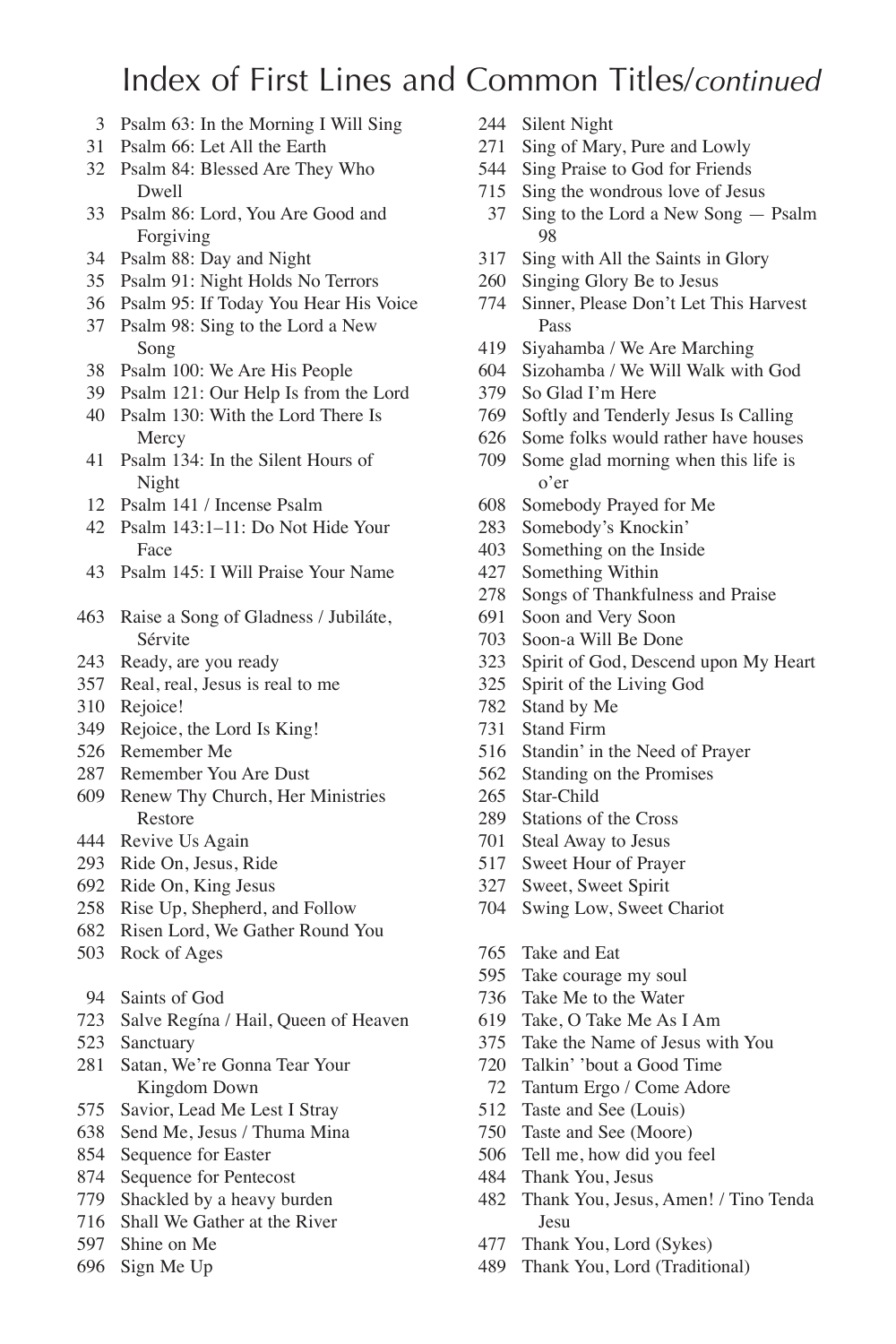## Index of First Lines and Common Titles/*continued*

- The Almighty has done great things for me
- The Angels Keep A-Watchin'
- The blood that Jesus shed for me
- The Blood Will Never Lose Its Power
- The Church of Christ Cannot Be Bound
- The Church's One Foundation
- The First Nowell
- The Gift of Love
- The Glory of the Lord
- The Glory of These Forty Days
- The Joy of the Lord
- The King of Glory
- The King of Love My Shepherd Is
- The King Shall Come When Morning Dawns
- The Lord has called us his children
- The Lord Is Blessing Me Right Now
- The Lord Is in His Holy Temple
- The Lord Is My Light
- 54 The Lord Is My Light Psalm 27
- The Master's Love
- The Old Rugged Cross
- The Reign of God
- The Right Hand of God
- The sky shall unfold
- The Solid Rock
- The Star-Spangled Banner
- The Storm Is Passing Over
- The Strife Is O'er
- The Summons
- The Sweet By and By
- The Virgin Mary Had a Baby Boy
- The Word
- There are some things I may not know
- There are times when I want to do wrong
- There Is a Balm in Gilead
- There Is a Fountain
- There is a name I love to hear
- There is one God and Father of all
- There Is One Lord
- There's a Bright Side Somewhere
- There's a land that Is fairer than day
- There's a star in the East
- There's a sweet, sweet spirit
- There's a Wideness in God's Mercy
- There's not a friend like the lowly Jesus
- There's Something about That Name
- They crucified my Savior
- This Day
- This Is Holy Ground
- This Is My Body
- This Is My Father's World
- This is our faith
- This Is the Day
- This Little Light of Mine
- Thou my everlasting portion
- Though I may speak with bravest fire
- Through It All
- Thuma Mina / Send Me, Jesus
- Thy Way, O Lord
- Till I Die, Till I Die
- Till We Gather Again
- Time is filled with swift transition
- Tino Tenda Jesu / Thank You, Jesus, Amen!
- 'Tis the Ol' Ship of Zion
- To Be the Body
- To God Be the Glory
- To Jesus Christ, Our Sovereign King
- To the God who cannot die
- Total Praise
- Transform Us As You, Transfigured
- Trust and Obey
- Turn away from sin
- Ubi Cáritas / Where True Love and Charity Are Found
- Unity (Psalm 133:1)
- Until I Found the Lord
- Uyai Mose / Come All You People
- Veni Creátor Spíritus
- Veni Sancte Spiritus
- Victory Is Mine
- Wa Wa Wa Emimimo / Come, O Holy Spirit
- Wade in the Water
- Walk Together, Children
- Wash, O God, Our Sons and Daughters
- We Are Climbing Jacob's Ladder
- We Are His People Psalm 100
- We Are Marching / Siyahamba
- We are often tossed and driven
- We Are One
- We Are Standing on Holy Ground
- We Bring the Sacrifice of Praise
- We come to you, Lord Jesus
- We Gather in Memory
- We Gather Together